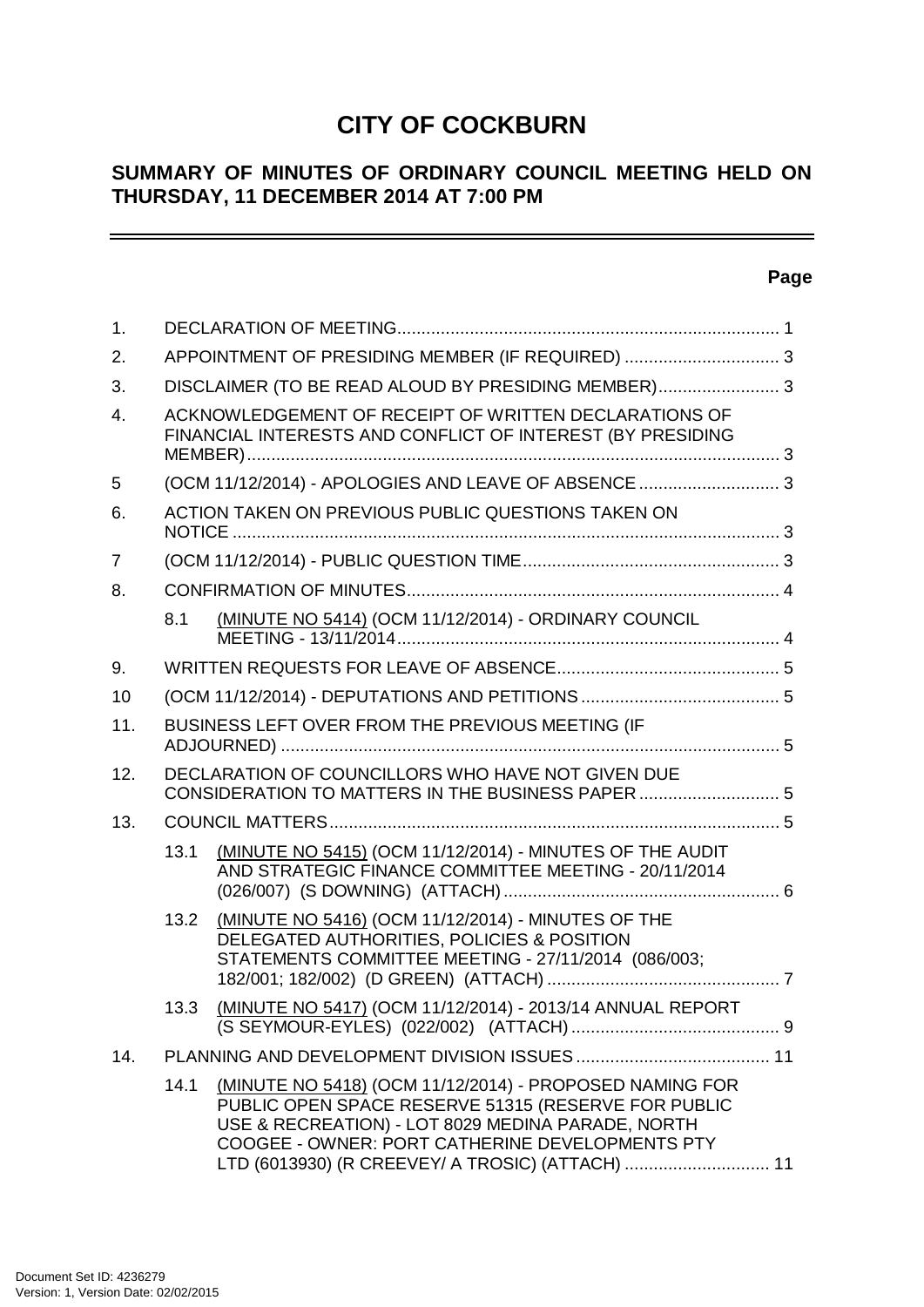|     |      | 14.2 (MINUTE NO 5419) (OCM 11/12/2014) - STATE GOVERNMENT<br>AGENCIES LOCATED IN COCKBURN - UPDATE LOCATION: CITY<br>OF COCKBURN - OWNER: N/A (089/003) (R PLEASANT) 17                                   |  |
|-----|------|-----------------------------------------------------------------------------------------------------------------------------------------------------------------------------------------------------------|--|
|     |      | 14.3 (MINUTE NO 5420) (OCM 11/12/2014) - SALE OF LAND - LOT 65<br>ERPINGHAM ROAD & LOT 702 BELLIER PLACE, HAMILTON HILL<br>- OWNER: CITY OF COCKBURN - SUBJECT CODE (2200882 &                            |  |
|     | 14.4 | (MINUTE NO 5421) (OCM 11/12/2014) - PROPOSED<br>MODIFICATION TO CELL 6 YANGEBUP LOCAL STRUCTURE<br>PLAN - LOCATION: LOT 9007 SCALA GARDENS, YANGEBUP -<br>OWNER: MULTIPLE LANDOWNERS - APPLICANT: CITY OF |  |
|     | 14.5 | (MINUTE NO 5422) (OCM 11/12/2014) - PROPOSED STRUCTURE<br>PLAN - LOCATION: 83 MELL ROAD, SPEARWOOD - OWNER:<br>MULTIPLE LANDOWNERS - APPLICANT: CITY OF COCKBURN -                                        |  |
|     | 14.6 | (MINUTE NO 5423) (OCM 11/12/2014) - INITIATION OF<br>AMENDMENT 108 - EXTENSION OF DEVELOPMENT AREA 33 TO<br>INCLUDE THE POWER STATION (109/044) (C CATHERWOOD)                                            |  |
|     | 14.7 | (MINUTE NO 5424) (OCM 11/12/2014) - PROPOSED LOCAL<br>STRUCTURE PLAN - LOTS 1, 810 & 111 WATTLEUP ROAD,<br>HAMMOND PARK - OWNER: VARIOUS - APPLICANT: ROBERTS                                             |  |
|     | 14.8 | (MINUTE NO 5425) (OCM 11/12/2014) - ECONOMIC<br>DEVELOPMENT DIRECTIONS STRATEGY LOCATION: CITY OF<br>COCKBURN OWNER: N/A (059/003) (R PLEASANT) (ATTACH)  44                                              |  |
|     | 14.9 | (MINUTE NO 5426) (OCM 11/12/2014) - SALE OF LAND - PART OF<br>LOT 9003 YANGEBUP ROAD, BEELIAR - APPLICANT: CCI GROUP<br>- OWNER: CITY OF COCKBURN (6015949) (K SIM) (ATTACH) 52                           |  |
|     |      | 14.10 (MINUTE NO 5427) (OCM 11/12/2014) - PROPOSED VARIATION<br>TO ROBB JETTY LOCAL STRUCTURE PLAN: VARIOUS LOTS,<br>NORTH COOGEE APPLICANT: LANDCORP (110/063) (C                                        |  |
| 15. |      | FINANCE AND CORPORATE SERVICES DIVISION ISSUES 62                                                                                                                                                         |  |
|     | 15.1 | (MINUTE NO 5428) (OCM 11/12/2014) - LIST OF CREDITORS PAID                                                                                                                                                |  |
|     |      | - OCTOBER 2014 (076/001) (N MAURICIO) (ATTACH)  62                                                                                                                                                        |  |
|     | 15.2 | (MINUTE NO 5429) (OCM 11/12/2014) - STATEMENT OF<br>FINANCIAL ACTIVITY AND ASSOCIATED REPORTS - OCTOBER                                                                                                   |  |
| 16. |      |                                                                                                                                                                                                           |  |
|     | 16.1 | (MINUTE NO 5430) (OCM 11/12/2014) - MATTERS TO BE NOTED<br>FOR INVESTIGATION, WITHOUT DEBATE - GRAFFITI                                                                                                   |  |
|     | 16.2 | (MINUTE NO 5431) (OCM 11/12/2014) - MATTERS TO BE NOTED<br>FOR INVESTIGATION, WITHOUT DEBATE - BUS SERVICES IN                                                                                            |  |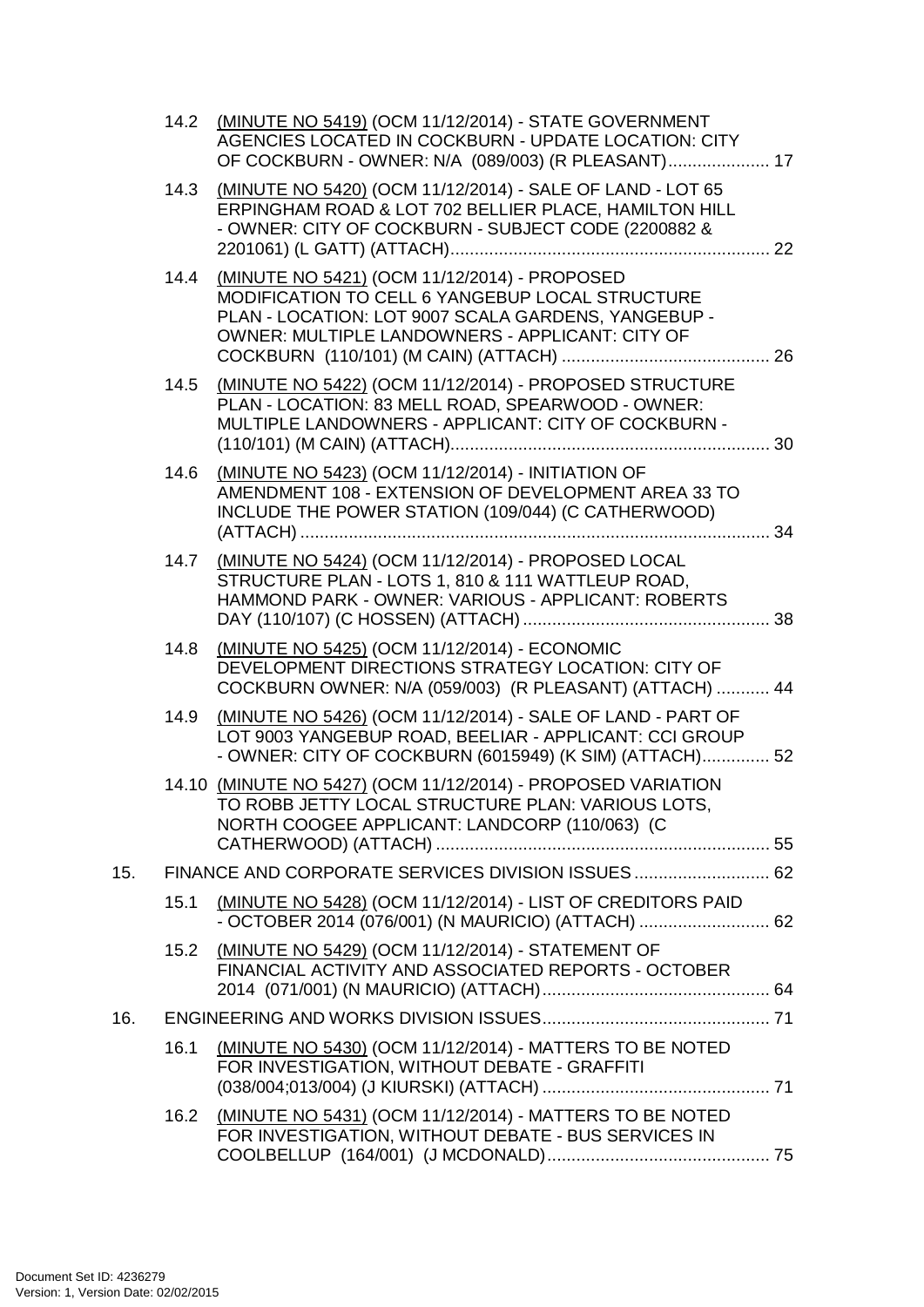|     | 16.3 | (MINUTE NO 5432) (OCM 11/12/2014) - TENDER NO. RFT14/2014 -<br>STREET LIGHTING - SUPPLY AND INSTALLATION ON NORTH<br>LAKE ROAD (FROM HAMMOND ROAD TO KENTUCKY COURT),<br>COCKBURN CENTRAL (RFT14/2014) (C MACMILLAN, J KIURSKI) |  |
|-----|------|---------------------------------------------------------------------------------------------------------------------------------------------------------------------------------------------------------------------------------|--|
|     | 16.4 | (MINUTE NO 5433) (OCM 11/12/2014) - OPERATIONS CENTRE                                                                                                                                                                           |  |
| 17. |      |                                                                                                                                                                                                                                 |  |
|     | 17.1 | (MINUTE NO 5434) (OCM 11/12/2014) - WESTERN SUBURBS<br>SKATE PARK CONSTRUCTION (016/011) (G BOWMAN)                                                                                                                             |  |
| 18. |      |                                                                                                                                                                                                                                 |  |
|     | 18.1 | (MINUTE NO 5435) (OCM 11/12/2014) - MINUTES OF THE CHIEF<br>EXECUTIVE OFFICER PERFORMANCE & SENIOR STAFF KEY<br>PROJECTS APPRAISAL COMMITTEE - 20 NOVEMBER 2014 99                                                              |  |
| 19. |      | MOTIONS OF WHICH PREVIOUS NOTICE HAS BEEN GIVEN 100                                                                                                                                                                             |  |
| 20. |      | NOTICES OF MOTION GIVEN AT THE MEETING FOR CONSIDERATION                                                                                                                                                                        |  |
| 21. |      | NEW BUSINESS OF AN URGENT NATURE INTRODUCED BY                                                                                                                                                                                  |  |
|     | 21.1 | (MINUTE NO 5436) (OCM 11/12/2014) - AMALGAMATION<br>RECOMMENDATION - POLL OF ELECTORS - 7 FEBRUARY 2015                                                                                                                         |  |
| 22. |      | MATTERS TO BE NOTED FOR INVESTIGATION, WITHOUT DEBATE104                                                                                                                                                                        |  |
| 23. |      |                                                                                                                                                                                                                                 |  |
|     | 23.1 | (MINUTE NO 5437) (OCM 11/12/2014) - APPOINTMENT OF THE<br>DIRECTOR OF ENGINEERING AND WORKS (1054) (S CAIN)                                                                                                                     |  |
| 24  |      | (MINUTE NO 5438) (OCM 11/12/2014) - RESOLUTION OF COMPLIANCE                                                                                                                                                                    |  |
| 25  |      |                                                                                                                                                                                                                                 |  |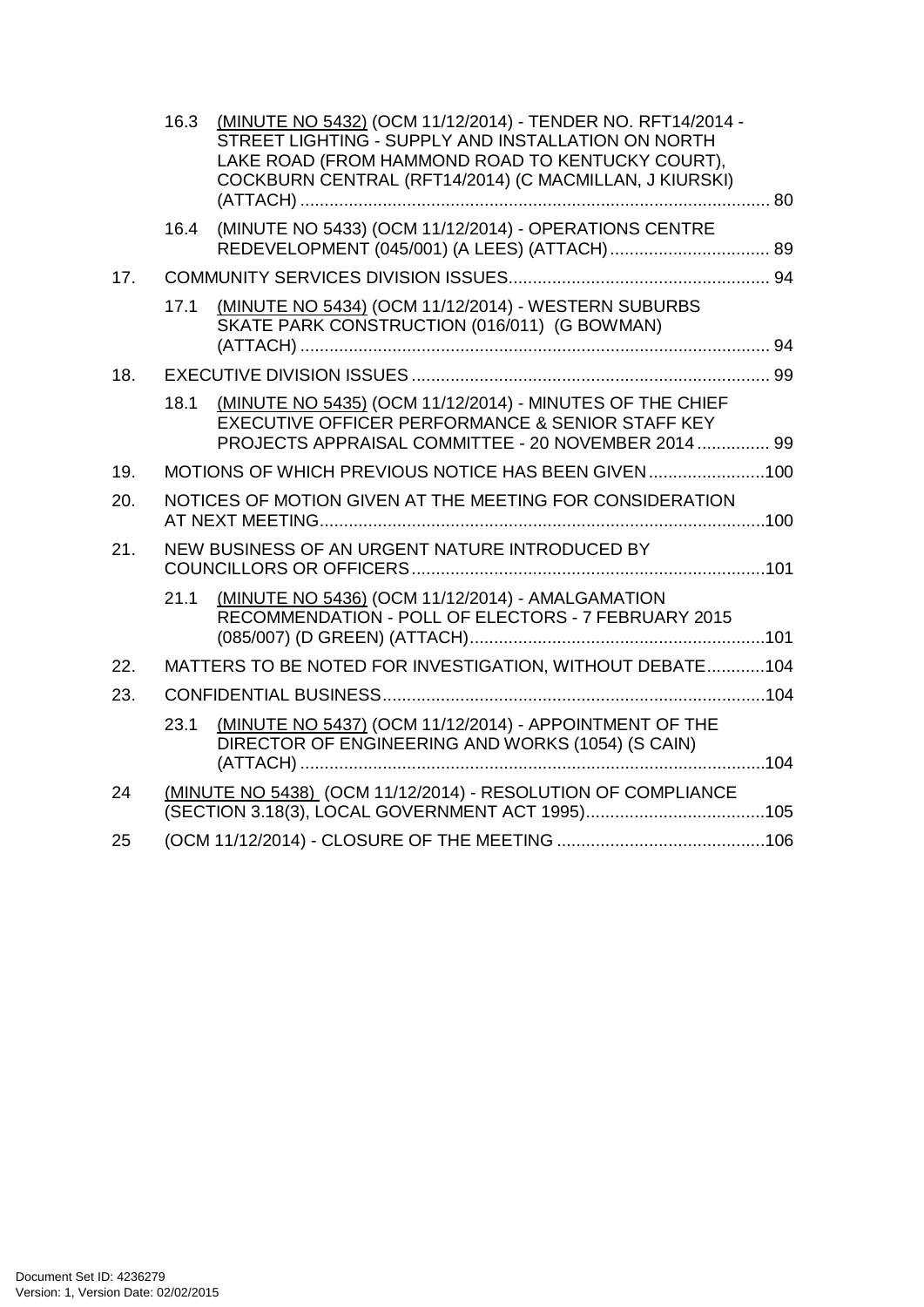Document Set ID: 4236279<br>Version: 1, Version Date: 02/02/2015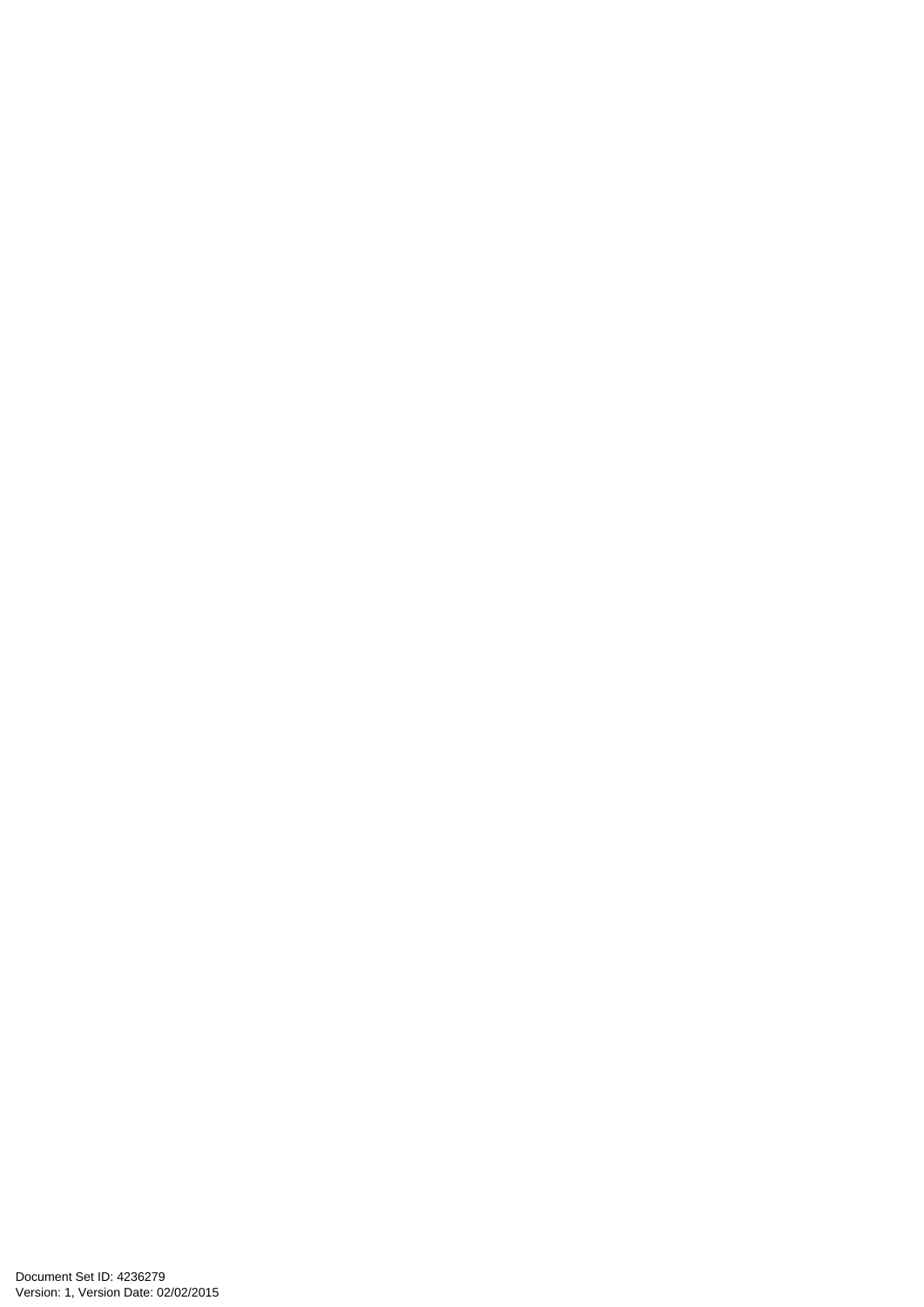# **CITY OF COCKBURN**

## **MINUTES OF ORDINARY COUNCIL MEETING HELD ON THURSDAY, 11 DECEMBER 2014 AT 7:00 PM**

#### **PRESENT:**

#### **ELECTED MEMBERS**

| Mr L Howlett       |   | Mayor (Presiding Member) |
|--------------------|---|--------------------------|
| Mrs C Reeve-Fowkes |   | Deputy Mayor             |
| Ms L Wetton        |   | Councillor               |
| Mr Y Mubarakai     |   | Councillor               |
| Mr S Portelli      |   | Councillor               |
| Ms L Smith         |   | Councillor               |
| Mr S Pratt         | - | Councillor               |
| Mr B Houwen        | - | Councillor               |
| Mr P Eva           |   | Councillor               |

#### **IN ATTENDANCE**

| <b>Chief Executive Officer</b>              |  |  |
|---------------------------------------------|--|--|
| Director, Governance & Community Services   |  |  |
| Director, Finance & Corporate Services      |  |  |
| Director, Engineering & Works               |  |  |
| Director, Planning & Development            |  |  |
| PA to Directors Planning & Development, and |  |  |
| <b>Engineering &amp; Works</b>              |  |  |
| Media Liaison Officer                       |  |  |
|                                             |  |  |

#### **1. DECLARATION OF MEETING**

The Presiding Member declared the meeting open at 7.05 pm and welcomed everyone attending.

The Presiding Member made the following announcements.

During the Celebrate Ability Day event on Friday 5 December I presented a number of 'Inclusion' Awards to students who had demonstrated their commitment to encourage, welcome and support people with disability in their schools and community.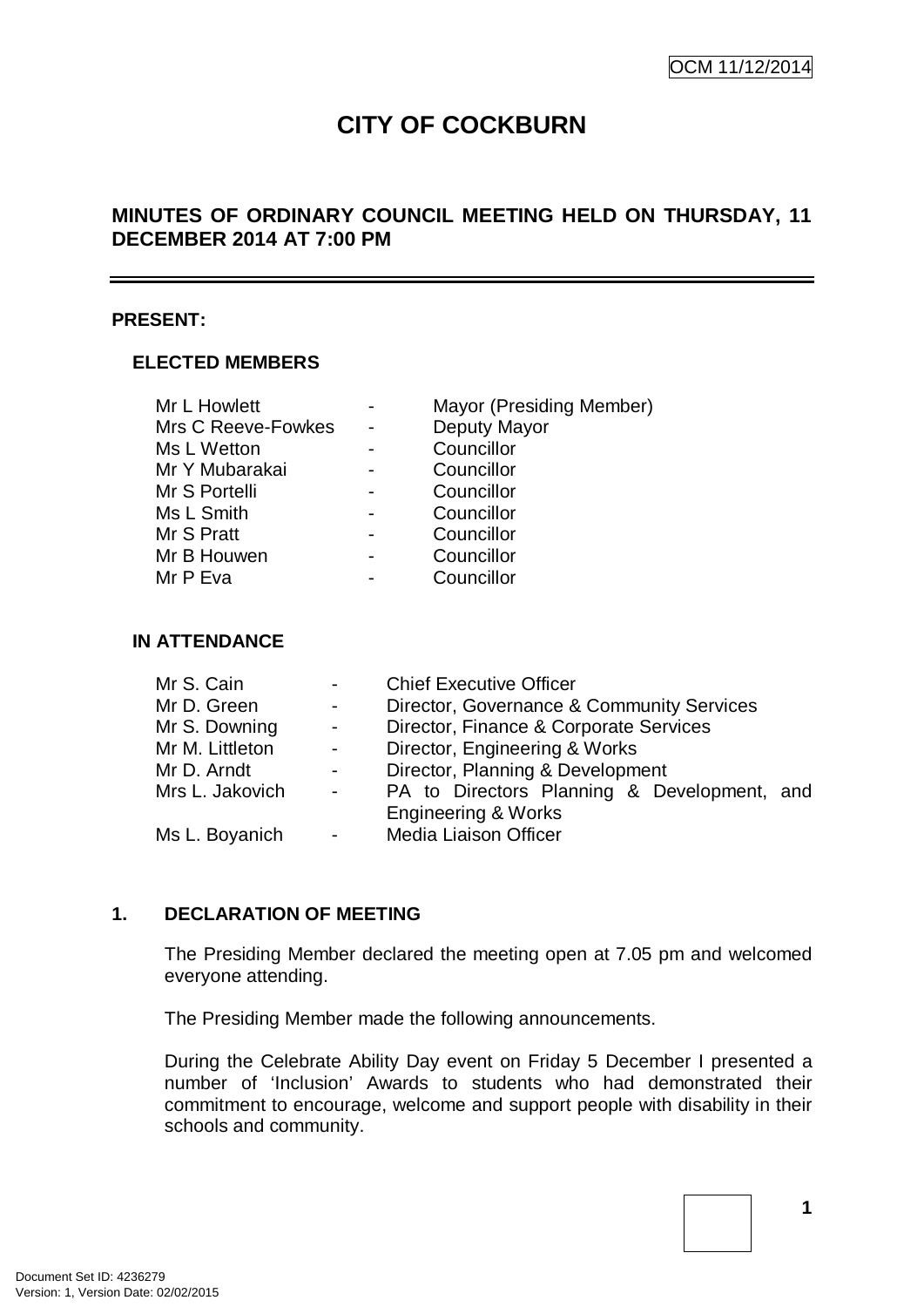### OCM 11/12/2014

Award recipients were:

- Alisha Kay
- Sunshine Pavlovic
- Ryan Forbister
- Jasmine Scally

The City was a recipient of a highly commended and a category win in the 2014 Children's Environment & Health Local Government Report Card Project sponsored by WALGA, Healthways and the Public Health Advocacy Unit of Western Australia. The Report Card recognises local governments who take innovative and holistic approaches in advancing children's environment and health strategy development. This is reflected at both the policy and action levels.

On Sunday evening the 2014 City of Cockburn Inspirational Volunteer Awards night was held in Manning Park. Over 100 nominations were received for the six award categories and is a testament to the volunteers that make an amazing contribution to our community.

The 2014 City of Cockburn Inspirational Volunteer Award was a joint award. The recipients were:

Serena Anderson and Shogo Williams - Matsuoka

Congratulations go to the Spearwood Primary School for the range of events and activities held throughout 2014 in celebration of the centenary of their school and in the case of the Spearwood Alternative School their school's  $30<sup>m</sup>$ anniversary and the centenary of the actual school site.

#### Local Government Reform

The circumstances as they stand at this point in time is that a poll will be conducted in both the City of Kwinana and the City of Cockburn as a result of the requisite petitions being presented to the Minister for Local Government & Communities.

The polls are to be held on Saturday 7 February, 2015 and subject to Council's consideration on a Late Agenda Item tonight the voting will be conducted by the West Australian Electoral Commission using the postal ballot method. Polls are also to be conducted in the Town of East Fremantle, The City of South Perth and the Town of Victoria Park.

Given the State Government's acceptance of boundary changes in the majority of the Perth metropolitan area those communities will not have the opportunity to have a Poll, thus denying their communities of a say in the local government reform process.

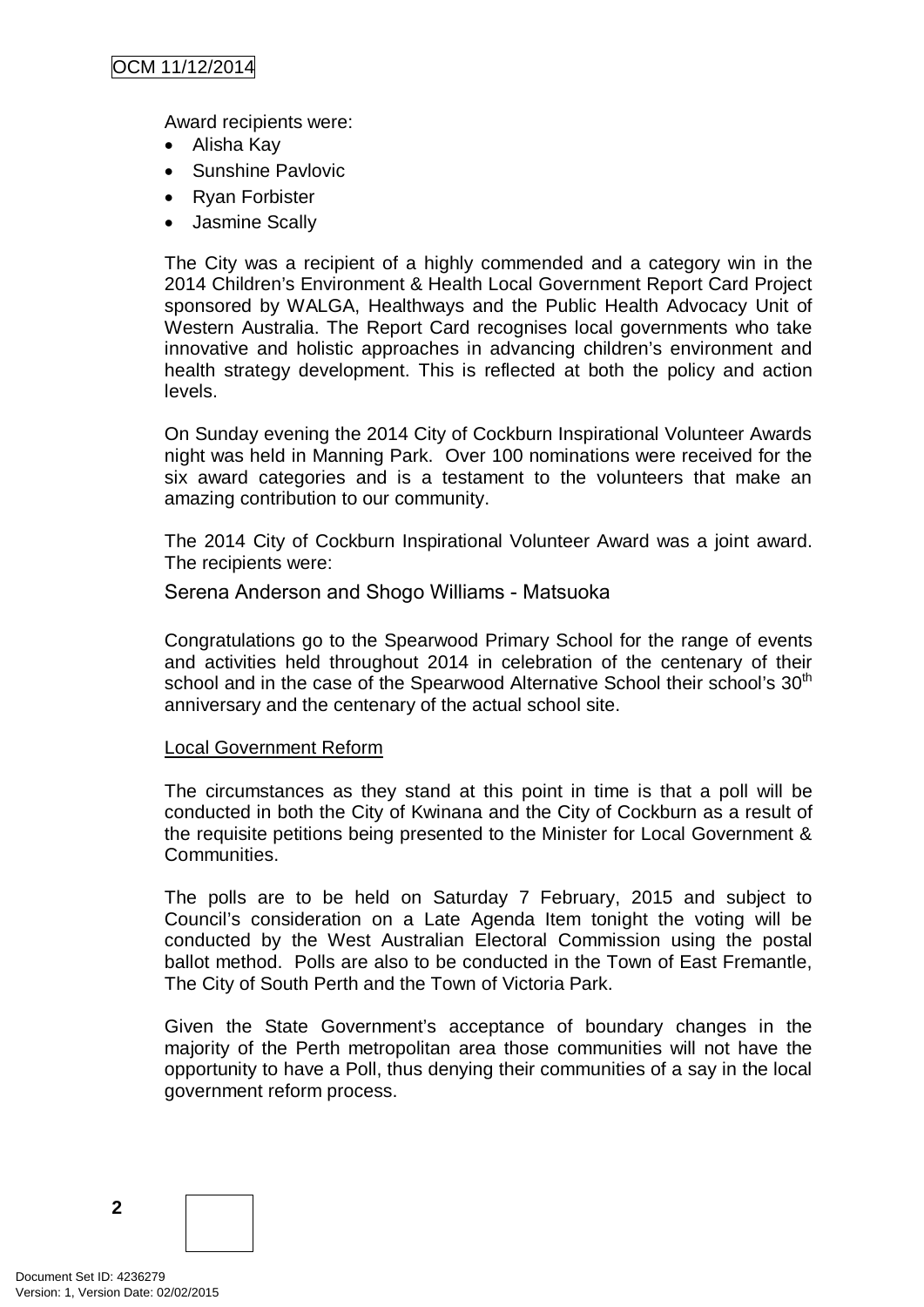It has been a tumultuous year and I am certain that 2015 will be much the same given the angst in our community.

#### Doreen Wallis

On behalf of Elected Members I convey our heartfelt condolences to the Wallis and Allen families on the passing of Mrs Doreen Wallis, mother in-law of Clr Kevin Allen. Our thoughts are with their families at this time.

In closing, on behalf of the Elected Members I take this opportunity to convey our best wishes for the festive season and the New Year to the City's staff and our community.

#### **2. APPOINTMENT OF PRESIDING MEMBER (If required)**

Nil.

#### **3. DISCLAIMER (To be read aloud by Presiding Member)**

Members of the public, who attend Council Meetings, should not act immediately on anything they hear at the Meetings, without first seeking clarification of Council's position. Persons are advised to wait for written advice from the Council prior to taking action on any matter that they may have before Council.

#### **4. ACKNOWLEDGEMENT OF RECEIPT OF WRITTEN DECLARATIONS OF FINANCIAL INTERESTS AND CONFLICT OF INTEREST (by Presiding Member)**

Nil

#### **5 (OCM 11/12/2014) - APOLOGIES AND LEAVE OF ABSENCE**

▶ Cir Steven Portelli – Apology

#### **6. ACTION TAKEN ON PREVIOUS PUBLIC QUESTIONS TAKEN ON NOTICE**

Nil

#### **7 (OCM 11/12/2014) - PUBLIC QUESTION TIME**

#### **Items not on the Agenda**

#### Ray Woodcock, Spearwood – Pontoons at Coogee Beach

Q1. Can I be informed of what discussions have taken place on a pontoon to be placed at Coogee Beach jetty?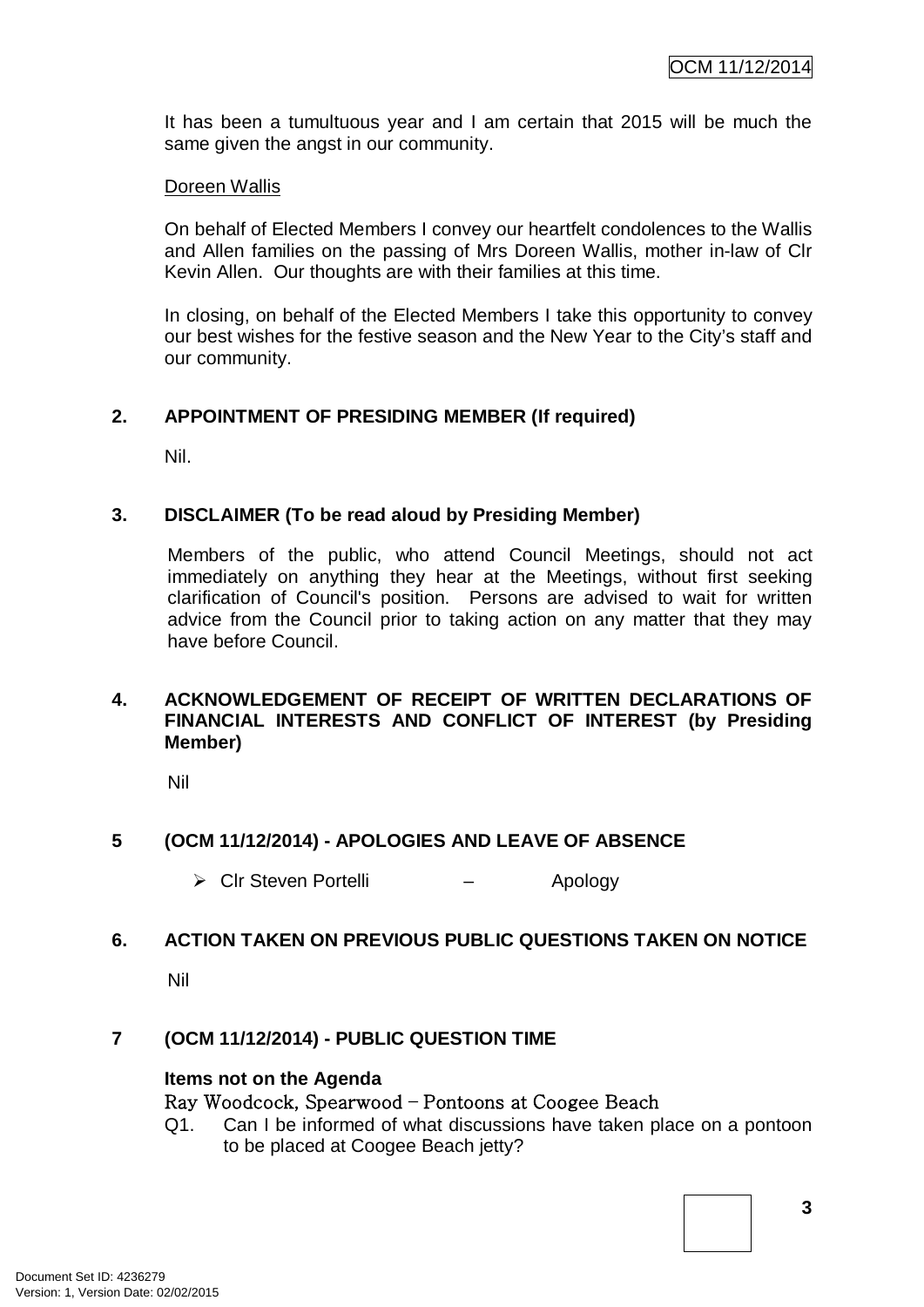- A1. This question will be taken on notice and answered in writing.
- Q2. Have the Councillors noticed a picture in the West Australian dated Wednesday 3 December 2014 of a shark jumping clearly out of the water at the beach at Coffs Harbour. Now do you believe that the shark barrier at Coogee Beach is a barrier providing protection for swimmers? This shark barrier I believe is no barrier to them at all.

### Michael Separovich, Munster – Mural on the rail bridge over Beeliar Drive.

- Q1. Does Brookfied know what the cause of this mural falling off was? If this gets repaired and the cause is not rectified, this could happen again and fall onto traffic once this road gets widened to a dual carriage way. There will be a lot of traffic on this side when this gets widened and it will become dangerous; so has the underlined cause been identified by Council.
- A1. The City did commission a report back in 2005 when the mural on the southern side fell. We were able to discover why the structure fell when the northern side was structurally sound; therefore, we have sought another engineering opinion as to what may have caused the northern side to fail and we will use that information to be provided back to the owner of the bridge. The owner of the bridge is not the City of Cockburn, it is the state government.
- Q2. The issue is not the structural integrity of it; it would be the potential consequences of the mural falling off onto the road which will be getting built sometime next year for memory, the widening of Beeliar Drive.
- A2. This is why we are seeing the report now, noting that PTA have fenced the area and it is important for us to ascertain what's caused this and to reach a resolution and get on to PTA to get this fixed and as you know the City is intending to build a road way through there. Whilst we can remove the debris from the road reservation, we want to make sure that it is not only reinstated in its proper format, but we don't want this to fail again.

## **8. CONFIRMATION OF MINUTES**

## **8.1 (MINUTE NO 5414) (OCM 11/12/2014) - ORDINARY COUNCIL MEETING - 13/11/2014**

## **RECOMMENDATION**

That Council adopt the Minutes of the Ordinary Council Meeting held on Thursday, 13 November 2014 as a true and accurate record.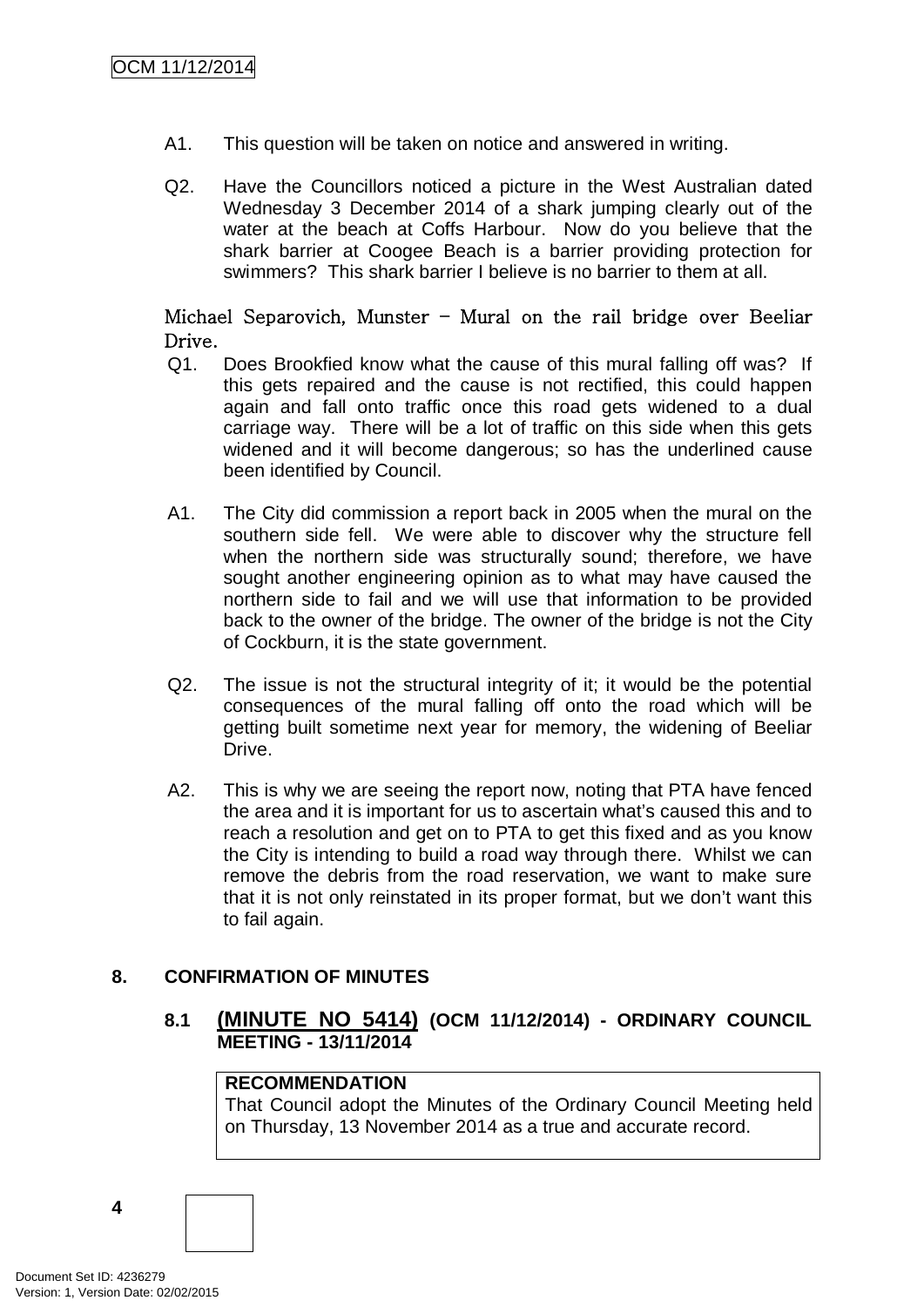## **COUNCIL DECISION** MOVED Clr S Pratt SECONDED Clr L Wetton that the recommendation be adopted.

## **CARRIED 9/0**

### **9. WRITTEN REQUESTS FOR LEAVE OF ABSENCE**

Nil

#### **10 (OCM 11/12/2014) - DEPUTATIONS AND PETITIONS**

 The Cockburn Aboriginal Reference Group, represented by Mr Leonard Thorne, Mr Ron Bradfield, Mr Stephen Loo and Ms San Mourish in relation to Item 14.1.

#### **11. BUSINESS LEFT OVER FROM THE PREVIOUS MEETING (If adjourned)**

Nil

### **12. DECLARATION OF COUNCILLORS WHO HAVE NOT GIVEN DUE CONSIDERATION TO MATTERS IN THE BUSINESS PAPER**

Nil

#### **13. COUNCIL MATTERS**

**NOTE**: AT THIS POINT IN THE MEETING, THE TIME BEING 7.39 PM THE FOLLOWING ITEMS WERE CARRIED BY AN "EN BLOC" RESOLUTION OF COMMITTEE: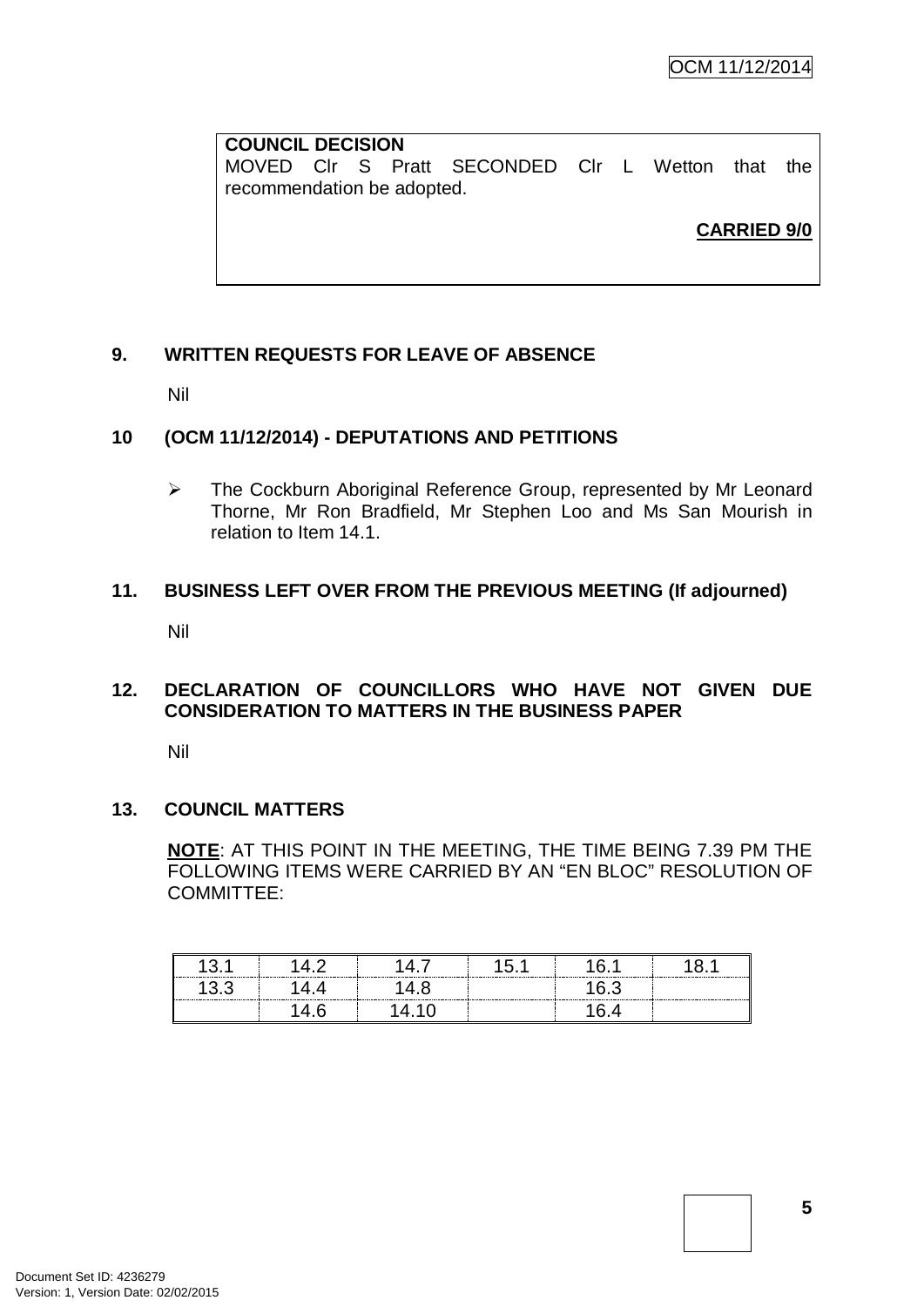### **13.1 (MINUTE NO 5415) (OCM 11/12/2014) - MINUTES OF THE AUDIT AND STRATEGIC FINANCE COMMITTEE MEETING - 20/11/2014 (026/007) (S DOWNING) (ATTACH)**

#### **RECOMMENDATION**

That Council receive the Minutes of the Audit and Strategic Finance Committee Meeting held on Thursday, 20 November 2014, and adopts the recommendations contained therein.

#### **COUNCIL DECISION**

MOVED Clr L Smith SECONDED Deputy Mayor C Reeve-Fowkes that the recommendation be adopted.

**CARRIED 9/0**

### **Background**

A meeting of the Audit and Strategic Finance Committee was conducted on 20 November 2014.

#### **Submission**

N/A

#### **Report**

The Audit and Strategic Finance Committee received and considered the following items:

- 1. Business Continuity Plan 2014 Policy & Framework
- 2. Draft 2014 Organisational Risk Registers & Enterprise Risk Management Strategy 2013-2015
- 3. Legal Proceedings between Council and Other Parties
- 4. Annual Financial Statements 2013/14

#### **Strategic Plan/Policy Implications**

#### **Leading & Listening**

- A responsive, accountable and sustainable organisation.
- Manage our financial and infrastructure assets to provide a sustainable future.

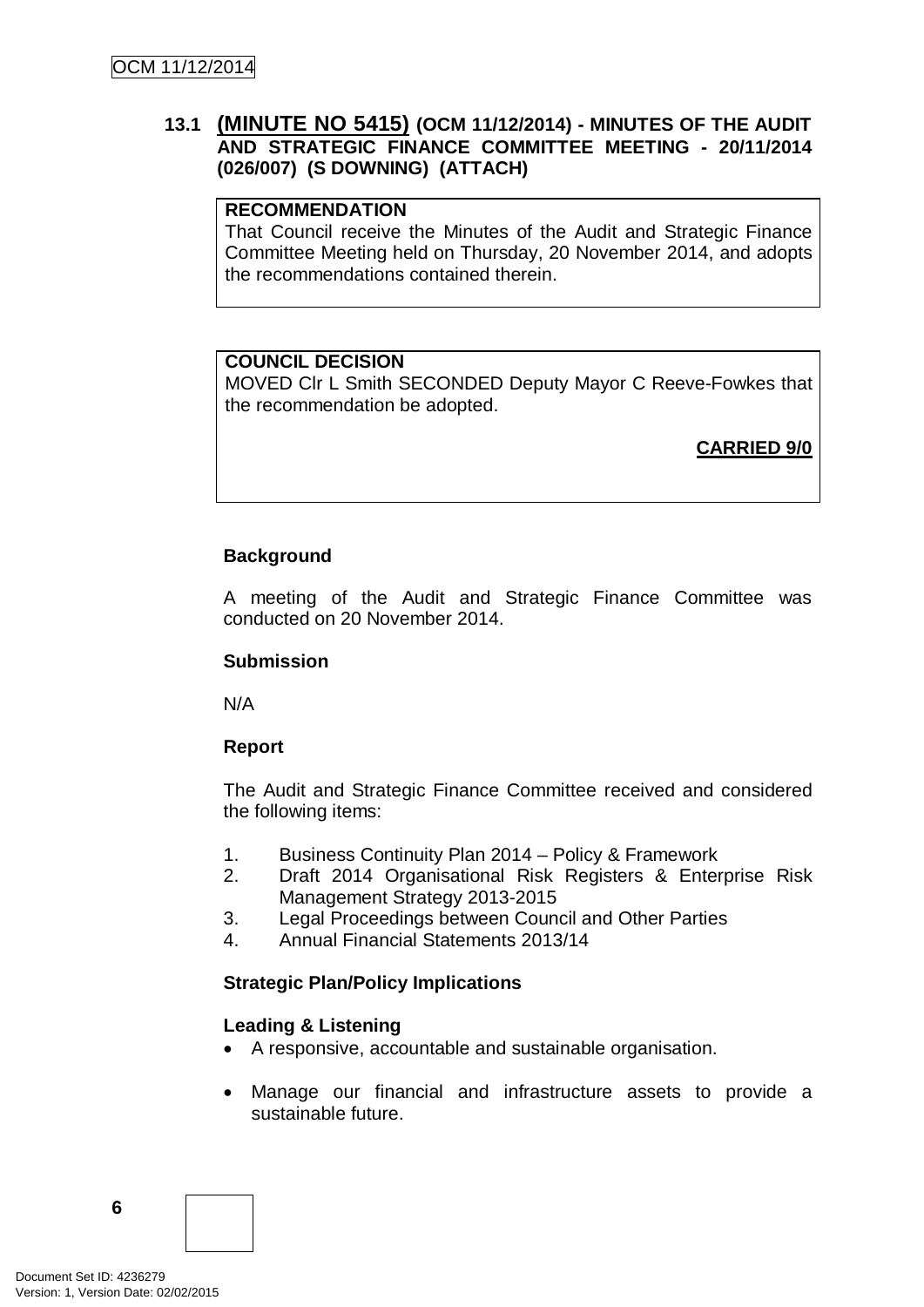• A culture of risk management and compliance with relevant legislation, policy and guidelines

### **Budget/Financial Implications**

As contained in the Minutes.

#### **Legal Implications**

As contained in the Minutes.

#### **Community Consultation**

N/A

### **Attachment(s)**

Minutes of the Audit & Strategic Finance Committee Meeting – 20 November 2014.

### **Advice to Proponent(s)/Submitters**

N/A

**Implications of Section 3.18(3) Local Government Act, 1995**

Nil.

### **13.2 (MINUTE NO 5416) (OCM 11/12/2014) - MINUTES OF THE DELEGATED AUTHORITIES, POLICIES & POSITION STATEMENTS COMMITTEE MEETING - 27/11/2014 (086/003; 182/001; 182/002) (D GREEN) (ATTACH)**

## **RECOMMENDATION**

That Council receive the Minutes of the Delegated Authorities, Policies and Position Statements Committee Meeting held on Thursday, 27 November 2014, and adopts the recommendation contained therein.

## **TO BE CARRIED BY AN ABSOLUTE MAJORITY OF COUNCIL**

#### **COUNCIL DECISION**

MOVED Deputy Mayor C Reeve-Fowkes SECONDED Clr Y Mubarakai that the recommendation be adopted.

## **CARRIED BY ABSOLUTE MAJORITY OF COUNCIL 9/0**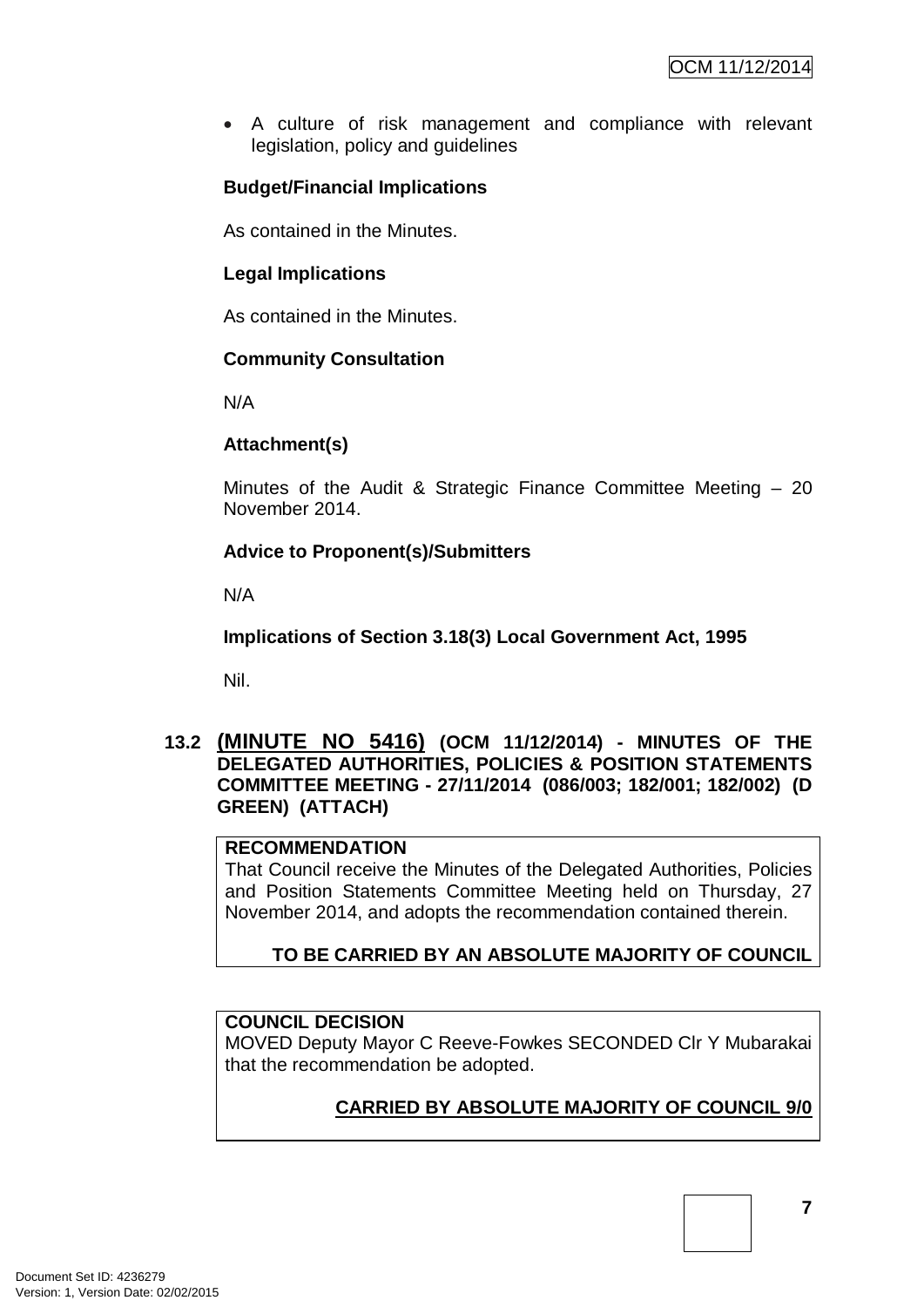### **Background**

The Delegated Authorities, Policies and Position Statements Committee conducted a meeting on 20 November 2014. The Minutes of the meeting are required to be presented.

#### **Submission**

N/A

#### **Report**

The Committee recommendations are now presented for consideration by Council and if accepted, are endorsed as the decisions of Council. Any Elected Member may withdraw any item from the Committee meeting for discussion and propose an alternative recommendation for Council's consideration. Any such items will be dealt with separately, as provided for in Council's Standing Orders.

The primary focus of this meeting was to review Policies and Position Statements and associated Delegated Authorities relevant to Finance and Corporate Services, including those DAPPS which were required to be reviewed on an as needs basis.

#### **Strategic Plan/Policy Implications**

#### **Leading & Listening**

- Effective and constructive dialogue with all City stakeholders.
- Effective advocacy that builds and manages relationships with all stakeholders.
- A responsive, accountable and sustainable organisation.
- A culture of risk management and compliance with relevant legislation, policy and guidelines

#### **Budget/Financial Implications**

As contained in the Minutes.

#### **Legal Implications**

N/A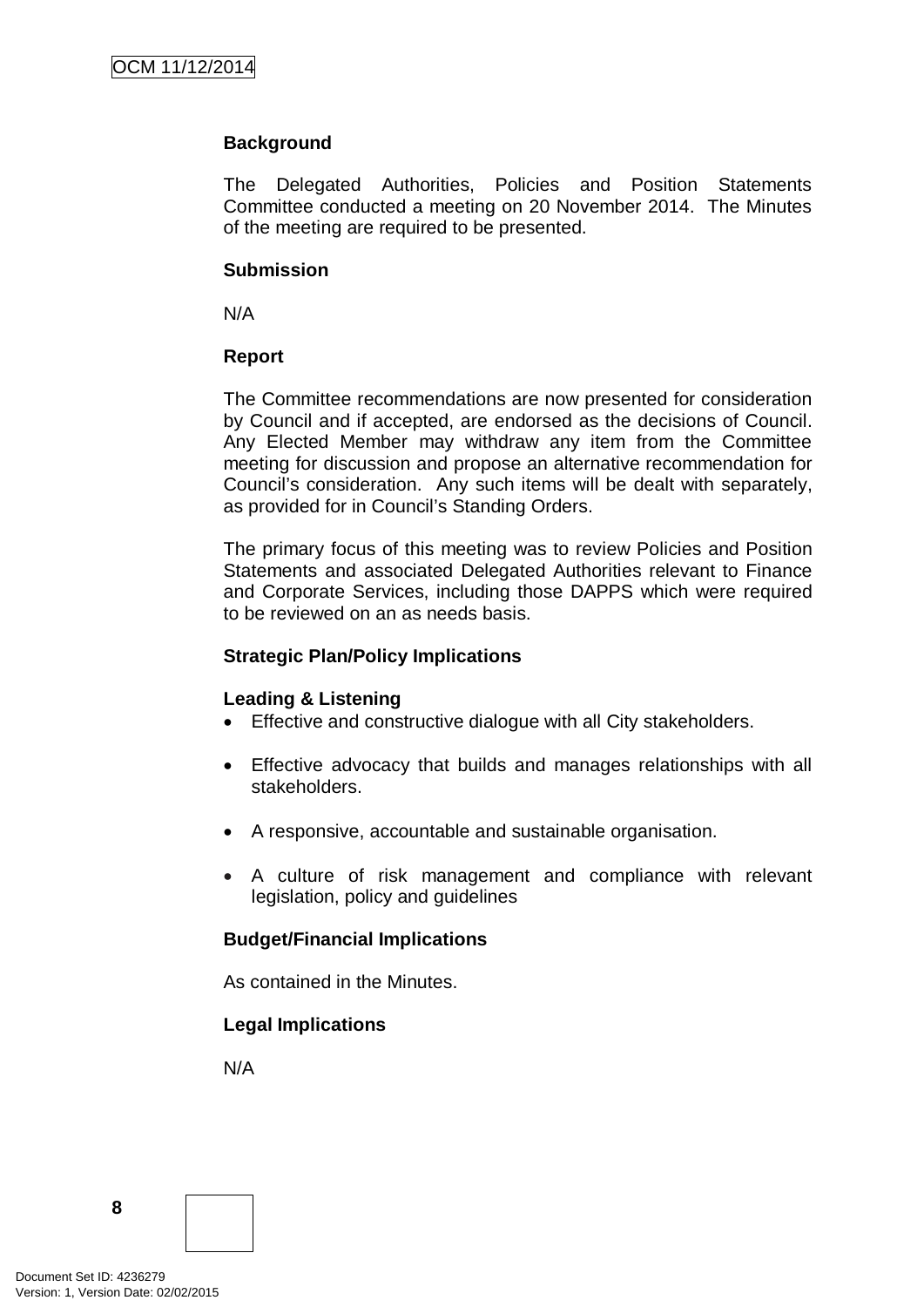### **Community Consultation**

As contained in the Minutes.

#### **Attachment(s)**

Minutes of the Delegated Authorities, Policies & Position Statements Committee Meeting – 27 November 2014.

### **Advice to Proponent(s)/Submitters**

N/A

**Implications of Section 3.18(3) Local Government Act, 1995**

Nil.

## **13.3 (MINUTE NO 5417) (OCM 11/12/2014) - 2013/14 ANNUAL REPORT (S SEYMOUR-EYLES) (022/002) (ATTACH)**

#### **RECOMMENDATION**

That Council accepts the 2013/14 Annual Report, in accordance with Section 5.54(1) of the Local Government Act, 1995, as shown in the attachment to the Agenda.

#### **COUNCIL DECISION**

MOVED Clr L Smith SECONDED Deputy Mayor C Reeve-Fowkes that the recommendation be adopted.

**CARRIED 9/0**

## **Background**

Council is required to accept the 2013/14 Annual Report to enable it to be available for the Annual Electors Meeting, scheduled to be held on Tuesday, 3 February 2015. The Local Government Act 1995 ('the Act') requires Council to accept the Report no later than 31 December each year. Elected Members were provided with the Financial Report and Auditor's Report at the Audit and Strategic Finance Committee meeting 20 November 2014, the Minutes of which are presented at this Council Meeting. This report now being presented to Council will be consolidated with the concise financial report in time for the Annual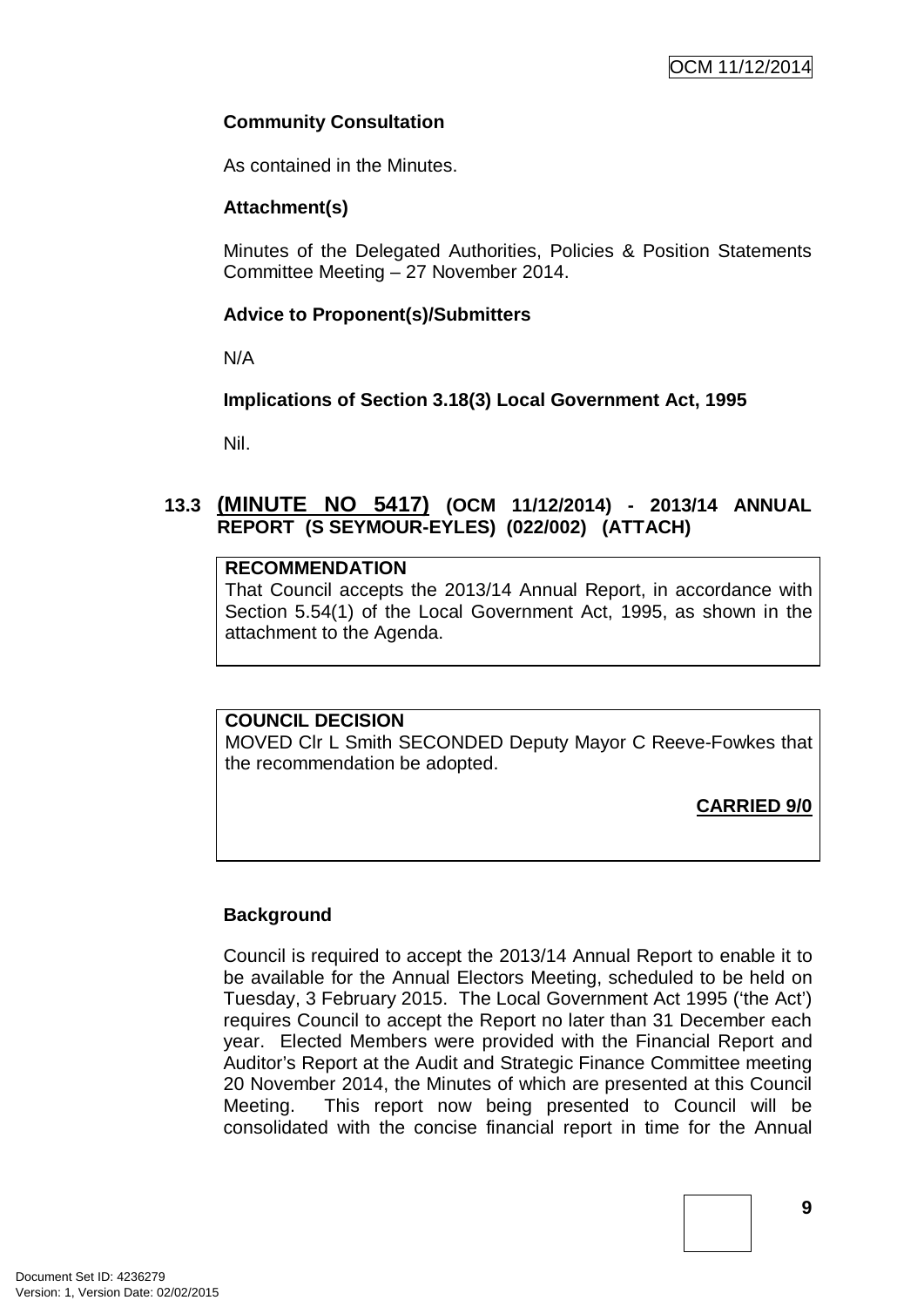Electors Meeting. The full financial report will be available on the City's website.

#### **Submission**

N/A

### **Report**

The 2013/14 Annual Report is provided in conformity with the following requirements of the Act and contains:

- 1. Mayoral Report
- 2. Chief Executive Officer's Report
- 3. Measurement of performance data
- 4. Overview of the Plan for the Future of the District
- 5. Report in relation to the Complaints Register subject to Section 5.121 of the Act
- 6. Report required under Section 29(2) of the Disabilities Services Act 1993
- 7. Divisional Reports
- 8. Financial Statements (presented separately in the Minutes of the Audit and Strategic Finance Committee meeting, shown at Item 13 of this Council meeting)
- 9. Auditor's Report
- 10. Remuneration of Senior Employees

#### **Strategic Plan/Policy Implications**

#### **Leading & Listening**

• A responsive, accountable and sustainable organisation.

#### **Budget/Financial Implications**

The cost of producing 100 copies of the Report is provided for in Council's Municipal Budget.

#### **Legal Implications**

Sec 5.54 of the Local Government Act 1995 refers. Other statutory information is provided in the Report.

#### **Community Consultation**

The Report will be available for public access at the Annual Electors Meeting to be held on 3 February 2015.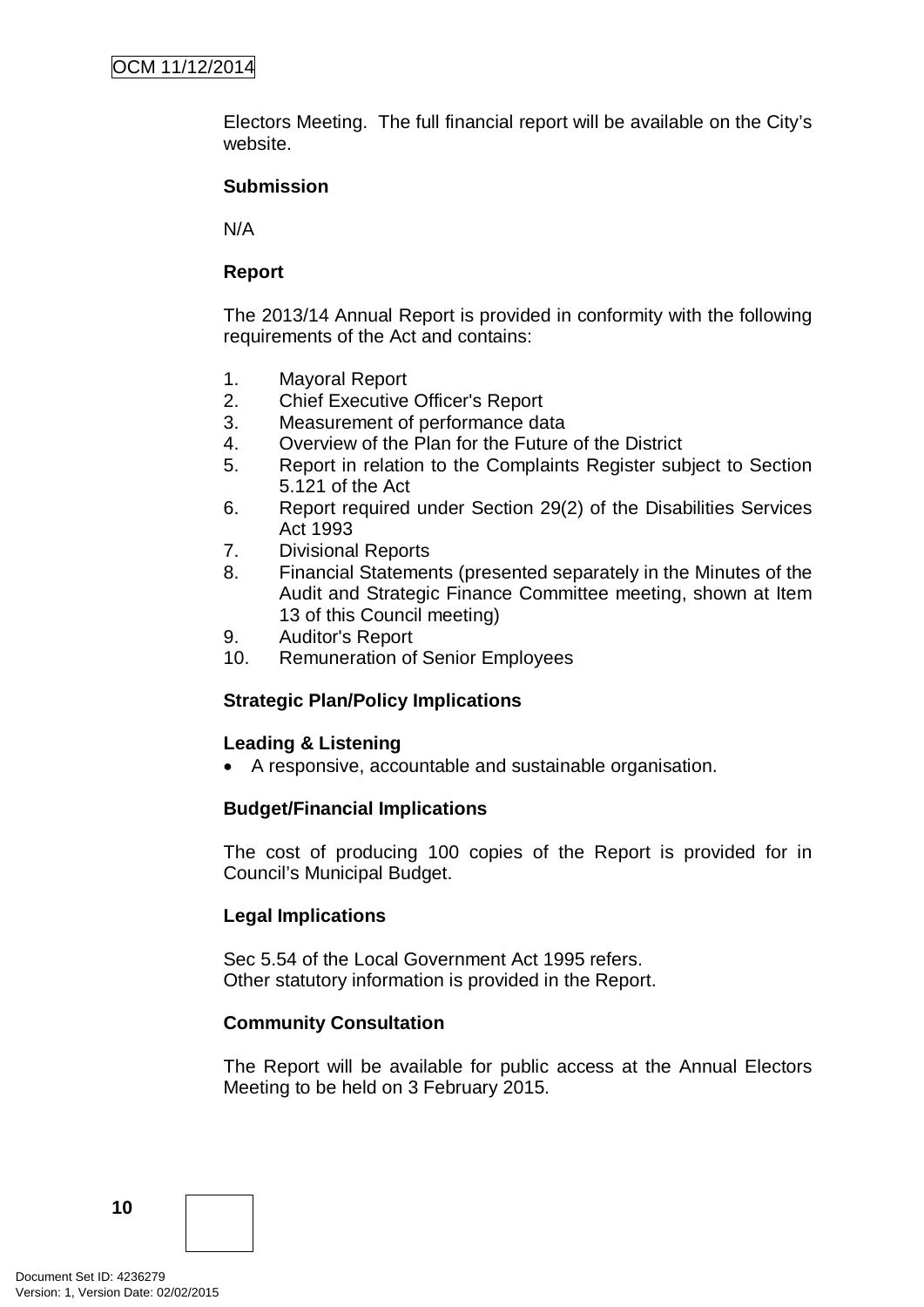## **Attachment(s)**

2013/14 Annual Report.

## **Advice to Proponent(s)/Submitters**

N/A

**Implications of Section 3.18(3) Local Government Act, 1995**

Nil.

## **14. PLANNING AND DEVELOPMENT DIVISION ISSUES**

**14.1 (MINUTE NO 5418) (OCM 11/12/2014) - PROPOSED NAMING FOR PUBLIC OPEN SPACE RESERVE 51315 (RESERVE FOR PUBLIC USE & RECREATION) - LOT 8029 MEDINA PARADE, NORTH COOGEE - OWNER: PORT CATHERINE DEVELOPMENTS PTY LTD (6013930) (R CREEVEY/ A TROSIC) (ATTACH)**

## **RECOMMENDATION**

That Council

- (1) endorse the name 'Ngarkal' Beach' for Reserve 51315 (Lot 8029) Medina Parade, North Coogee and refer it to the Geographic Names Committee with a request for their approval of the name;
- (2) advise the developer, Port Catherine Developments Pty Ltd and submitters of Council's decision; and
- (3) requests officers to organise the erection of appropriate signage to interpret and explain the story of Ngarkal Beach.

## **COUNCIL DECISION**

MOVED Deputy Mayor C Reeve-Fowkes SECONDED Clr K Allen that Council defers consideration of this matter pending further consultation and investigation.

## **MOTION LOST 4/5**

MOVED Mayor L Howlett SECONDED Clr S Pratt that the officer's recommendation be adopted.

## **CARRIED 6/3**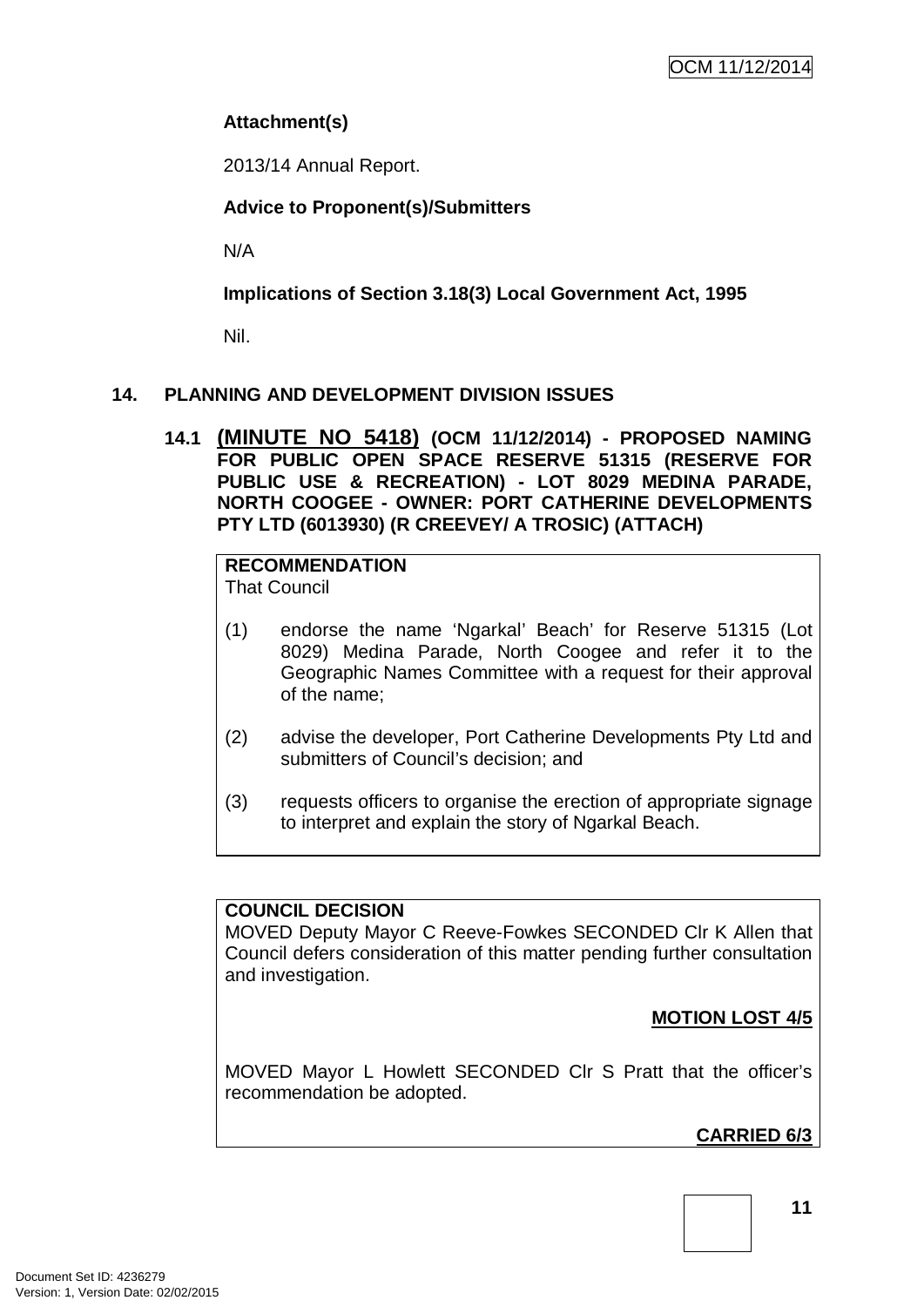Mayor Logan Howlett asked that all the names be recorded.

Against

Cr Carol Reeve-Fowkes; Clr Kevin Allen; Cr Phil Eva

For

Mayor Logan Howlett; Cr Leanne Smith; Cr Bart Houwen; Cr Stephen Pratt; Cr Lindsey Wetton; Cr Yaz Mubarakai.

### **Background**

The City previously received a request for the naming of public open space reserve 51315 (Lot 8029 Medina Parade), which is the beach area within the Port Coogee development. The area is shown in the attachment named Location Plan.

The reserve request was further to a submission received from a local Nyungar community member for the name 'Djenark Beach', which intended to capture and link to the local Nyungar history and their family's memories of the beach environment. However after further consultation with other local Nyungar community groups, it was discovered that the word 'Djenark' was not the best word to describe 'seagull' in the local Nyungar dialect. This version of the spelling actually had a negative meaning which was not desired to have associated with an iconic beach area.

To address this issue, the City via its Aboriginal Community Development Officer has been working with the local Nyungar communities to discover the most appropriate wording for the beach and seagull story. This is 'Ngarkal Beach'.

In accordance with Council policy and delegation, the request was considered according to Council Policy PSPD20 (Naming of Parks and Reserves) and the Geographic Names Committee ("GNC") Principles, Guidelines and Procedures document. It was deemed consistent with these.

The purpose of this report is to now consider this replacement name request.

#### **Submission**

N/A.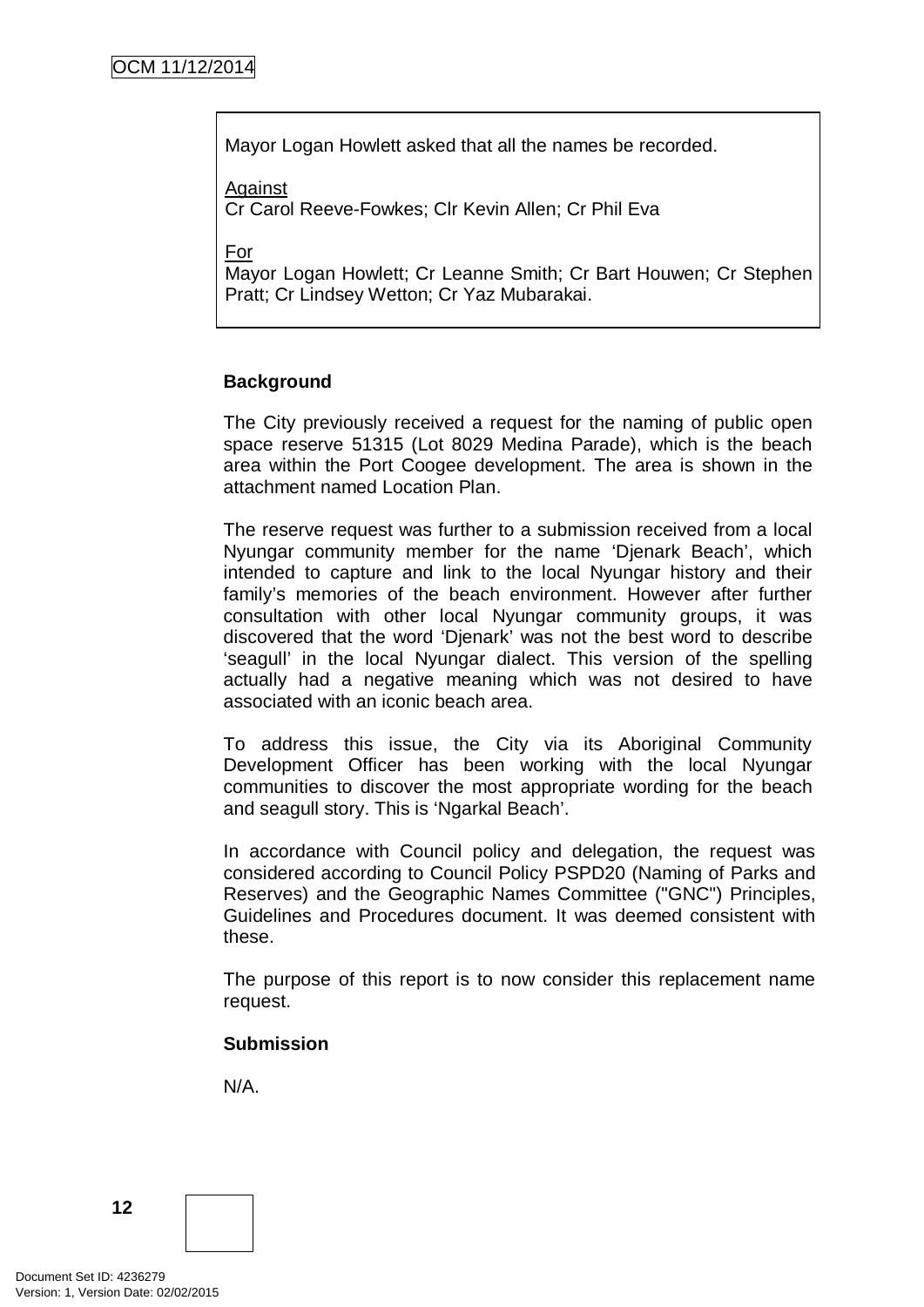### **Report**

At the Council meeting held on 12 December 2013, Council resolved to:

- *(1) endorse the name 'Djenark Cove' for Reserve 51315 (Lot 8029) Medina Parade, North Coogee and refer it to the Geographic Names Committee with a request for their approval of the name;*
- *(2) advise the developer of the Port Coogee subdivision and submitters of Council's decision.*

In accordance with Council's resolution, the name was referred to the Geographic Names Committee with request for their approval of the name. Following this, it was discovered that 'Djenark' was not the best word used to describe the 'seagull'. Following further liaison with the local Nyungar community, agreement was reached that the best word to describe the bird in the story was 'Ngarkal'.

To affect this change, GNC requested a new round of community consultation to be undertaken. This was done via newspaper advertisement in the 23 September 2014 edition of the Cockburn Gazette, seeking support for the beach name.

#### Public Advertising

During advertising 6 submissions were received; 5 suggesting their own alternate name suggestions and 1 submission of support from the Aboriginal Reference Group together working with the local Nyungar community. The alternative suggested names included the likes of Marina Cove; Sunsets; Sunset Cove; Moonlight Cove; Robbs Bay Beach; Robbs Bay; Clarence Inlet.

Officers believe that maintaining an Aboriginal name for the beach is very important. The story associated with the Ngarkal Beach is considered very relevant and appropriate for the beach. This has been emphasised in the submission received from the City's Aboriginal Reference Group. The recap of the story follows:

| Name                    | Submitted justification                                                                                                                                                                                                              |  |  |
|-------------------------|--------------------------------------------------------------------------------------------------------------------------------------------------------------------------------------------------------------------------------------|--|--|
| Ngarkal<br><b>Beach</b> | Port Coogee area was a place where the local<br>Nyungar people camped in the 70's and was named<br>"Seagull Camp." Ngarkal is the local Nyungar name<br>for the gull.                                                                |  |  |
|                         | The gull is forced to fight a reputation for being a pest.<br>Too many people, gulls are dirty, pesky thieves that<br>seem to appear from nowhere to steal our seaside fish<br>and chips – but to the Nyungar they play an important |  |  |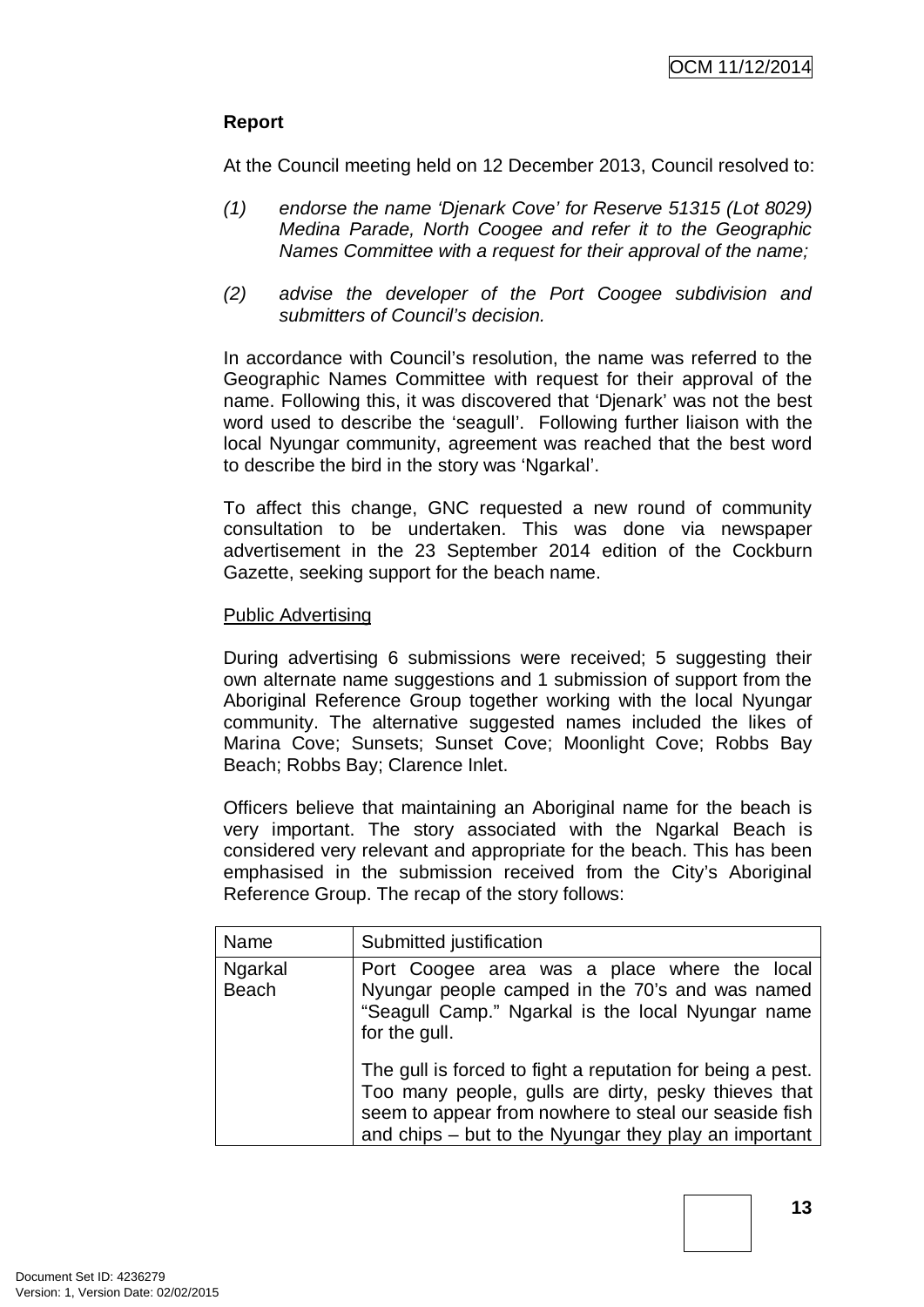| spiritual role that dates back to the end of the Ice Age.                                                                                                                                                                                                                                                                                                                                                                       |
|---------------------------------------------------------------------------------------------------------------------------------------------------------------------------------------------------------------------------------------------------------------------------------------------------------------------------------------------------------------------------------------------------------------------------------|
| Nyungar tradition tells of the time before the sea levels<br>rose, some 7500 years ago, when Rottnest and<br>Garden islands were coastal hills. The Nyungar<br>believed that the spirits of unborn children waited for<br>their mothers in special places such as lakes and<br>outcrops so, as the sea rose; these "spirit children"<br>were cut off from any chance of finding a mother and<br>being born into the real world. |
| Seabirds - particularly Ngarkal, the seagull - maintain<br>the spiritual link between Nyungar country and the<br>spirits trapped on the islands and beneath the sea, by<br>flying between the coast and the islands.                                                                                                                                                                                                            |
| When a gull is seen washing its beak in the river's<br>fresh water it is said to be releasing the spirits it has<br>gathered at sea back into the landscape so that they<br>can at last find a mother and fulfil their destinies as<br>human beings.                                                                                                                                                                            |
| Perhaps the best known Australian sea bird, the silver<br>gull has a strong pecking order – the "top gull" often<br>seen making frantic efforts to chase all other gulls<br>from a food source.                                                                                                                                                                                                                                 |
| An aggressive and hardy scavenger, it has adapted<br>well to civilisation, and, given the chance, thrives<br>around rubbish dumps and sewage outlets, picking up<br>a variety of nasty diseases, including salmonella,<br>earning them a reputation as "rats of the sky".                                                                                                                                                       |
| It also enjoys a bath in our reservoirs and is attracted<br>to fishing boats and insect-luring street lights.                                                                                                                                                                                                                                                                                                                   |
| In its natural state it seeks out colonies of breeding<br>terns, where it steals eggs and chicks.                                                                                                                                                                                                                                                                                                                               |
| In the Perth area gulls are most numerous within<br>30km of Fremantle and become scarcer away from<br>the islands it needs for breeding, which include not<br>only Rottnest and Garden islands but just about every<br>smaller island from Penguin Island in the south to<br>Lancelin Island in the north.                                                                                                                      |
| On Carnac Island their eggs and chicks are the main<br>food source for tiger snakes, nearly all of which are<br>blinded by attacking gulls at an early age but still<br>manage to find and eat their favourite food using their                                                                                                                                                                                                 |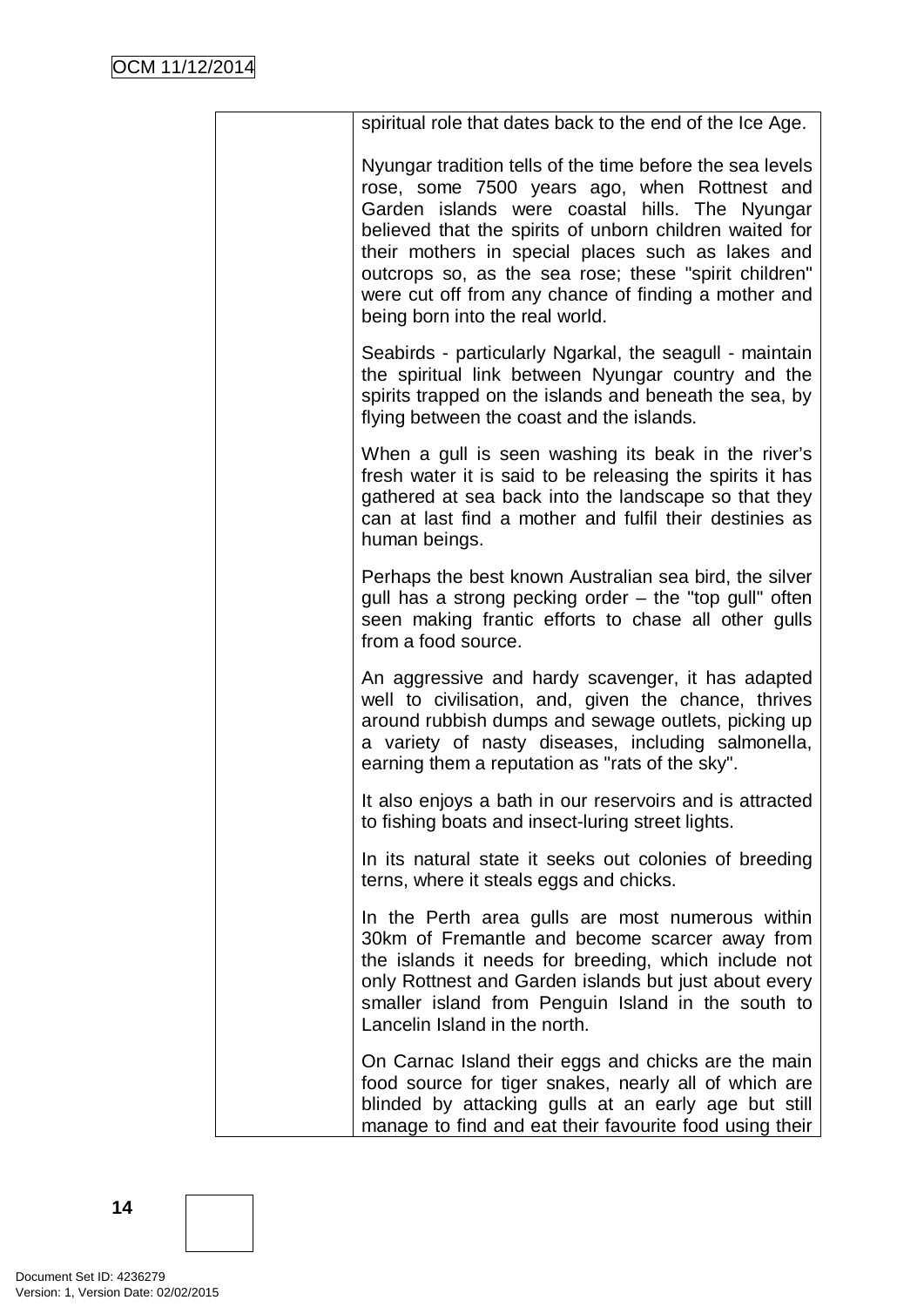| keen senses of smell and heat sensitivity.                                                                                                                                                                                                                       |
|------------------------------------------------------------------------------------------------------------------------------------------------------------------------------------------------------------------------------------------------------------------|
| Seen singly, in pairs or in flocks of up to $300 -$<br>sometimes up to 5000 when flying to their roosts $-$<br>silver gulls breed from mid-March to mid-December,<br>building a nest of seaweed, small sticks and feathers<br>in a shallow scrape in the ground. |
| In this the hen gull lays, one to three pale brown to<br>dark olive-green eggs, blotched with dark brown or<br>black                                                                                                                                             |
| I also believe given the current situation at Port<br>Coogee and surrounding areas that the Seagull is<br>something you relate the beach. And something our<br>kids will relate to.                                                                              |

The City's Aboriginal Reference Group writes that:

*"since the decision to change the name to reflect the correct and most agreed upon Nyungar word for 'Seagull Beach', there has been widespread consultation with Aboriginal linguists, Elders, academics and community members. Agreement was achieved across a range of people with knowledge and understanding of Nyungar language, that the appropriate word to use for 'Seagull' is 'Ngarkal'.*

*The Aboriginal Reference Group has been fully involved in the change of name, from the previous one of 'Djenark' to the current one of 'Ngarkal', and is supportive of the new name being applied to Port Coogee beach.*

*At the Aboriginal Reference Group meeting on 18 August 2014, this change of name was discussed in some detail, and consensus was reached across all members present that the name 'Ngarkal' should be accepted. This agreement was minuted.*

*One of the Aboriginal Reference Group members had some involvement in the proposal of the 'Seagull' story for Port Coogee beach, as it was her elderly mother who had passed this story down. The Cox family were thrilled that this story was selected in the naming process for the beach. It is particularly significant to them now, as the grandmother has since passed away.*

*We hope that the name 'Ngarkal Beach' can now be the one adopted, and we can move forward with signage and displaying the story of the 'Seagulls'."*

This is considered important justification as to why the City should support the name. While there was one submission not supporting the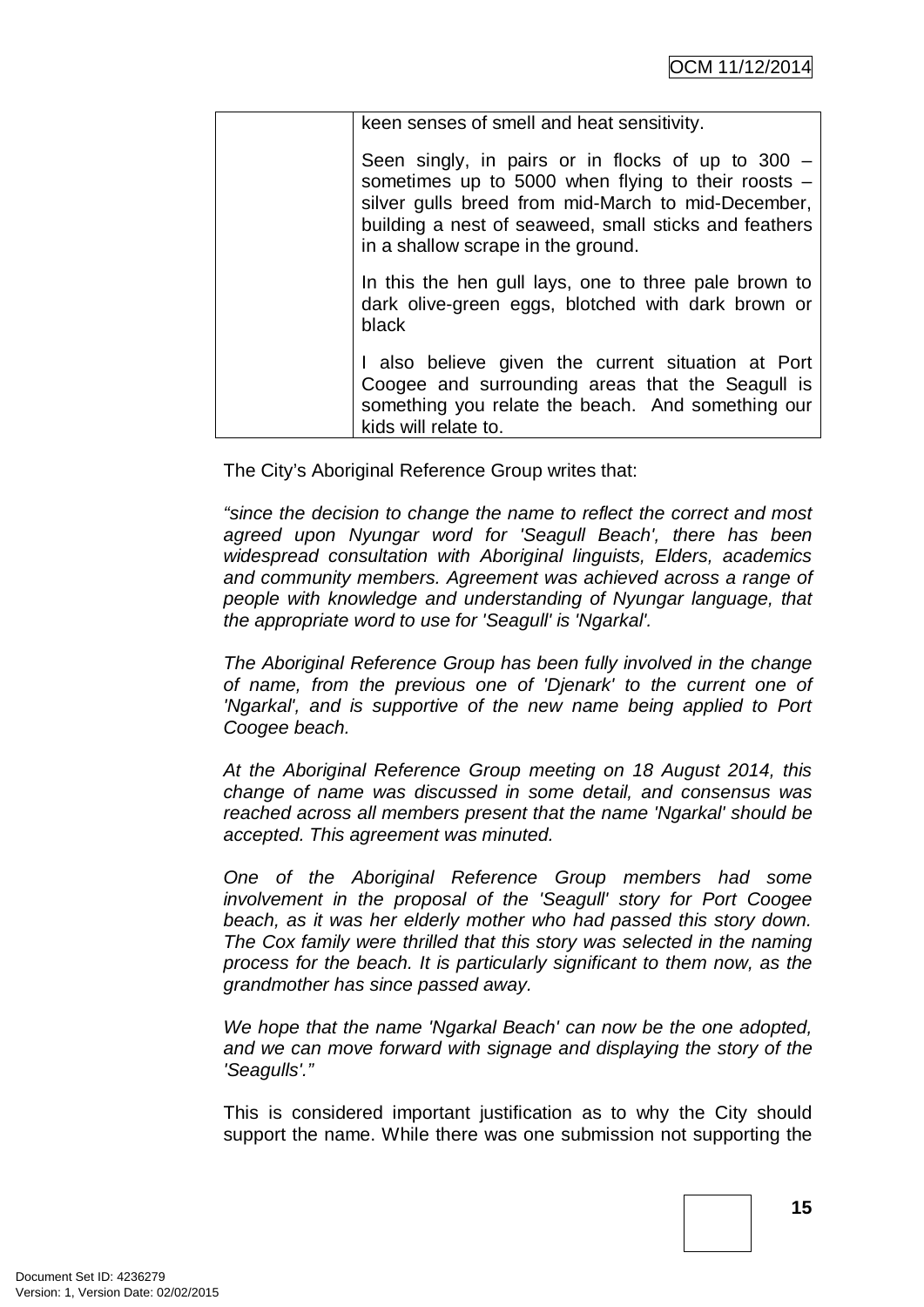name, the reason given was for a potential word association. Hearing however the correct phonetic pronunciation of the name reveals that there shouldn't be such potential confusion. This in part explains the officer recommendation of having the phonetic pronunciation included in the signage.

In respect of Nyungar names, these are also particularly encouraged by the GNC guidelines under Section 4 as follows:

#### *4: Recognition and Use of Indigenous Names*

*The GNC is committed to the promotion, preservation and restoration of Indigenous culture within Western Australia. This is acknowledged by a preference being given to Indigenous names where possible.* 

*The use of Indigenous names is encouraged and the collection and compilation of recorded Indigenous topographic names is supported.*

This is considered particularly important justification which elevates consideration of these names above those alternate suggestions received during consultation. It is also worth noting that Council's 2013- 2016 Reconciliation Action Plan (under Action 12) seeks to encourage the use of Aboriginal names for, inter alia, Cockburn sites and reserves.

Specifically it states:

| 12 | <b>SIGNAGE AND NAMING:</b><br>12.1 Create a list of appropriate<br>Nyungar names to be used in naming<br>Cockburn sites, roads and trails.                    | <b>Family Services</b><br>Manager   | Ongoing                      | List is developed and<br>accessed for signage<br>and naming purposes.                                |
|----|---------------------------------------------------------------------------------------------------------------------------------------------------------------|-------------------------------------|------------------------------|------------------------------------------------------------------------------------------------------|
|    | 12.2 Encourage dual language on public<br>signs, such as park signs, welcoming<br>signs etc. where possible, plus historical<br>descriptions of the land use. | <b>Manager Parks</b><br>Environment | <b>July 2015</b><br>Existing | Where possible and<br>appropriate dual<br>language is used.                                          |
|    | 12.3 Encourage the use of Aboriginal<br>names for buildings/parks.                                                                                            | <b>Manager Parks</b><br>Environment | <b>July 2014</b>             | Use of appropriate<br>Aboriginal names/words<br>for buildings or parks is<br>considered in planning. |

Adopting the replacement name of Ngarkal Beach would be an achievement of the above actions.

The justification provided in support of the naming amendment to Ngarkal Beach is considered very comprehensive and importantly provides the opportunity to tell a very meaningful story about the beach area. It is recommended that this be adopted by Council.

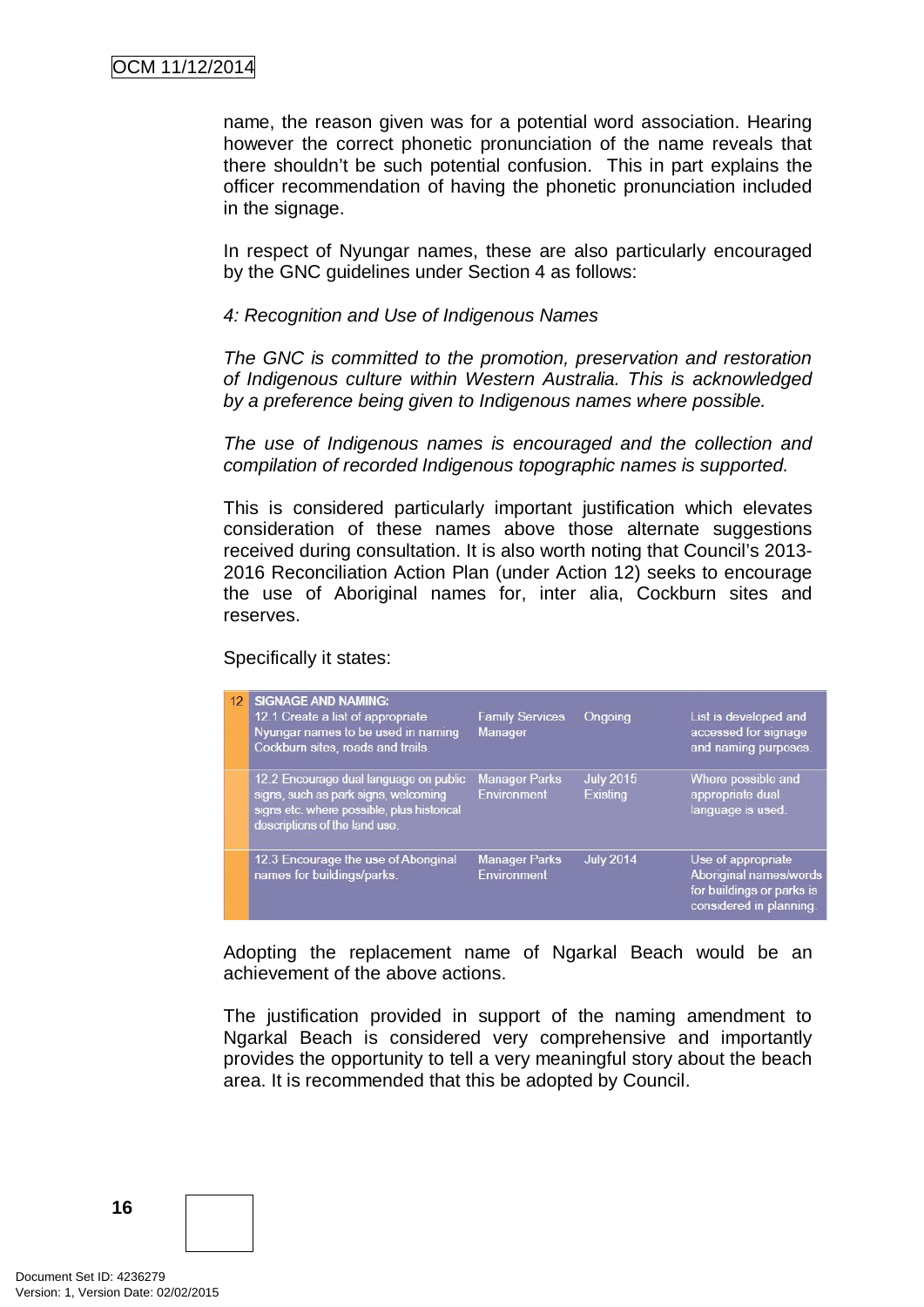### **Strategic Plan/Policy Implications**

#### **Lifestyle and Aspiration Achievement**

• To foster a sense of community spirit within the district generally and neighbourhoods in particular.

#### **Budget/Financial Implications**

N/A

#### **Legal Implications**

N/A.

### **Community Consultation**

Public consultation was undertaken as per Council policy and the GNC guidelines.

#### **Attachment(s)**

Location Plan

#### **Advice to Proponent(s)/Submitters**

The Proponent(s) and those who lodged a submission on the proposal have been advised that this matter is to be considered at the 11 December Council Meeting.

#### **Implications of Section 3.18(3) Local Government Act, 1995**

Nil.

#### **14.2 (MINUTE NO 5419) (OCM 11/12/2014) - STATE GOVERNMENT AGENCIES LOCATED IN COCKBURN - UPDATE LOCATION: CITY OF COCKBURN - OWNER: N/A (089/003) (R PLEASANT)**

# **RECOMMENDATION**

That Council:

- (1) notes the number of state government agencies now located within the Cockburn Central precinct; and
- (2) continues to work with Landcorp to utilise Cockburn Central as a test case to implement the recommendations of the Economic Development Directions Strategy.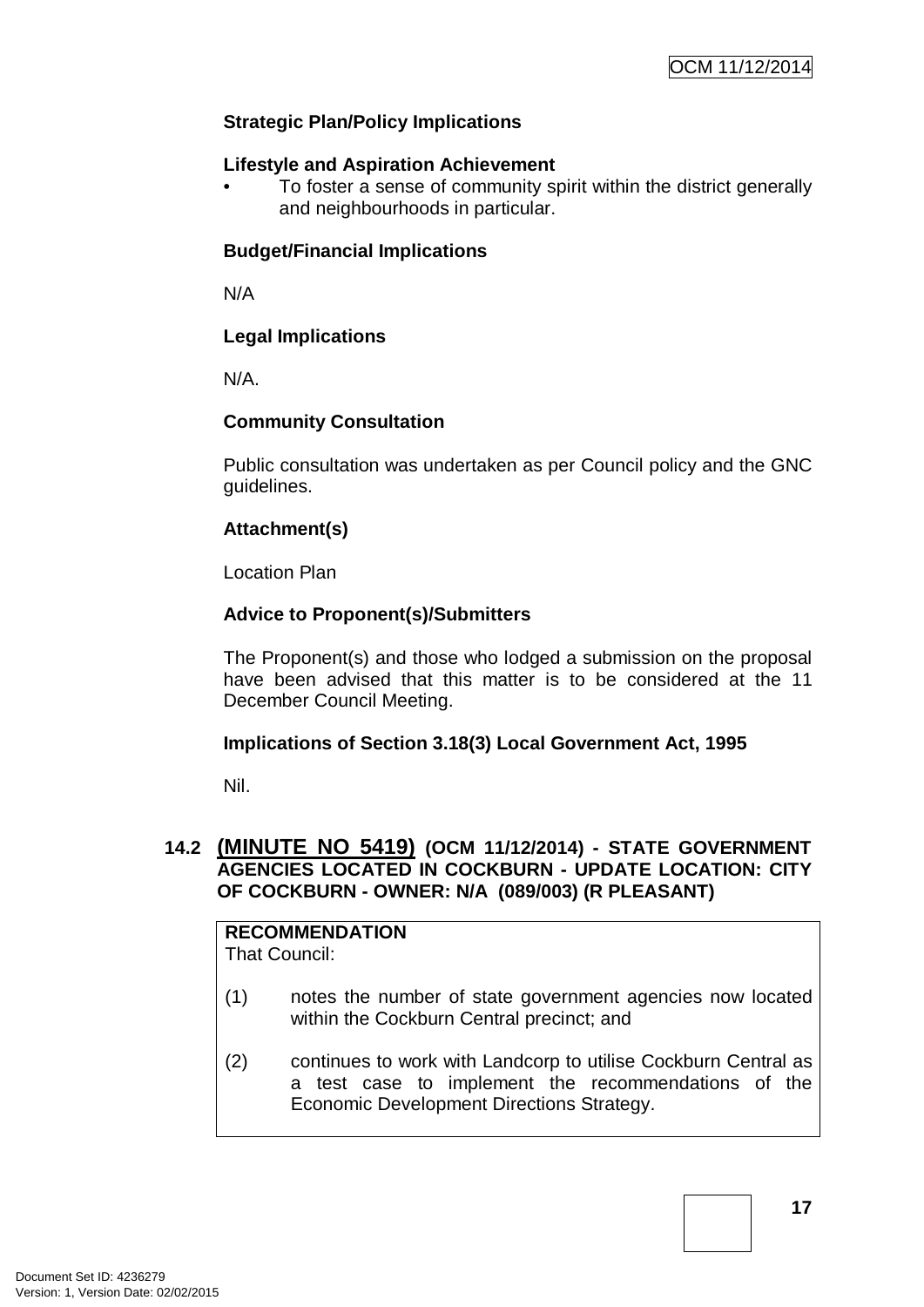#### **COUNCIL DECISION**

MOVED Clr L Smith SECONDED Deputy Mayor C Reeve-Fowkes that the recommendation be adopted.

## **CARRIED 9/0**

## **Background**

Council via notice of motion requested the preparation of a report to a future meeting of Council to address the opportunity of State Government department(s) being re-located to the City of Cockburn.

This report presents a response by providing an update on the State Government Departments that have located to Cockburn within this time period and specifically the work undertaken to attract development at Cockburn Central.

#### **Submission**

N/A

#### **Report**

Major services, including government agencies are generally attracted to town and City centres where good levels of accessibility exists for a wide catchment of the community, generally at a regional level. There is also a correlation between an attractive town centre environment being able to attract non-retail uses to it, such as professional office based uses like public sector services.

Historically State Government agencies have provided small regional branches within middle ring local government areas like Cockburn, with the majority of agencies residing in the City of Perth. The strong public sector agencies of state governments within Australia, compared for example with North American city counterparts where the public sector is comparably smaller, has seen the concentration of such agencies within city centres maintain the predominance of the central city in the Perth metropolitan context. Such predominance however has made the decentralisation of employment to sub-regional locations like Cockburn more difficult, due to the unwillingness of businesses to break away from clustered business environments like the city centre.

The strong growth of Cockburn's population in recent years does present opportunities to attract an increase in business and services to the area. Specifically, the continued expansion of Cockburn Central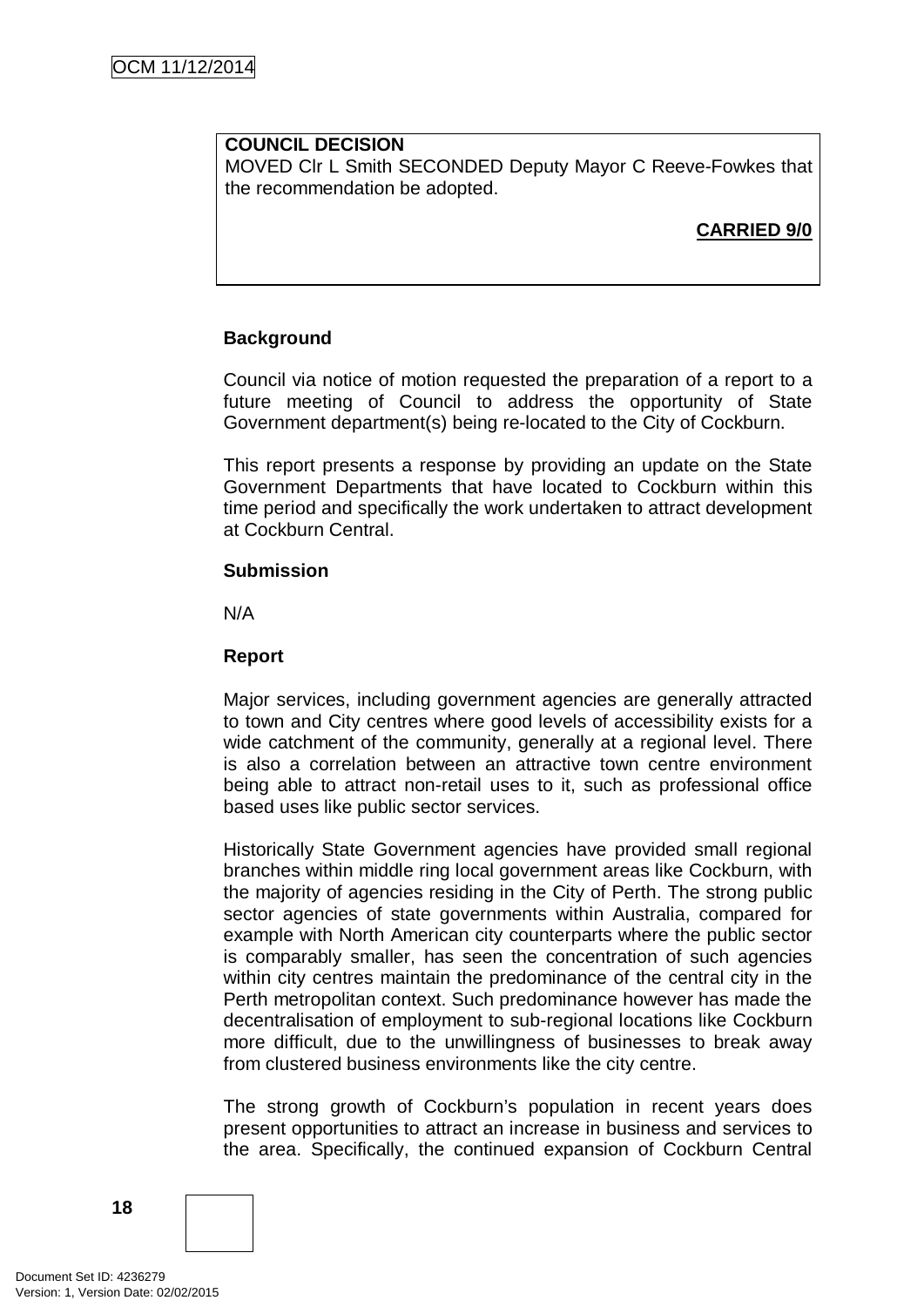and the emerging plans for Cockburn Central West (CCW), presents an opportunity for Cockburn to attract services that will serve the wider region. This is a result of centres central location, provision of excellent transport connections, high density development supported by a range of commercial and retail uses, and high amenity, characteristic of a regional activity centre. The associated objective of producing a mixed use town centre with a quality public realm also goes someway to helping attract future investment from non-retail investment, which is critical the ambitions held for an important regional centre like Cockburn Central.

#### Current and emerging developments

Cockburn Central continues to attract several important State Agencies and services including:

- The Fire and Emergency Services Authority (FESA) headquarters relocated its Emergency Services Authority Headquarters to Cockburn Central town centre in 2013.
- Centrelink has relocated the Spearwood office to the Cockburn Integrated Health Facility.
- A Disability Services Commission is located on North Lake Road.
- The Australian Electoral Commission (AEC) and the Liberal Senator's office of Western Australia are also located in Cockburn Central.
- The Cockburn Central Police Station is due for completion in 2016.

#### Attracting development

Various offices listed above initiated their own move to the emerging regional centre; however, it is understood LandCorp facilitated the land sale and worked closely with these agencies to select a suitable location and achieve a suitable outcome for the town centre.

It is also understood 4 or 5 years ago the State Government put out an Expression of Interest (EOI), seeking opportunities for the relocation of government agencies. LandCorp responded with several options within an extensive submission relating to land at Cockburn Central however the State Government did not complete the process and it is assumed the EOI did not result in any relocations.

In an attempt to attract diversity to the town centre, Landcorp also approached the Department of Housing (DoH), working through a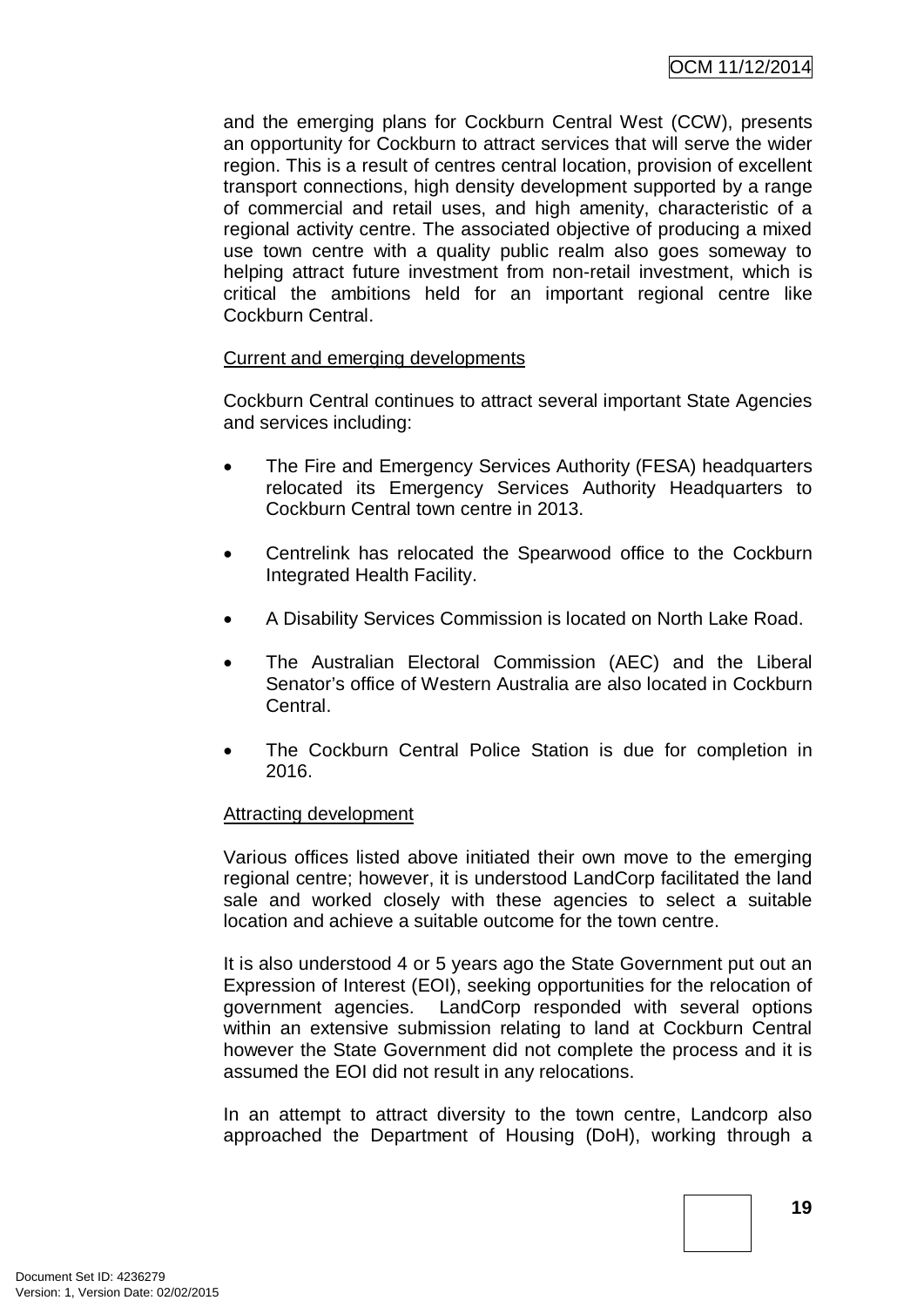process that has resulted in diverse housing options within the town centre.

#### The future

The emerging plans for Cockburn Central West will further contribute to the success of Cockburn Central Town Centre and the ability for the regional centre to continue to attract strategic employment. This is a result of the inclusion of the regional sporting facilities, the aquatic centre, commercial/office uses. Some retail uses within Cockburn Central West will provide additional employment opportunities within Cockburn Central and have the potential to attract further important services that will support local residents and businesses.

Importantly, the strategic work and infrastructure plans are in place to support these uses however further support is likely to be needed to support the attraction of strategic employment and further state agencies if so desired. While there are certainly no planning barriers to the relocation of further public sector agencies (like DFES) to Cockburn Central, this is a decision that rests within the mechanisms of State Government. As the development of Perth can attest, it is a significant challenge to entice major public sector agencies and private businesses alike out of central areas like Perth CBD, who must perceive some advantage in maintaining their clustered relationship. Promoting sub-regional centres like Cockburn Central as a competitor to the Perth central area is arguably impossible. It is therefore through investigating ways in which we can differentiate Cockburn Central from Perth (and other locations) to be able to attract and retain higher value employment orientated uses.

The draft City of Cockburn Economic Development Directions Strategy (draft EDDS) and the Local and Commercial Activity Centres Strategy (LCACS) identifies Cockburn Central has the potential to offer knowledge intensive consumer services such as education, healthcare, and strategic services to a regional, state, national or international economy.

Undertaking a coordinated approach in attracting these services will only add further support in attracting strategic employment and State level agencies. With this in mind there are two elements that may serve to attract and keep the right employment mix in Cockburn Central and Cockburn Central West. Firstly providing support to existing businesses and services to ensure successful retention of businesses, and secondly to work with LandCorp to attract suitable, new development opportunities to the Centre.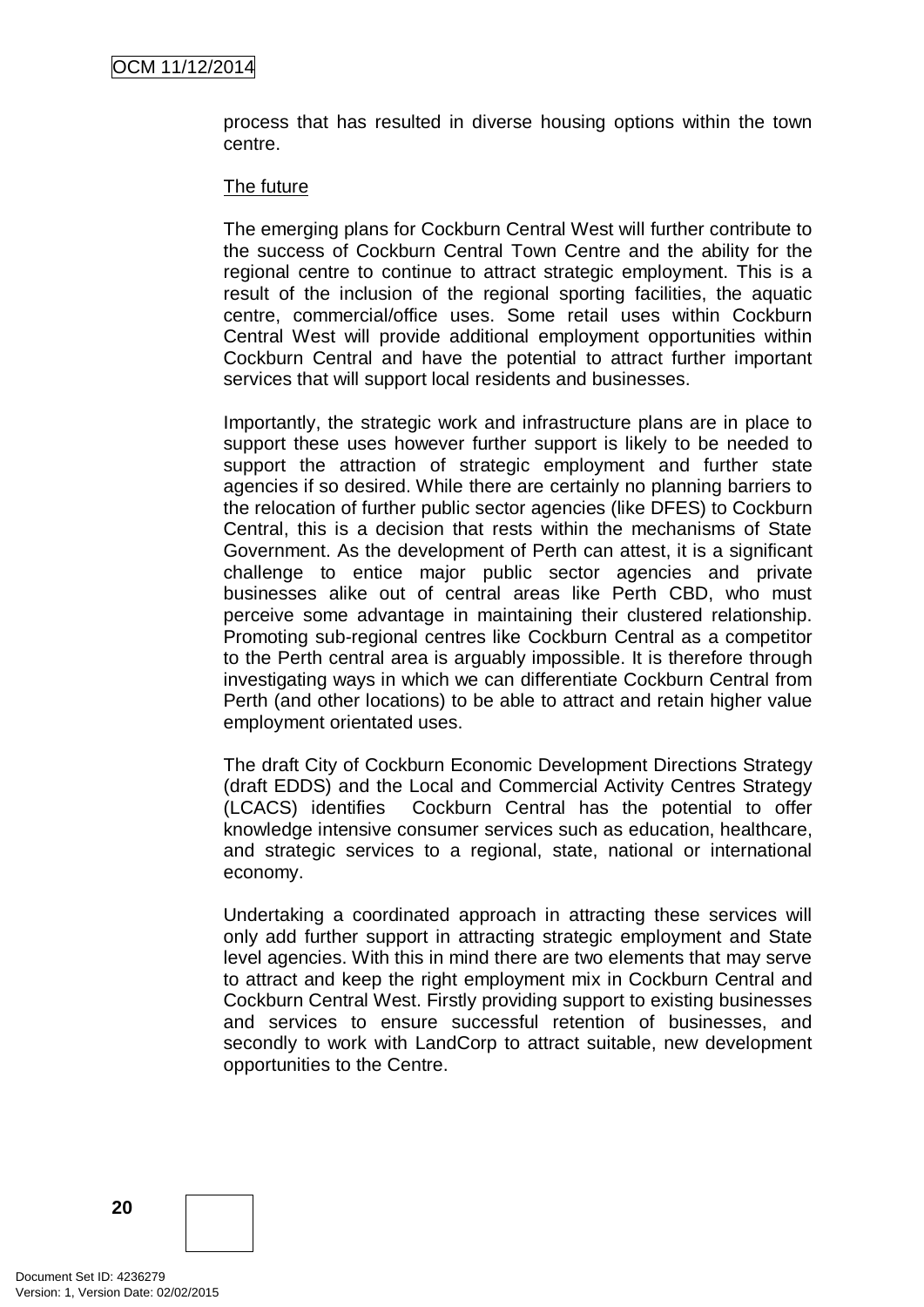#### Recommendations

The draft EDDS provides an example approach of how the City might start to address the economic activation of Cockburn's activity centres, including Cockburn Central by assisting land and business owners to prepare such things as long term business plans, develop relationships, strengthen communication lines, provide businesses with relevant data, and assist with skills development and business expansion plans.

With regard to attracting future services and agencies to CCW it is suggested the City continue to work closely with LandCorp developing an innovative land sales process. This may involve an EOI, or Request for Proposal that can be developed with specific criteria to attract certain land uses, tenants and built form outcomes.

Furthermore, the development of design guidelines can provide additional support for high quality design outcomes. Such a process has in part been undertaken for Cockburn Central and includes development guidelines, design reviews (with the city and Government Architect). This process allows for innovation, discussions around land use and promotes excellence in design.

It is therefore recommended the City continue to work with LandCorp as CCW emerges and utilise Cockburn Central as a test case to implement the recommendations of the draft EDDS. This can be achieved by a designated City officer approaching and working with the Melville and Cockburn Chamber of Commerce (MCCC) to identify opportunities to support businesses such as those detailed.

#### **Strategic Plan/Policy Implications**

#### **Growing City**

• Investment in industrial and commercial areas, provide employment, careers and increase economic capacity in the City.

#### **A Prosperous City**

- Sustainable development that ensures Cockburn Central becomes a Strategic Regional Centre.
- Investment in the local economy to achieve a broad base of services and activities.

#### **Budget/Financial Implications**

Undertaking a strategic approach to attract the right mix of services, businesses and agencies to Cockburn Central and the emerging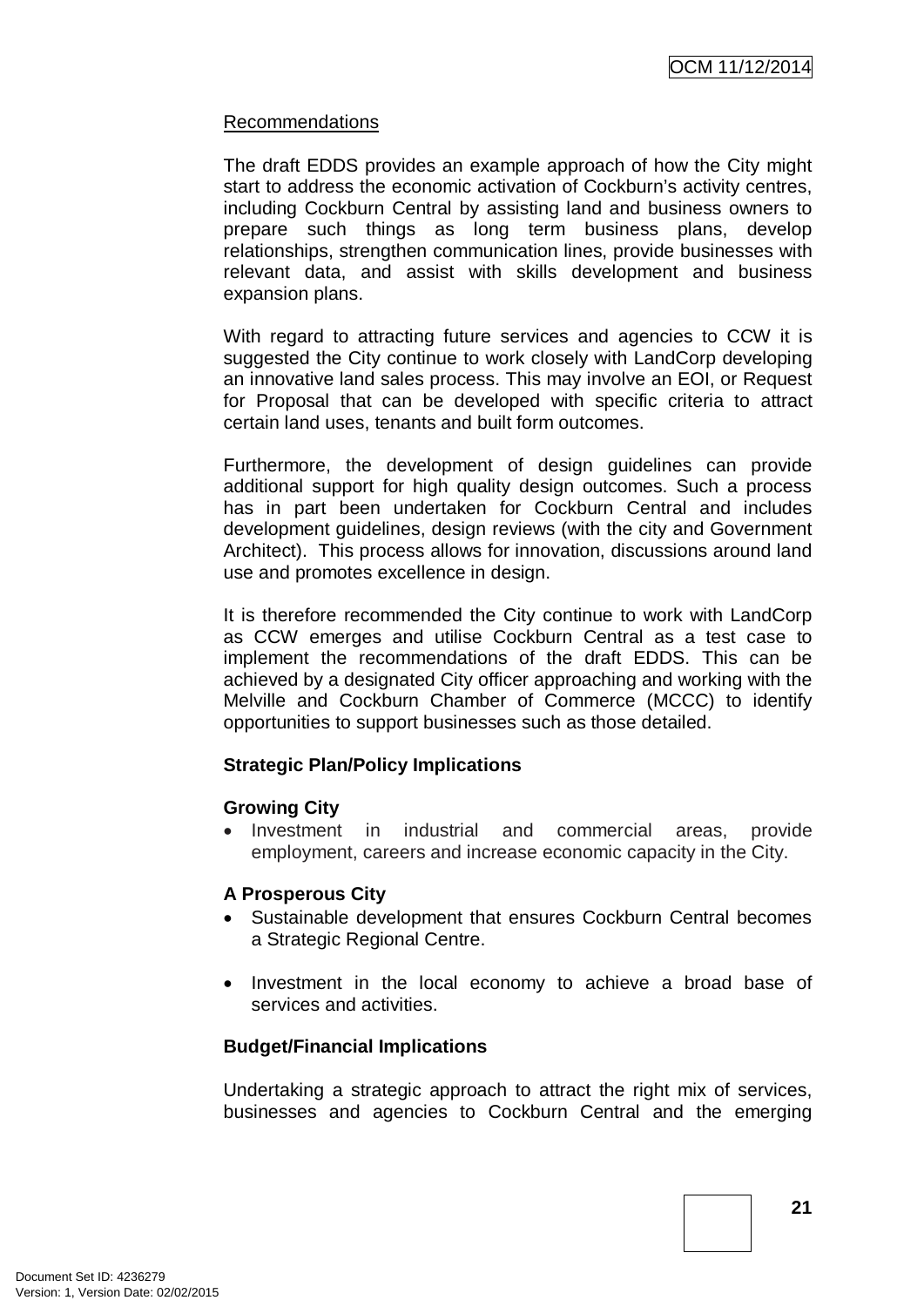Cockburn Central West will have far reaching financial advantages to the wider sub-region.

#### **Legal Implications**

N/A.

#### **Community Consultation**

N/A

#### **Attachment(s)**

N/A

### **Advice to Proponent(s)/Submitters**

N/A

**Implications of Section 3.18(3) Local Government Act, 1995**

Nil.

#### **14.3 (MINUTE NO 5420) (OCM 11/12/2014) - SALE OF LAND - LOT 65 ERPINGHAM ROAD & LOT 702 BELLIER PLACE, HAMILTON HILL - OWNER: CITY OF COCKBURN - SUBJECT CODE (2200882 & 2201061) (L GATT) (ATTACH)**

### **RECOMMENDATION**

That Council subject to the Minister for Housing consenting to the purchase of Lot 702 Bellier Place, Hamilton Hill, Council:

- (1) consent to the sale of the land parcel made up of the two adjoining lots known as Lot 65 Erpingham Road and Lot 702 Bellier Place, Hamilton Hill for a consideration of \$2,500,000 incl. GST to Bellier 702 Pty Ltd; and
- (2) amend the 2013/14 adopted municipal budget by transferring \$2,500,000 incl. GST to the Land Development and Investment Reserve for the commercial real estate activities of the Cockburn Regional Aquatic and Recreation Centre.

## **TO BE CARRIED BY AN ABSOLUTE MAJORITY OF COUNCIL**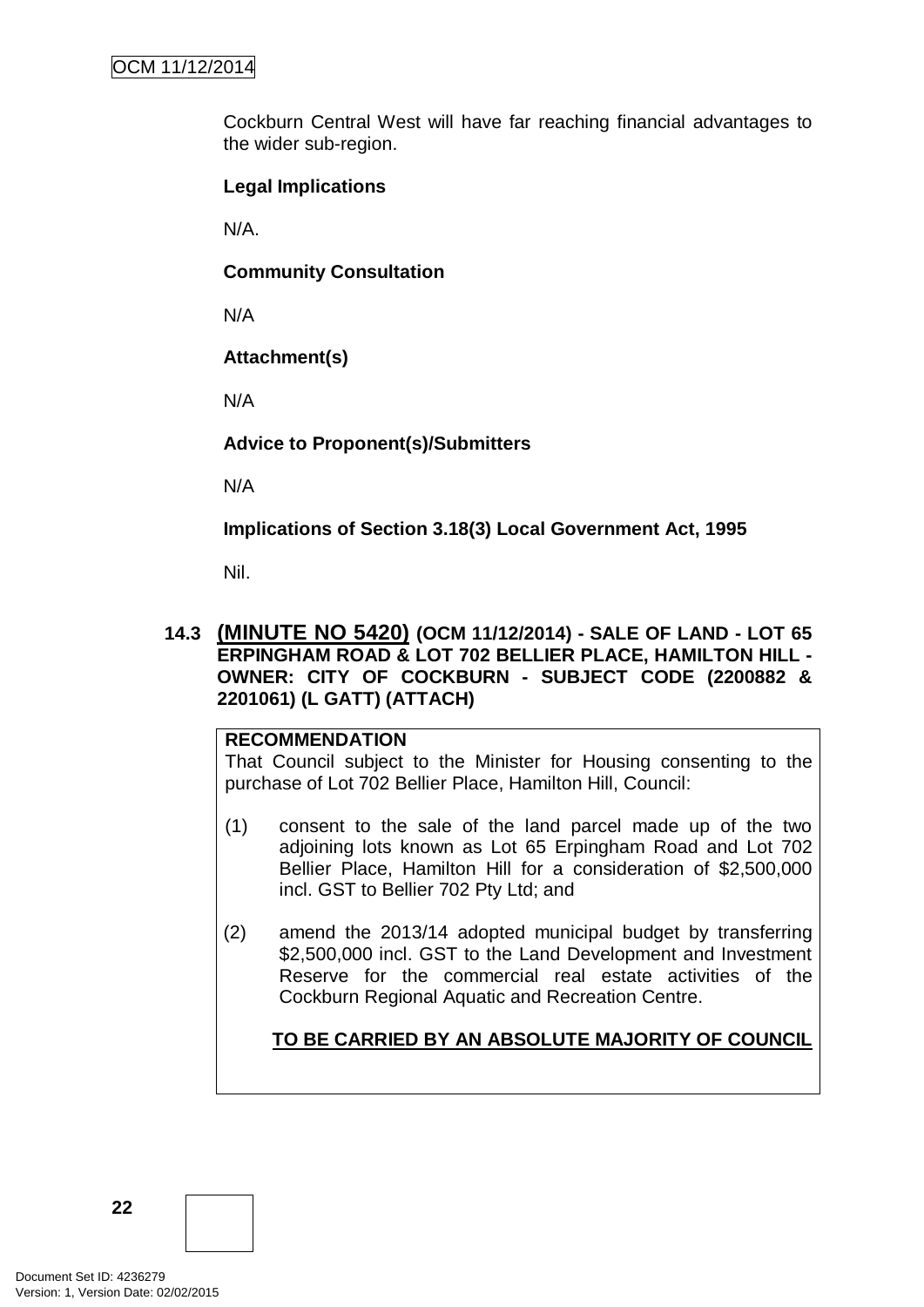#### **COUNCIL DECISION**

MOVED Deputy Mayor C Reeve-Fowkes SECONDED Clr Y Mubarakai that adopt the recommendation subject to amendment to subrecommendation (2), as follows:

- (1) consent to the sale of the land parcel made up of the two adjoining lots known as Lot 65 Erpingham Road and Lot 702 Bellier Place, Hamilton Hill for a consideration of \$2,500,000 incl. GST to Bellier 702 Pty Ltd; and
- (2) amend the 2014/15 adopted municipal budget by transferring \$2,500,000 incl. GST to the Land Development and Investment Reserve for the commercial real estate activities of the Cockburn Regional Aquatic and Recreation Centre.

## **CARRIED BY ABSOLUTE MAJORITY OF COUNCIL 9/0**

#### **Reason for Decision**

The amendment is that the incorrect financial year was detailed in the report.

#### **Background**

Lot 65 Erpingham Road, Hamilton Hill has been in the ownership of the City of Cockburn since 1981. As part of the Phoenix Rise Master Plan, Lot 65 was designated for residential development and sale by the City of Cockburn. This was subsequently programmed by the 2011-2016 version of the City's Land Management Strategy.

Lot 65 was landlocked and required legal access and the ability to connect to services. This required the City to consider what opportunities could there be to secure such legal access. As part of this strategy, opportunities arouse to acquire Lot 702 Bellier Place, which was decided by Council at its October 2014 Council meeting (Item 14.5 Minute No. 5381).

The contract for the purchase of Lot 702 Bellier Place has been executed by the Department of Housing and has received Ministerial approval. Accordingly, the opportunity to consider sale of the overall land parcel, being the quantum of Lot 65 and 702, has now arrived; and this report deals with that matter.

In light of the valuation and the offer received by the City, it is recommended that Council proceed with the sale of the land.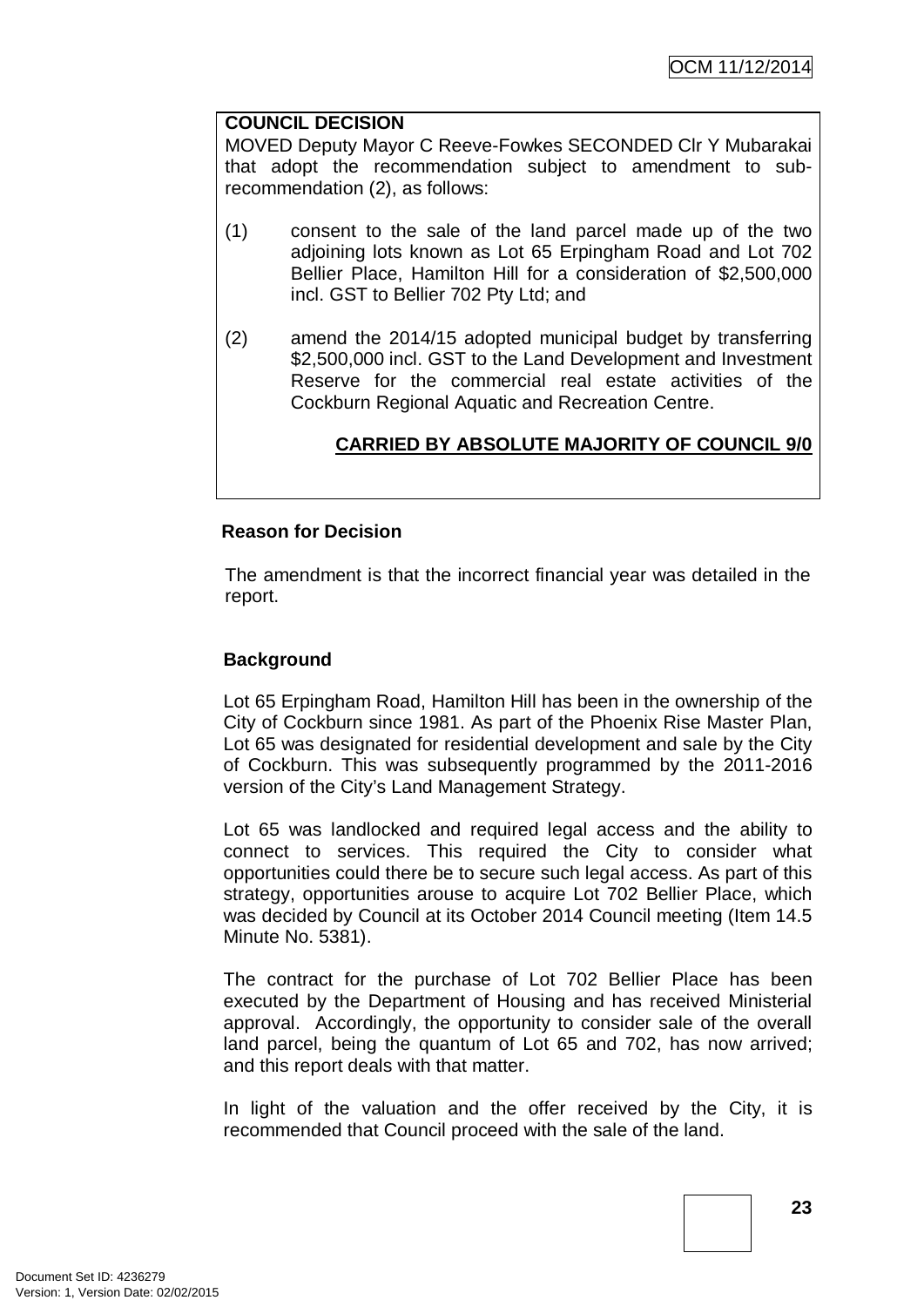#### **Submission**

An offer to purchase the land has been received from Bellier 702 Pty Ltd for a total amount of \$2,500,000 incl. GST for the land parcel made up of the two adjoining lots being Lot 65 and Lot 702.

### **Report**

The Land Management Strategy 2011-2016 draws upon an analysis of all of the City of Cockburn's freehold land. This analysis identified Lot 65 as being recommended for sale, consistent with the strategic direction decided through the Phoenix Rise Master Plan. The Phoenix Rise Master Plan was a joint initiative between the City of Cockburn and Department of Housing, with participation also by Satterley Property Group. This had an objective for revitalisation and renewal of the Phoenix Rise precinct, and included important outcomes to rationalise undeveloped parcels of land like Lot 65 to aid the overall renewal process. Such was also seen as an important opportunity to increase safety and passive surveillance within the area. The rezoning to affect the Master Plan resulted in Lot 65 being zoned Residential R30.

Complicating its development however has been its lack of a direct legal access to a public road. The City has investigated a variety of options to unlock the potential of Lot 65, including purchasing a portion of the pedestrian access way alongside Lot 65. These investigations however proved unsuccessful, due to nearby resident concerns as well as services and rubbish collection considerations. Access across the adjoining land owned by BP and comprising its pipeline corridor also proved difficult in light of concerns about how the crossing may affect the pipeline. This resulted in the City agreeing to the purchase of adjoining Lot 702, in order to ultimately achieve the legal street access needed.

In accordance with provisions of the Local Government Act 1995, the proposed disposition was advertised in the West Australian newspaper. At the conclusion of the statutory advertising period there were no objections.

The purchase price of \$2,500,000 incl. GST for the combined land parcel is acceptable given the comparison to the market appraisal from the local real estate agent which indicated a marketing range of \$2,400,000 to \$2,500,000 including GST. It is therefore recommended that Council accept the offer from Bellier 702 Pty Ltd for \$2,500,000 incl. GST.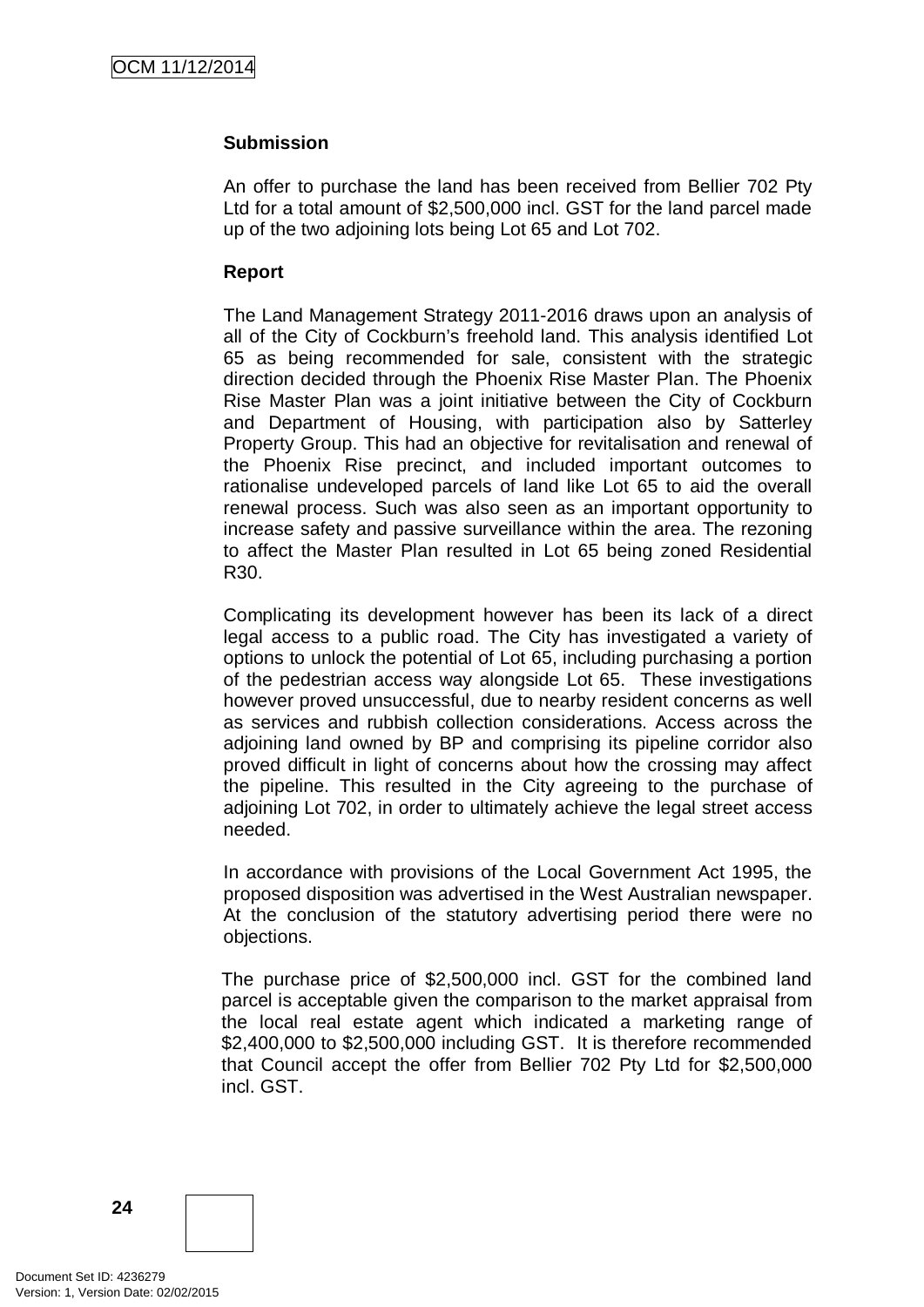#### **Strategic Plan/Policy Implications**

#### **Demographic Planning**

• To ensure the planning of the City is based on an approach that has the potential to achieve high levels of convenience and prosperity for its citizens.

#### **Governance Excellence**

• To conduct Council business in open public forums and to manage Council affairs by employing publicly accountable practices.

#### **Budget/Financial Implications**

Proceeds of the sale totalling \$2,500,000 incl. GST is to be transferred to the Land Development and Investment Reserve for the specific purpose of funding the commercial real estate activities at Cockburn Central West.

#### **Legal Implications**

Provisions of Section 3.58 of the *Local Government Act 1995* apply.

#### **Community Consultation**

As required by Section 3.58 of the *Local Government Act 1995* details of the sale were advertised in a newspaper for state wide publication on Friday 14 November 2014 giving 15 days for comment.

#### **Attachment(s)**

Location Plan

#### **Advice to Proponent(s)/Submitters**

The Proponent(s) have been advised that this matter is to be considered at the 11 December 2014 Ordinary Council Meeting.

#### **Implications of Section 3.18(3) Local Government Act, 1995**

Nil.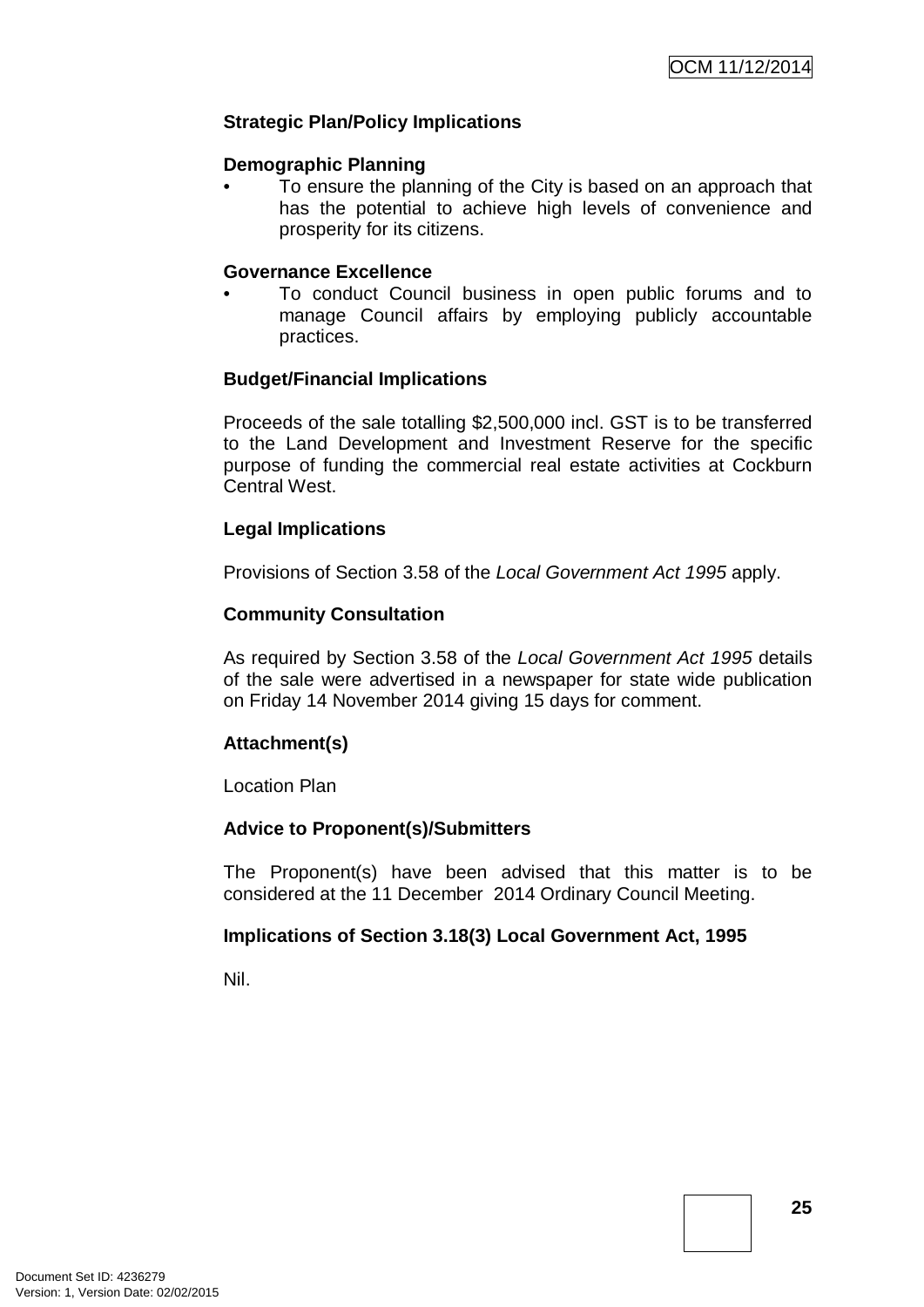**14.4 (MINUTE NO 5421) (OCM 11/12/2014) - PROPOSED MODIFICATION TO CELL 6 YANGEBUP LOCAL STRUCTURE PLAN - LOCATION: LOT 9007 SCALA GARDENS, YANGEBUP - OWNER: MULTIPLE LANDOWNERS - APPLICANT: CITY OF COCKBURN (110/101) (M CAIN) (ATTACH)**

#### **RECOMMENDATION** That Council

- (1) pursuant to Clause 6.2.14 of the City of Cockburn Town Planning Scheme No. 3, adopt the proposed variations to Cell 6 Yangebup Structure Plan subject to the following modification:
	- 1. The Structure Plan map to be modified in accordance with the modified Structure Plan map as shown in Attachment 2.
- (2) pursuant to Clause 6.2.14.2 of City of Cockburn Town Planning Scheme No. 3, refer the Structure Plan to the Western Australian Planning Commission with a request for endorsement; and
- (3) advise the proponent and the affected landowners of Council's decision.

## **COUNCIL DECISION**

MOVED Clr L Smith SECONDED Deputy Mayor C Reeve-Fowkes that the recommendation be adopted.

## **CARRIED 9/0**

## **Background**

This proposal relates to Cell 6 Yangebup Local Structure Plan, and seeks to modify the road alignment for Scala Gardens, resulting in the modification of the Public Open Space ("POS") allocation and the configuration of the future residential subdivision. The proposal has been advertised, and this report now seeks to consider the proposed variation to the Structure Plan for adoption. The variation is recommended for adoption, on the basis that it produces an appropriately structured road, residential and public open space layout, while also assisting in the implementation of the Structure Plan.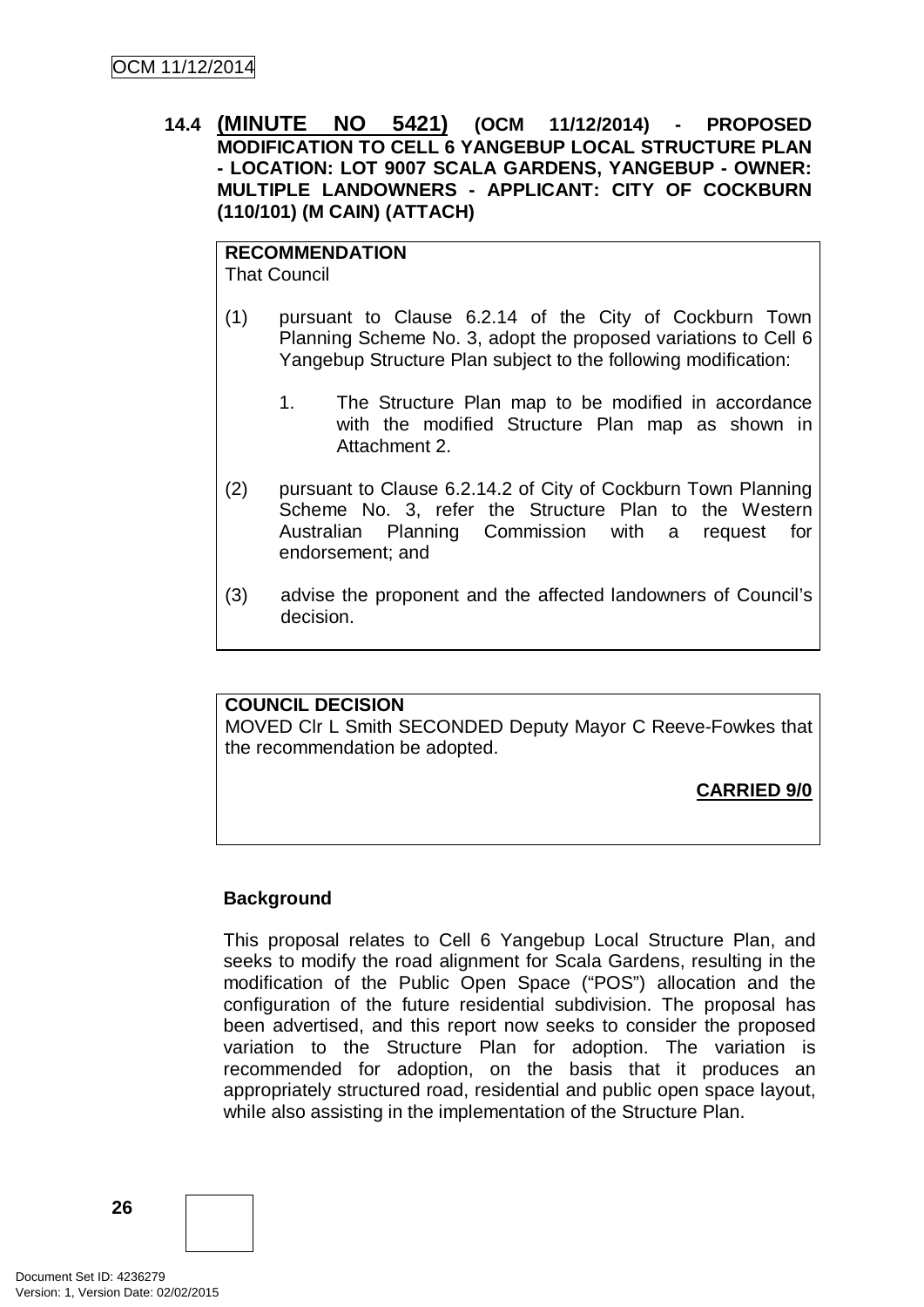#### **Submission**

N/A

#### **Report**

#### Planning Background

The subject land is located within the suburb of Yangebup and comprises an area of 1.8225ha. The subject site is located east of Shallcross Street, south of Erceg Road and west of Simper Road. The subject land is zoned 'Urban' under the Metropolitan Region Scheme and 'Development' under City of Cockburn Town Planning Scheme No. 3. The subject site is located within Development Area 4 and is also subject to Development Contribution Areas No. 4 ("DCA4") and No. 13 ("DCA13") pursuant to Clause 6.2.6.3 of the Scheme.

Pursuant to Clause 6.2.14, the Local Government may vary a Structure Plan by one of two ways; by resolution or by the procedures set out in Clause 6.2.6 of the Scheme. In this respect, as the proposal included structural changes which impacted adjoining landowners, it was required to be advertised and dealt with under Clause 6.2.6.

The Cell 6 Yangebup Structure Plan was developed in 2004 to guide future subdivision and development, including the appropriate allocation of public open space, densities, roads and the like. The Cell 6 Structure Plan was designed to include four areas of POS being carefully incorporated into the site so to allow landowners the ability to cede the required area of POS at the time of subdivision. The Structure Plan was previously modified in 2013, with the intent to recode a portion of the south west corner of the Structure Plan from a density of R20 to R30 and R40.

#### Proposed Modification to Structure Plan

The proposed changes to the Cell 6 Structure Plan have been reviewed by the City and advertised to the affected landowner. The modification to the Structure Plan was undertaken to alter the alignment of Scala Gardens road, which would see the removal of the 'dog leg' configuration proposed in the original Structure Plan (refer to Attachment 2). The City believes that this realignment would create a more regular road configuration and would improve movement around the central POS area.

The modification to the road layout does require reconfiguration of the central POS allocation to ensure that the minimum 10% requirement is still achieved. The change to the road alignment will also help to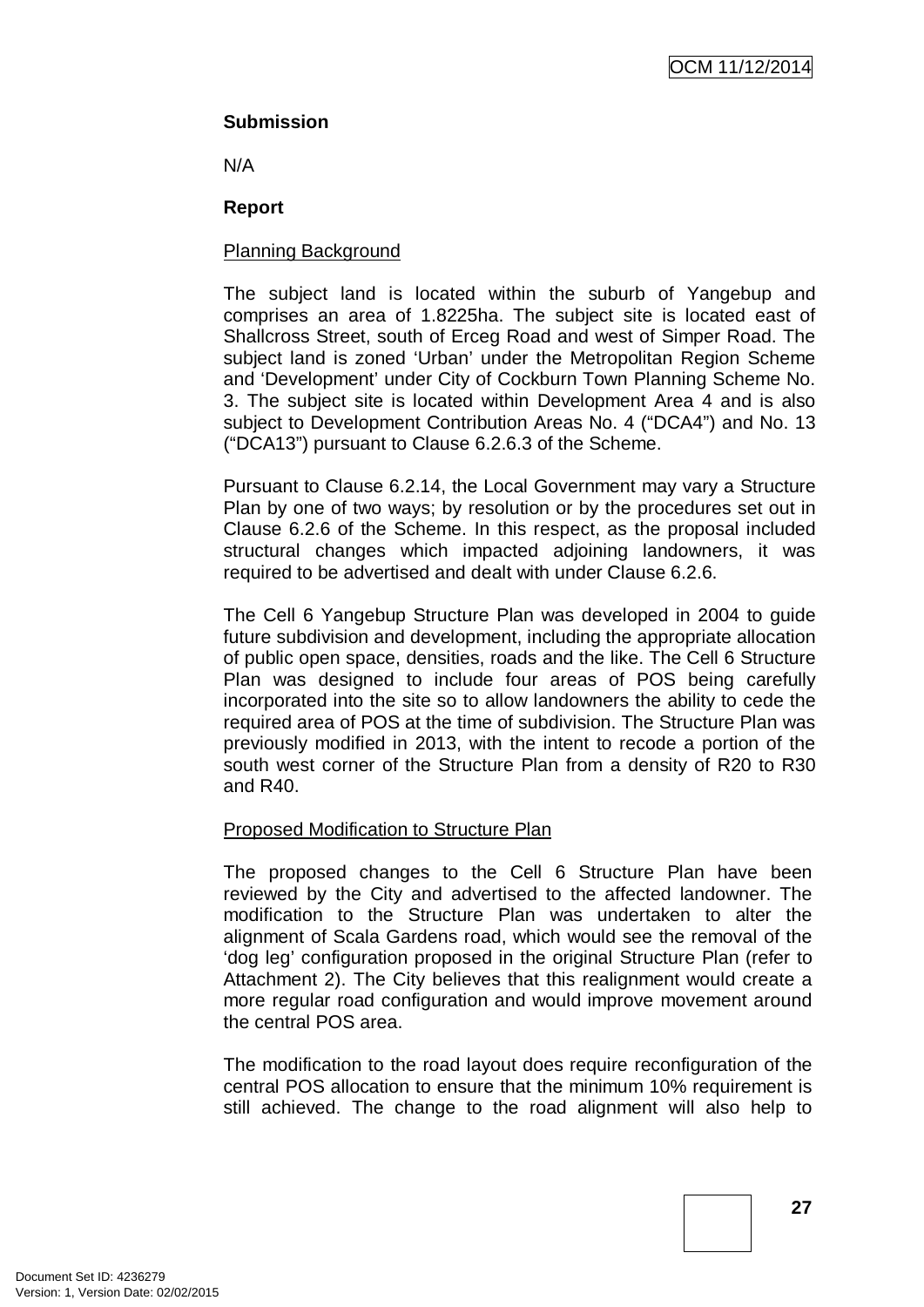facilitate a better traffic flow outcome for the future R40 residential development.

The proposed changes to the Structure Plan will also reconfigure the layout of the R40 residential site on this lot, slightly increasing the developable area. The modification of the Structure Plan does not materially alter the intent of the intent; rather, it provides a more regular lot shape for the POS and the residential site.

The proposed modification does alter the adjoining landowners proposed land on the Structure Plan, requiring a different lot layout. The City has undertaken discussions with the landowner regarding this realignment of the road and the changes to the landowner's site. Importantly, the modifications do not prevent this landowner from achieving a residential development outcome and also provides opportunity for this landowner to likewise consider modifications to the Structure Plan that covers their land particularly in respect of density interface with future public open space.

#### Community Consultation

The proposed modifications were advertised to the affected landowner for a period of 14 days from 3 October to 17 October 2014. During this period a submission was received objecting to the proposed modifications to the Structure Plan.

The submission noted its opposition to the proposed modifications. The landowner's main concern however was that the existing Structure Plan did not conform to the subdivision plan that was created back in early 2000. The landowner was unaware that the Cell 6 Structure Plan had been adopted in 2004 and was the City's guide for future development within this area. After receiving the landowner's submission, the City organised a meeting to discuss the issues raised within the objection and to outline the City's position on the matter. This meeting was very productive in outlining that the modifications did not prejudice the adjoining landowner's development options, and would help to create a more implementable form of structure plan.

What was agreed as part of this meeting was that there was some unnecessarily wide road reserve at the future intersection of Scala Gardens and the north south road. This has been agreed to be modified, to remove this unnecessary wastage. This forms part of the officer recommendation.

The landowner has been notified that the matter will go to the December Council Meeting, with recommendation for approval.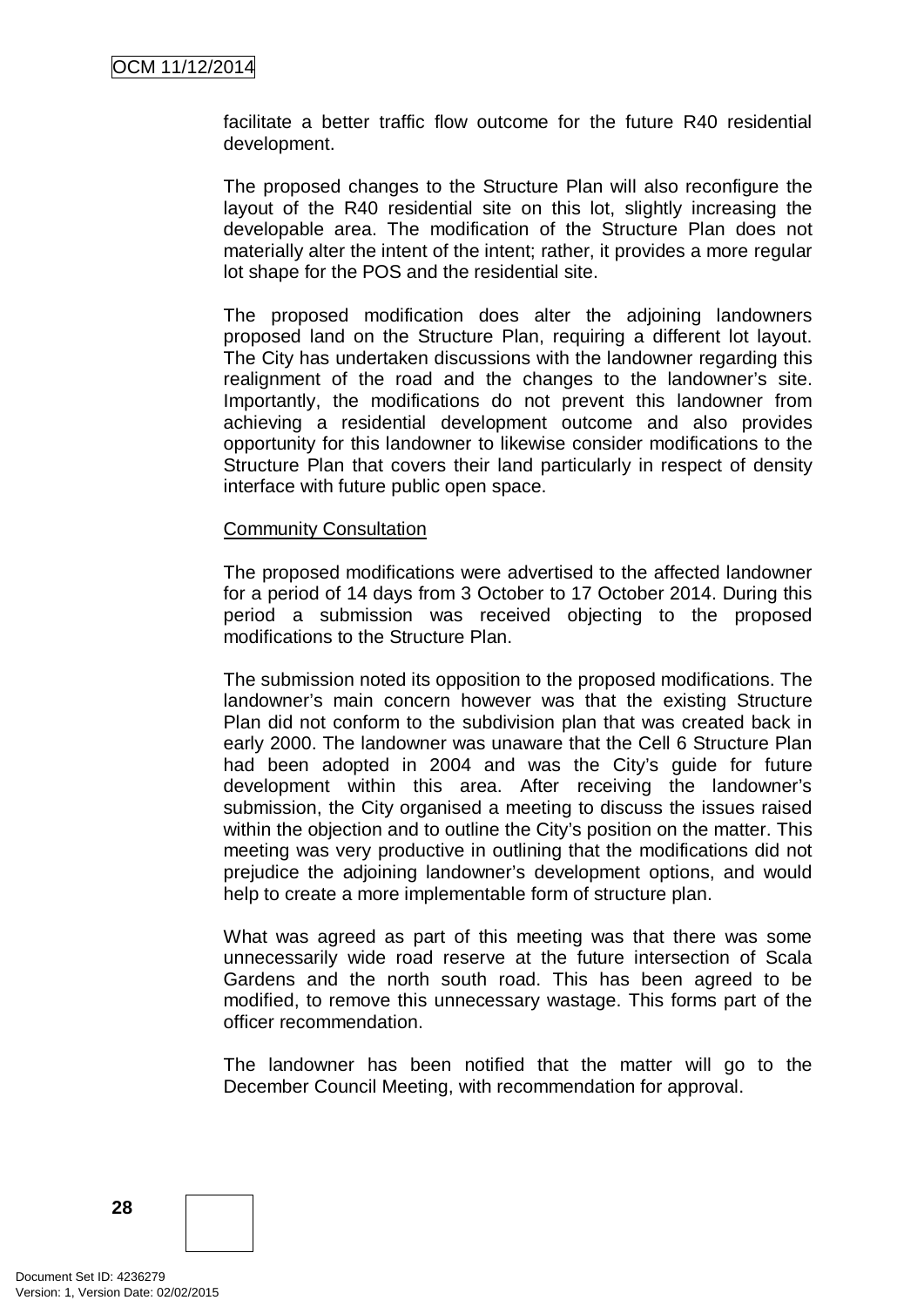#### **Conclusion**

The City's officers have reviewed the proposed modifications to the Cell 6 Yangebup Structure Plan and found that they are consistent with the principles of orderly and proper planning. It is recommended that Council approve the modifications to the Local Structure Plan.

#### **Strategic Plan/Policy Implications**

### **Growing City**

- Development that is soundly balanced between new and existing areas.
- Diversity of housing to respond to changing needs and expectations.

## **Community & Lifestyle**

• Communities that are connected, inclusive and promote intergenerational opportunities.

#### **Budget/Financial Implications**

Nil.

#### **Legal Implications**

Planning and Development Act 2005 City of Cockburn Town Planning Scheme No 3

#### **Community Consultation**

In accordance with Clause 6.2.14 of the City's Scheme, the proposed modifications to the Cell 6 Structure Plan were advertised to the affected landowner for a period of 14 days from 3 October 2014 to 17 October 2014.

#### **Attachment(s)**

- 1. Location Plan
- 2. Existing and proposed modification to Structure Plan
- 3. Objection from adjoining landowner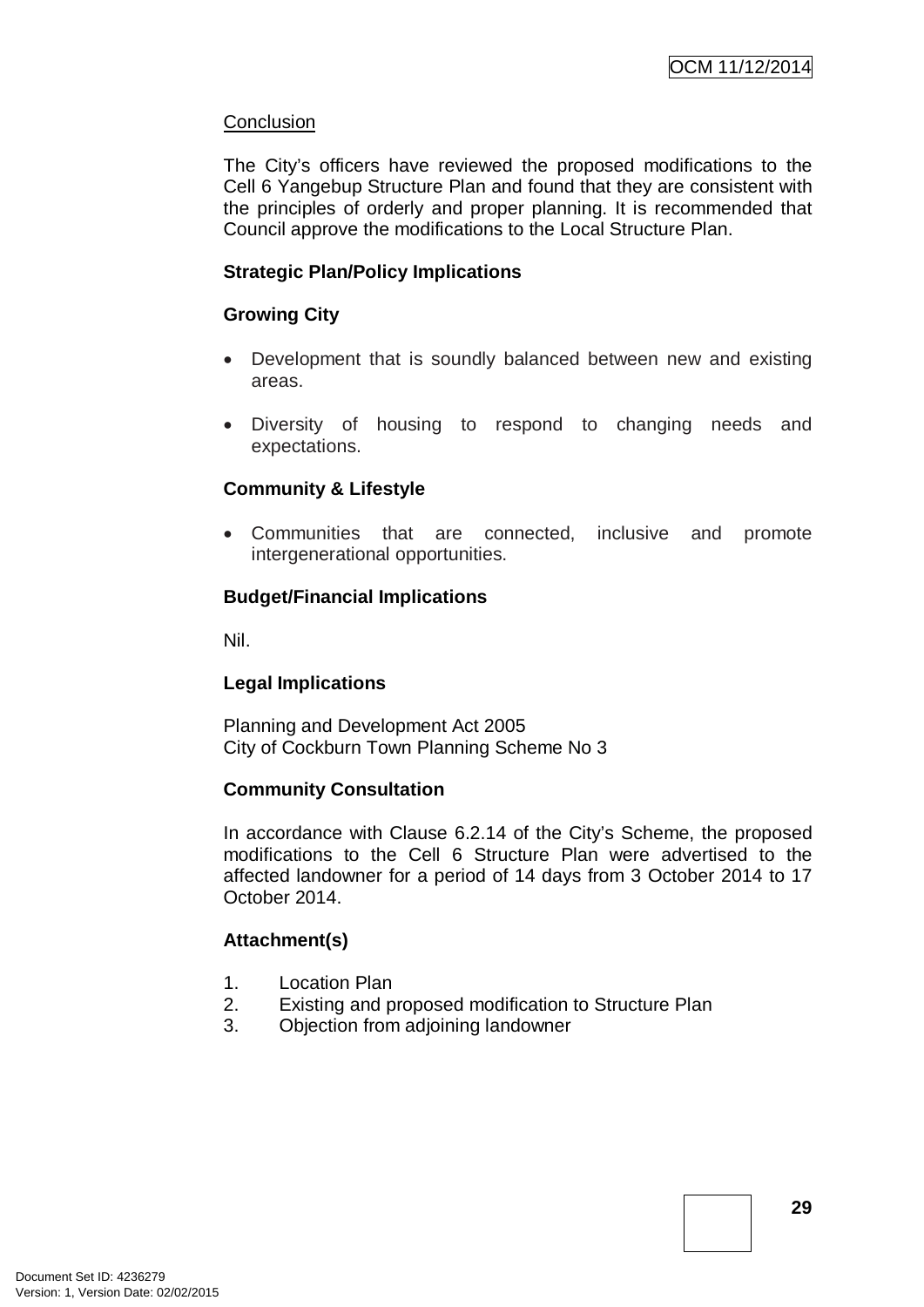### **Advice to Proponent(s)/Submitters**

The Proponent(s) and those who lodged a submission on the proposal have been advised that this matter is to be considered at the 11 December 2014 Ordinary Council Meeting.

#### **Implications of Section 3.18(3) Local Government Act, 1995**

Nil.

#### **14.5 (MINUTE NO 5422) (OCM 11/12/2014) - PROPOSED STRUCTURE PLAN - LOCATION: 83 MELL ROAD, SPEARWOOD - OWNER: MULTIPLE LANDOWNERS - APPLICANT: CITY OF COCKBURN - (110/101) (M CAIN) (ATTACH)**

#### **RECOMMENDATION** That Council

- (1) pursuant to Clause 6.2.9.1 of City of Cockburn Town Planning Scheme No. 3 ("Scheme"), adopt the Proposed Structure Plan for 83 Mell Road, Spearwood (as shown in Attachment 2);
- (2) endorse the Schedule of Submissions prepared in respect of the Structure Plan; and
- (3) advise all affected landowners and those persons who made a submission of Council's decision.

#### **COUNCIL DECISION**

MOVED Clr L Wetton SECONDED Clr S Pratt that the recommendation be adopted.

## **CARRIED 9/0**

## **Background**

This Structure Plan provides the framework for the control of development for 83 Mell Road, Spearwood. The subject land has been developed for 12 office/showroom units and 33 warehouse units, in accordance with the previous zoning that applied to the land. Since that took place however a Development zone and Development Area has been created, as part of the overall Watsons project. This necessitates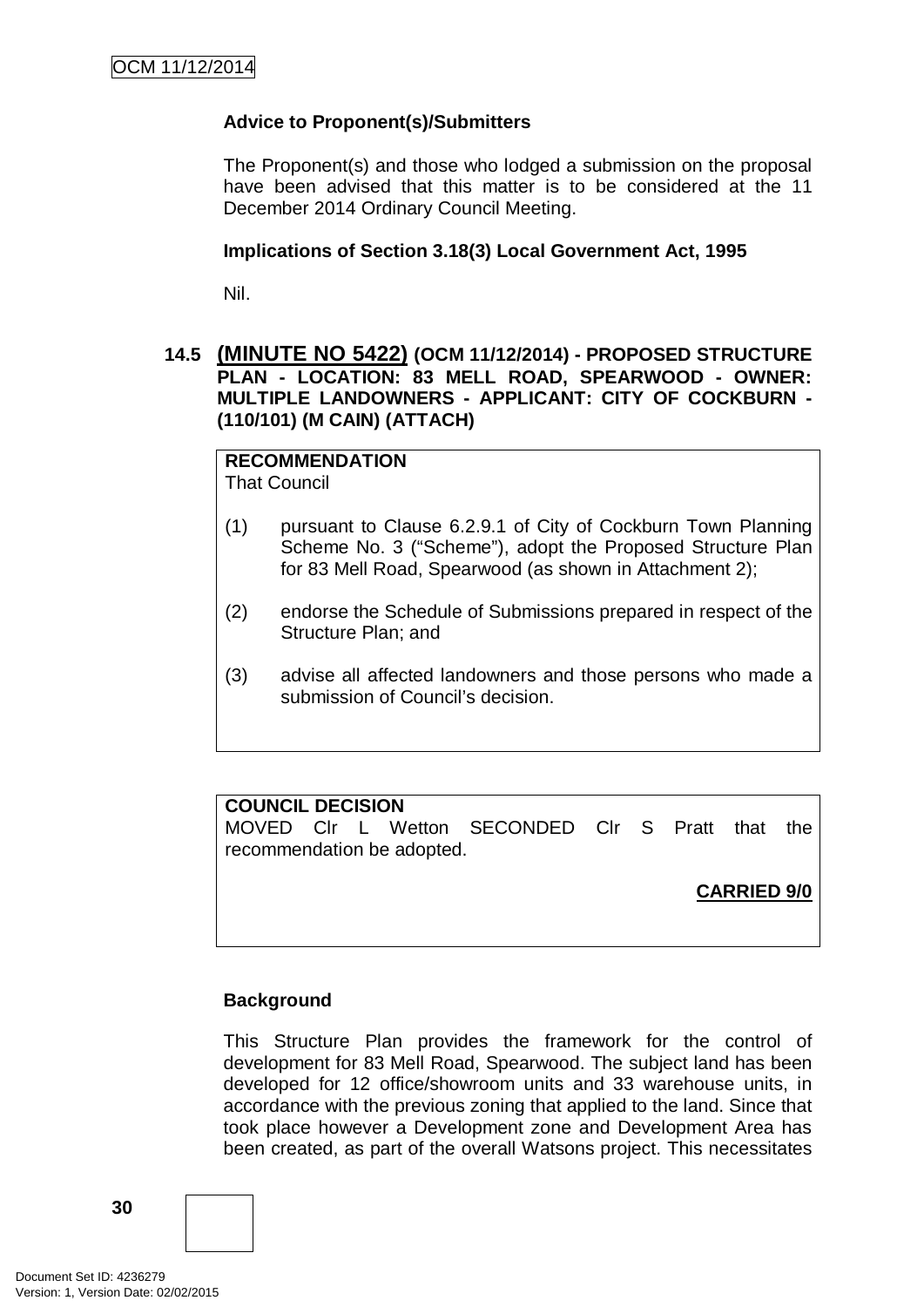the need for a Structure Plan to appropriately zone the land, in order to guide how future applications for changes of use are assessed. This is the purpose of this report.

It is recommended that Council adopt the Structure Plan as recommended.

#### **Submission**

N/A

#### **Report**

#### Planning Background

The subject site is located within the suburb of Spearwood and comprises an area of 0.8475ha. The site is bordered by Mell Road to the east, Rockingham Road to the west and the freight rail line to the north. A location plan is shown in Attachment 1.

The subject area is zoned 'Urban' under the Metropolitan Region Scheme and Development Area under City of Cockburn Town Planning Scheme No. 3 ("Scheme"). The subject land is located within Development Area 31 (Packham North) and, pursuant to Clause 6.2.6.3 of the Scheme, is subject to Development Contribution Areas No. 12 and No. 13.

Pursuant to Clause 6.2.4 and Schedule 11 of the Scheme, a Structure Plan is required to be prepared and adopted prior to any subdivision and development of land within a Development Area. As mentioned above, this land was previously granted planning approval for development for office and warehouse uses, according to its previous Light and Service Industry zoning.

The purpose of this Structure Plan is to effectively reintroduce a zoning for the land, to ensure that future applications that may be received for changes of use, have an appropriate statutory context by which to assess such applications.

The Structure Plan seeks to zone this site 'Mixed Business' under the Scheme, with restriction on residential land uses within the site. In accordance with the above, a Structure Plan has been developed for this site by the City's Strategic Planning department. This site is owned my multiple landowners, all of whom have been consulted on the development of this Structure Plan.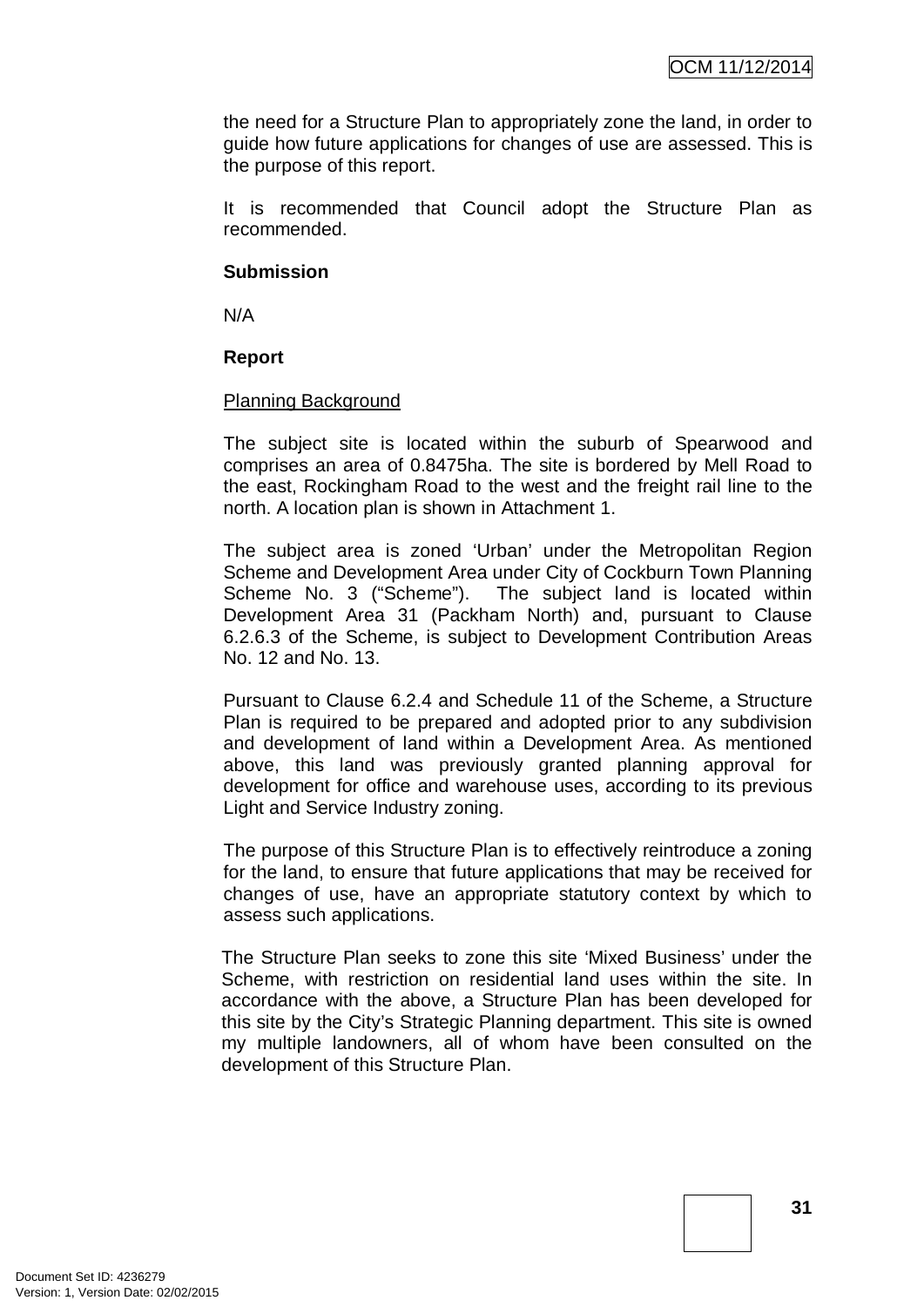#### Proposed Structure Plan

The Proposed Structure Plan seeks to provide a 'Mixed Business' zoning over this site, with restrictions on residential dwellings within the complex. When development approval was granted for this site, it was approved as a 'Light Service and Industry' zone, which restricts most residential land uses, but allows for general commercial and light industrial land uses. Residential uses have been restricted at this site due to the close proximity to the freight rail line and key development elements identified in the Packham North District Structure Plan. However in light of the changes in land use that have occurred surrounding, it is appropriate that a Mixed Business zone be introduced, rather than the previous Light and Service Industry zone. This is consistent with the District Structure Plan for the area also.

The Proposed Structure Plan is essential for the City to manage future land uses within the site, and also to ensure the principles of orderly and proper planning are adhered to. During the initial phase of structure plan development, an audit was undertaken to ensure that owners and occupiers of the site understood the importance of the new Structure Plan and also to ensure that all landowners were operating in compliance with the appropriate land uses under the Scheme.

The objective of the Mixed Business zone is to *"provide for a wide range of light and service industrial, wholesaling, showrooms, trade and professional services, which, by reason of their scale, character, operation or land requirements, are not generally appropriate to, or cannot conveniently or economically be accommodated within the Centre or Industry zone".*

The Proposed Structure Plan allows for a range of land uses that are applicable for this site. To ensure that landowners/occupiers are aware of what land uses are not permitted for this site, the Structure Plan notes all excluded land uses to ensure the future compliance of landowners/occupiers (refer to Attachment 2).

#### Community Consultation

The Proposed Structure Plan was advertised for a period of 21 days from 22 September 2014 to 13 October 2014. During this period a total of 7 submissions were received by Council from landowners and servicing/government authorities. The Proposed Structure Plan was advertised to affected landowners and also referred to relevant Government authorities.

Three out of the seven respondents had no objections. Four submissions were received by landowners/occupiers objecting to the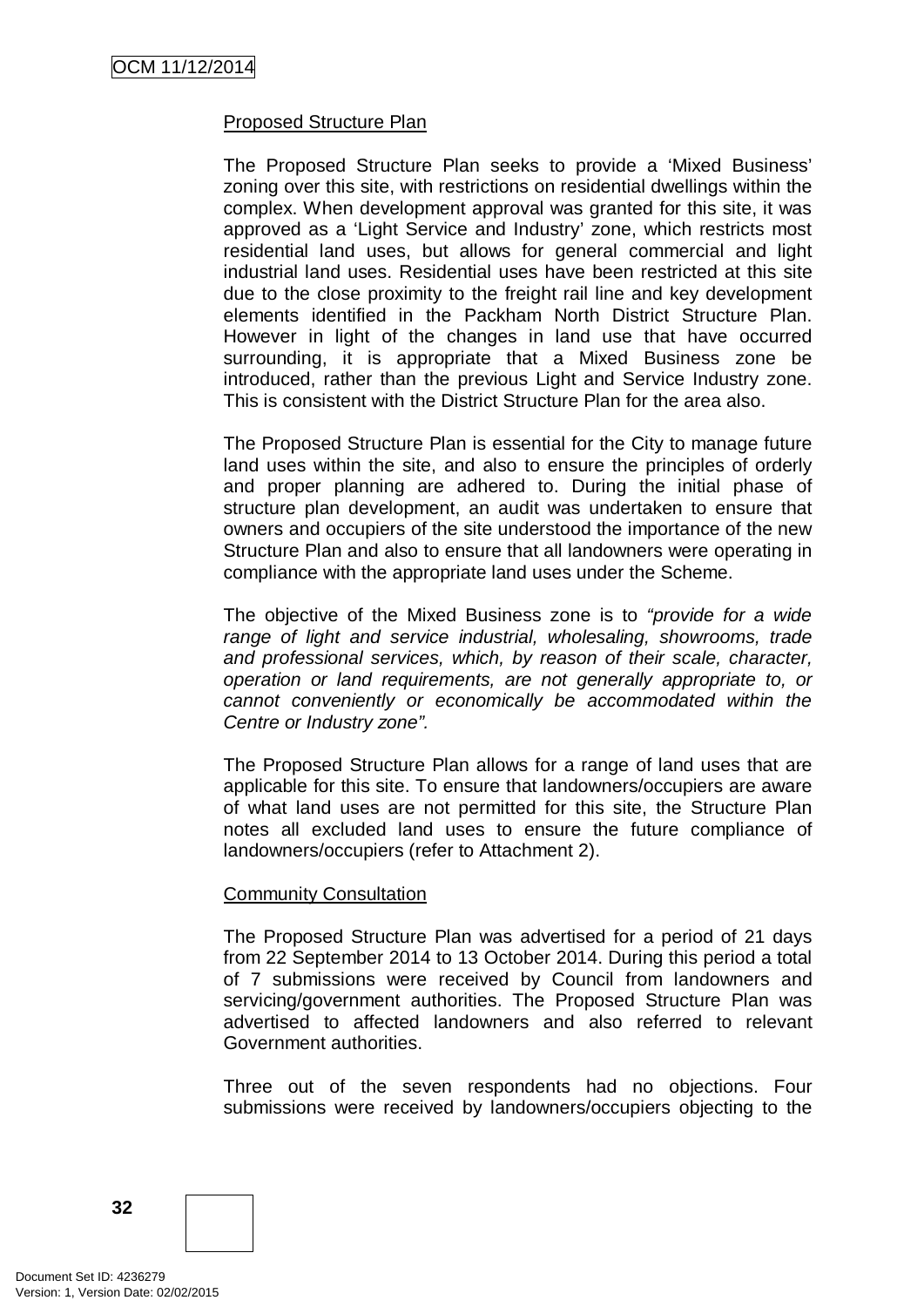proposed Structure Plan. All of the submissions received are set out and addressed in the Schedule of Submission (Attachment 3).

The key issue of objection relates to admission from landowners who have indicated that units are currently being resided within – that is, some of the office/showroom and warehouse units are being used as dwellings. This has not, and was not, approved as part of the original Development Application, and represents a serious breach of the Scheme. It also represents a potentially serious health and building breach given that the units have not been constructed to allow such occupancy for habitable purposes.

It is highly inappropriate for a commercial/industrial development of this nature to have any residential occupancy taking place, and accordingly this issue will be pursued separately by the City.

#### **Conclusion**

The proposed structure plan has been developed by the City and will help to facilitate the control of this site in the future. Providing future landowners/occupiers with a detailed understanding of what land uses are appropriate for this site and what land uses cannot be undertaken in the mixed business zone, the Structure Plan will help to facilitate development in accordance with the City's Town Planning Scheme.

It is recommended that Council adopt the proposed structure plan.

#### **Strategic Plan/Policy Implications**

#### **Growing City**

• Development that is soundly balanced between new and existing areas.

#### **Community & Lifestyle**

• Community environments that are socially cohesive and embrace diversity.

#### **Budget/Financial Implications**

N/A

#### **Legal Implications**

Planning and Development Act 2005 City of Cockburn Town Planning Scheme No. 3.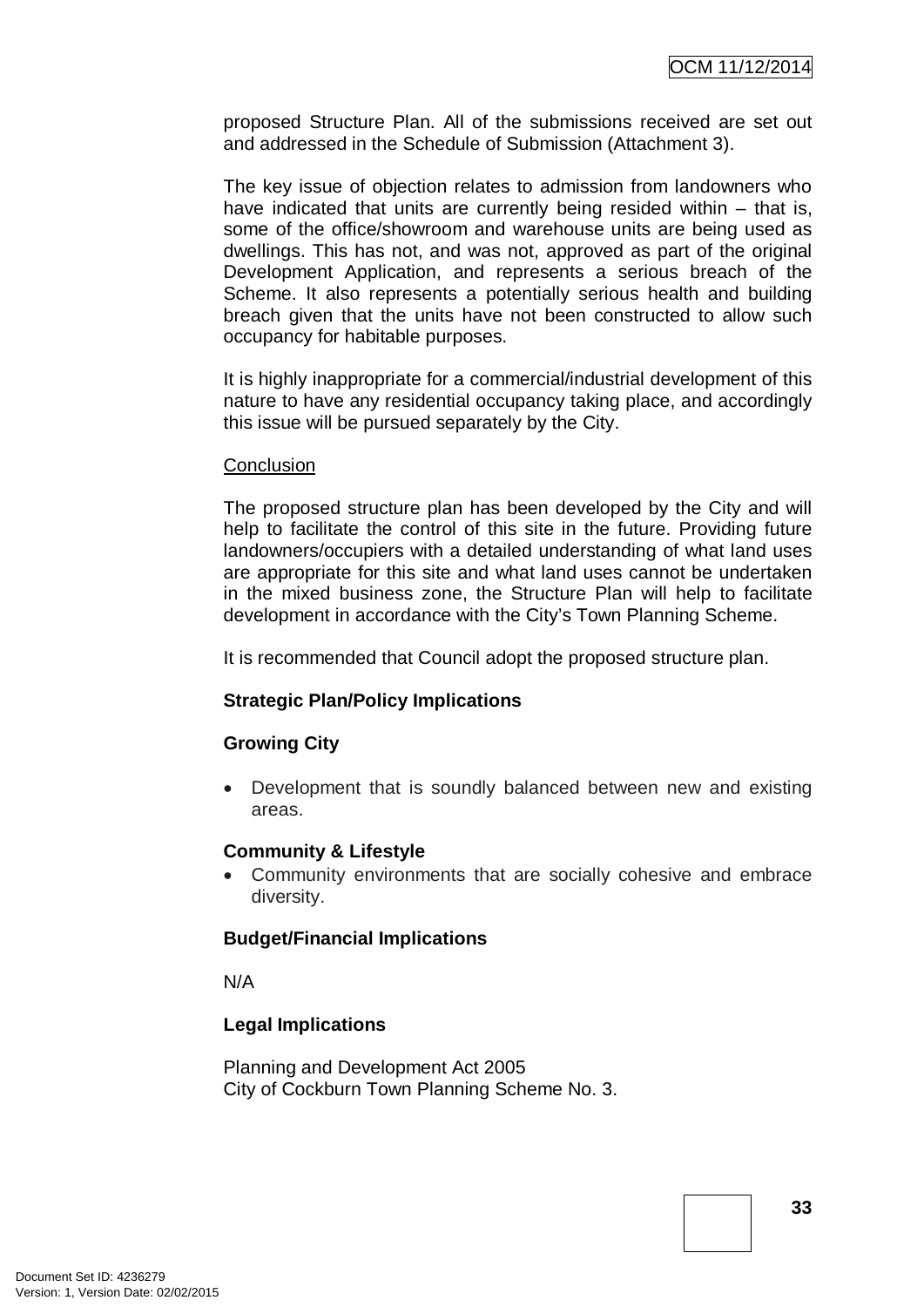# **Community Consultation**

In accordance with Clause 6.2.8 of the City's Scheme the proposed local structure plan public consultation was undertaken from 22 September 2014 to 13 October 2014. This included a notice in the Cockburn Gazette, advertising on social media sites and letters to nearby and affected landowners.

## **Attachment(s)**

- 1. Location Plan
- 2. Proposed Local Structure Plan
- 3. Schedule of Submissions

## **Advice to Proponent(s)/Submitters**

The Proponent(s) and those who lodged a submission on the proposal have been advised that this matter is to be considered at the11 December 2014 Ordinary Council Meeting.

## **Implications of Section 3.18(3) Local Government Act, 1995**

Nil.

## **14.6 (MINUTE NO 5423) (OCM 11/12/2014) - INITIATION OF AMENDMENT 108 - EXTENSION OF DEVELOPMENT AREA 33 TO INCLUDE THE POWER STATION (109/044) (C CATHERWOOD) (ATTACH)**

# **RECOMMENDATION**

That Council

- (1) subject to the lifting of 'Urban Deferred' and in pursuance of Section 75 of the Planning and Development Act 2005, amend the City of Cockburn Town Planning Scheme No. 3 ("Scheme") by:
	- 1. Including Lot 2 and a portion of Lot 3 Robb Road, North Coogee, as shown on the 'proposed zoning' plan within the boundaries of Development Area No. 33.
	- 2. Amending the scheme map accordingly.
- (2) upon preparation of amending documents in support of resolution (1) above and the lifting of 'Urban Deferred' taking effect, determine that the amendment is consistent with Regulation 25(2) of the Regulations and the amendment be referred to the Environmental Protection Authority ("EPA") as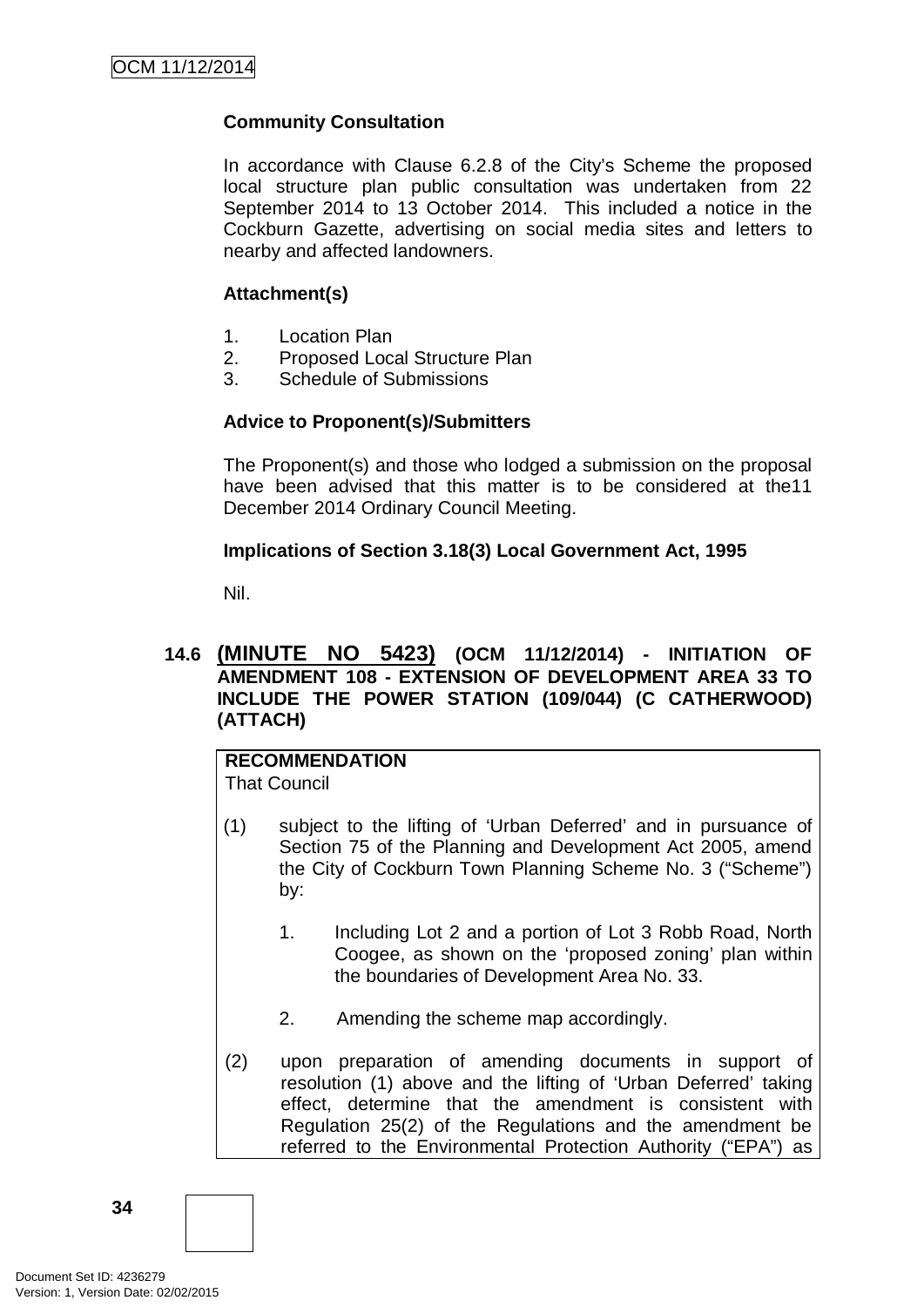required by Section 81 of the Act, and on receipt of a response from the EPA indicating that the amendment is not subject to formal environmental assessment, be advertised for a period of 42 days in accordance with the Regulations. In the event that the EPA determines that the amendment is to be subject to formal environmental assessment, this assessment is to be prepared by the proponent prior to advertising of the amendment.

#### **COUNCIL DECISION**

MOVED Clr L Smith SECONDED Deputy Mayor C Reeve-Fowkes that the recommendation be adopted.

**CARRIED 9/0**

## **Background**

For a number of years the State Government has been working toward realising the vision for the Cockburn Coast development. The project is intended to see the redevelopment of the former Robb Jetty industrial area and the South Fremantle Power Station.

The Cockburn Coast District Structure Plan 2009 ("CCDSP 2009") was prepared to guide future land use and transport initiatives within the area stretching between South Beach and the Port Coogee marina.

In 2012, this was supplemented and in part refined by the Cockburn Coast District Structure Plan Part 2 ("CCDSP Part 2") prepared on behalf of LandCorp.

The Metropolitan Region Scheme ("MRS") Amendment No. 1180/41 was made effective on 16 August 2011 to rezone the majority of the Cockburn Coast industrial area from 'Industry' to 'Urban' to reflect the outcomes of the CCDSP Part 2. The South Fremantle Power Station site was rezoned to 'Urban Deferred'.

The Western Australian Planning Commission ("WAPC") identified that this site has a number of unique characteristics that would require further consideration prior to being rezoned to 'Urban'. The WAPC identified that for the Urban Deferment to be lifted a detailed Master Plan would need to be prepared for Lots 2, 3 and 2167 Robb Road, North Coogee.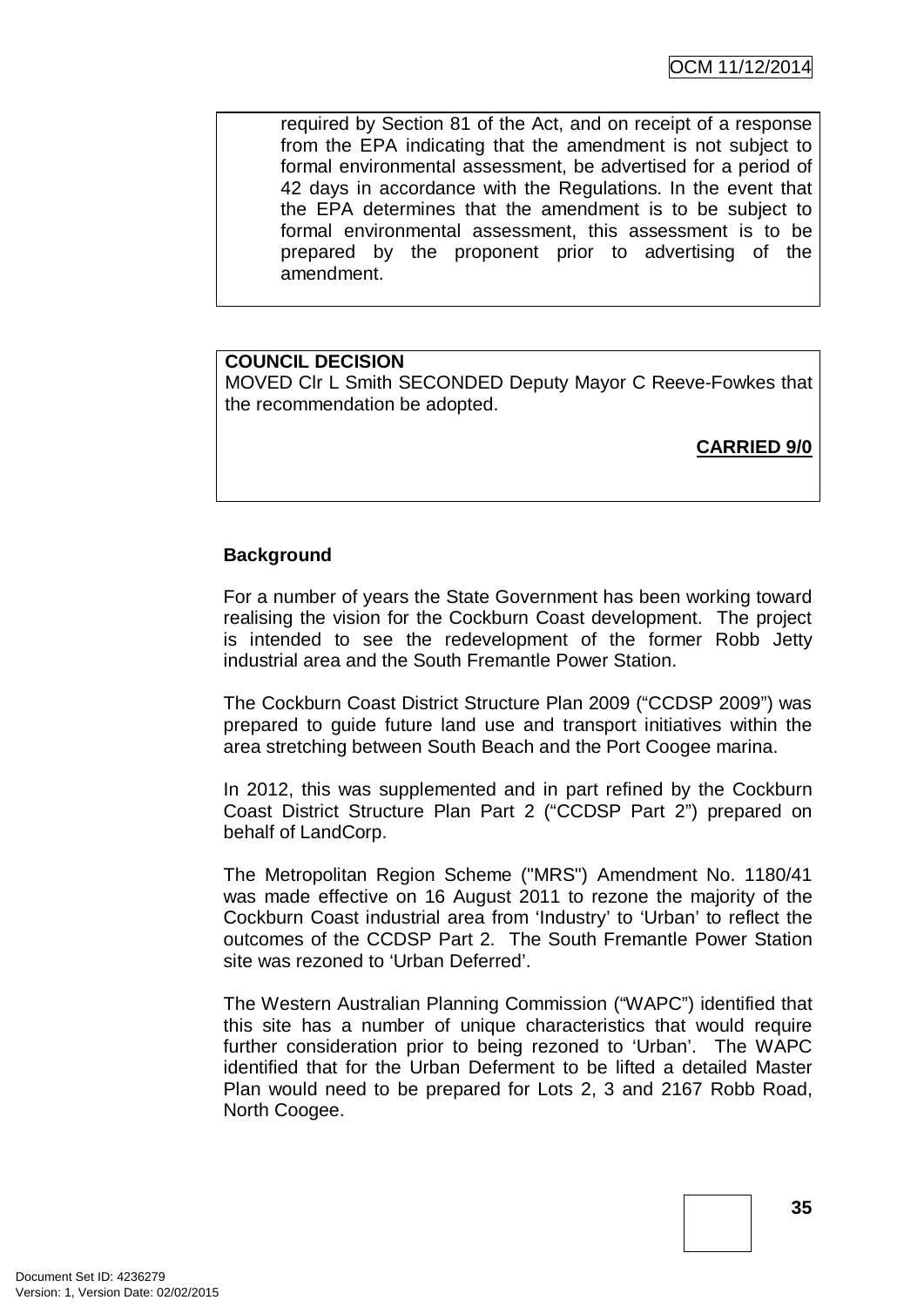To progress the planning for the Power Station site Landcorp engaged HASSELL to prepare a Master Plan on behalf of Synergy, the landowners of Lot 2 and 3 Robb Road, North Coogee. Following a public comment period, and subject to modifications to the Master Plan, Council have supported the lifting of Urban Deferred. A request to include the land within the 'Development' zone concurrent with the MRS amendment was also made.

Under Part 9 of the Planning and Development Act 2005, there are obligations on the local government to bring their town planning scheme into line with the MRS. The next amendment needed to the City's Town Planning Scheme No. 3 ("TPS3") is to extend the existing Development Area 33 ("DA33") over the power station lots.

## **Submission**

N/A

#### **Report**

The purpose of this report is to initiate the amendment to extend the existing Development Area 33 over the power station lots.

Lots 2 and 3 Robb Road are owned by Synergy and include the Power Station structure. DA33 would relate to the whole of Lot 2 and a portion of Lot 3, that is only the portion to have the 'Urban Deferred' lifted, not the 'Parks and Recreation' reserved portion.

Including the land within the development area will enable Part 6 of TPS3 to be evoked, setting out the need and process for structure planning. It is the local structure plan that will guide subdivision and development of the land.

The recommendation has been carefully worded to acknowledge the MRS lifting of 'Urban Deferred' must be finalised before the amendment is referred to the Environmental Protection Authority for consent to advertise.

#### **Strategic Plan/Policy Implications**

#### **Infrastructure**

• Facilities that promote the identity of Cockburn and its communities.

# **Community & Lifestyle**

• Conservation of our heritage and areas of cultural significance.

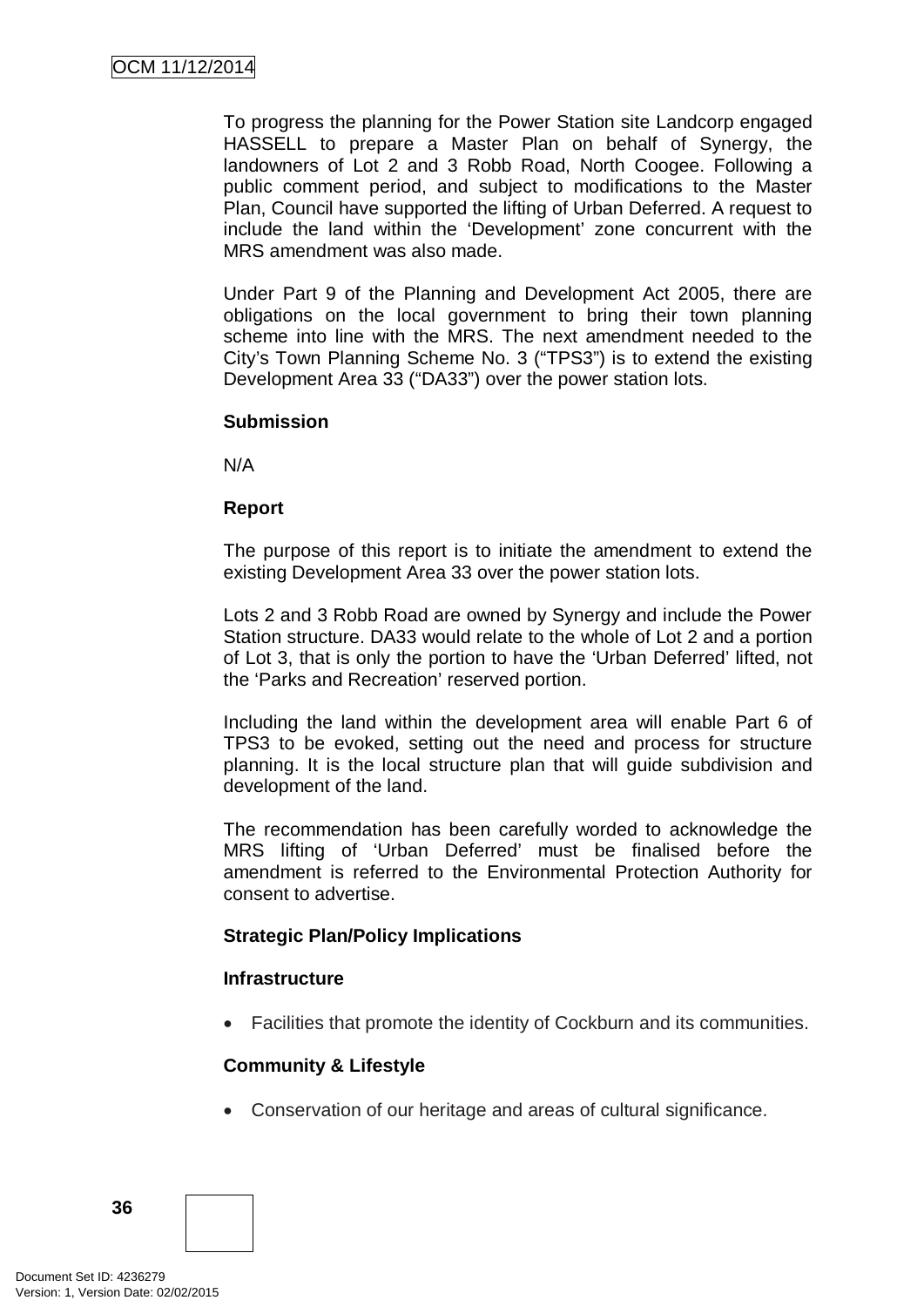# **A Prosperous City**

• Creation and promotion of opportunities for destination based leisure and tourism facilities.

# **Moving Around**

• An integrated transport system which balances environmental impacts and community needs.

## **Budget/Financial Implications**

Nil

## **Legal Implications**

Planning and Development Act 2005

## **Community Consultation**

The Town Planning Regulations 1967 specify a 42 day advertising period. The State Government are looking to reduce this period for simpler amendments, though this would not be effective till July 2015. It is expected this amendment will need to be processed under the current regulations as it should advance well before July 2015.

#### **Attachment(s)**

- 1. Existing zoning plan (indicating surrounding zonings)
- 2. Proposed zoning plan (only shows land subject to rezoning)

#### **Advice to Proponent(s)/Submitters**

N/A

**Implications of Section 3.18(3) Local Government Act, 1995**

Nil.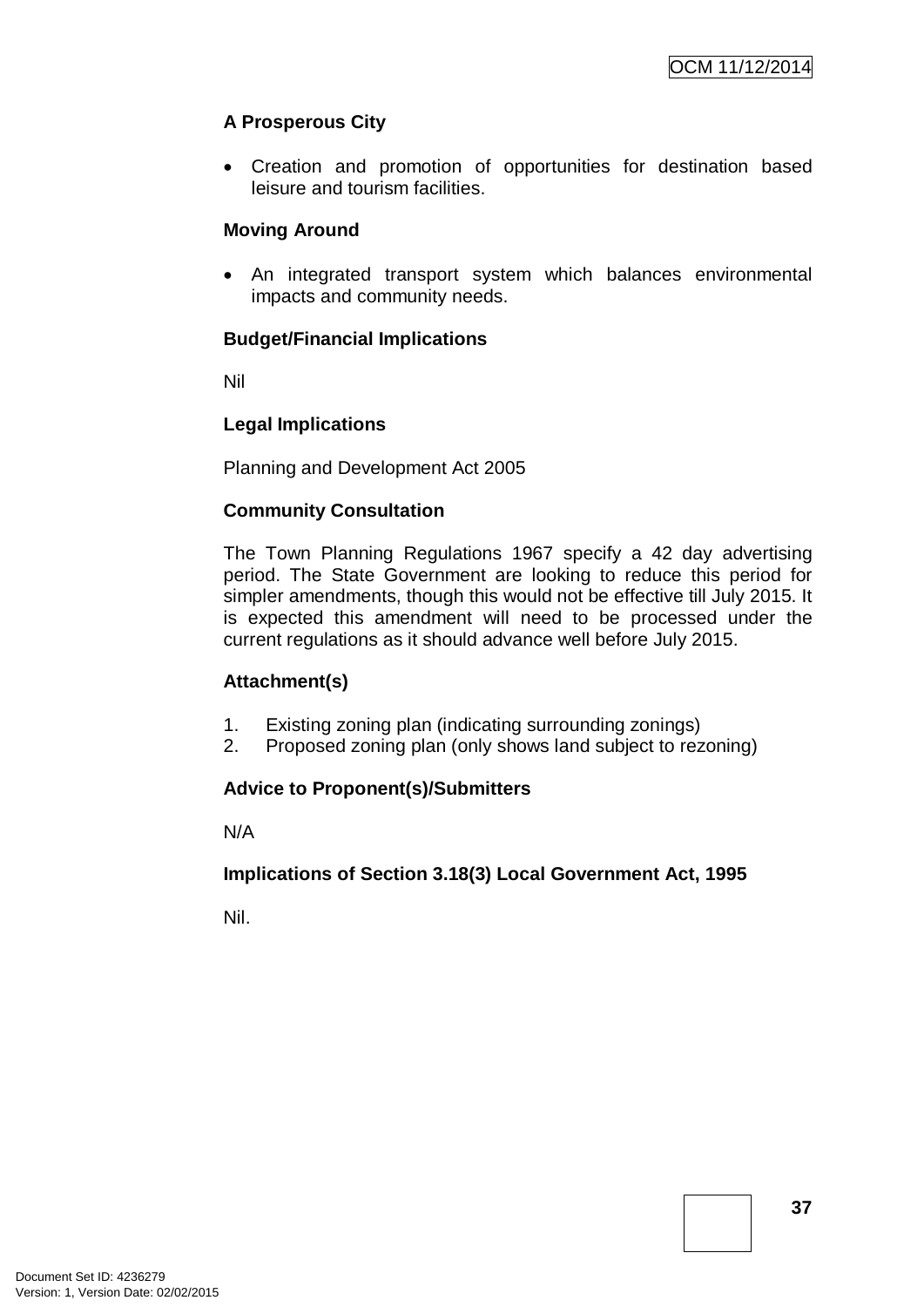**14.7 (MINUTE NO 5424) (OCM 11/12/2014) - PROPOSED LOCAL STRUCTURE PLAN - LOTS 1, 810 & 111 WATTLEUP ROAD, HAMMOND PARK - OWNER: VARIOUS - APPLICANT: ROBERTS DAY (110/107) (C HOSSEN) (ATTACH)**

# **RECOMMENDATION**

That Council

- (1) pursuant to Clause 6.2.9.1 of City of Cockburn Town Planning Scheme No. 3 ("Scheme") and subject to the gazettal of Scheme Amendment No. 28, adopts the Proposed Structure Plan for Lots 1, 810 and 111 Wattleup Road, Hammond Park, subject to the following modifications:
	- 1. Modify Plan 1: Structure Plan Map to rezone the western most laneway where it adjoins Lot 110 Wattleup Road, Hammond Park and the adjoining land zoned Residential R40 to Residential R30.
	- 2. Update the traffic assessment in line with the comments from Main Roads WA.
- (2) subject to compliance with (1) above, pursuant to Clause 6.2.10.1 of the Scheme, send the Structure Plan once modified to the Western Australian Planning Commission for endorsement;
- (3) endorse the Schedule of Submissions prepared in respect to the Structure Plan;
- (3) advise the landowners within the Structure Plan area and those who made a submission of Council's decision accordingly; and
- (4) advise the proponent that the site is subject to Development Contribution Area No. 13 and draft Development Contribution Area No. 10.

#### **COUNCIL DECISION**

MOVED Clr L Smith SECONDED Deputy Mayor C Reeve-Fowkes that the recommendation be adopted.

**CARRIED 9/0**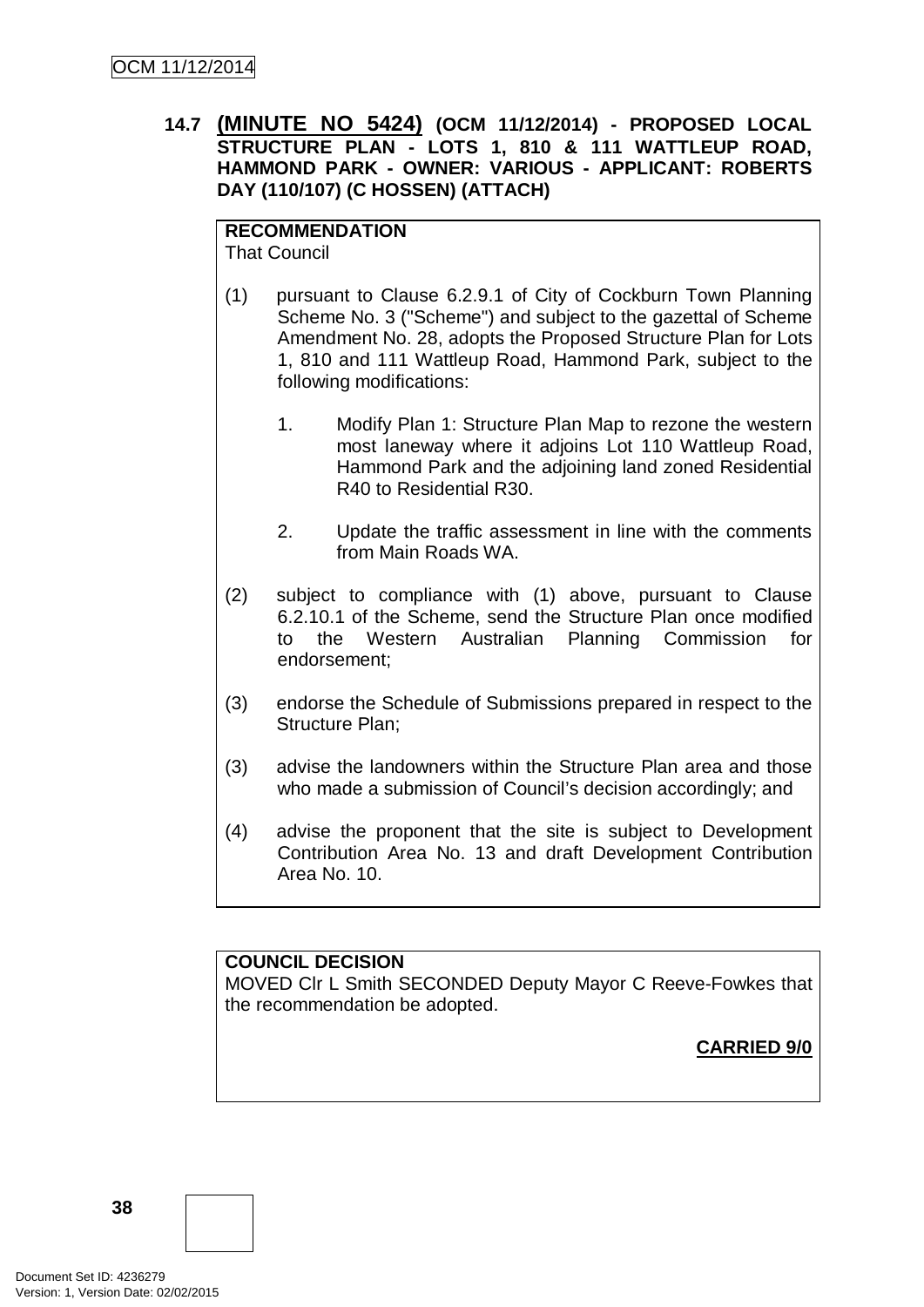# **Background**

The subject land area is 11.43 hectares in size; it is bound by the Harry Waring Marsupial Reserve to the north, the future extension of Hammond Road to the east and undeveloped urban zone land on the remainder. See attachment 1.

7.3 hectares of the landholding is currently utilised for market garden purposes, primarily the growing of leeks, the remaining land is undeveloped and vegetated to varying degrees.

The subject area is zoned 'Urban' under the Metropolitan Region Scheme (MRS). The subject site is adjoined on its eastern boundary by the former Baldivis Tram Parks and Recreation Reserve and the future Hammond Road extension Other Regional Road Reservation.

The subject area is zoned 'Development' under the City of Cockburn Town Planning Scheme No.3 (Scheme). The subject land is located within the proposed Development Area 27 (DA 27), Development Contribution Area No. 13 (DCA 13) and the proposed Development Contribution Area No. 10 (DCA 10). While proposed, these are about to be introduced within the Scheme following endorsement of Scheme Amendment No. 28 by the WAPC.

Pursuant to Clause 6.2.4 and Schedule 11 of the Scheme; a Structure Plan is required to be prepared and adopted to guide future subdivision and development. The purpose of this report is to consider the Structure Plan for adoption.

#### **Submission**

Roberts Day on behalf of the prospective purchaser has lodged a structure plan for the subject land.

#### **Report**

The Proposed Structure Plan as shown within Attachment 2 provides for residential development, with public open space (POS) and an associated road network; it is anticipated that the Proposed Structure Plan will yield approximately 200 lots and the same number of dwellings. An expected residential population of 560 persons can be expected on completion of the subject area.

The Proposed Structure Plan satisfies the density objectives, POS requirements and provides a suitable road network. There is however a number of minor matter that will require modification of the Proposed Structure Plan, these are discussed following. Subject to these modifications, the Proposed Structure Plan is recommended for adoption.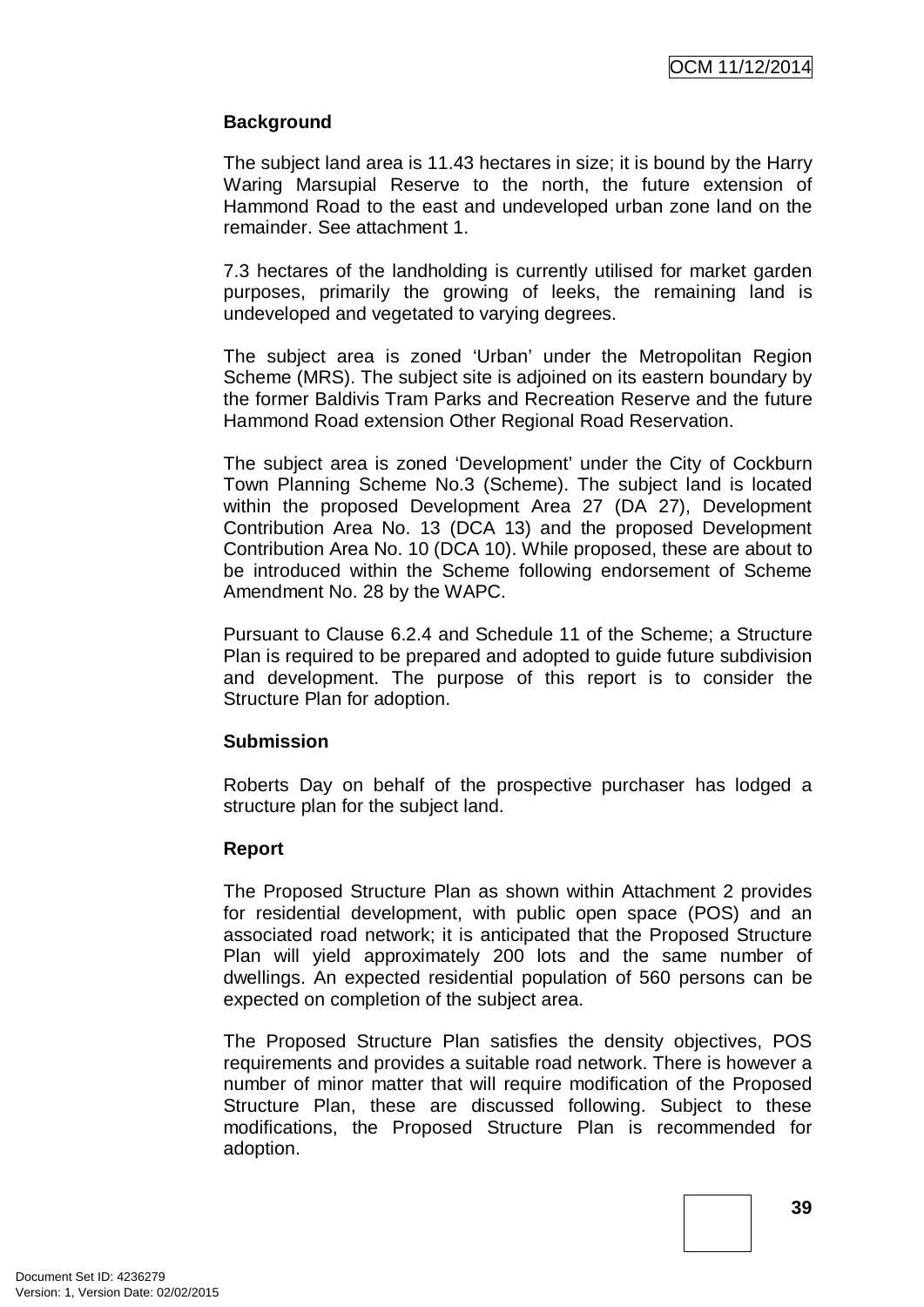#### Residential Density

Proposed densities allow for the provision of variety in lot sizes and are conducive to the densities outlined in the Southern Suburbs District Structure Plan Stage 3 (SSDSP3).

The projected density of the subject site is 17.5 dwellings per gross hectare or 30 dwellings per site hectare. This exceeds the requirements of Liveable Neighbourhoods and is generally consistent with the SSDSP3.

#### Public Open Space

The proposed Structure Plan allocated 1.38 hectares of the subject site for the purposes of Public Open Space ('POS'). The POS is divided into two distinct cells with varying functions. In the north of the subject area is a linear area of POS adjoining the Harry Waring Marsupial Reserve. This area of POS will feature native planting (consistent with the Bushfire Management Plan), drainage functions and grassed areas. This area of POS also forms an important beginning of an east west walking and cycling route along the Harry Waring Marsupial Reserve where the need for bushfire separation creates an environment where a long lineal area of POS interspaced with wider road reserves will exist along the entirety of the development area. This east-west link could potentially extend up to 1.2km to the western edge of the Hammond Park locality.

Located centrally and on the northern side of the realigned Wattleup Road is a 3,748 m² area of POS that forms a number of uses including: vegetation retention, grassed areas and drainage functions. Direct lot frontage is proposed on the northern boundary, with direct road frontage to the three remaining sided. Opportunities exist for play equipment and on-street parking; it is expected that this park will form an important central meeting place for future residents.

#### **Traffic**

The applicant has undertaken a Traffic Assessment as part of the supporting documentation for the Structure Plan. This plan has been reviewed by the City's Traffic Engineer and found to be sound and broadly consistent with relevant standards and based on sounds assumptions.

The realigned Wattleup Road runs through the Subject Site and this proposed road forms an important link through the developing Hammond Park locality. The realigned Wattleup Road will provide eastwest movements for private vehicles, cyclists and pedestrians, and is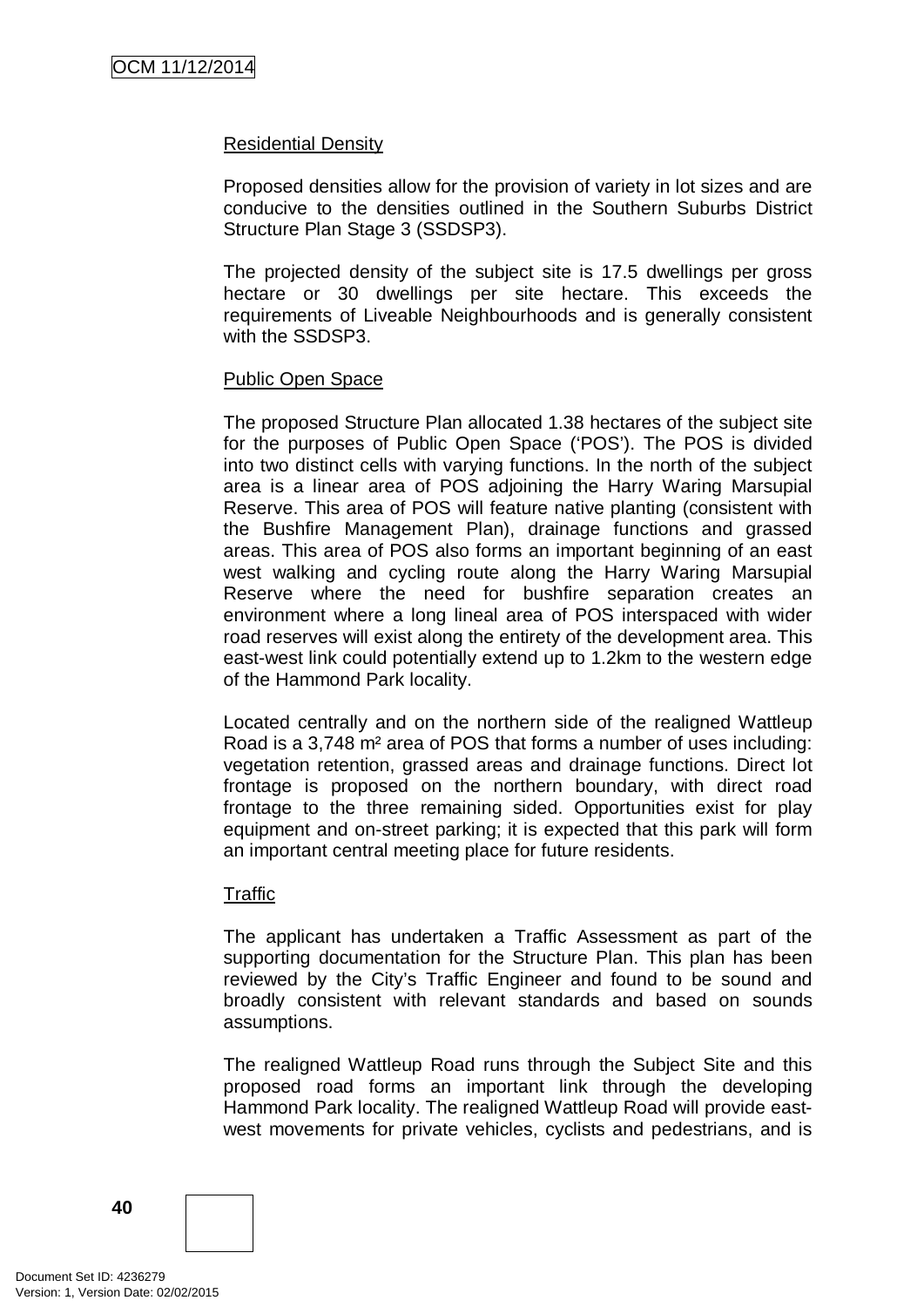likely to carry public transport services once the area develops. The realigned Wattleup Road also directly connects the future primary School, future Hammond Park Town Centre and the future Hammond Park High School. Due to the importance of this road the City has developed a preferred road cross section to guide developers in the delivery of the road. The proposed width of the realigned Wattleup Road through the subject area is consistent with this plan and will provide adequate road reservation to facilitate the intended use of the street.

#### Bushfire Management

The subject site adjoins the Harry Waring Marsupial Reserve and is also in close proximity to Franklin Reserve, both of which are heavily vegetated; therefore the proposed Structure Plan is supported by a Bushfire Management Plan (BMP). The BMP has been undertaken in line with the relevant State Government State Planning Policy and the Planning for Bushfire Protection Guidelines.

Importantly, the design of the Structure Plan is done in such a way that there is no expectation placed on the aforementioned reserves to be cleared or impacted on by the recommendations of the BMP. Adequate setbacks have been incorporated into the Structure Plan design. Lots within 100m of identified vegetation will be required to build to the standards outlined in AS3959-2009 and all proposed Bushfire Attack Levels are within those acceptable to the City.

The Baldivis Tramway runs north-south along the eastern boundary of the subject area; this land is in the ownership of the Western Australian Planning Commission. Currently the land is utilised as part of the market garden operations. Long term the entirety of the Historic Baldivis Tramway is to form an important link as part of the City's Greening Plan. It is likely that the Baldivis Tramway will be revegetated over the medium term to provide for an ecological linkage. It is important that the development of residential land within the proximity of the Tramway does not prejudice the revegetation of the same. Currently residential zoned land is approved to the east of the Tramway as part of the Hammond Park Town Centre Structure Plan, the proposed Structure Plan indicates that future lots will directly back onto the Tramway.

Considering the width of the tramway, being 20m, it is unlikely that future vegetation will be classifiable under the State Bushfire Prone Area Map due to its width. As such the direct frontage of lots onto the Tramway Reserve is unlikely to create a situation where the revegetation of this portion of the green link is significantly hindered.

Scheme Amendment 28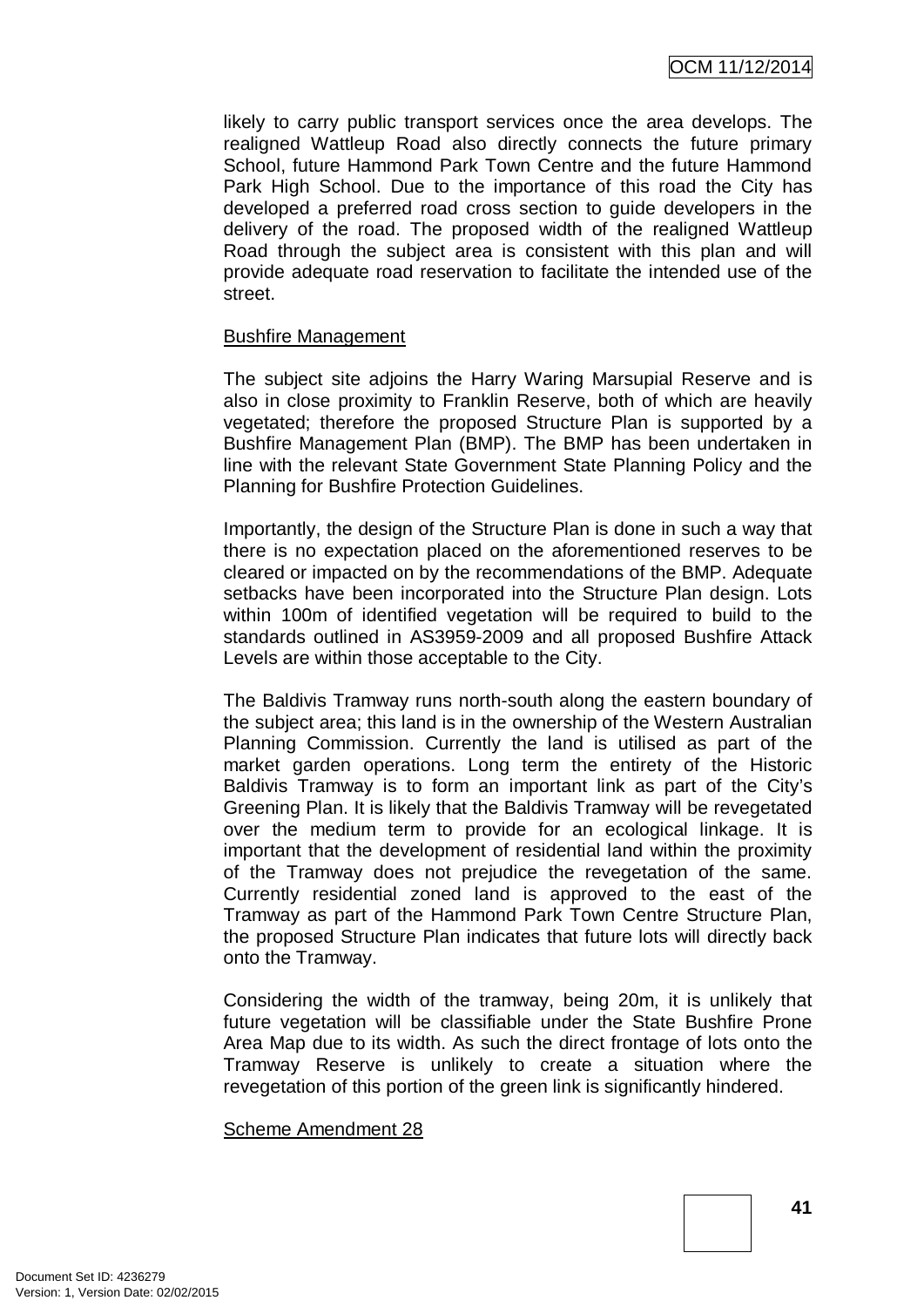Scheme Amendment No. 28 to the City's Scheme establishes DA27 over the subject area, amongst other thing. In accordance with Part 6 of the Scheme a Structure Plan is required to be prepared on land zoned 'Development' prior to the undertaking of development or subdivision. As a 'Development Area' as found in Schedule 11 of the Scheme is not in place the City is unable to adopt the proposed Structure Plan until the gazettal of Scheme Amendment No. 28. The Minister has requested modifications to Scheme Amendment No. 28; these have been completed by the City and returned to the WAPC. As Ministerial endorsement of Scheme Amendment No. 28 is expected in short it is deemed appropriate for Council to conditionally adopt the Structure Plan subject to the gazettal of Scheme Amendment No. 28.

#### Community Consultation

The proposed Structure Plan was advertised for public comment from 28 October 2014 and 18 November 2014. All submissions that were received are set out and addressed in the Schedule of Submissions (Attachment 3). A total of 12 submissions were received

Ten submissions were received from government agencies and servicing authorities; none of these objected to the proposal. A number of submissions raised points of comment which have been addressed in the schedule of submission.

Comments from Main Roads WA made recommendations regarding minor technical changes to the Transport Assessment. These form part of the Officers' recommendations.

Two submissions were received from adjoining landowners and their representatives, neither objected to the proposal. The submission from the representative of the owners of Lots 110 and 109 Wattleup Road, Hammond Park requested minor changes to the Structure Plan Map noting the requirements of the Water Corporation in servicing the area via gravity fed sewer. This minor change went to removing a laneway that interfaces with Lot 109 Wattleup Road; requiring the continuation of the laneway through lot 109 would have had implications on the finished lot levels and the aforementioned issue with the sewer as well as drainage. The applicant has been consulted on this change and supports the removal of the laneway on their land. This change forms part of the Officers' recommendation.

#### **Conclusion**

It is recommended that Council adopt the Local Structure Plan, subject to the gazettal of Scheme Amendment No. 28, for lots 1, 810 and 111 Wattleup Road, Hammond Park with modification and pursuant to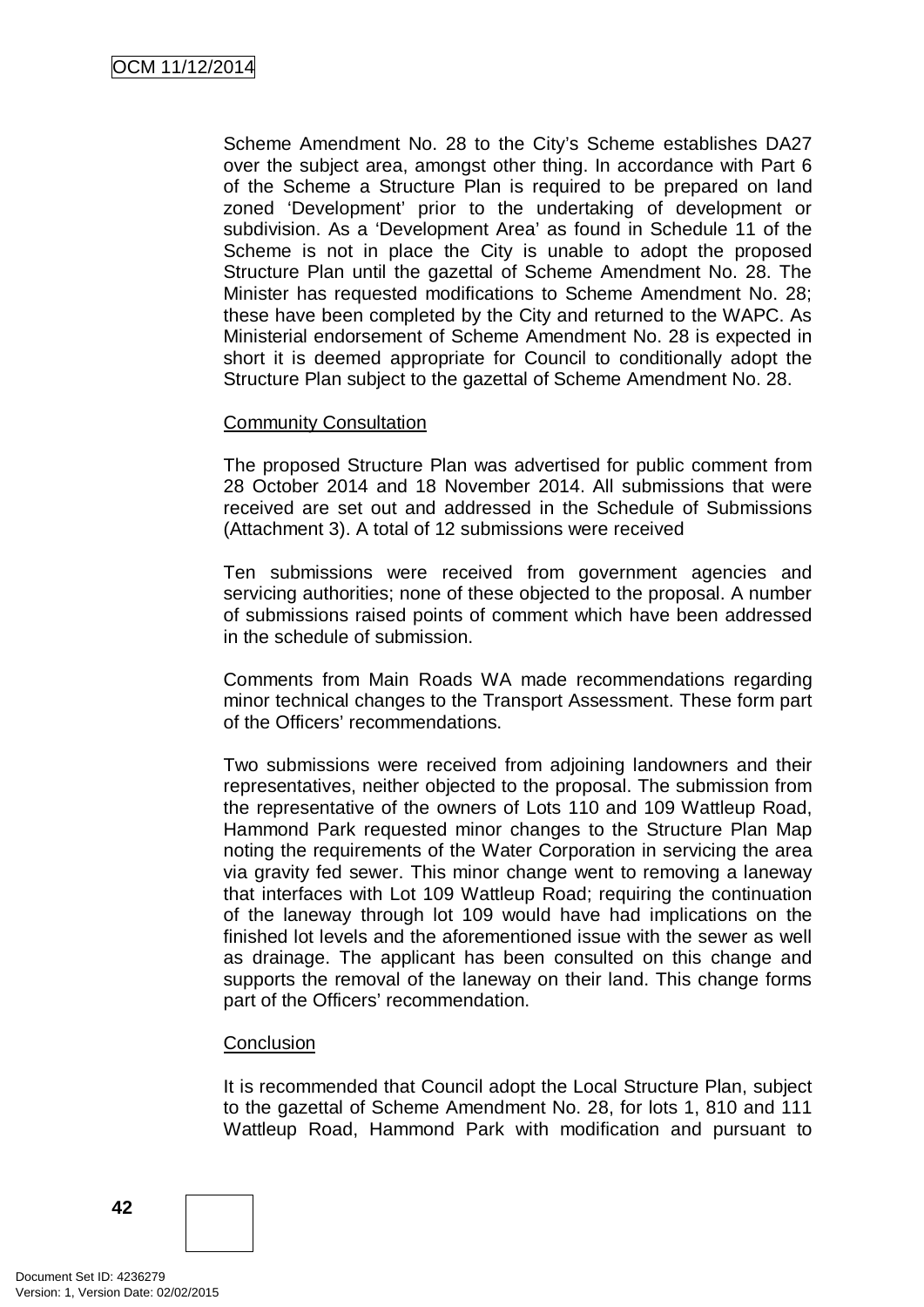clause 6.2.10 of the Scheme refer it to the Western Australian Planning Commission for their endorsement.

# **Strategic Plan/Policy Implications**

#### **Growing City**

- To grow our City in a sustainable way by: using land efficiently, protecting the natural environment and conserving biodiversity.
- Development that is soundly balanced between new and existing areas.
- Diversity of housing to respond to changing needs and expectations.

#### **Community & Lifestyle**

• Communities that are connected, inclusive and promote intergenerational opportunities.

#### **Budget/Financial Implications**

The required fee was calculated on receipt of the proposed Structure Plan and has been paid by the proponent.

#### **Legal Implications**

Clause 6.2.9.1 of the Scheme requires Council to make a decision on the application within 60 days from the end of the advertising period of such longer period as may be agreed by the applicant. The advertising period concluded on November 18, 2014.

#### **Community Consultation**

Public consultation was undertaken between 28 October 2014 and 18 November 2014. This included a notice in the Cockburn Gazette, letters to landowners within the Structure Plan area, adjoining landowners and State Government agencies.

Analysis of the submissions has been undertaken within the 'Report' section above, as well as the attached Schedule of Submissions (Attachment 3).

#### **Attachment(s)**

- 1. Location Plan
- 3. Proposed Local Structure Plan
- 4. Schedule of Submissions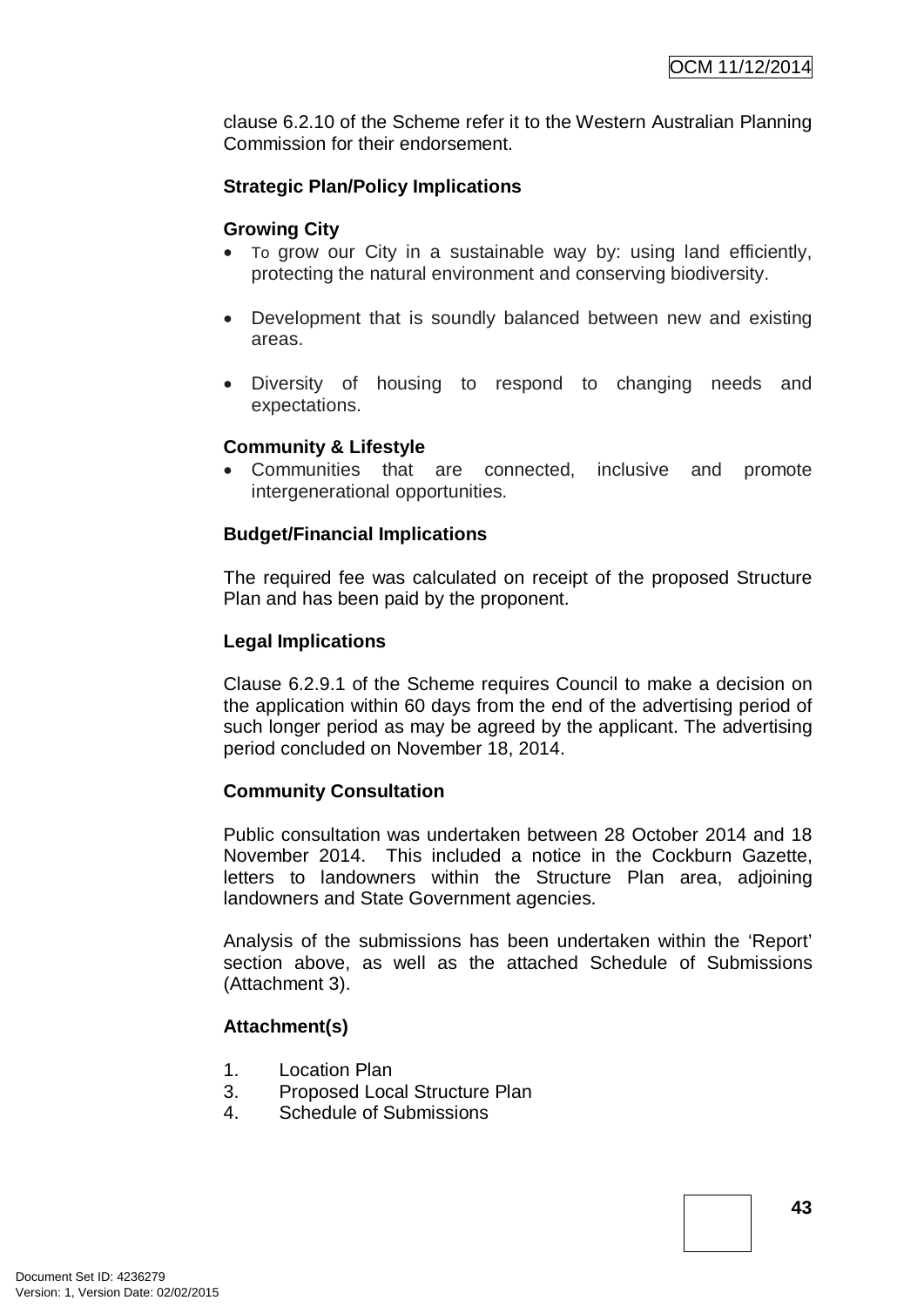## **Advice to Proponent(s)/Submitters**

The proponent(s) and those who lodged a submission on the proposal have been advised that this matter is to be considered at the 11 December Ordinary Council Meeting.

#### **Implications of Section 3.18(3) Local Government Act, 1995**

Nil.

# **14.8 (MINUTE NO 5425) (OCM 11/12/2014) - ECONOMIC DEVELOPMENT DIRECTIONS STRATEGY LOCATION: CITY OF COCKBURN OWNER: N/A (059/003) (R PLEASANT) (ATTACH)**

# **RECOMMENDATION**

That Council

- (1) adopt the Economic Development Directions Strategy for final approval as included at Attachment 1; and
- (2) advise those who have made a submission of Council's decision.

#### **COUNCIL DECISION**

MOVED Clr L Smith SECONDED Deputy Mayor C Reeve-Fowkes that the recommendation be adopted.

#### **CARRIED 9/0**

#### **Background**

The purpose of this report is to present the draft Economic Development Directions Strategy (Directions Strategy) for final adoption.

The Cockburn community places great importance on planning for economic development and the long term liveability of our region. At the highest level this is encapsulated within the City's collective vision for the future - *'To make the City of Cockburn the most attractive place to live, work, visit and invest in, within the Perth metropolitan area.*'(City of Cockburn Strategic Community Plan 2012 – 2022).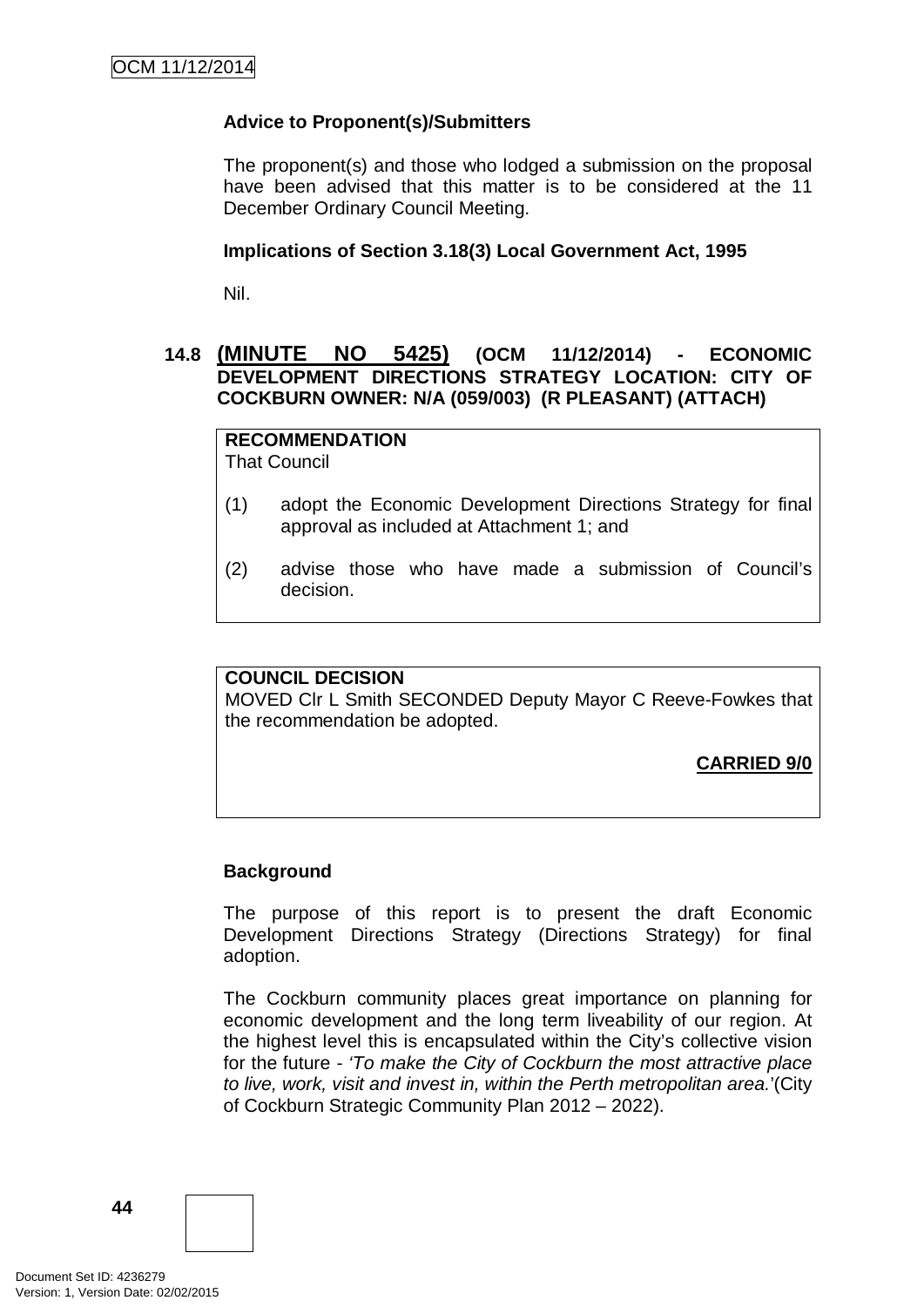The City has responded to this desire by identifying the need to undertake a strategic approach towards economic development (Corporate Business Plan 2012/13-2016/17). As a result, this Directions Strategy is the first step in identifying an integrated approach towards planning for the future economy of the sub region and to provide direction for the preparation of an Economic Development Strategy.

Cockburn's location within the South-west growth corridor has resulted in planning over the last 25 years being largely growth orientated with large tracts of greenfield sites developed for residential development and the infrastructure required to support this growth. Active planning of key developments has also seen the delivery of new jobs and services including the industrial precincts of Bibra Lake Estate, the Australian Marine Complex and Jandakot City. While forecasts indicate a strong future for Cockburn, growth attributable to greenfield development is expected to slow towards 2022, as the City transitions towards growth resulting from urban infill and revitalisation.

This reorientation in growth is likely to see a change in focus for the City, moving away from its major land and infrastructure delivery role, to having to provide a greater focus on supporting Cockburn's key strategic industries and local businesses of which have arisen as a result of these developments.

Further, emerging amalgamations with the City of Kwinana demonstrate the need to undertake a regional collaborative role and a shared, coordinated approach beyond the City's current boundaries. Now is an opportune time for the City to consider in practical terms where it sits in terms of achieving the community's vision for the future, confirm where we want to be, and decide collectively how we will get there. This will importantly seek to guide and promote the economic potential of the Southwest sub-region, cognisant of growth imperatives set through State Government planning policy.

Council at its meeting of 12 June 2014 endorsed the draft Strategy for community consultation.

The Draft Strategy was subsequently advertised for public comment for a period of 40 days ending on 5 September 2014.

The purpose of this report is for Council to consider the submissions received and make a decision regarding the final approval of the Strategy.

#### **Submission**

N/A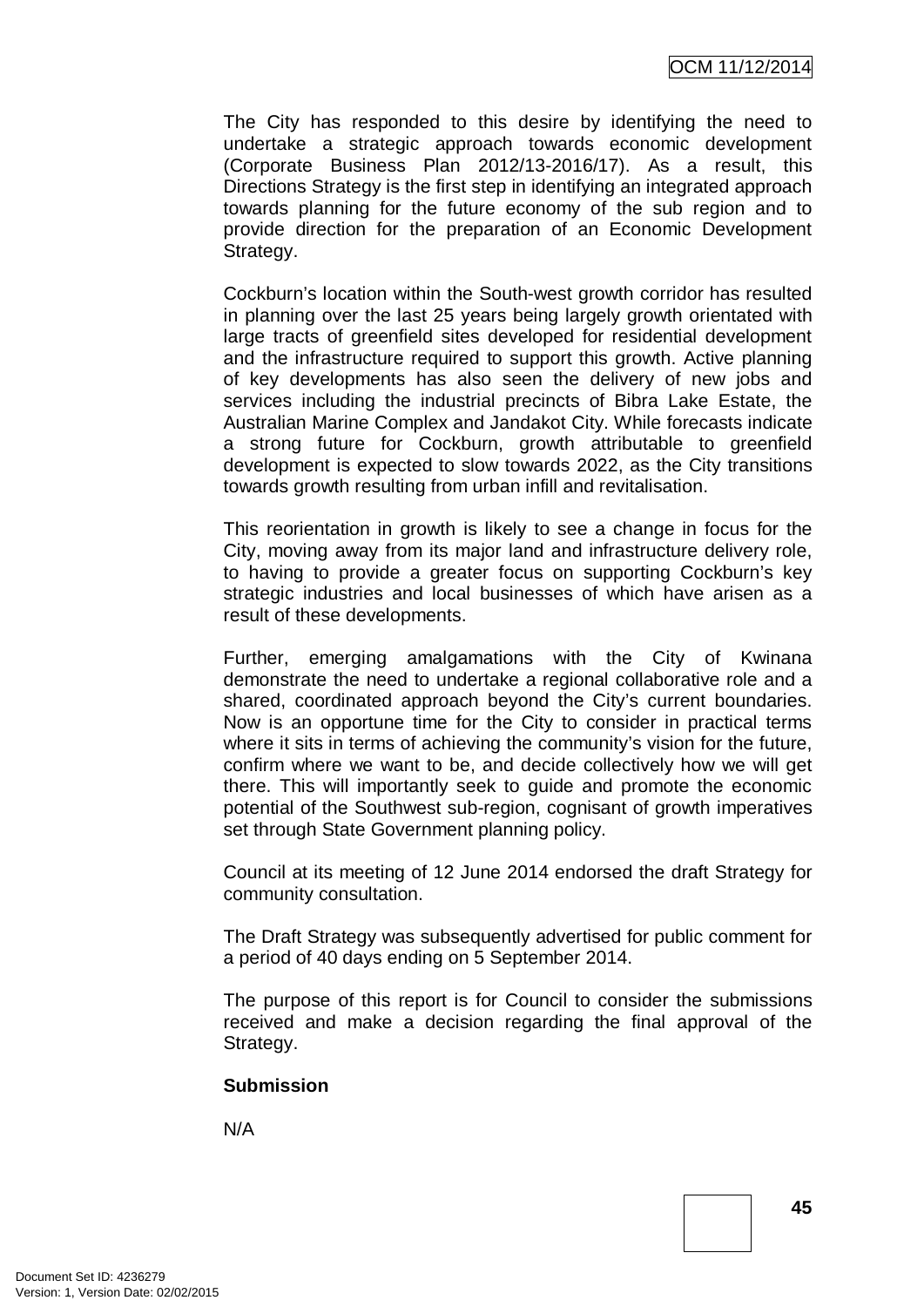#### **Report**

#### Aim of the Directions Strategy

The aim of the draft Strategy is to identify the key elements influencing Cockburn's economy and provide them in a context that demonstrates why the City needs to be strategic about Economic Development for the future. The Directions Strategy does not provide a full assessment of the LGA, rather it is a tool to identify a future path of which is likely to build upon and add to the information provided.

The Directions Strategy is a preliminary report which documents:

- The benefits of integrating economic development objectives into the City's functions;
- An external analysis to provide a snapshot of the region including Cockburn's 6 key strategic sectors and activity centre performance;
- Business and industry views, and;
- A recommended framework and approach to prepare an Economic Development Strategy.

It is envisaged that the identification of broad directions for economic development, and the City of Cockburn's role in supporting this, will provide a sound knowledge base on which to prepare a targeted and practical economic development strategy.

#### The importance of economic development planning and Local Governments role

A successful local economy is a key driver of the wellbeing of a community. As a result, Council has an important role to play in promoting and facilitating economic development for local businesses and supporting the City's residents through the provision of jobs and services.

Given the close relationship with residents and the business community, Council is in a unique position to identify economic development initiatives in order to capitalise on opportunities for growth. Further, the development of an economic development strategy is an important part of gaining an understanding of roadblocks and the prioritisation of resources to support the continued growth of strategic employment within the City, including how we plan and support the growth of our activity centres.

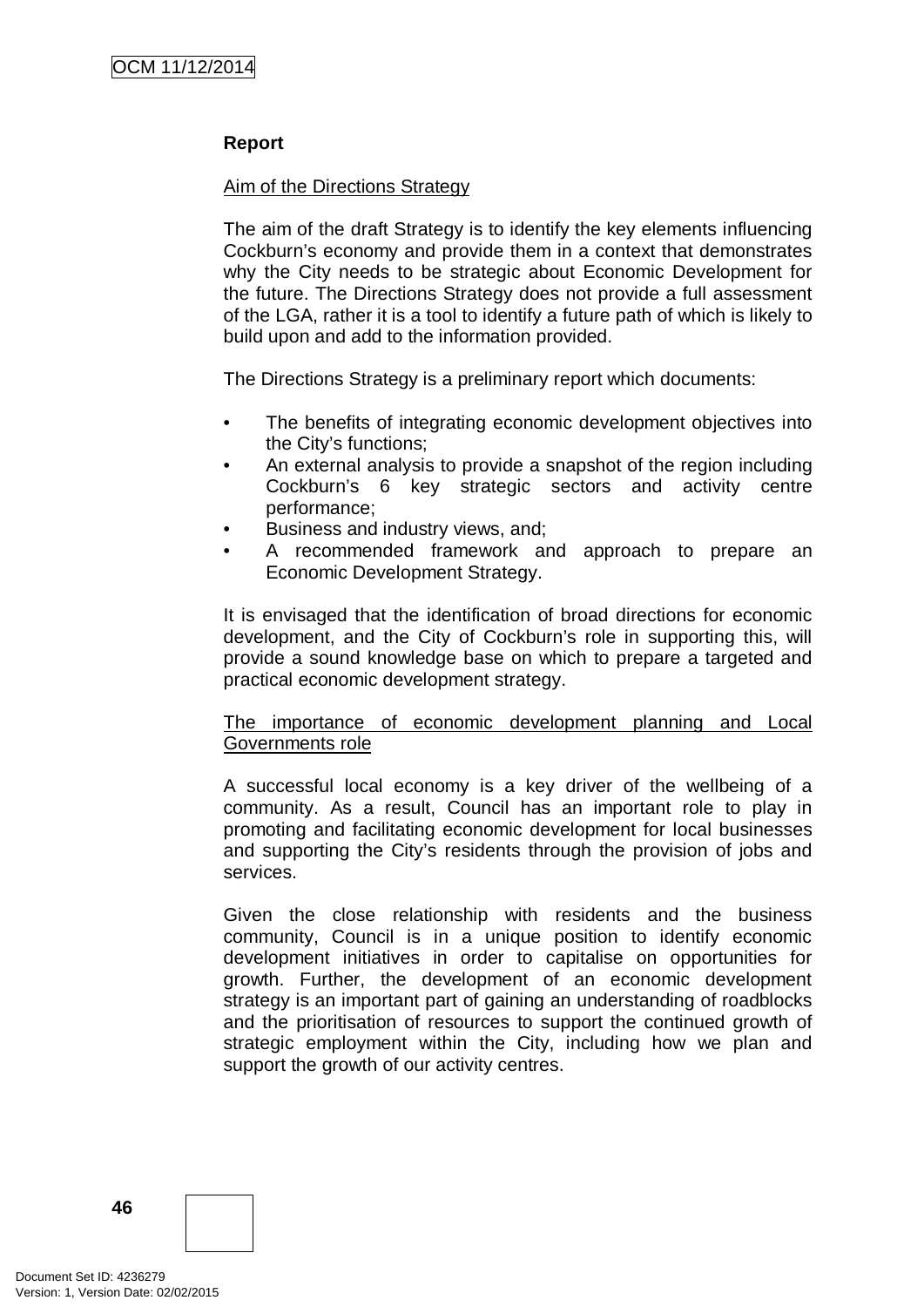### Economic trends and challenges

Sustainability aims and strategies at the local level are commonly seeing integrated approaches when planning for the economy, social cohesion and the environment. Integrated approaches assist in addressing broader inter-related social, economic and environmental forces. For Cockburn, some of these relate to:

- Globalisation, including global markets- demand and competition from emerging economies;
- The rapid development of the digital and knowledge based economy;
- Changes to population growth, including an ageing and growing population, and changes to overseas and interstate migration;
- Employment and occupation changes; and
- Housing affordability.

A wide range of economic development focused actions can be undertaken and the City already performs some of these activities in its current processes. A key objective in developing an Economic Development Strategy will be to analyse and refine the greatest opportunities for job generation by managing the region's strengths and trends as they occur in the National and Global environment.

#### Industry and Cockburn's 6 key strategic sectors

Analysis of Cockburn's economy provides insight into a strong and growing regional economy. A focus of the analysis is the presence of *strategic employment* (the transfer of goods and services to an external market) and Cockburn's 6 key strategic industries.

The largest of these is Other Transport Equipment Manufacturing due to the agglomerations of marine manufacturing enterprises located at Henderson (including the Australian Marine Complex). Other major industry segments directly involved in the creation and exportation of goods and services to external markets that include significant numbers of strategic jobs includes:

- Basic Ferrous Metal Product Manufacturing;
- Basic Ferrous Metal Manufacturing, and;
- Cement, Lime, Plaster and Concrete Manufacturing.

Key export support industries employing significant numbers of strategic workers include:

- Architectural, Engineering and Technical Services, and;
- Management and Related Consulting Services.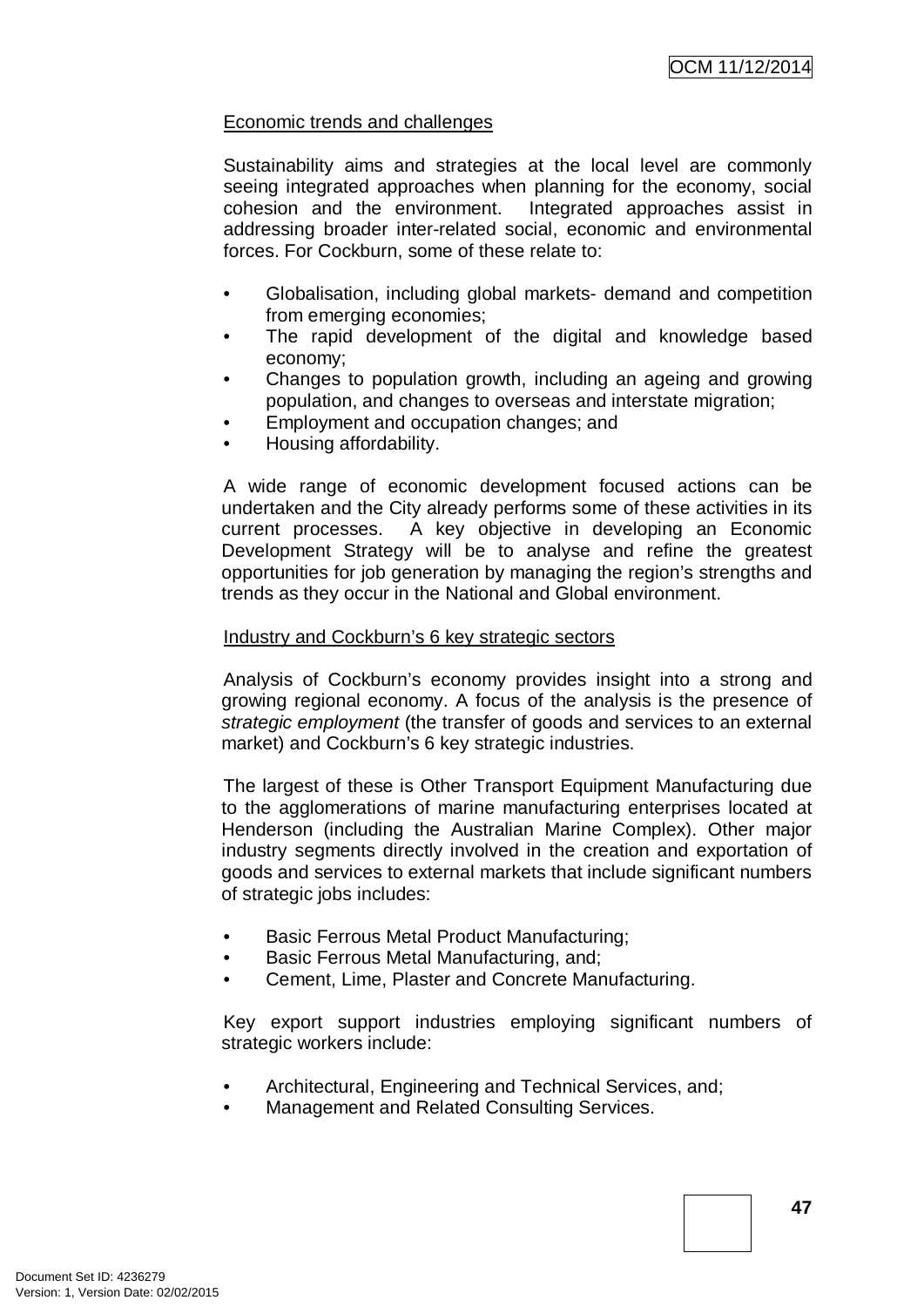The Directions Strategy highlights the collaboration and advocacy role the City can be involved with to support these industries.

#### Emerging sector – tourism

The City of Cockburn Corporate Business Plan identifies the aspiration to prepare a Tourism Strategy. Tourism is a sector that can have a significant flow on effect for many businesses and residents. Projects that may be the focus of a tourism strategy include:

- The enhancement of coastal activities and functions along Cockburn's coastline, including the potential for an ocean pool;
- Port Coogee, Perth's newest marina environment and its planned mixed use ocean based marina precinct;
- Cycle tourism the enhancement of high quality cycle routes to attract the large cycle community in Perth to frequent the South West on weekends:
- Bibra Lake and wetlands related tourism/education;
- Adventure world;
- The future direction of Caravan Parks;
- Attracting short term stay developments, and/or;
- Events and attractions relating to the boat building industry and marine related activities.

It is currently unknown what benefits would result from investing in tourism, what amount of money is required and where investment would be of most benefit. It is therefore recommended a tourism feasibility report be undertaken to enable the City to consider opportunities and investment potential in this sector.

The Communications Team is currently preparing to undertake an Events Strategy for Cockburn. There are clear benefits to undertake a feasibility strategy for both tourism and events.

It will be important to understand Cockburn's tourism aspirations within the context of the strategies and goals of:

- Tourism Australia;
- Tourism WA, and;
- Destination Perth.

#### Activity centres

Activity centres contribute to the provision of jobs in Cockburn and provide shopping, commercial and community services. They are meeting places for the community and can commonly impact on the identity of surrounding communities, in addition to first impressions of an area for visitors to the region. As a result, a key focus of economic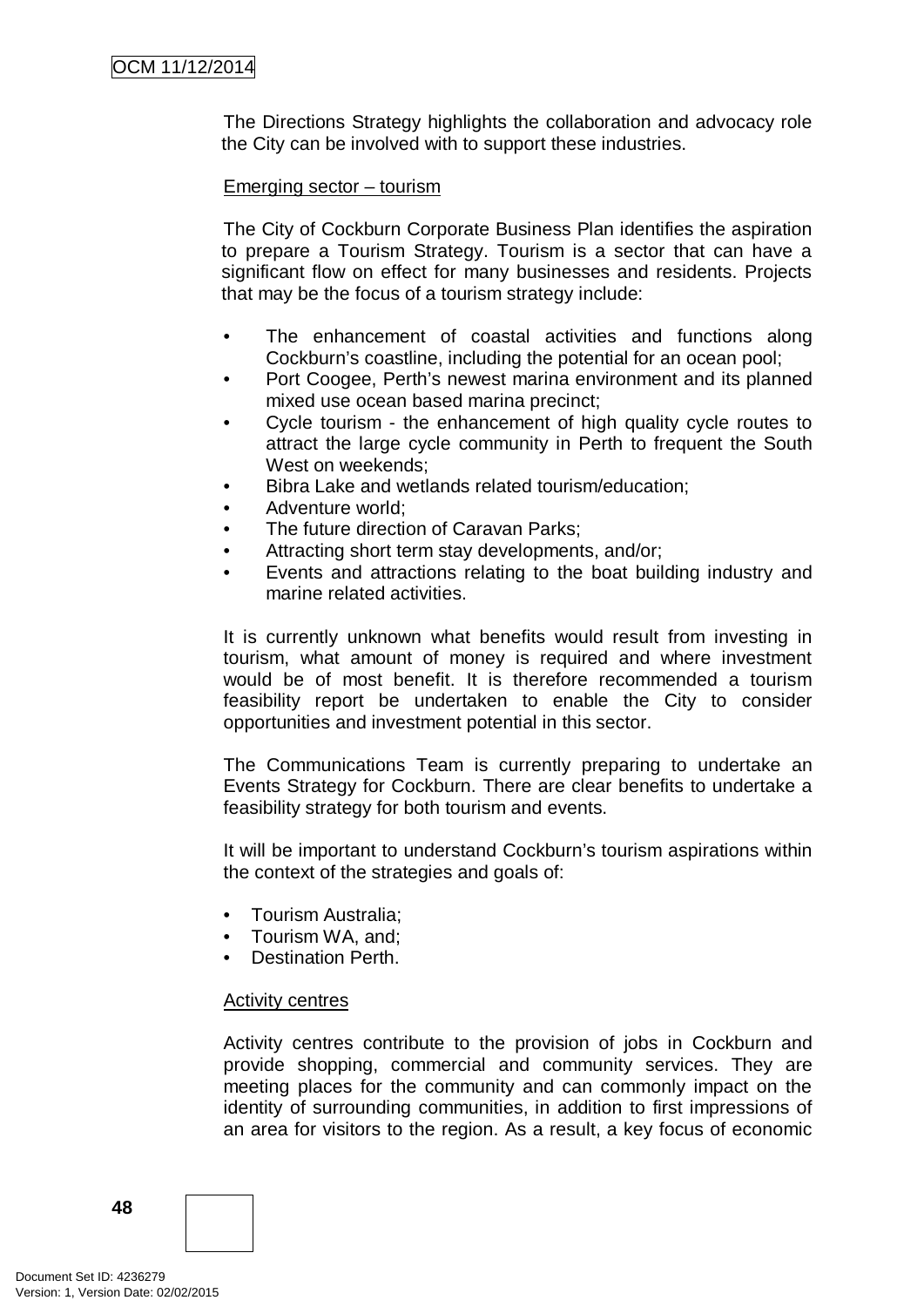development in Cockburn should include planning to ensure the continued maturing of Cockburn's activity centres.

The provision of the right mix of employment will contribute strongly to the maturity of our centres into the future. Cockburn Central Regional Centre, the only secondary centre within the City of Cockburn, is forecast to experience particularly strong demand for commercial floorspace to 2031. This strong demand reflects the projected high population growth for the area, the centre's existing infrastructure, and the types of uses proposed in the Structure Plan for the centre. Cockburn Central has the potential to offer knowledge intensive consumer services such as education, healthcare, and strategic services to a regional, state, national or international economy.

Support needs to be provided to business owners/stakeholders of our centres, to prepare medium to long term strategies to ensure Activity Centres mature in a way that will; ensure their sustainability, support local population, reduce escape spending into surrounding areas, and ensure we have public spaces that people want to visit. The amenity within our centres is as much of a concern as is their function and services provided. This remains a significant issue for the future planning of our Centres.

#### Community and stakeholder consultation

A Discussion paper, *Setting the Direction for Cockburn's Economy* (Attachment 2), was developed for the advertising period. Both the Discussion Paper and the draft Directions Strategy were advertised for a period of 40 days. During this time a total of three submissions were received. All submissions are set out and addressed in the Schedule of Submissions found at Attachment 3.

Two submissions wholly supported the Directions Strategy. This included submissions from the Department of Training and Workforce Development (DTWD) and Tourism Western Australia. In particular DTWD was pleased to note that workforce planning and skills development feature prominently along with the social and economic implications arising from an ageing population, emerging industries and new technologies. Furthermore would be interested in any further work undertaken by the City in relation to workforce and skills development.

Tourism Western Australia commended the City on the Directions Strategy and for the acknowledgement of tourism as an emerging trend toward economic development. The submission agreed there is real potential for tourism to become a significant contributor to the economy of the area.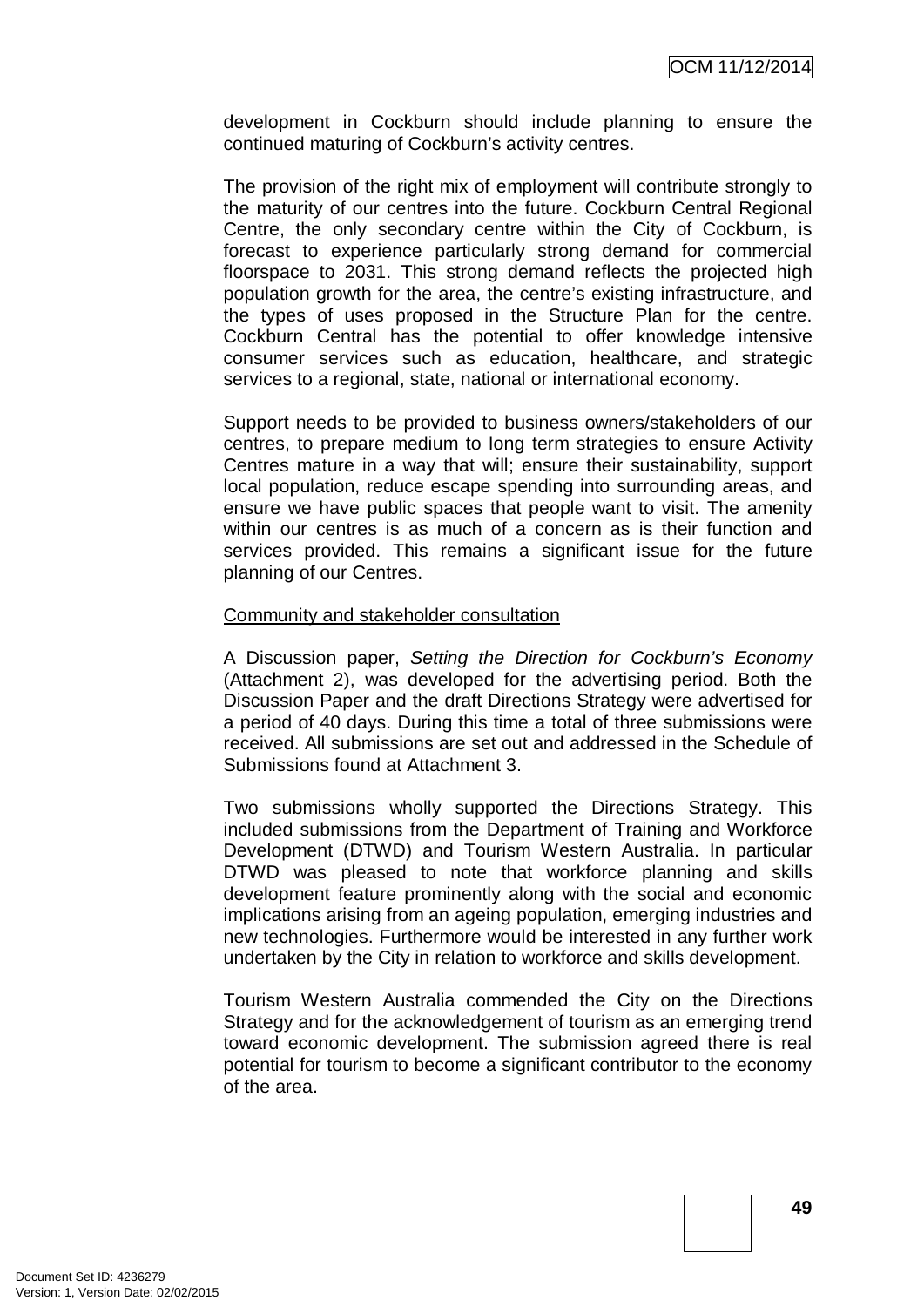The third submission was from MGA Town Planners on behalf of Schaffer Corporation, the landowner of Lots 101, 103 and 104 Jandakot Road, Jandakot. The submission relates to several points of which are set out in detail within Attachment 3. However all points generally relate to the desire for the subject lots to be included within the Jandakot Specialised Activity Centre in addition to the view the subject land is constrained by the need to protect groundwater resources, specifically its designation under State Planning Policy 2.3 Jandakot Groundwater Protection Policy (SPP2.3).

While industrial developments, such as the land at Jandakot Road, relate to the overall theme of economic development, it is nonetheless not the intent, nor the role of the Directions Strategy to address issues relating to individual lots. As a result, subsequent to receiving the submission, the City met with the landowners at which time it was suggested:

- A submission be made to the draft SPP2.3 of which during the advertising period was open for community and stakeholder consultation;
- That in addition to the outcomes of the SPP2.3 review, the emerging sub-regional structure plan should also provide the long term direction for the wider Jandakot and Banjup area, including the subject land, and;
- Above all it is also now recognised that Jandakot airport will fall under the control of the City of Melville as a result of Local Government Reform and therefore the applicant was also advised to further consult with the Strategic Planners at Melville.

Further consultation on the Directions Strategy occurred with internal managers and as a result minor modifications were made relating mostly additions to the SWOT analysis for Cockburn. The comments received as a result have been incorporated.

#### Local Government Reform

At the time the Directions Strategy was prepared and advertised, the outcomes of Local Government Reform were not yet known. However it was highlighted the emerging Council amalgamations will have an obvious influence on the scope of the recommendations of the Directions Strategy and the finalisation of the future Economic Development Strategy. It was identified the Directions Strategy sets out a clear framework and approach that can be adapted to incorporate a wider area. In fact the process presents a good opportunity to integrate the needs and aspirations of more than one LGA, work off established frameworks, and seek to identify an approach that draws together the various needs of several communities.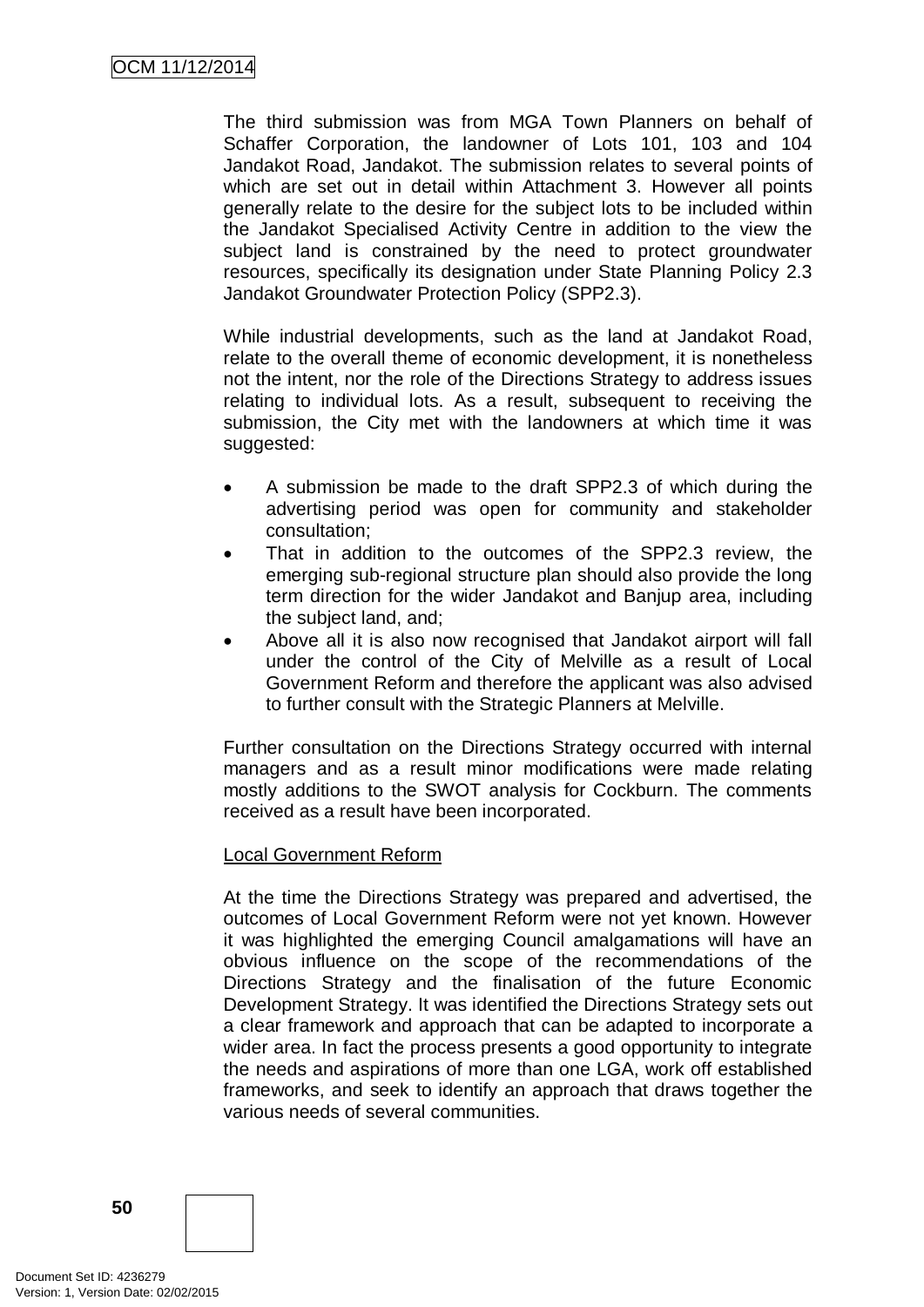As a result, the approach identified within this Directions Strategy can be adopted for the City of Cockburn and in the future, at the appropriate time, a similar review and gathering of information can be undertaken for the City of Kwinana. Once this research is undertaken, both documents can inform the overall Economic Development Strategy for the wider sub-region.

### Recommendations

Stage 1 of the Directions Strategy relating to stakeholder engagement is now complete. Therefore upon adoption of the Directions Strategy, the next step is to undertake the recommendations set out within Stage 2 – Prepare an Economic Development Strategy.

Given the current status of local government reform it is recommended the City first undertake the associated recommendations set out relating to the preparation of a Digital Strategy and a Tourism Feasibility Study. These are opportune to be actioned by a cross function type arrangement within the City of Cockburn organisation, with participation from the Information Services Team, Communications Team and Strategic Planning.

As the City and the City of Kwinana work through new structures and mechanisms relating to economic development, this Directions Strategy provides direction for informed decision making.

#### **Conclusion**

It is recommended that Council adopt the Strategy for final approval as found at Attachment 1.

#### **Strategic Plan/Policy Implications**

#### **Infrastructure**

• Partnerships that help provide community infrastructure.

#### **Community & Lifestyle**

• Communities that are connected, inclusive and promote intergenerational opportunities.

#### **Leading & Listening**

• Effective advocacy that builds and manages relationships with all stakeholders.

#### **A Prosperous City**

• Investment in the local economy to achieve a broad base of services and activities.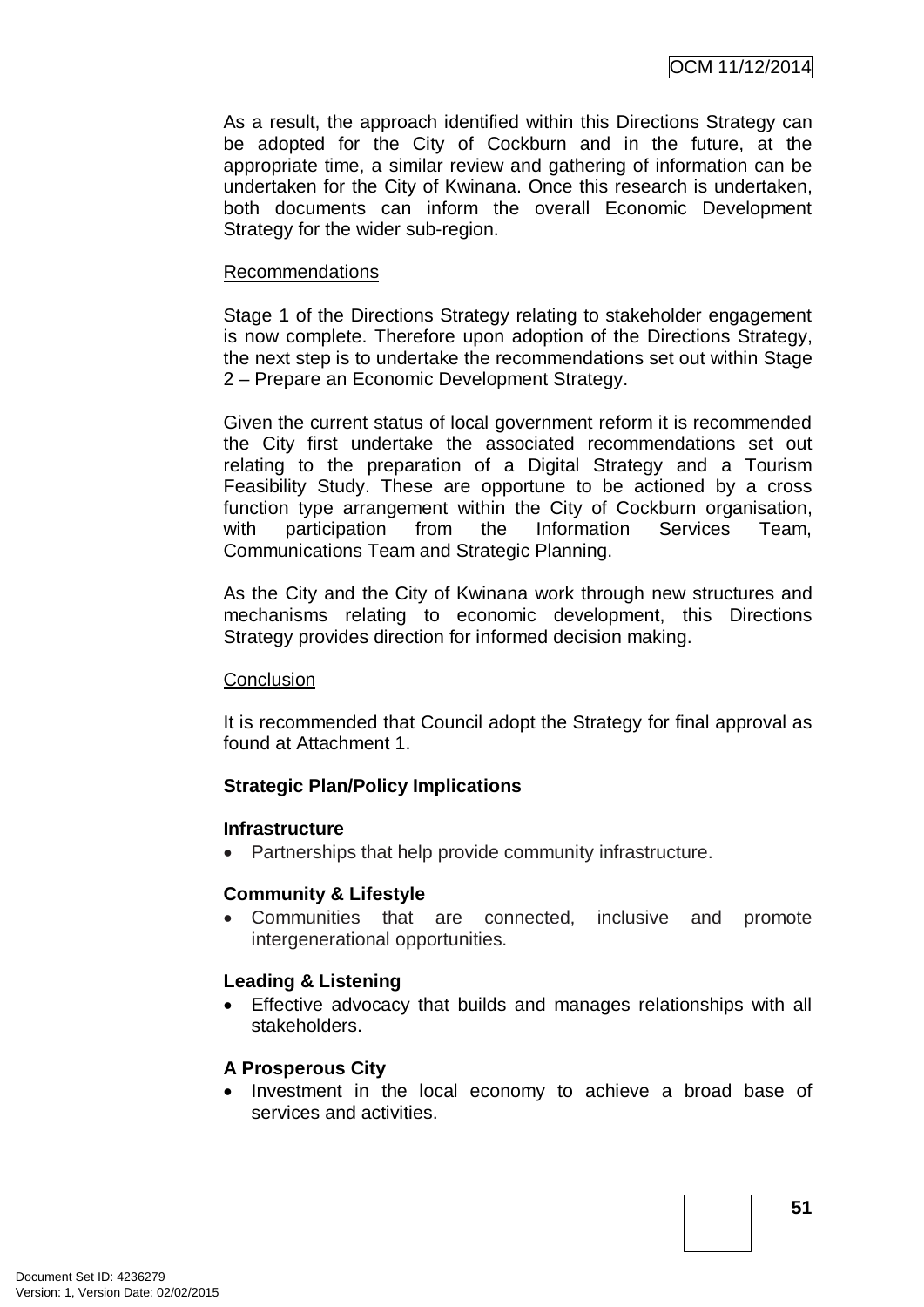# **Budget/Financial Implications**

There are wide ranging budget implications to consider with regard to the Economic Development Strategy. However the initial costs at this stage will be largely staff costs in firstly considering both the digital and tourism strategy components.

## **Legal Implications**

N/A

## **Community Consultation**

N/A

## **Attachment(s)**

- 1 Economic Development Directions Strategy
- 2. Discussion Paper Setting the Direction for Cockburn's Economy
- 3. Schedule of Submissions

## **Advice to Proponent(s)/Submitters**

N/A

**Implications of Section 3.18(3) Local Government Act, 1995**

Nil.

#### **14.9 (MINUTE NO 5426) (OCM 11/12/2014) - SALE OF LAND - PART OF LOT 9003 YANGEBUP ROAD, BEELIAR - APPLICANT: CCI GROUP - OWNER: CITY OF COCKBURN (6015949) (K SIM) (ATTACH)**

# **RECOMMENDATION**

That Council

- (1) prepare an offer to sell part of Lot 9003 Yangebup Road Beeliar, being identified as that parcel bound by Yangebup Road, Durnin Avenue, Beeliar Drive and the Railway Reservation and being 2.9999 ha (on the attached map) for a consideration of \$9.6m (inc GST) to CCI Group nominated Special Purpose Pty Ltd entity; and
- (2) allocate proceeds of the sale to the Major Buildings Reserve Fund.

#### **TO BE CARRIED BY AN ABSOLUTE MAJORITY OF COUNCIL**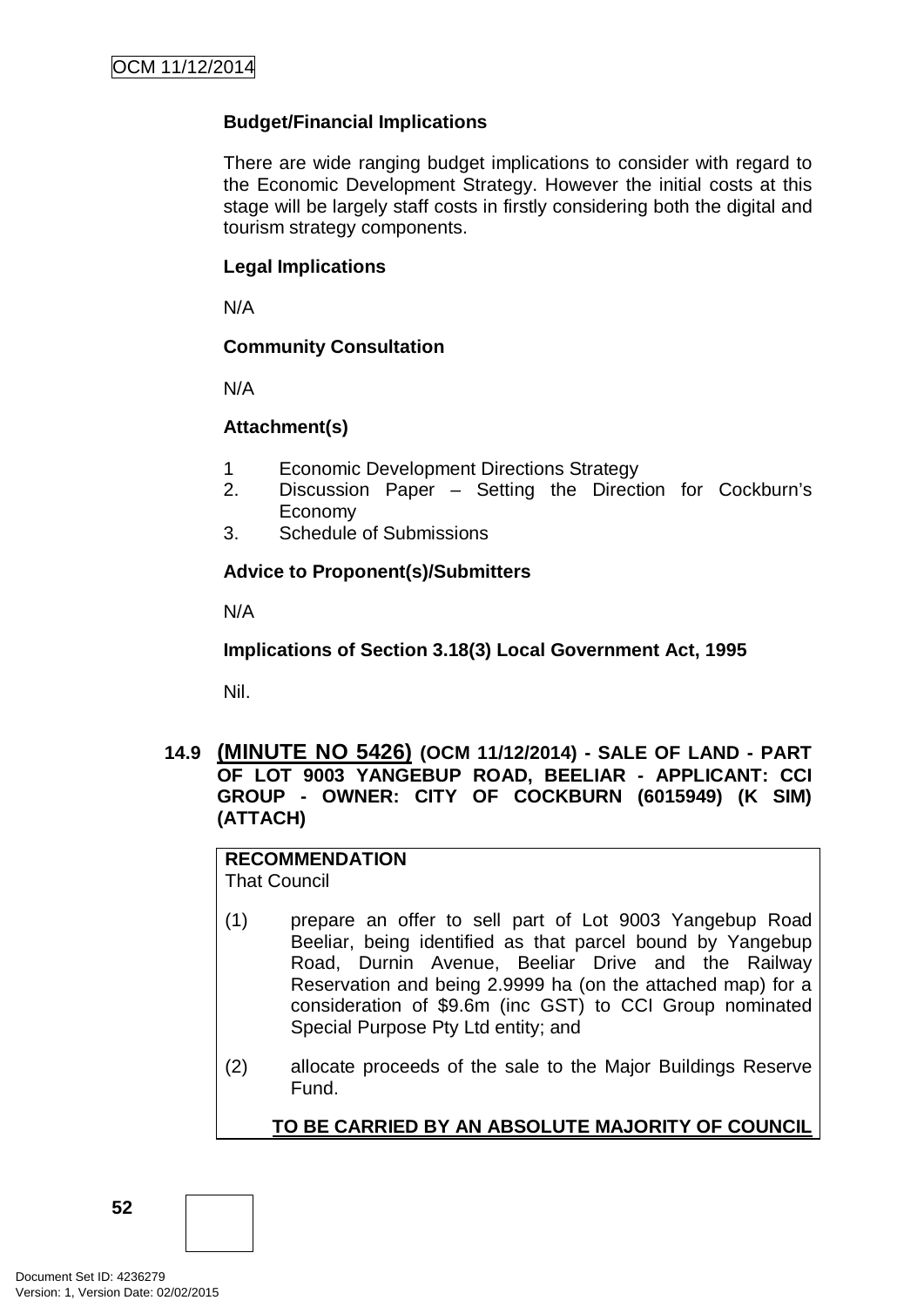#### **COUNCIL DECISION**

MOVED Deputy Mayor C Reeve-Fowkes SECONDED Clr Y Mubarakai that the recommendation be adopted.

### **CARRIED BY ABSOLUTE MAJORITY OF COUNCIL 9/0**

#### **Background**

Lot 9003 is a freehold lot created as a balance lot following the sale by the City of Cockburn of Lots 801 and 802 Ivankovich Avenue to the Coles Group in 2013. Lot 9003, as a balance certificate of title, consists of three discrete land parcels. The land portion the subject of this report has an area of 2.9999 ha.

#### **Submission**

CCI Group has submitted a terms sheet outlining their proposal to acquire the subject land. Terms include the purchase at \$9.6 million inclusive of GST, utilising the margin scheme. The offer is conditional on the City providing a fully serviced lot. CCI Group intends to undertake a planned development incorporating a high quality food and beverage premise, together with a mixture of residential uses.

#### **Report**

The City has in the past received approaches from several sources interested in the purchase of this land parcel. A valuation report was obtained from Licensed Valuer Wayne Shroy in January 2014. The value of the land was determined to be \$9,900,000 ex GST.

Two parties have registered an interest in the subject land, with both parties expressing similar development goals for the land. Purchase prices and settlement conditions were very close to each other. These two proposals were received in November 2014.

Section 3.58 of the Local Government Act 1995 requires that a Local Authority advertise any proposal to sell land by private treaty. The advertisement must be in a newspaper with state-wide circulation, giving details of the property and the proposed disposition. The advertisement is to give notice inviting submissions to be made on the proposal and allowing such submissions for a period not less than 2 weeks from the date of the advertisement.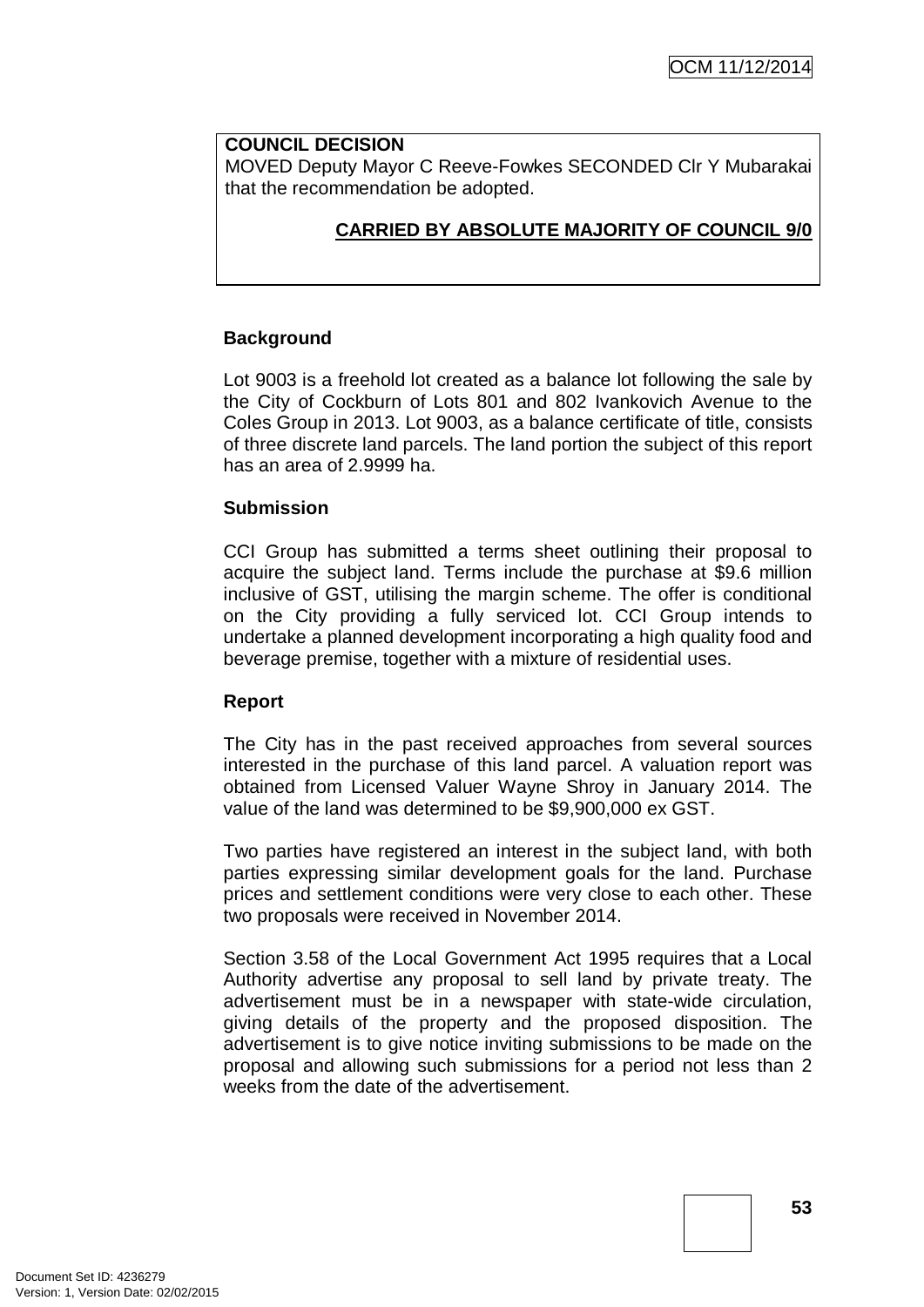Notice concerning the proposed received from CCI Group was placed in the West Australian newspaper, and at the conclusion of the two week period no submissions were received.

Although the purchase price is slightly less than that determined by the City's Licensed Valuer, recent discussion with the valuer has indicated that the offer represents market value in today's market. It was particularly noted in line with the recent November 2014 statement from the Reserve Bank, that public (consumer) spending was scheduled to continue to be subdued, with expected growth still below trend for the next several quarters in Australia. Noting the indifferent consumer sentiment, affecting things such as property investment to undertake consumer orientated development, means that the \$9.9M valuation received in January 2014 has likely waned. The proposed from CCI Group of \$9.6M is considered optimal, and is more than the other unsolicited offer that was received.

The City will have to lodge a subdivision application for this proposal to go forward. Subdivision estimated costs, which will include the provision of all services, have been provided by a consulting Engineer. The costs of the services required by the subdivision are estimated at \$1,000,000, but importantly cover all three lots being the subject of the subdivision.

The provision of power and acoustic walls adjacent to the Railway reservation are the main costs. The remaining two lots are also generating interest and following the subdivision, will be able to be marketed as fully serviced lots. Funds generated by the sale will be placed in the CCW Land Development Reserve Fund.

#### **Strategic Plan/Policy Implications**

#### **Demographic Planning**

• To ensure the planning of the City is based on an approach that has the potential to achieve high levels of convenience and prosperity for its citizens.

#### **Governance Excellence**

• To conduct Council business in open public forums and to manage Council affairs by employing publicly accountable practices.

# **Budget/Financial Implications**

Proceeds of the sale will be transferred to the Major Buildings Reserve Fund for the specific purpose of funding the redevelopment of the Council Depot located at Wellard Road Bibra Lake.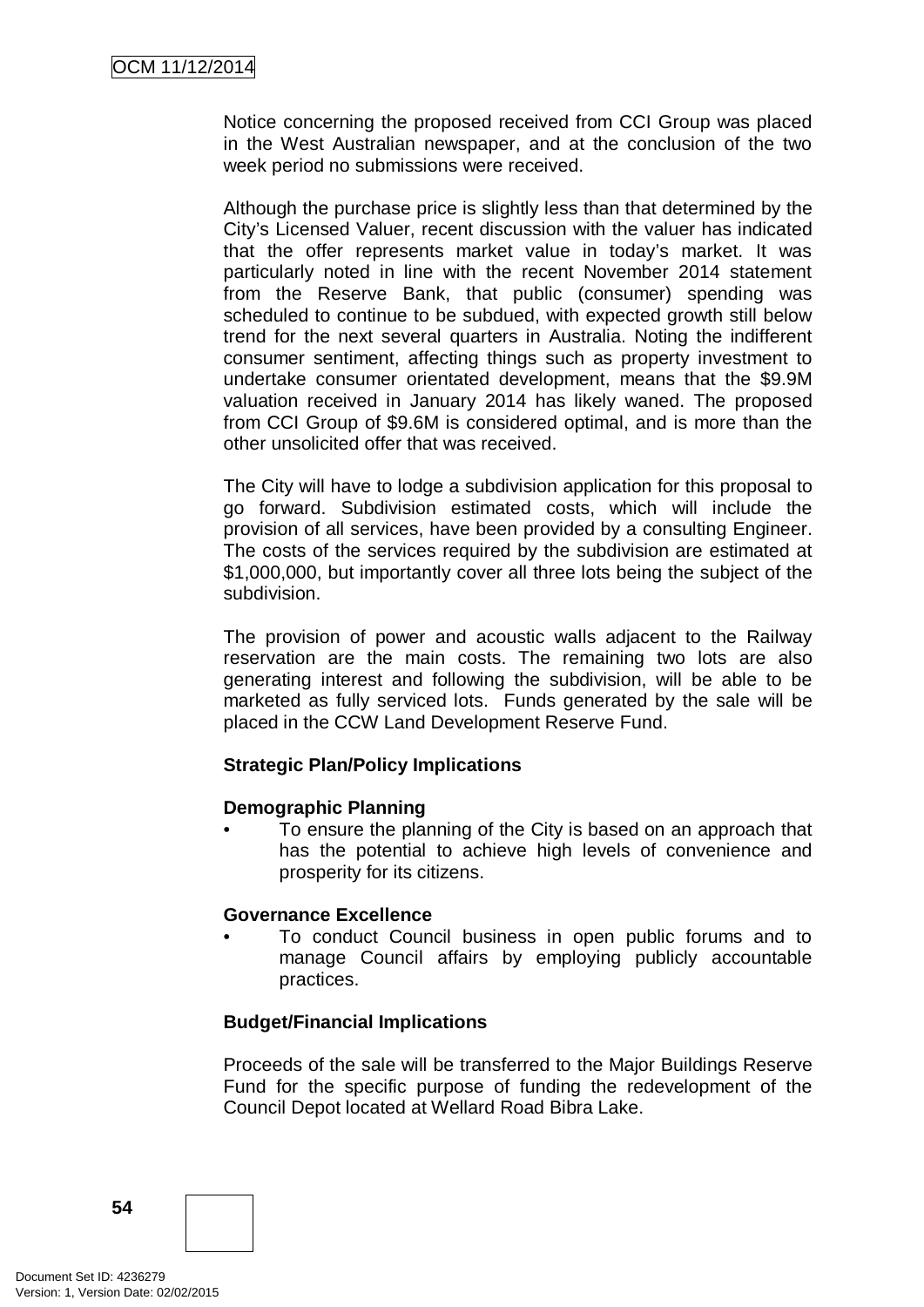# **Legal Implications**

Provisions of Section 3.58 of the *Local Government Act 1995* apply.

#### **Community Consultation**

Details of the proposal have been advertised in a newspaper for State wide publication, as required by Section 3.58 of the *Local Government Act 1995*.

#### **Attachment(s)**

Map showing subject lot.

## **Advice to Proponent(s)/Submitters**

The Proponents have been advised that this matter is to be considered at the 11 December 2014 Ordinary Council Meeting.

#### **Implications of Section 3.18(3) Local Government Act, 1995**

Nil.

### **14.10 (MINUTE NO 5427) (OCM 11/12/2014) - PROPOSED VARIATION TO ROBB JETTY LOCAL STRUCTURE PLAN: VARIOUS LOTS, NORTH COOGEE APPLICANT: LANDCORP (110/063) (C CATHERWOOD) (ATTACH)**

# **RECOMMENDATION**

That Council

- (1) adopt the Schedule of Submissions prepared in respect to the proposed variation to the Robb Jetty Local Structure Plan;
- (2) pursuant to Section 6.2.14.1(a) of City of Cockburn Town Planning Scheme No. 3 ("Scheme"), adopt the proposed variation to the Robb Jetty Local Structure Plan, subject to the following modifications being undertaken:
	- 1. Update the reservation of 'Lakes and Drainage' to accord with the existing boundaries of Reserve 42489.
- (3) advise the proponent that in adopting the proposed variation, Council is not willing to accept at this stage the future Management Order for the land indicated as 'Public Purpose (Civic)' on the proposed plan;
- (4) advise the proponent that it may be willing to reconsider its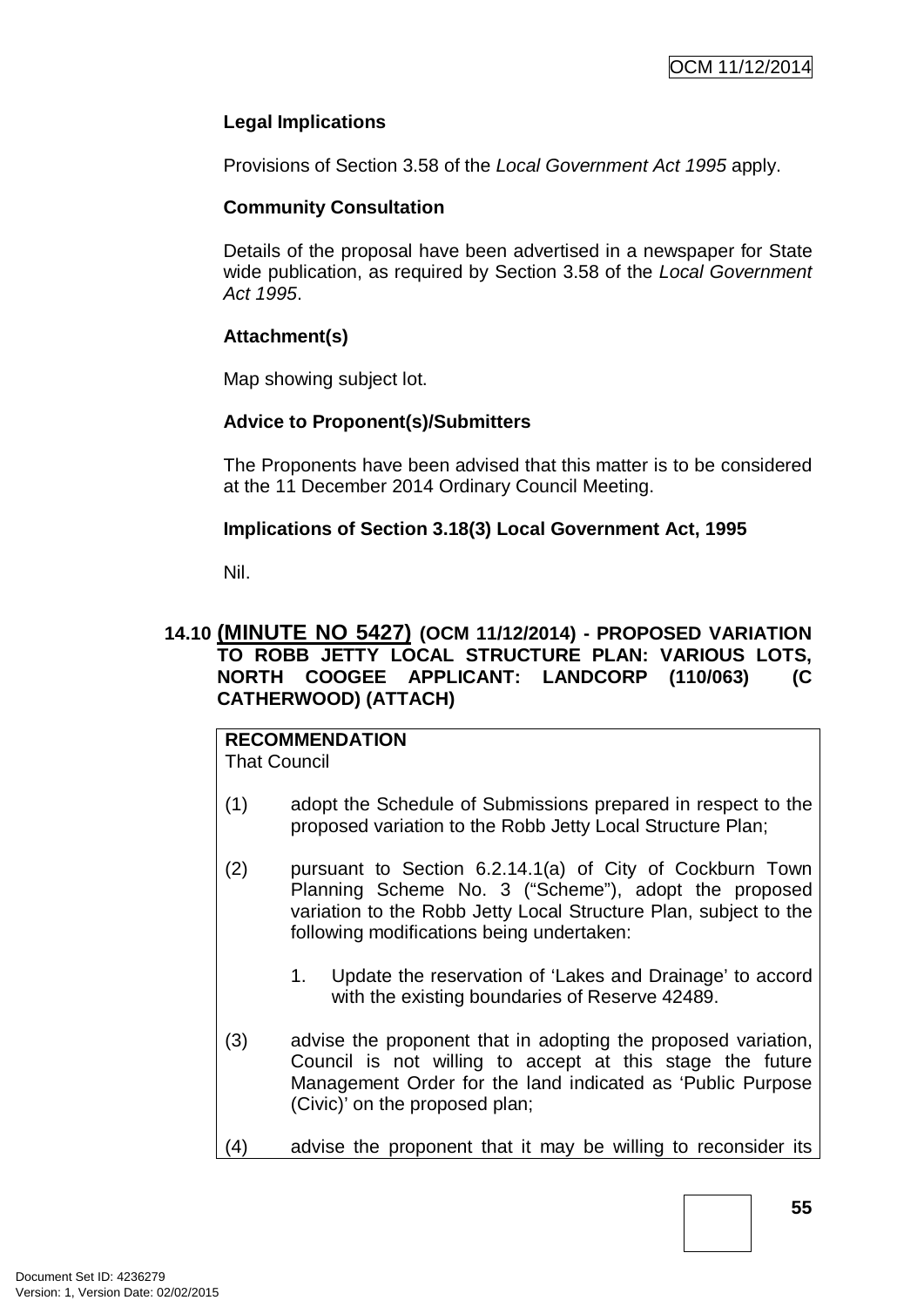position under (3) subject to the following:

- 1. A Site Management Plan being submitted which details the maintenance responsibilities which would be associated with this site, including a breakdown of costs each year for a minimum time horizon of 30 years.
- 2. An independent analysis to determine whether these maintenance responsibilities exceed (by way of cost) the normal responsibilities associated with an area of public open space which is not contaminated, for a time horizon of 30 years.
- 3. Agreement from the proponent to meet the additional cost gap, if one such exists, for the 30 year time horizon.
- 4. Advice on the type of geotextile membrane proposed to be used, its likely lifespan, and the practicalities of replacement.
- 5. A Landscape Management Plan for the site.
- (5) in pursuance of Clause 6.2.14.3 of the Scheme, forward the local structure plan to the Western Australian Planning Commission;
- (6) advise the proponent and submitters of the above decision; and
- (7) in light of local government reform, provide a copy of the above decision to the City of Fremantle for their information.

# **COUNCIL DECISION**

MOVED Clr L Smith SECONDED Deputy Mayor C Reeve-Fowkes that the recommendation be adopted.

# **CARRIED 9/0**

# **Background**

The original Robb Jetty Local Structure Plan was adopted by Council on 8 May 2013 and endorsed by the WAPC on 16 July 2014. Since then, more detailed subdivisional design and contaminated sites investigation has led the proponent (Landcorp) to seek variations to the endorsed plan.

Detail of the variations is set out in the Report section of this item. In brief, these variations involve: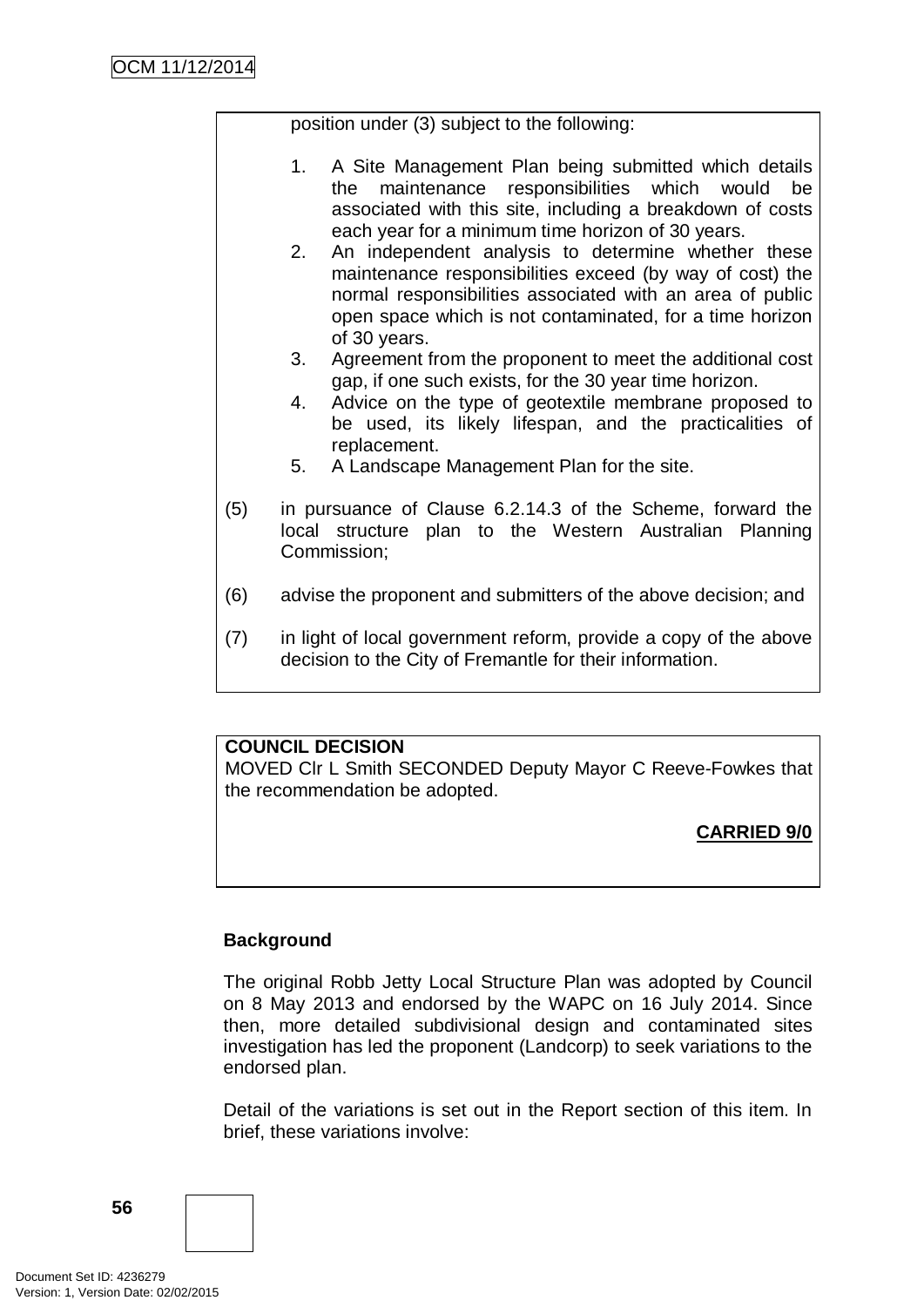- Changing two areas of land currently zoned for 'Residential' and reserved as 'Road' to land reserved as 'Public Purpose (Civic)'. This land is proposed to retain contaminants (primarily lead) on site.
- Changing two areas currently zoned for 'Residential' to reserves for 'Lakes and Drainage'. This land is currently used for drainage purposes and is now proposed to be retained for this purpose. The associated Local Water Management Strategy has also been updated and forms an attachment to the Local Structure Plan.

#### **Submission**

The proponent submits the proposed variations are requested to manage contaminants (enabling retention and management in situ rather than removal off site). Retention of the contaminants also impacts the proposed drainage strategy as basins can no longer be located on the affected land without compromising the management plan.

The variation to the Robb Jetty Local Structure Plan has been submitted by HASSELL on behalf of Landcorp.

#### **Report**

The purpose of this report is for Council to consider whether it is prepared to adopt the variation to the Robb Jetty Local Structure Plan.

#### Planning Background

The Robb Jetty Local Structure Plan applies to the Cockburn Coast project area bounded by Rollinson, Cockburn and McTaggart Cove Roads and the foreshore reserve and freight railway line as shown in the Precinct Plan (Attachment 1).

The subject land is zoned 'Urban' under the Metropolitan Region Scheme ("MRS") and 'Development' under City of Cockburn Town Planning Scheme No. 3 ("Scheme"). The subject land is also located within Development Area 33 ("DA 33"), Development Contribution Area No. 13 ("DCA 13") and proposed Development Contribution Area No. 14 ("DCA 14").

#### Proposed Variation to Local Structure Plan

#### *Proposed retention of drainage reserves*

An updated Local Water Management Strategy ("LWMS") has been prepared to accompany the proposed variation to the Robb Jetty Local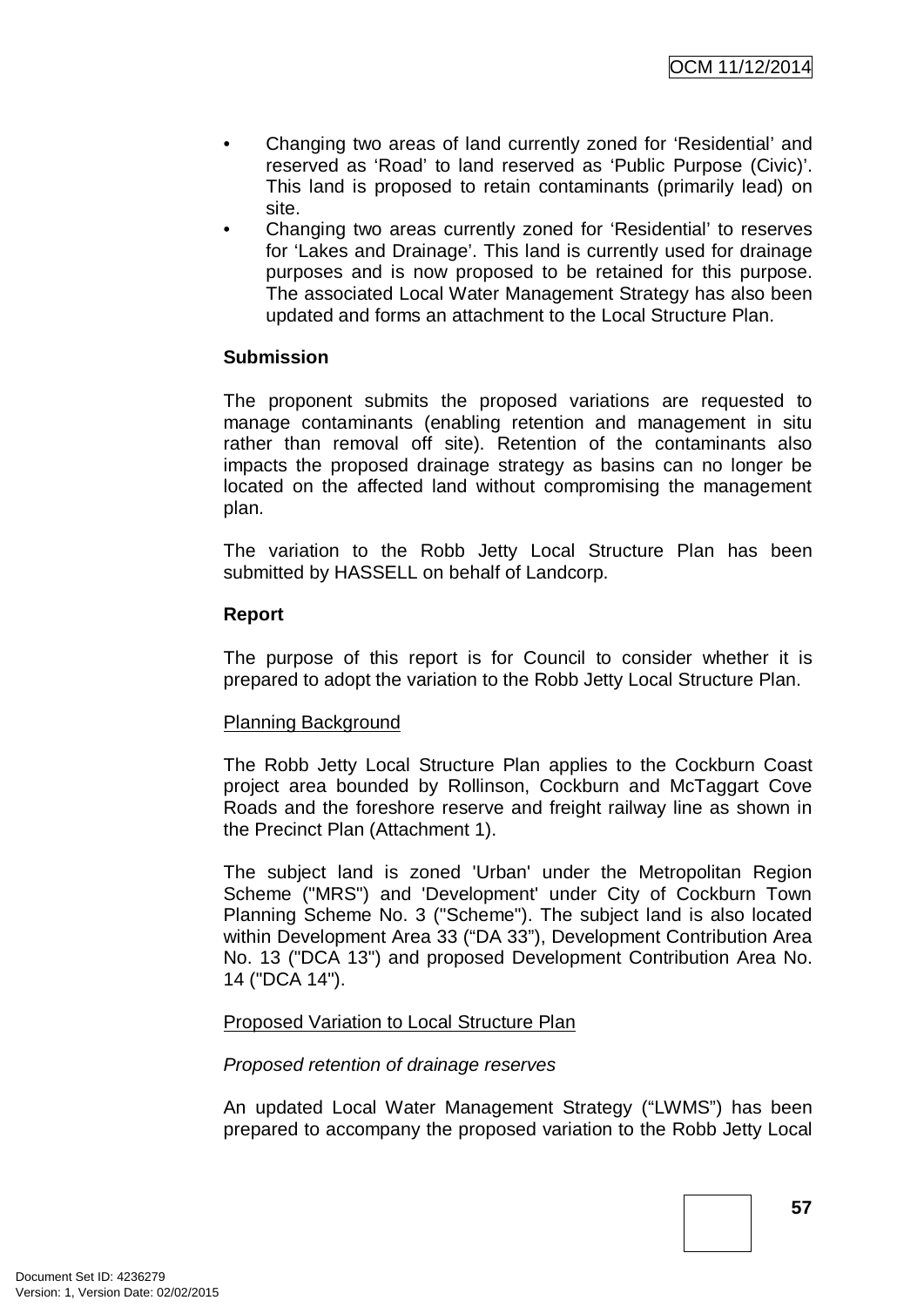Structure Plan. Since the original LWMS was endorsed, further site investigations and stakeholder discussions have been undertaken. This resulted in the notification that additional portions of the development area are subject to contaminated material including part of the area where the proposed basin (N2) was to be located.

As a result of this contaminated lands site investigation, it was advised that the area previously identified for stormwater infiltration is no longer suitable for retaining and infiltrating stormwater due to the underlying contamination and as a consequence its potential for movement and the associated impact on surrounding areas. As such, the stormwater strategy originally proposed for Robb Jetty requires amendment to reflect the revised site conditions.

The change in the LWMS is reflected in the proposed variation to the Local Structure Plan map by reserving dedicated drainage lots as 'Lakes and Drainage'. There are associated textual and minor mapping updates within the structure plan text to reflect this change. There is a mapping error which needs correcting of the advertised version of the plan. The error is an area of private landholding shown to be reserved 'Lakes and Drainage'. A modification to correct this error and keep to the existing drainage reserve boundary is included in the officer recommendation.

#### *Proposed Public Purpose (Civic) reserve*

A contaminated site investigation of the former marshalling yards site has indicated contaminants (primarily lead) present on the property. The suggested management plan is to retain these on site and manage in situ, covering in geotextile and fill. This approach is discussed further below under the subheading 'Land Management Issues'.

This land would be in addition to the minimum 10% public open space already provided for, and is situated directly adjacent to one of these areas. The land has been proposed to be removed from the Residential zone and reserved as 'Public Purposes (Civic)'. Selection of this reserve under the Scheme is important as land reserved for Public Open Space forms part of the proposed DCP14 (and DCP13 in the case of the oval site). Other landowners should not be expected to fund the management solution for this contaminated land. Reservation as 'Public Purpose (Civic)' assists in reinforcing that position.

The proposed variation to the Local Structure Plan map is shown by reserving the affected land as 'Public Purpose (Civic)'. There are associated textual and minor mapping updates within the structure plan text to reflect this change.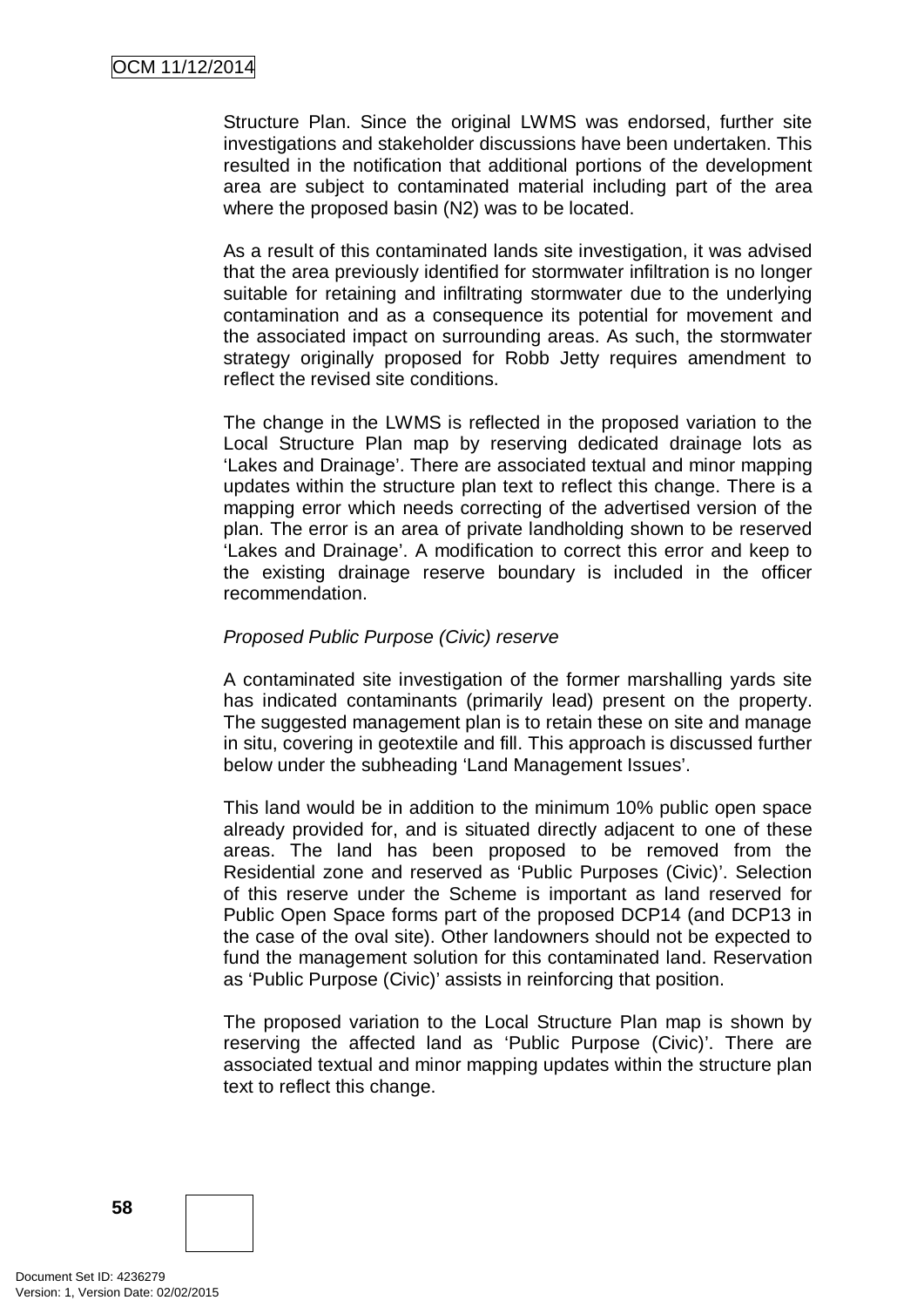#### Land Management Issues

The practice of containing contaminated soil on site does not occur regularly. City staff have discussed the concept with the City's Contaminated Sites Auditor who has confirmed it is acceptable in similar circumstances, both nationally and internationally. The concept has also been discussed with the Manager of Health at the City of Fremantle (cognisant this land would transfer to Fremantle under local government reform). They have indicated they are also comfortable with the proposal.

The alternative option to management on site is to excavate, transfer to trucks, and transport to a landfill for burial. This raises concerns with potential for dust emissions.

The contaminated material is largely lead which is not especially toxic and doesn't leach to ground water. It would be buried at a depth that removes any likelihood of disturbance by excavation in the future. It would be covered by a strong geotextile sheet plus a visible warning layer to alert any future excavator.

The geotextile material would be guaranteed to last for a period of time that would be similar to the design life of a typical building and would be commonly accepted by jurisdictions around the world. Advice has been sought from Landcorp on the lifespan of the proposed geotextile. A Landscape Management Plan (also requested) would be needed to show the presence of any tall trees which may have deep roots and any structures needing deep footings and these areas will need special treatment to ensure they don't impact the geotextile layer. This would be included in the various Management Plans and any Management Order should not be accepted until complete satisfaction is achieved with these plans. There would be an ongoing need for the managing local government to ensure that they have records systems that alert their operations workforce and planners about the presence of the material. It is noted the City of Fremantle have a number of contaminated sites with similar restrictions including in North Fremantle and around the old South Fremantle Landfill and quite possibly already manage the necessary alert systems.

This suggests that it may be viable for the local government to accept future management of this contaminated land. In saying this, there are still uncertainties pertaining to financial risks. To address such uncertainties, it is recommended that Council appropriate caveat its position by not agreeing to accept management of the site, and that further information is needed to reconsider this position. This information being:

A Site Management Plan, which details the maintenance responsibilities which would be associated with this site, including a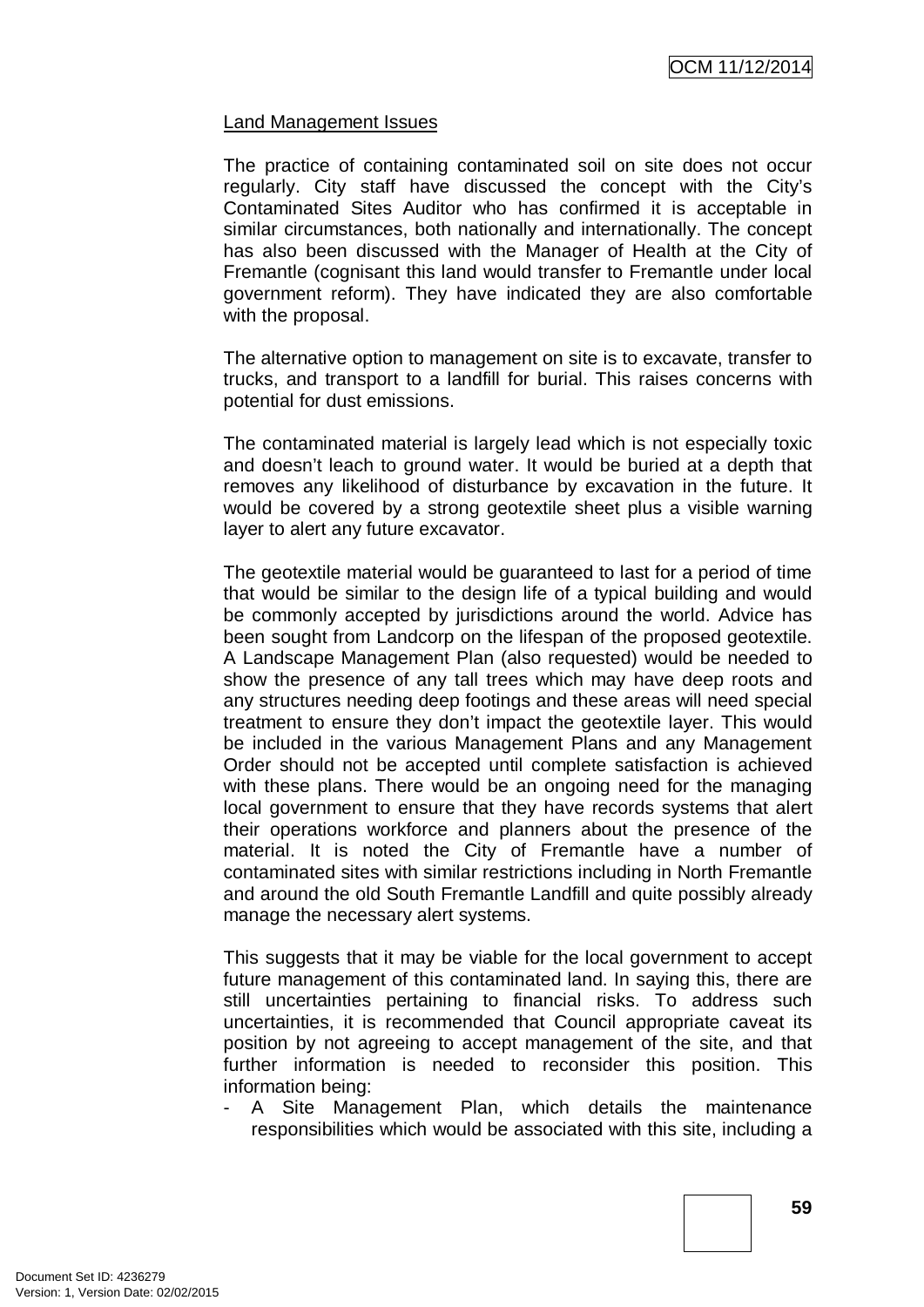breakdown of costs each year for a minimum time horizon of 30 years.

- An independent analysis to determine whether these maintenance responsibilities exceed (by way of cost) the normal responsibilities associated with an area of public open space which is not contaminated, for a time horizon of 30 years.
- Agreement from the proponent to meet the additional cost gap, if one such exists, for the 30 year time horizon.
- Advice on the type of geotextile membrane proposed to be used; its likely lifespan and the practicalities of replacement.
- A Landscape Management Plan for the site.

This information once received would assist the local government in determining whether it is or is not willing to accept the ultimate management of this contaminated site. Note that in the absence of the local government accepting such; it would fall to the State Government's Department of Land to manage.

In summary, it is appropriate for Council to adopt the structure plan variation, but to clearly advise the proponent that at this time, it is not in a position to accept future management of the 'Public Purpose (Civic)' land shown on the proposed plan. Further advice should also be provided this position may be reconsidered by submission of additional information, as outlined above.

#### **Strategic Plan/Policy Implications**

#### **Growing City**

- To grow our City in a sustainable way by: using land efficiently, protecting the natural environment and conserving biodiversity.
- Development that is soundly balanced between new and existing areas.

#### **Leading & Listening**

• A culture of risk management and compliance with relevant legislation, policy and guidelines.

#### **Environment & Sustainability**

- To protect, manage and enhance our natural environment, open spaces and coastal landscapes.
- Identification and minimisation of impacts to human health risk.

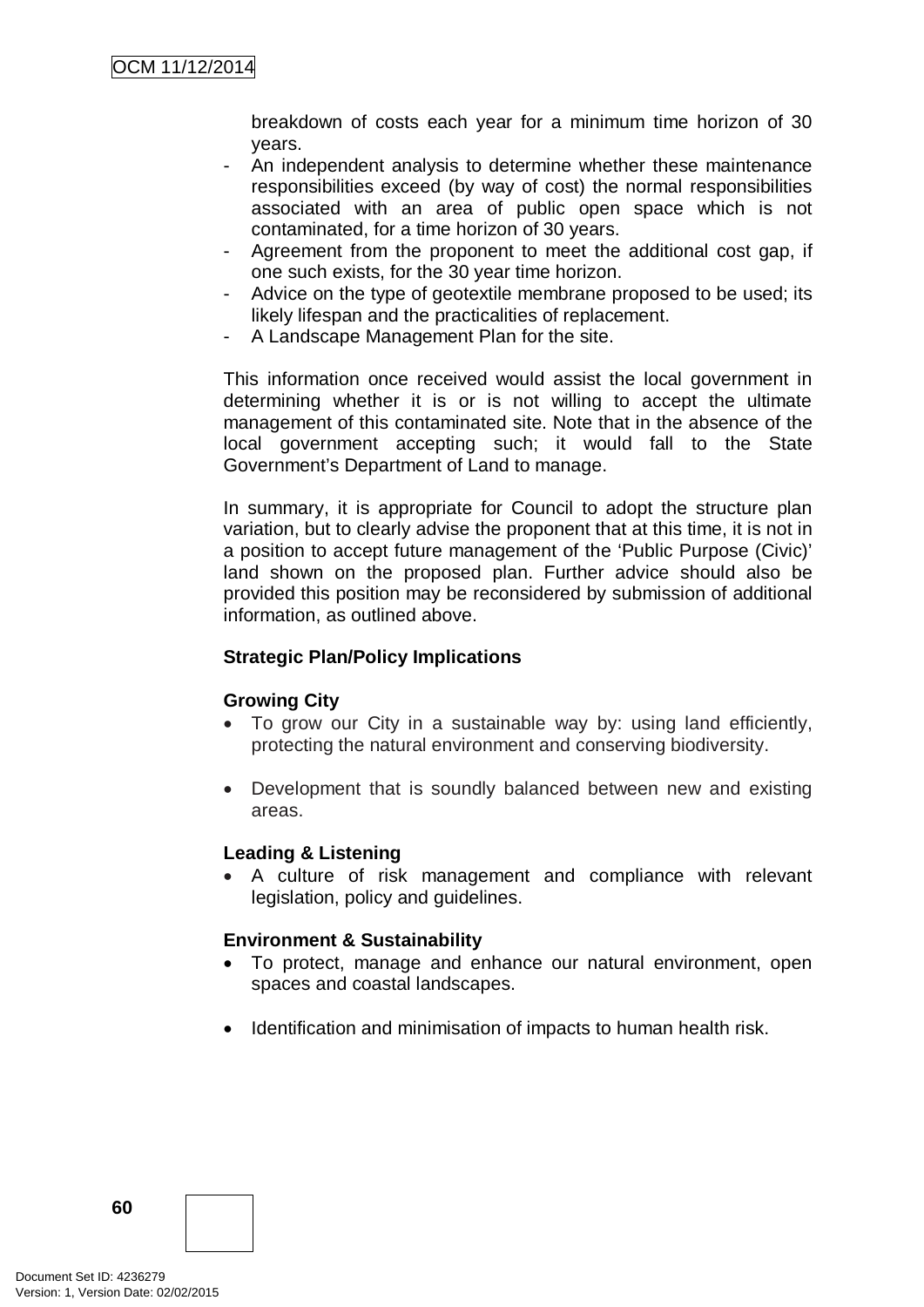#### **Budget/Financial Implications**

#### Proposed Public Purpose (Civic) reserve

Should this land be vested with the City (or any entity) there would be an ongoing need for maintenance and renewal attributed to the site. The proposed management of contaminants would see a geotextile layer secured over the contaminants and a design response for the embellishment of the land planned and installed accordingly by Landcorp.

Maintenance and renewal costs are likely to be akin to management of the adjacent public open space. This land will be in addition to the minimum 10% public open space requirement. Should the City look to take on management of this land, a contribution should be made by Landcorp to offset any additional maintenance and renewal costs incurred in managing this site, above that of ordinary POS areas. A thirty year period should be considered appropriate. This is reflected in the officer recommendation. This time period accords with the average life span of some of the hard infrastructure items (for example footpaths).

#### Proposed retention of drainage reserves

Previously these basins were proposed to be 'designed out'. With their retention there may come an expectation they be visually improved by surrounding landowners. A requirement has been included that the adjoining developers, should they choose to drain into these drainage reserves, will need to contribute (proportionally) to their upgrading. This is not likely to be sufficient to cover the entire costs of upgrading the basins for aesthetic purposes. Although, the Local Water Management Strategy outlines the City has no intention to carry out further upgrades on these basins, there may be a requirement to complete the upgrade works and undertake ongoing maintenance.

#### **Legal Implications**

Nil.

#### **Community Consultation**

The proposal was advertised for a period of 21 days, ending 11 November 2014. Advertising consisted of a newspaper advertisement in the Cockburn Gazette and letters to all landowners within the Robb Jetty local structure plan area.

A total of six submissions were received. Only two submissions raised concerns with the proposal. One has been resolved via modification to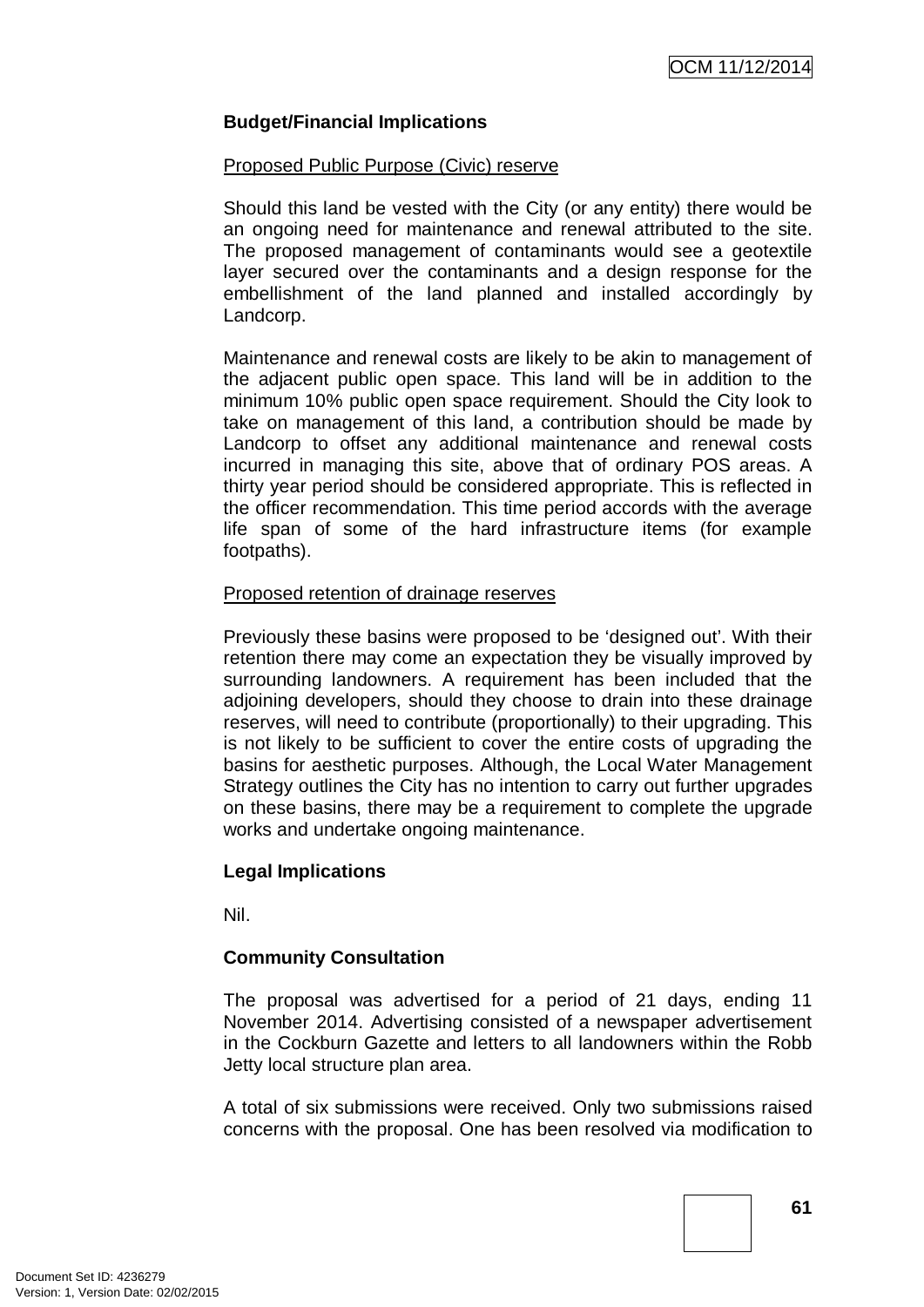the plan to correct a mapping error. The other raised issues not appropriate to annotate on a structure plan, did not limit comments to the modification proposed and appeared more directed to the applicant at the subdivision stage. This submitter has been put in touch with the applicant to discuss their concerns and ensure they are being considered at the appropriate stages, mindful that Landcorp already has their Stage One subdivision approval.

# **Attachment(s)**

- 1. Cockburn Coast Precinct Plan
- 2. Proposed variation to Robb Jetty Local Structure Plan with areas of variations marked up.
- 3. Schedule of Submissions

## **Advice to Proponent(s)/Submitters**

The Proponent(s) and those who lodged a submission on the proposal have been advised that this matter is to be considered at the 11 December 2014 Ordinary Council Meeting.

## **Implications of Section 3.18(3) Local Government Act, 1995**

Nil.

# **15. FINANCE AND CORPORATE SERVICES DIVISION ISSUES**

# **15.1 (MINUTE NO 5428) (OCM 11/12/2014) - LIST OF CREDITORS PAID - OCTOBER 2014 (076/001) (N MAURICIO) (ATTACH)**

#### **RECOMMENDATION**

That Council adopt the List of Creditors Paid for October 2014, as attached to the Agenda.

#### **COUNCIL DECISION**

MOVED Clr L Smith SECONDED Deputy Mayor C Reeve-Fowkes that the recommendation be adopted.

**CARRIED 9/0**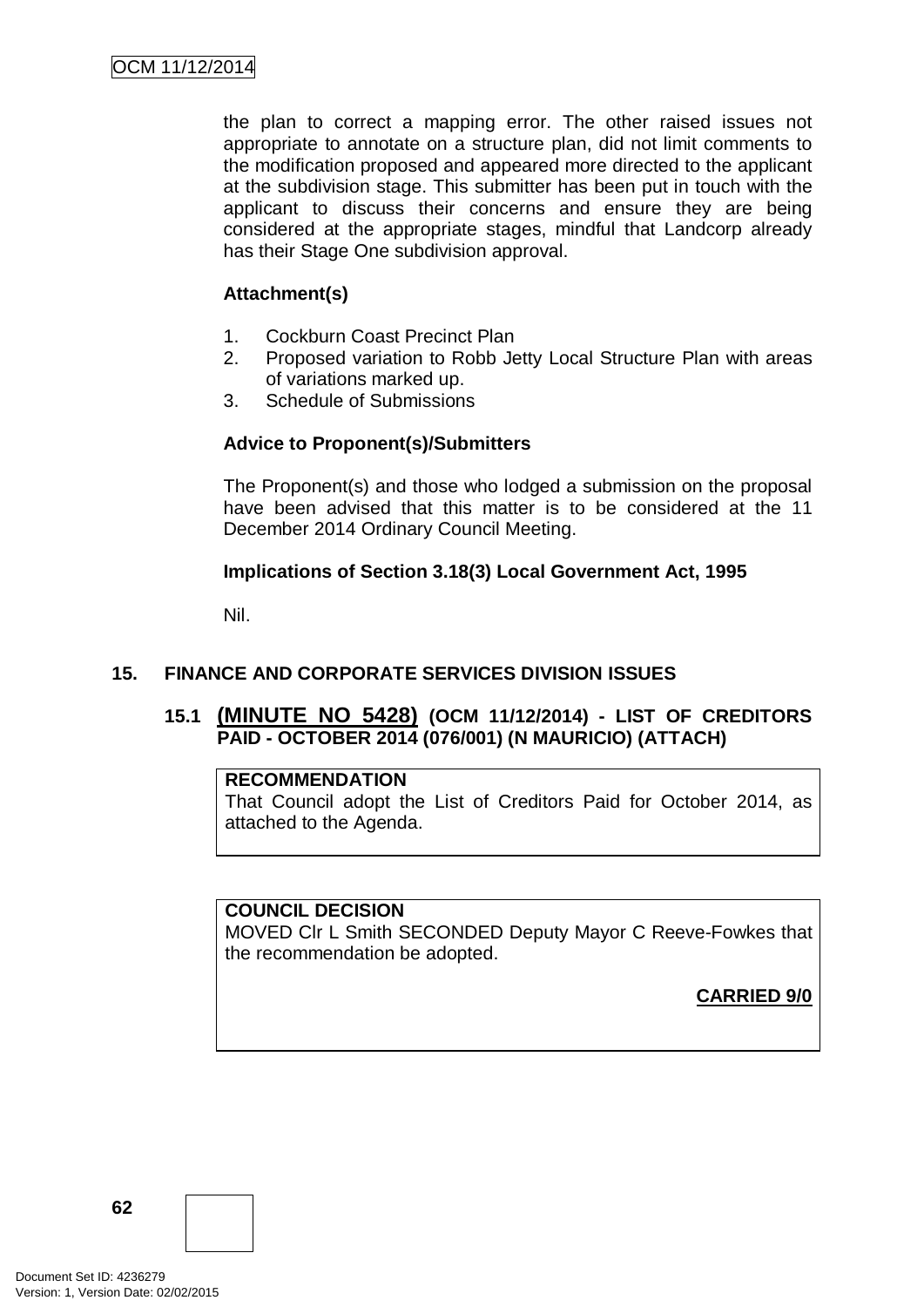# **Background**

It is a requirement of the Local Government (Financial Management) Regulations 1996, that a List of Creditors be compiled each month and provided to Council.

#### **Submission**

N/A

## **Report**

The List of Accounts for October 2014 is attached to the Agenda for consideration. The list contains details of payments made by the City in relation to goods and services received by the City.

## **Strategic Plan/Policy Implications**

#### **Leading & Listening**

- Effective and constructive dialogue with all City stakeholders.
- A responsive, accountable and sustainable organisation.

## **Budget/Financial Implications**

N/A

**Legal Implications**

N/A

# **Community Consultation**

N/A

# **Attachment(s)**

List of Creditors Paid – October 2014.

# **Advice to Proponent(s)/Submitters**

N/A

**Implications of Section 3.18(3) Local Government Act, 1995**

Nil.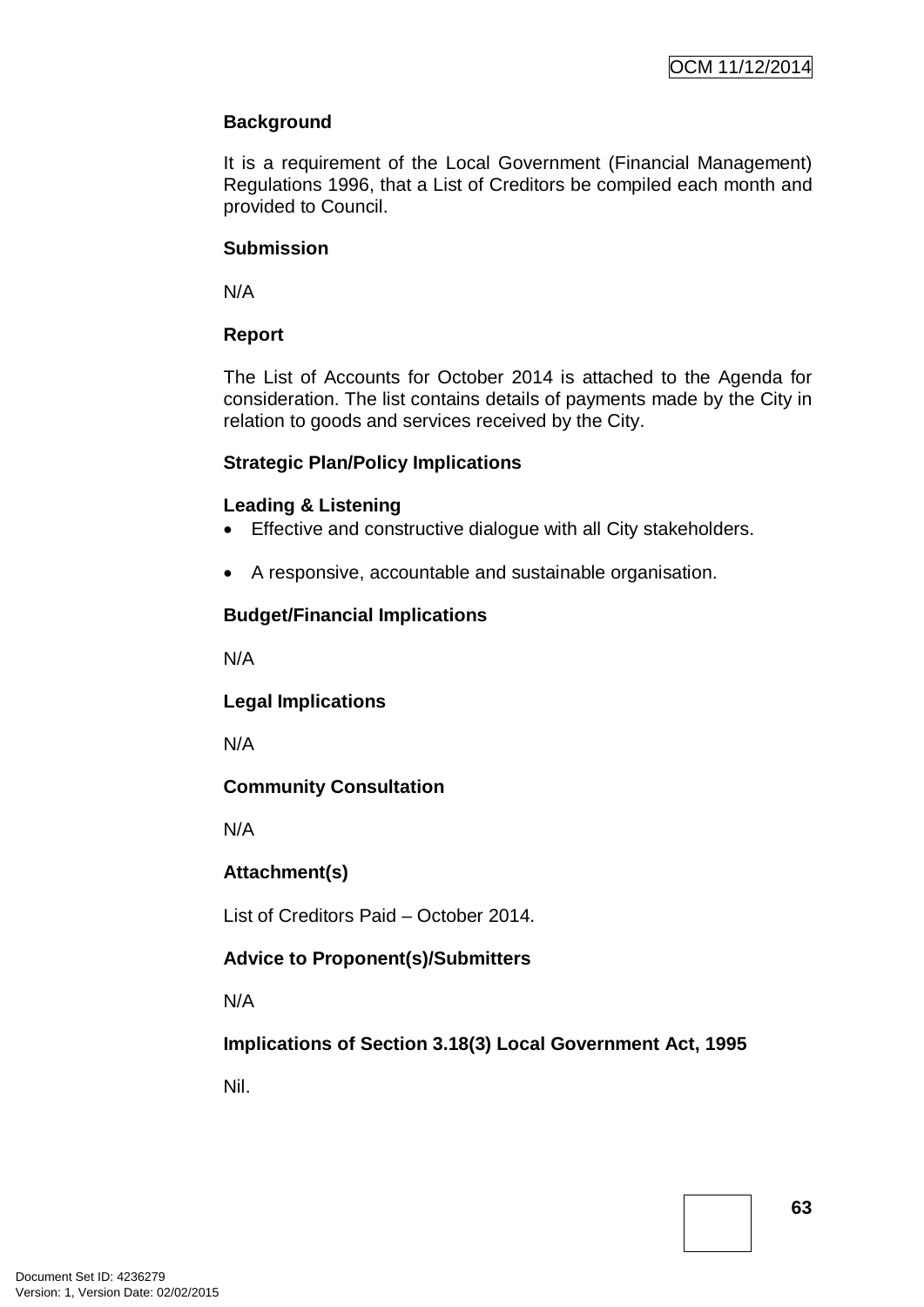## **15.2 (MINUTE NO 5429) (OCM 11/12/2014) - STATEMENT OF FINANCIAL ACTIVITY AND ASSOCIATED REPORTS - OCTOBER 2014 (071/001) (N MAURICIO) (ATTACH)**

# **RECOMMENDATION**

That Council

- (1) adopt the Statements of Financial Activity and associated reports for October 2014, as attached to the Agenda; and
- (2) amend the 2014/15 Municipal Budget by reducing accommodation charges recovered from the grant funded Family Services budgets (under GL activities 310, 350 and 375) by a net \$15,482 to reflect the relocation of staff to the Cockburn GP Super Clinic facility.

**TO BE CARRIED BY AN ABSOLUTE MAJORITY OF COUNCIL**

#### **COUNCIL DECISION**

MOVED Clr Y Mubarakai SECONDED Clr P Eva that the recommendation be adopted.

## **CARRIED BY ABSOLUTE MAJORITY OF COUNCIL 9/0**

#### **Background**

Regulations 1996 prescribes that a local government is to prepare each month a Statement of Financial Activity.

Regulation 34(2) requires the Statement of Financial Activity to be accompanied by documents containing:–

- (a) details of the composition of the closing net current assets (less restricted and committed assets);
- (b) explanation for each material variance identified between YTD budgets and actuals; and
- (c) any other supporting information considered relevant by the local government.

Regulation 34(4)(a) prescribes that the Statement of Financial Activity and accompanying documents be presented to Council within 2 months after the end of the month to which the statement relates.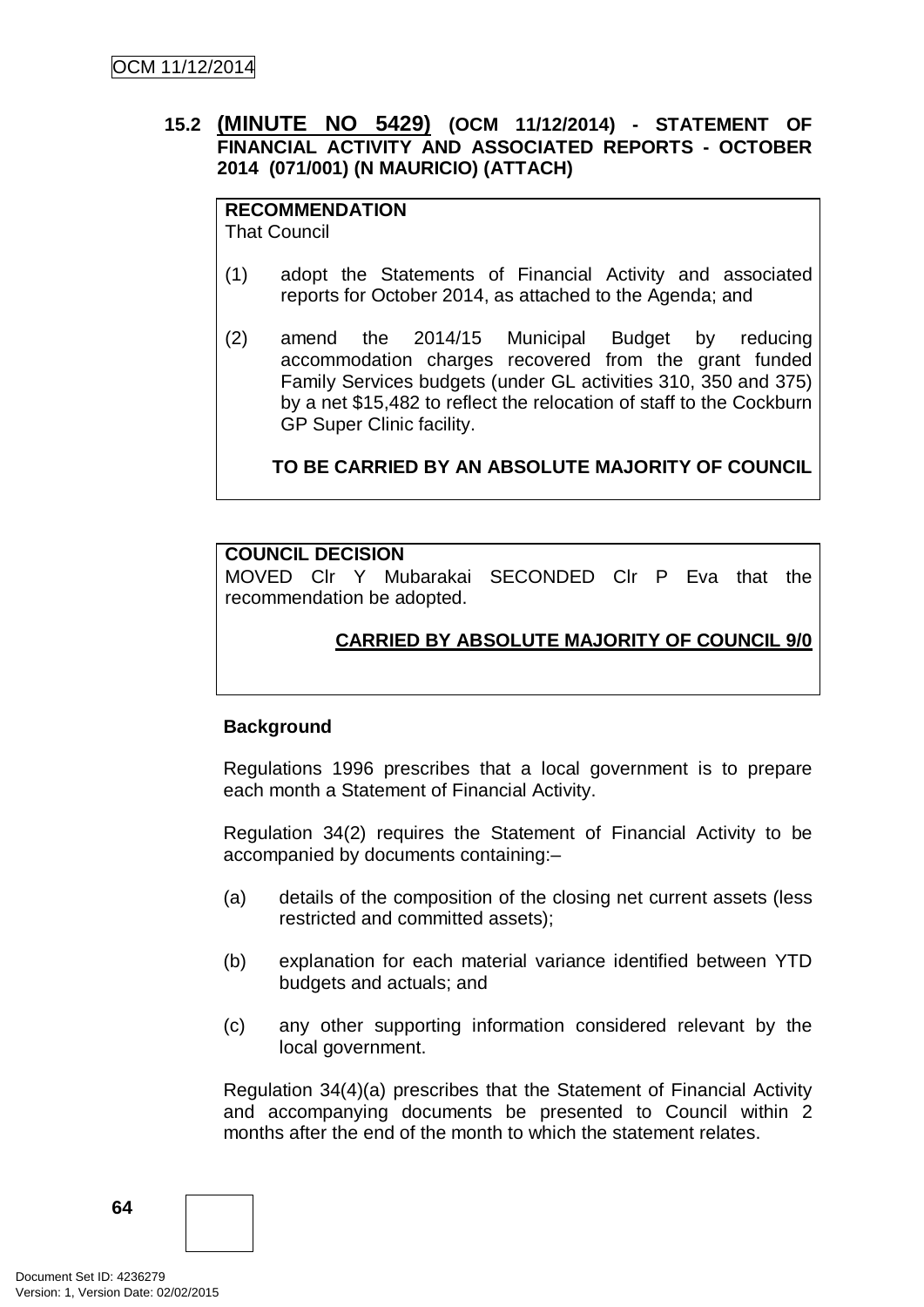The regulations require the information reported in the statement to be shown either by nature and type, statutory program or business unit. The City chooses to report the information according to its organisational business structure, as well as by nature and type.

Local Government (Financial Management) Regulations - Regulation 34 (5) states:

*(5) Each financial year, a local government is to adopt a percentage or value, calculated in accordance with the AAS, to be used in statements of financial activity for reporting material variances.*

This Regulation requires Council to annually set a materiality threshold for the purpose of disclosing budget variance details. Council adopted a materiality threshold of \$200,000 for the 2014/15 financial year at its August meeting.

#### **Submission**

N/A

## **Report**

### Opening Funds

The current figure of \$13.2M represents the closing municipal position for 2013/14 and this has now been audited. This amount covers the \$3M surplus forecast in the adopted budget, \$8.9M of municipal funding attached to carried forward works & projects and a residual balance of \$1.3M in uncommitted funds that was applied to the CCW Development Fund Reserve in accordance with Council's budget policy.

#### Closing Funds

The City's closing funds of \$86.8M are \$8.6M higher than the YTD budget target. This comprises net favourable cash flow variances across the operating and capital programs as detailed later in this report and the impact of the opening funds variance described earlier.

The revised budget shows end of year closing funds of \$6,443. The previous month's position of \$21,925 has been reduced due to extra accommodation costs associated with Financial Counselling staff relocating to the GP Super Clinic. The budgeted closing funds fluctuate throughout the year, due to the impact of Council decisions and budget recognition of additional revenue. Details on the composition of the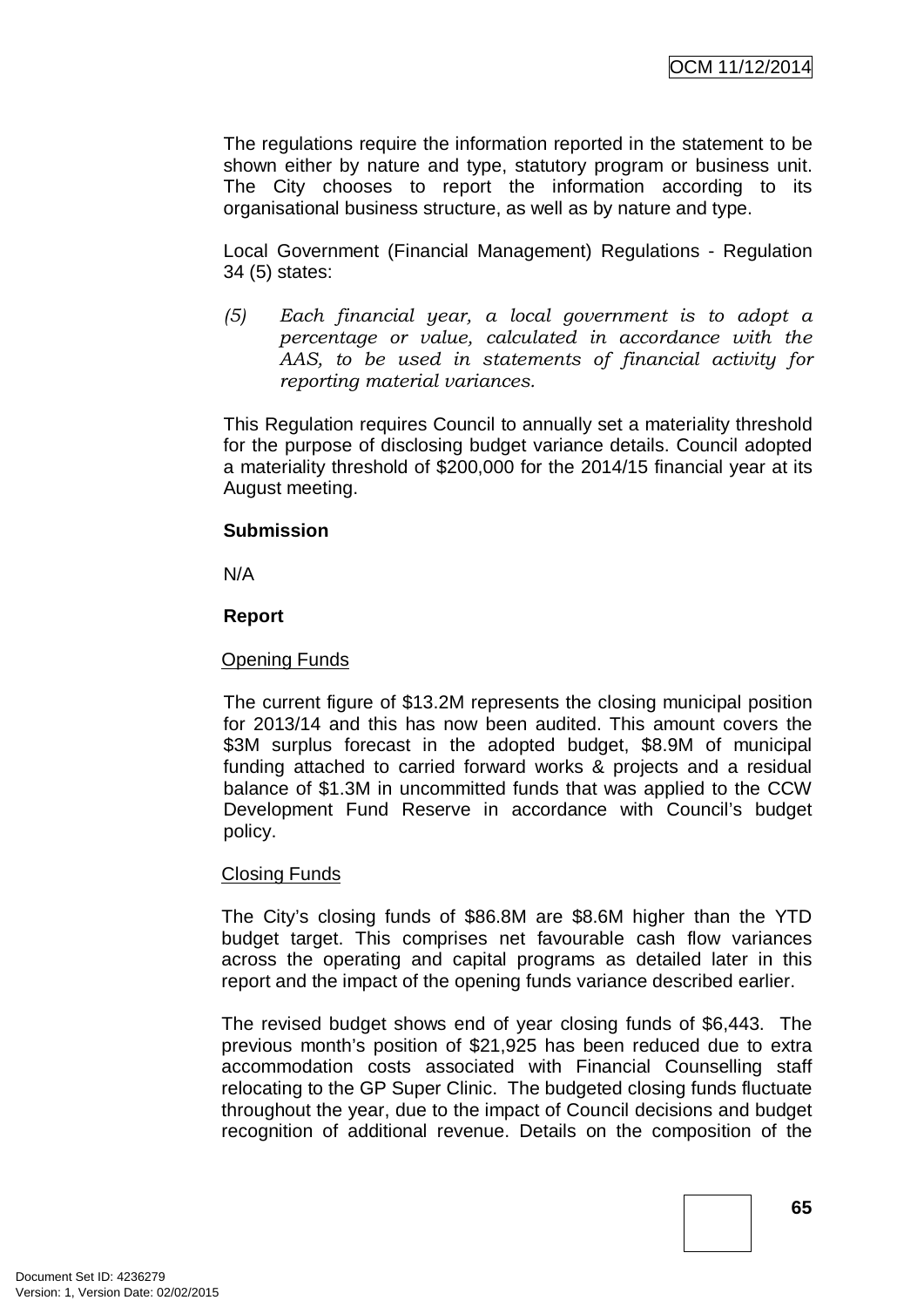budgeted closing funds are outlined in Note 3 to the financial summaries attached to this report

#### Operating Revenue

Consolidated operating revenue of \$99.6M was ahead of the YTD budget forecast by \$1.6M. Significant variances in this result were:

- Rates revenue is \$0.2M ahead of YTD budget due to higher part year rating adjustments.
- Fees & charges were \$1.1M ahead of YTD budget due to the receipt of \$1.0M in lease revenue for the GP super clinic. This represents 20 years of lease revenue belonging to the GP super clinic and will be addressed from an accounting and budgeting perspective in November.
- Operating grants & subsidies were also over YTD budget by \$0.3M comprising \$0.2M in additional child day care subsidies received.

Further details of budget variances are disclosed in the Agenda attachment.

#### Operating Expenditure

Reported operating expenditure (including asset depreciation) of \$35.5M was under the YTD budget by \$1.6M and comprised the following significant items:

Material and Contracts were \$1.6M under YTD budget with most business units contributing. The Engineering directorate contributed \$0.8M towards the variance, Community Services \$0.4M and Executive Services \$0.3M.

A more detailed explanation of the variances within each business unit is included in the attached financial report.

The following table shows the operating expenditure budget performance at the consolidated nature and type level:

| <b>Nature or Type</b><br><b>Classification</b> | <b>Actual</b><br><b>Expenses</b><br>SМ | <b>YTD Revised</b><br><b>Budget</b><br>SM. | Variance<br>to YTD<br><b>Budget</b> | <b>Revised</b><br><b>Budget</b><br>\$M |
|------------------------------------------------|----------------------------------------|--------------------------------------------|-------------------------------------|----------------------------------------|
| <b>Employee Costs - Direct</b>                 | 13.34                                  | 13.18                                      | (0.16)                              |                                        |
| <b>Employee Costs - Indirect</b>               |                                        |                                            |                                     |                                        |
| <b>Materials and Contracts</b>                 | 10.14                                  | 11.75                                      | 1 61                                | 35.37                                  |
| saitile                                        |                                        | 155                                        | ገ 16                                |                                        |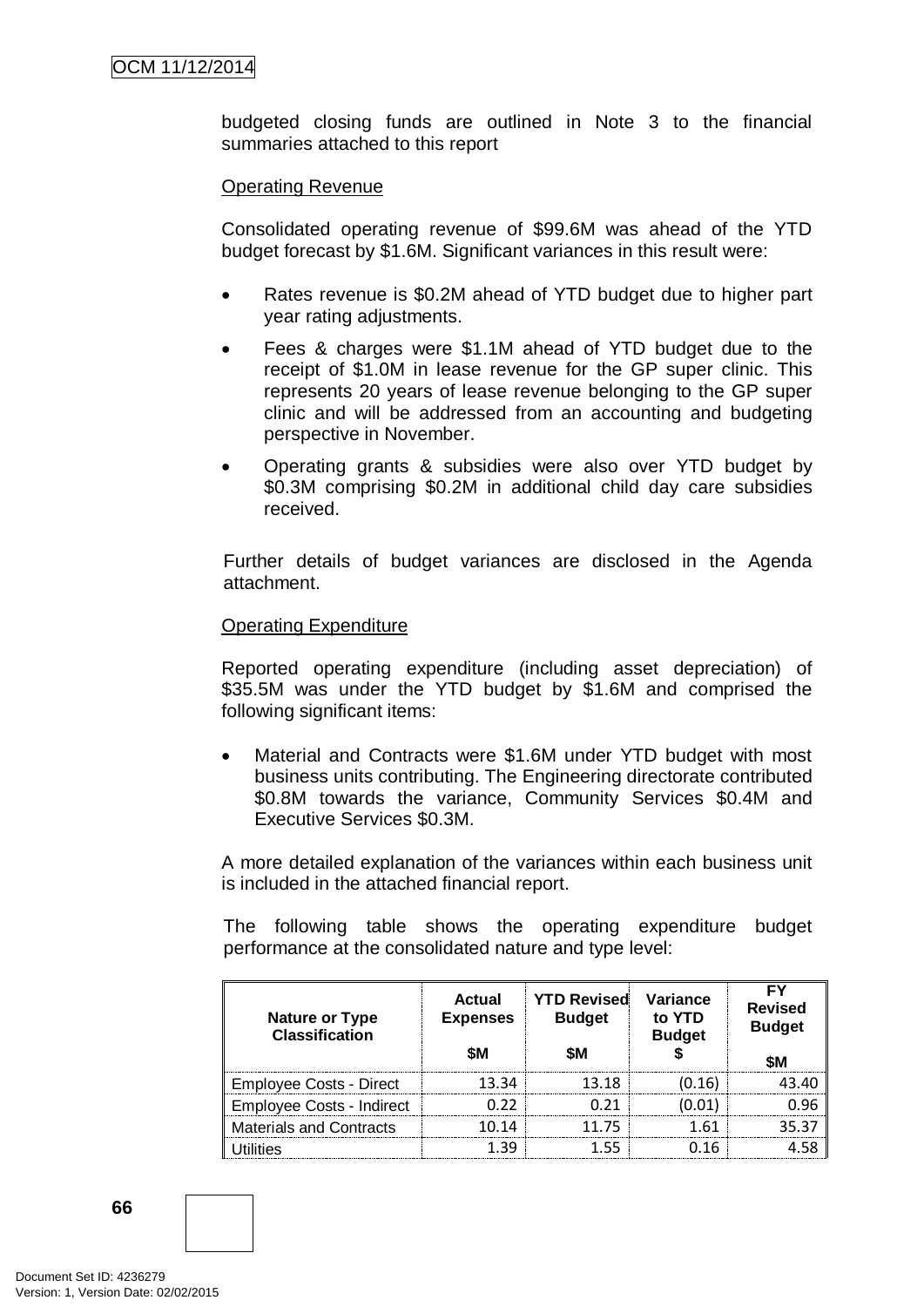| <b>Nature or Type</b><br><b>Classification</b> | <b>Actual</b><br><b>Expenses</b><br>SM. | <b>YTD Revised</b><br><b>Budget</b><br>SΜ. | Variance<br>to YTD<br><b>Budget</b> | <b>Revised</b><br><b>Budget</b><br>SM. |
|------------------------------------------------|-----------------------------------------|--------------------------------------------|-------------------------------------|----------------------------------------|
| Interest Expenses                              |                                         | ገ በበ                                       | n nn                                |                                        |
| nsurances                                      | 1 15                                    | 113                                        |                                     |                                        |
| วther Expenses                                 | 7 11                                    | ን በ5                                       | ).06'                               | 7.58                                   |
| Depreciation (non-cash)                        | 8 16                                    | חצ א                                       | N 15                                | 24.91                                  |

## Capital Expenditure

The City's actual capital spend for the month of October was \$8.6M, representing an under spend of \$5.9M on the YTD budget of \$14.5M.

The following table shows the budget variance analysis by asset class:

| <b>Asset Class</b>           | <b>YTD</b><br><b>Actuals</b><br>\$Μ | YTD<br><b>Budget</b><br>\$Μ | <b>YTD</b><br>Variance<br>\$Μ | Annual<br><b>Budget</b><br>\$M | Commit<br><b>Orders</b><br>\$Μ |
|------------------------------|-------------------------------------|-----------------------------|-------------------------------|--------------------------------|--------------------------------|
| Roads Infrastructure         | 1.68                                | 2.16                        | 0.48                          | 16.42                          | 0.82                           |
| Drainage                     | 0.17                                | 0.13                        | (0.04)                        | 1.60                           | 0.03                           |
| Footpaths                    | 0.41                                | 0.59                        | 0.18                          | 1.29                           | 0.03                           |
| Parks Hard Infrastructure    | 0.86                                | 1.37                        | 0.52                          | 8.23                           | 1.11                           |
| Parks Soft Infrastructure    | 0.25                                | 0.21                        | (0.04)                        | 0.92                           | 0.09                           |
| Landfill Infrastructure      | 0.08                                | 0.32                        | 0.24                          | 1.49                           | 0.01                           |
| <b>Freehold Land</b>         | 0.04                                | 0.26                        | 0.22                          | 1.38                           | 0.00                           |
| <b>Buildings</b>             | 3.89                                | 7.00                        | 3.12                          | 31.73                          | 4.03                           |
| Furniture & Equipment        | 0.01                                | 0.01                        | 0.00                          | 0.01                           | 0.00                           |
| Computers                    | 0.42                                | 0.68                        | 0.26                          | 1.19                           | 0.07                           |
| <b>Plant &amp; Machinery</b> | 0.77                                | 1.77                        | 0.99                          | 5.58                           | 2.17                           |
| Total                        | 8.57                                | 14.50                       | 5.93                          | 69.86                          | 8.36                           |

The major variances occur in the buildings, plant and machinery asset classes. Further details on the significant spending variances by project are disclosed in the attached CW Variance analysis report.

#### Capital Funding

Capital funding sources are highly correlated to capital spending, the sale of assets and the rate of development within the City (developer contributions received).

Significant variances for October include:

• Transfers from financial reserves were \$4.4M behind budget, consistent with the capital under spend.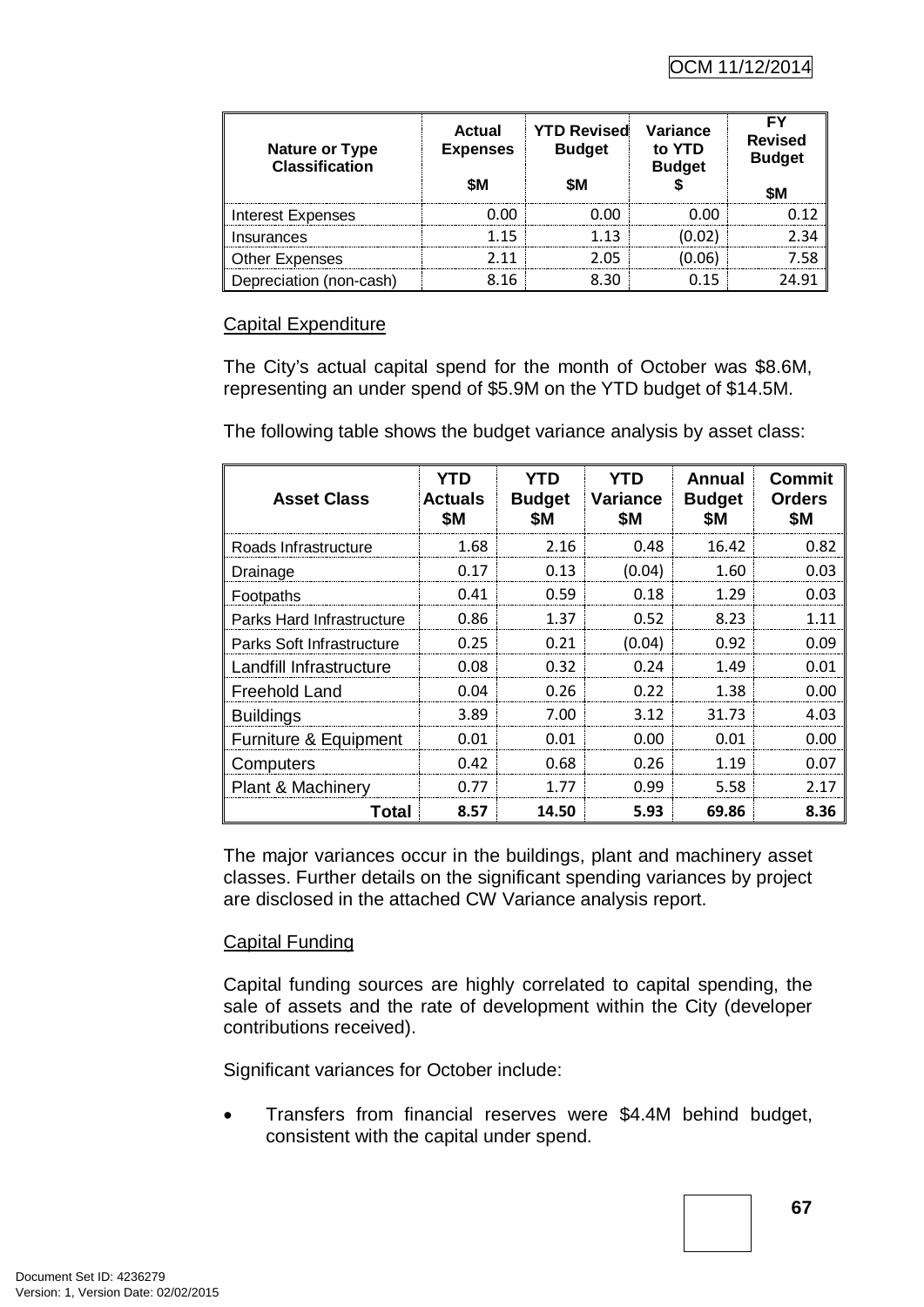- Developer contributions received under the Community Infrastructure plan are \$1.3M ahead of the YTD budget.
- Developer contributions totalling \$0.45M received for Success North, Munster and Yangebup East DCP areas.
- Fremantle Football Club contributions to the CCW Cockburn Regional Physical Activity and Education Centre were ahead of the budget setting by \$0.44M
- Road project grant funding of \$1.6M has been received ahead of the set YTD budget. The budget will be modified to reflect this next month.
- Proceeds from the sale of land (\$1.1M) and plant assets (\$0.2M) were collectively \$1.3M behind YTD budget settings.

#### Cash & Investments

Council's cash and financial investment holding at October month end totalled \$149.3M, up from \$145.4M the previous month. \$82.7M represented the balance held in the City's cash backed financial reserves. Another \$3.9M represented funds held for other restricted purposes such as deposit and bond liabilities. The remaining \$62.7M represented the cash and financial investment component of the City's working capital, available to fund current operations, capital projects, financial liabilities and other financial commitments.

The City's investment portfolio made a weighted annualised return of 3.65% in October, down from 3.67% the previous month. Whilst this compares favourably against the BBSW 6 month annualised rate of 2.78%, the return is trending downwards due to the low official Australian cash rate of 2.50% and a general tightening of margins within the term deposit market. Regulatory changes being introduced on 1 January 2015 by APRA for all Australian Authorised Deposittaking Institutions (ADIs), is also likely to have a negative impact on the performance of term deposit investments, particular short dated investments.

The majority of investments are held in term deposit (TD) products placed with highly rated APRA (Australian Prudential Regulation Authority) regulated Australian banks. These are invested for terms ranging between three and twelve months in order to lock in the most beneficial rate and meet the City's cash flow requirements. Factors considered when investing include maximising the value offered within the current interest rate yield curve and mitigating cash flow liquidity risks. All TD investments comply with the Council's Investment Policy and fall within the following risk rating categories: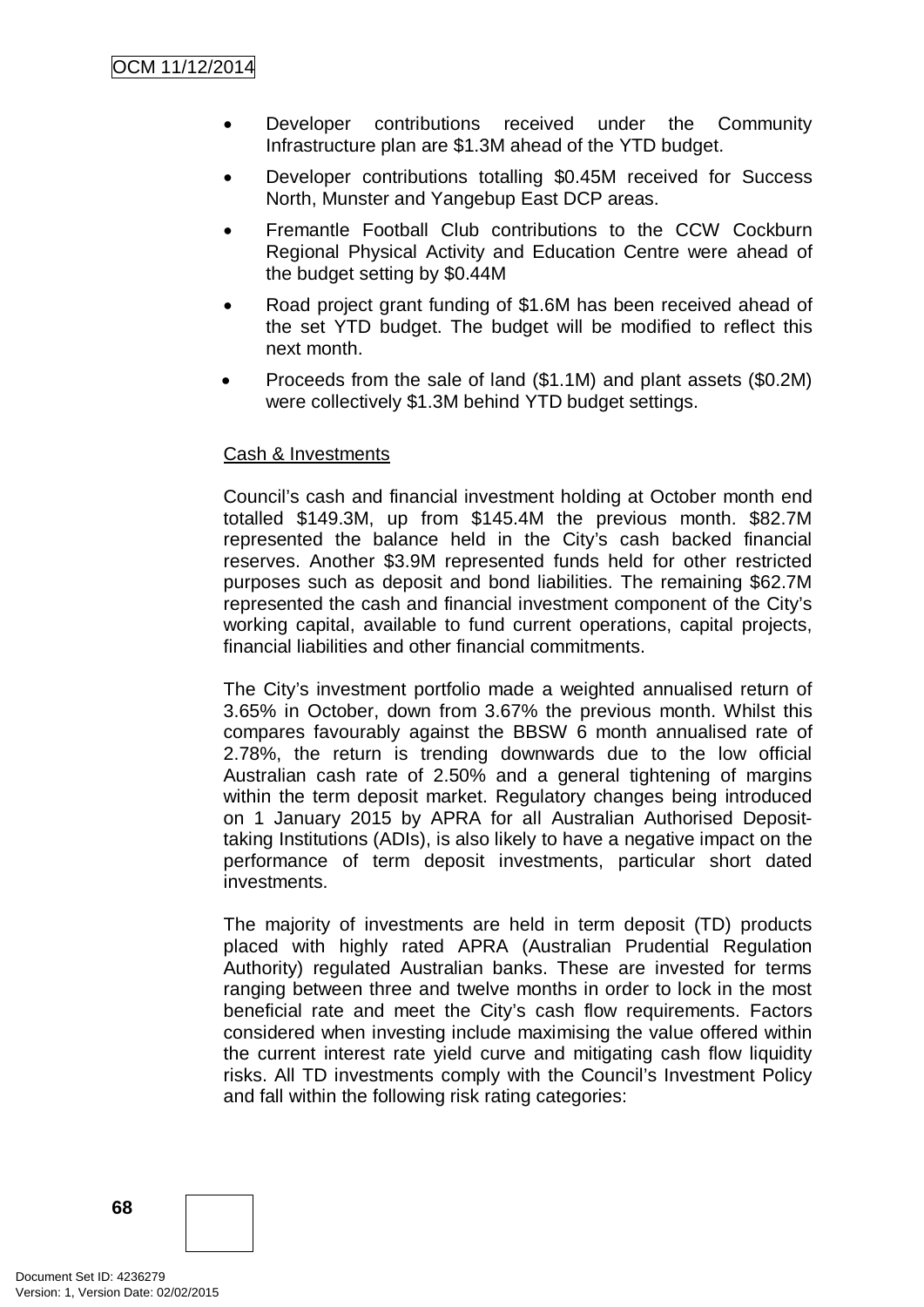*Figure 1: Council Investment Ratings Mix*



Given we are now at the bottom of the current interest rate cutting cycle (consensus view of the market) the investment strategy now aims to shorten the average duration for the investment portfolio. TD investments offering value over short to medium terms (3 to 6 months) are preferred, subject to cash flow planning requirements. This will reduce risks associated with a potential increase in interest rates over the medium term. The City's investment portfolio currently has an average duration of 168 days, graphically depicted below:



*Figure 2: Council Investment Maturity Profile*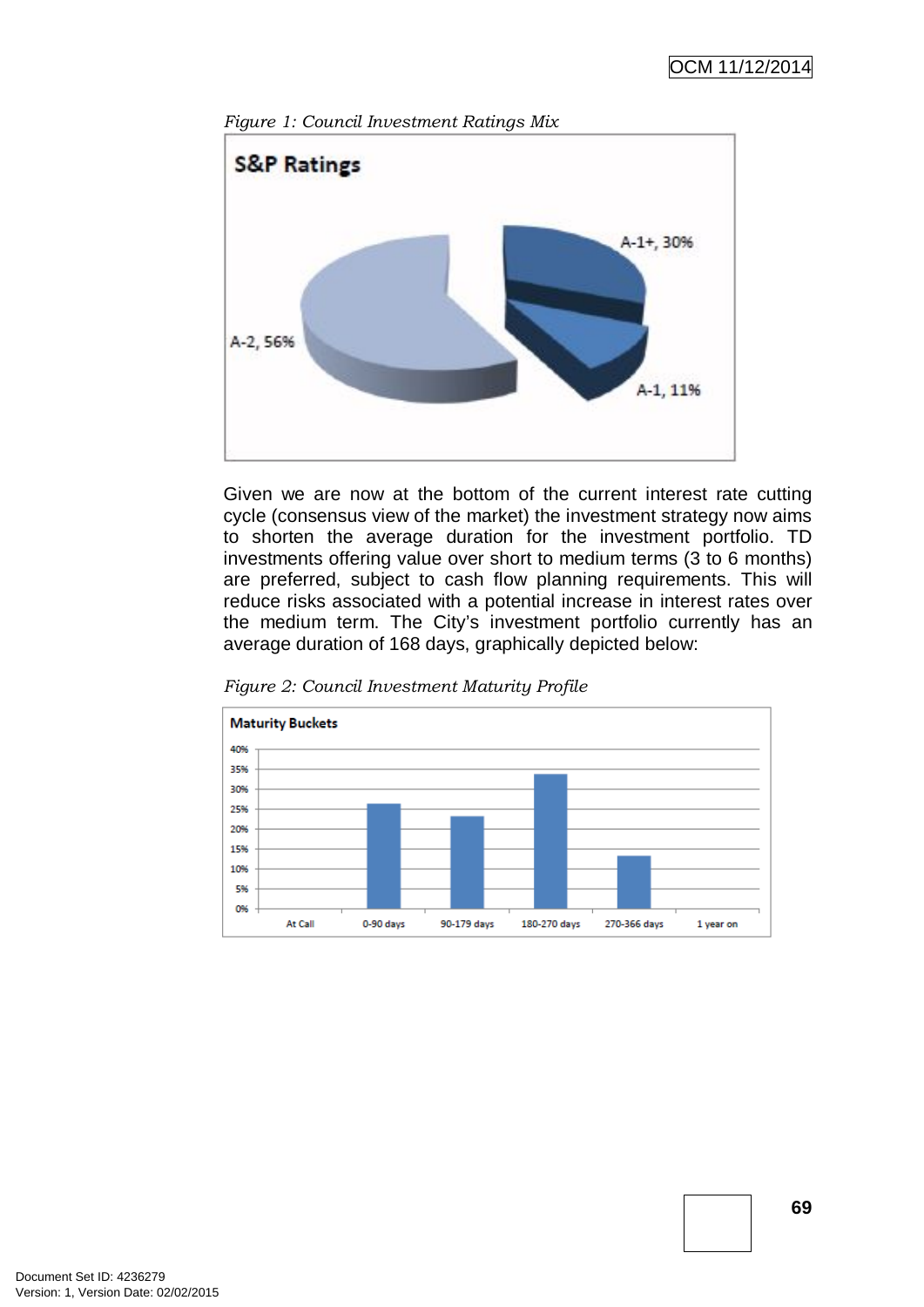

# Budget Revisions

Budget adjustments are necessary within the Family Services unit to account for the net cost of reallocating staff in financial counselling and support services to the Cockburn GP Super Clinic facility.

These adjustments will impact the 2014/15 Municipal Budget by decreasing the City's forecast closing funds from \$21,925 to \$6,443.

# Description of Graphs and Charts

There is a bar graph tracking Business Unit operating expenditure against budget. This provides a very quick view of how the different units are tracking and the comparative size of their budgets.

The Capital Expenditure graph tracks the YTD capital spends against the budget. It also includes an additional trend line for the total of YTD actual expenditure and committed orders. This gives a better indication of how the capital budget is being exhausted, rather than just purely actual cost alone.

A liquidity graph shows the level of Council's net current position (adjusted for restricted assets) and trends this against previous years. This gives a good indication of Council's capacity to meet its financial commitments over the course of the year. Council's overall cash and investments position is provided in a line graph with a comparison against the YTD budget and the previous year's position at the same time.

Pie charts included show the break-up of actual operating income and expenditure by nature and type and the make-up of Council's current assets and liabilities (comprising the net current position)

# **Strategic Plan/Policy Implications**

### **Leading & Listening**

• A responsive, accountable and sustainable organisation.

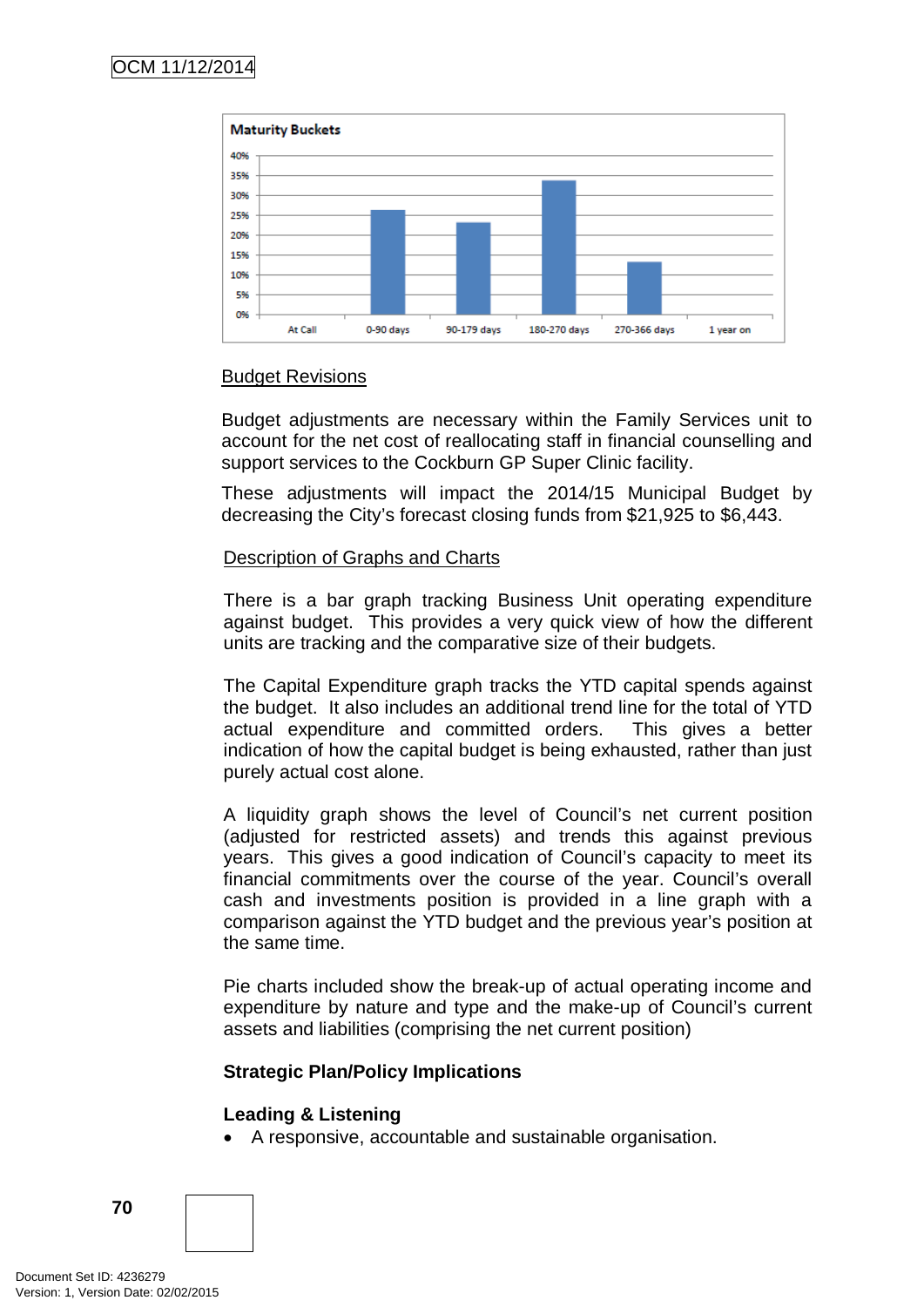- Manage our financial and infrastructure assets to provide a sustainable future.
- A culture of risk management and compliance with relevant legislation, policy and guidelines

# **Budget/Financial Implications**

Budget amendments included in the recommendation will decrease the City's closing Municipal Budget position for 30 June 2015 by \$21,925 to \$6,443.

# **Legal Implications**

N/A

# **Community Consultation**

N/A

# **Attachment(s)**

Statement of Financial Position and associated reports – October 2014.

### **Advice to Proponent(s)/Submitters**

N/A

**Implications of Section 3.18(3) Local Government Act, 1995**

Nil.

# **16. ENGINEERING AND WORKS DIVISION ISSUES**

**16.1 (MINUTE NO 5430) (OCM 11/12/2014) - MATTERS TO BE NOTED FOR INVESTIGATION, WITHOUT DEBATE - GRAFFITI (038/004;013/004) (J KIURSKI) (ATTACH)**

# **RECOMMENDATION**

That Council

- (1) notes the number of graffiti removal cases; and
- (2) notes the Graffiti Removal Policies PSEW20 'Non-City Owned Property' and PSEW10 'Council Property'.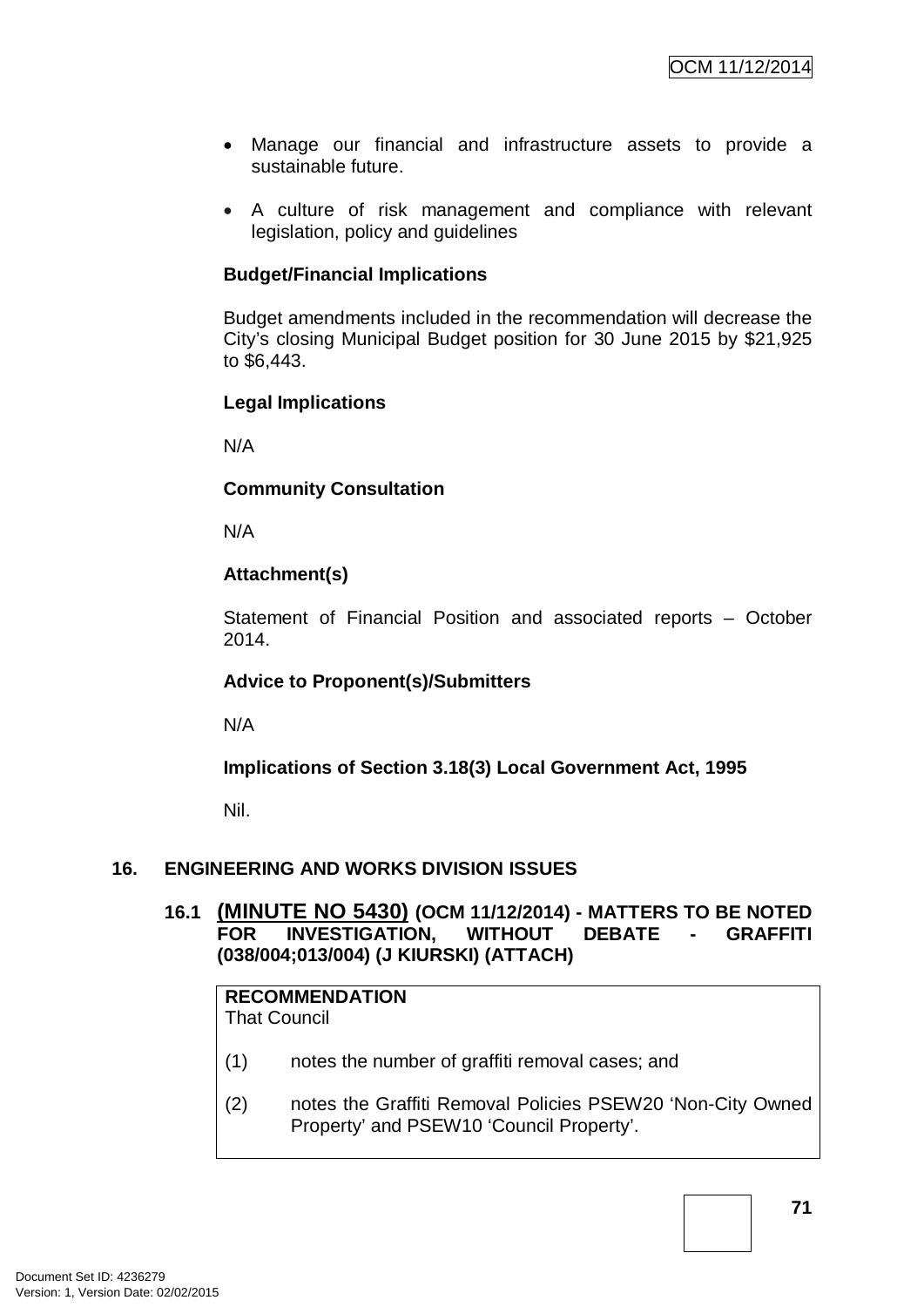### **COUNCIL DECISION**

MOVED Clr L Smith SECONDED Deputy Mayor C Reeve-Fowkes that the recommendation be adopted.

# **CARRIED 9/0**

# **Background**

At the Ordinary Council Meeting 9 October 2014, Clr Phil Eva requested:

"*that a report be prepared on Graffiti. The report should outline the number of cases of graffiti in 2014 and what policies are in place in relation to graffiti."*

### **Submission**

N/A

### **Report**

The City undertakes removal of graffiti from "Non-City Owned Property" and "Council Owned Property". "Non-City Owned Property" refers to all property which is owned or managed by any other public or Government authority, or private owner is located within the City. It only refers to structures or equipment located on a property, which is clearly visible from a public area and where the aesthetic of the area is compromised. "Council Owned Property" refers to structures or equipment which is owned and is the exclusive responsibility of Council to maintain.

To provide a process by which removal of graffiti can be adequately and uniformly addressed in order for the City to demonstrate its commitment to creating an attractive environment, Council developed PSEW10 'Graffiti & Vandalism Response – Council Property' and PSEW20 'Graffiti Response – Non-City Owned Property'.

PSEW10 'Graffiti & Vandalism Response – Council Property'; all graffiti of an offensive nature will be removed within one (1) working day of notification being received by the City. Whilst graffiti of a non-offensive nature is removed within three (3) working days of notice being provided to Council, subject to available resources.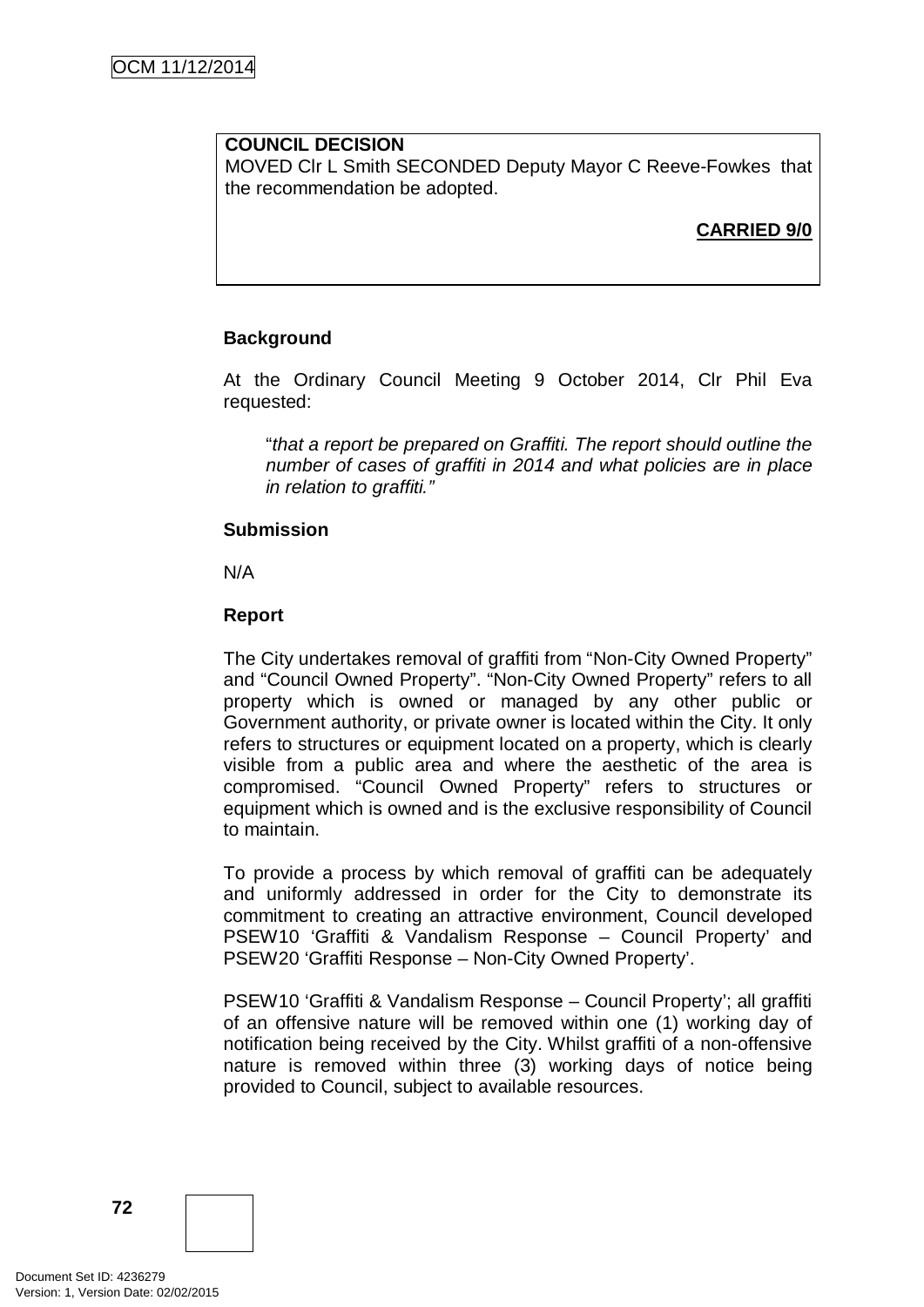PSEW20 'Graffiti Response – Non-City Owned Property'; all graffiti of an offensive nature will be removed within two (2) working day of notice being provided to Council. Graffiti of a non-offensive nature will be removed within five (5) working days of notice being provided to Council, subject to available resources.

All cases of graffiti and property damage made known to Council are reported to the WA Police Department, through an established administrative process. This enables Police records to be continually updated and susceptible areas targeted for Police response. The reporting process involves the photography of all graffiti prior to its removal, as evidence for the Police and to facilitate potential claims.

Graffiti removal on Non-City Owned Property and City owned property other than road reserve, footpath, bus shelters and playgrounds has been contracted to Kleenit Graffiti Removal Services with the current contract in place until October 2015. The City's Engineering team of three officers manage the removal of the graffiti within road reserve, footpath, bus shelters and playgrounds.

### **Statistics**

There were 697customer requests for graffiti removal between January - October 2014, with a total graffiti area of  $73,041\,\mathrm{m}^2$  removed from the City and Non-City properties. Total cost of graffiti removal for the period January - October 2014 was \$306,596 with the contractor cost totalling \$120,261 and \$186,335 being internal operational cost. A monthly breakdown of statistics is presented in the attachment. Comparative statistics for the same period, January - October 2013, show 1058 customer requests were received with an expenditure of \$448,163 of which \$249,865 assigned to contractor costs. The reduction in events and cost is a positive outcome and reflects the City's commitment to managing this issue.

### Community Perceptions Survey

The 2014 Community Perceptions Survey identifies an 80% satisfaction rating for Graffiti removal services which is a marginal increase on 2013 figures. Ratings are highest amongst seniors with single and couples in the lower ranges. The 2014 Industry Standard score of 50 is slightly below the industry average of 56 however is 11 points higher than 2013 score of 39. The positive trend relates to improved management processes and attendance response times.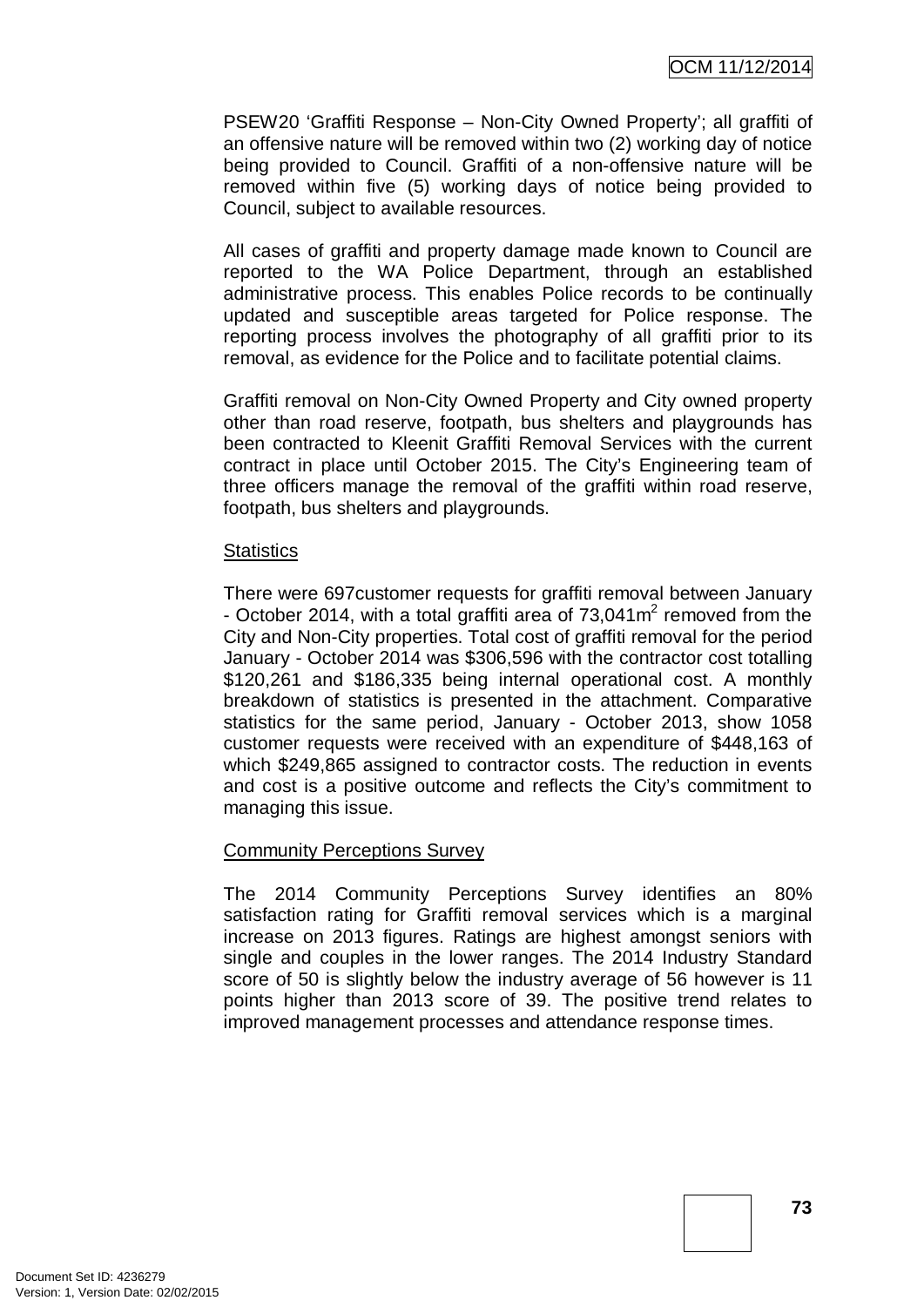# **Strategic Plan/Policy Implications**

# **Community & Lifestyle**

- Safe communities and to improve the community's sense of safety.
- Promotion of active and healthy communities.

# **Environment & Sustainability**

- To protect, manage and enhance our natural environment, open spaces and coastal landscapes.
- Identification and minimisation of impacts to human health risk.

# **Budget/Financial Implications**

N/A

# **Legal Implications**

N/A

# **Community Consultation**

# Community Perceptions Survey

The 2014 Community Perceptions Survey identifies an 80% satisfaction rating for Graffiti removal services which is a marginal increase on 2013 figures. Ratings are highest amongst seniors with single and couples in the lower ranges. The 2014 Industry Standard score of 50 is slightly below the industry average of 56; however, it is 11 points higher than 2013 score of 39. The positive trend relates to improved management processes and attendance response times.

# **Attachment(s)**

Graffiti removal schedule.

# **Advice to Proponent(s)/Submitters**

N/A

**Implications of Section 3.18(3) Local Government Act, 1995**

Nil.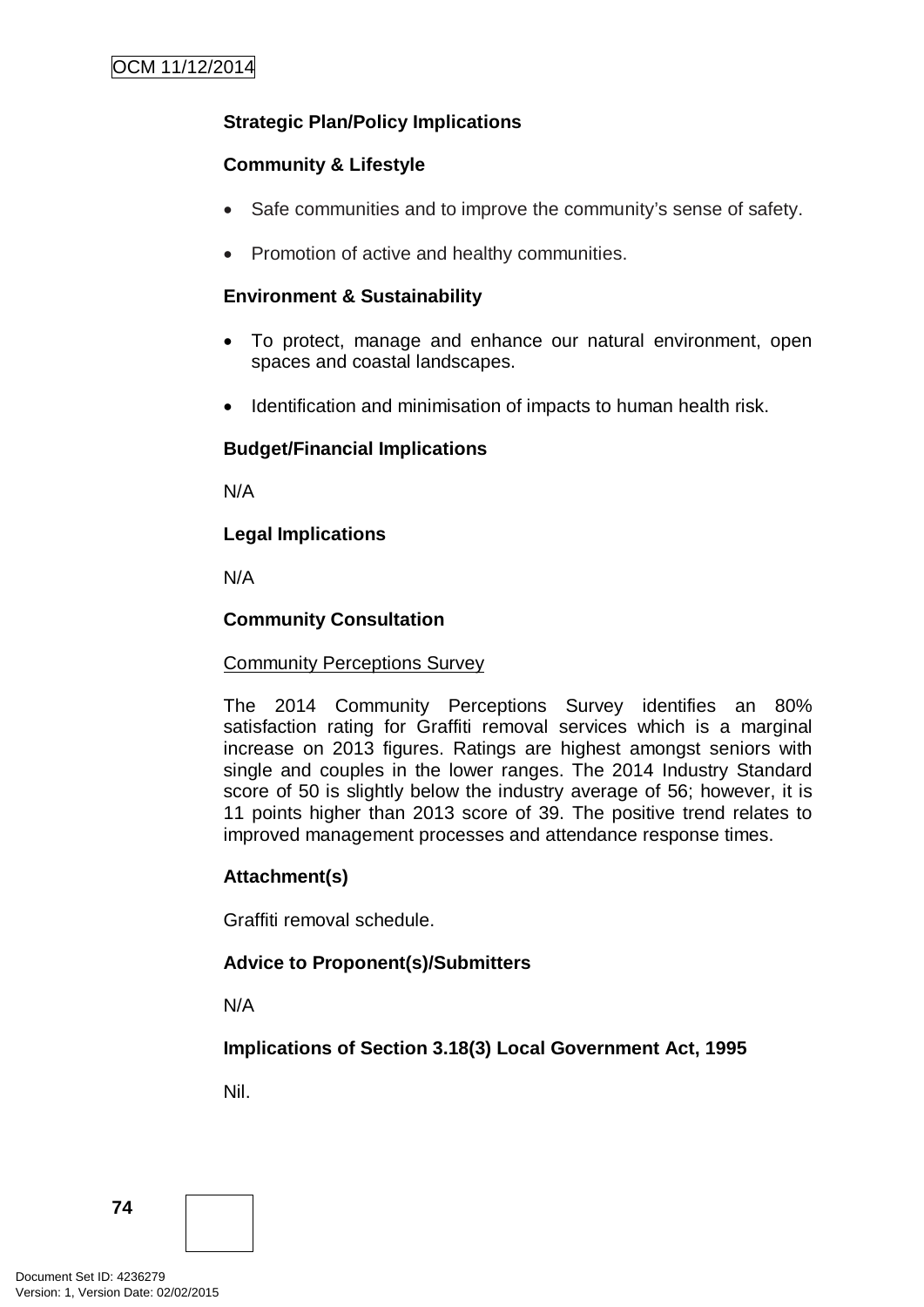## **16.2 (MINUTE NO 5431) (OCM 11/12/2014) - MATTERS TO BE NOTED FOR INVESTIGATION, WITHOUT DEBATE - BUS SERVICES IN COOLBELLUP (164/001) (J MCDONALD)**

### **RECOMMENDATION**

That Council notes the bus routes, frequency and recent changes to the bus services in Coolbellup.

## **COUNCIL DECISION**

MOVED Clr S Pratt SECONDED Clr B Houwen that Council:

- (1) notes the bus routes, frequency and recent changes to the bus services in Coolbellup; and
- (2) writes to the Minister for Transport requesting bus route 513 be reinstated to its original timetable due to the demand received by the City from the residents of Coolbellup.

**CARRIED 9/0**

#### **Reason for Decision**

The residents who previously used this service have been negatively impacted by the changes to routes. The re-implementation would be greatly appreciated by Coolbellup residents.

### **Background**

At the Ordinary Council Meeting held on 11 September 2014, Cr Stephen Pratt requested:

"*that a report be prepared for the November 2014 Ordinary Council Meeting outlining the current bus service and frequency through Coolbellup and any recent changes to the bus service."*

#### **Submission**

N/A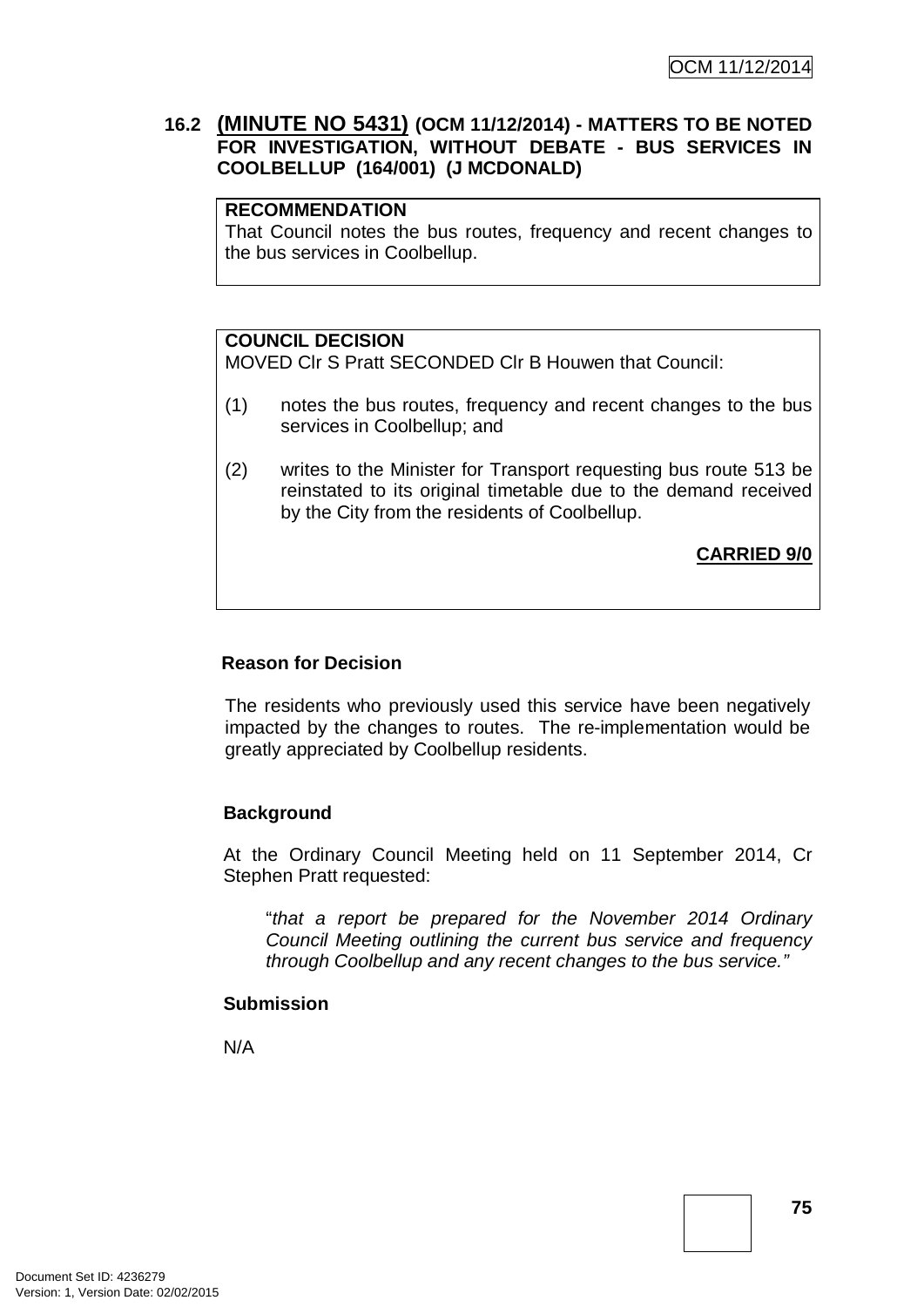# **Report**

### Bus routes

The suburb of Coolbellup is well serviced by four bus routes that either travel directly through the suburb or pass by on a major road. These bus routes link Coolbellup to a number of destinations including train stations, district shopping centres, educational facilities, the Murdoch Activity Centre, Cockburn Central, Fremantle and the Perth CBD.

The four bus services, their starting and end points, and their route through Coolbellup are listed in Table 1, and show graphically in Figure 1, which is an extract from Transperth's Network Map Sheet 5, dated September 2014.

| Route | <b>From</b>               | To                       | Route<br>through<br>Coolbellup                                                                                                    |
|-------|---------------------------|--------------------------|-----------------------------------------------------------------------------------------------------------------------------------|
| 512   | <b>Murdoch</b><br>Station | Spearwood                | North Lake<br>Road,<br>Waverley<br>Road,<br>Romeo<br>Road,<br>Cordelia<br>Avenue,<br>Coolbellup<br>Avenue,<br><b>Forrest Road</b> |
| 513   | Murdoch<br><b>Station</b> | <b>Fremantle Station</b> | Winterfold<br>Road,<br>Coolbellup<br>Avenue,<br>Cordelia<br>Avenue,<br>Street,<br>Leece<br>Counsel Road, Stock<br>Road            |
| 520   | Cockburn<br>Central       | <b>Fremantle Station</b> | <b>Forrest Road</b>                                                                                                               |
| 940   | Hamilton Hill             | Perth (via Booragoon)    | Stock Road, Counsel<br>Coolbellup<br>Road,<br>Avenue, Waverley<br>Road, North<br>Lake<br>Road                                     |

Table 1: Coolbellup bus services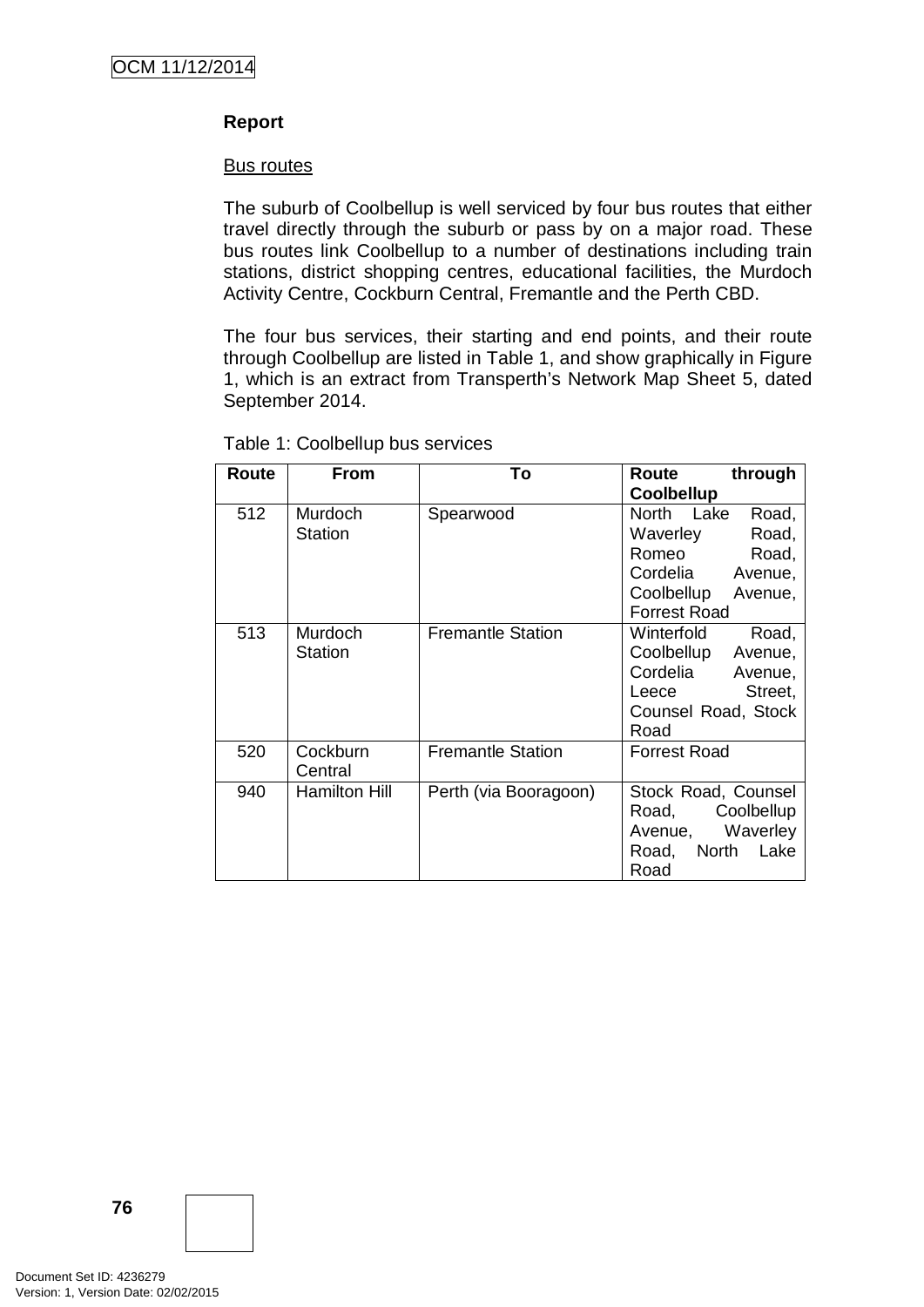

Figure 1: Extract from Transperth Network Map Sheet 5 (Sept. 2014)

# Bus service frequency

Coolbellup is serviced by a total of 336 buses service each weekday and 307 on weekend days. The time that each bus service starts and finishes; the frequency during both peak hours and inter peaks; and, the number of daily services is listed in Table 2.

|  |  |  | Table 2: Bus service frequency |
|--|--|--|--------------------------------|
|--|--|--|--------------------------------|

|       |                                                                |                                                                           |                   | <b>Frequency</b>     | No. of services <sup>1</sup> |       |
|-------|----------------------------------------------------------------|---------------------------------------------------------------------------|-------------------|----------------------|------------------------------|-------|
| Route | <b>First service</b>                                           | Last service                                                              | Peak<br>hour      | <b>Inter</b><br>peak | W'day                        | W'end |
| 512   | Τo<br>Spearwood<br>Mon-Fri<br>7:04am<br>Sat 7:35am<br>Sun 8:35 | To Spearwood<br>Mon-Fri<br>$9:04$ pm<br>Sat 8:35pm<br>Sun 7:35pm          | 15min             | 30 & 60<br>min       | 64                           | 50    |
|       | To Murdoch<br>$5:59$ am<br>Sat 6:11am<br>Sun 8:12am            | To Murdoch<br>$9:29$ pm<br>Sat 6:13pm<br>Sun 6:14pm                       |                   |                      |                              |       |
| 513   | To Fremantle<br>Mon-Fri<br>5:36am<br>(Hamilton<br>SHS start)   | To Fremantle<br>Mon-Fri<br>9:34 <sub>pm</sub><br>Sat 9:09pm<br>Sun 7:20pm | 15 <sub>min</sub> | 30 & 60<br>min       | 70                           | 59    |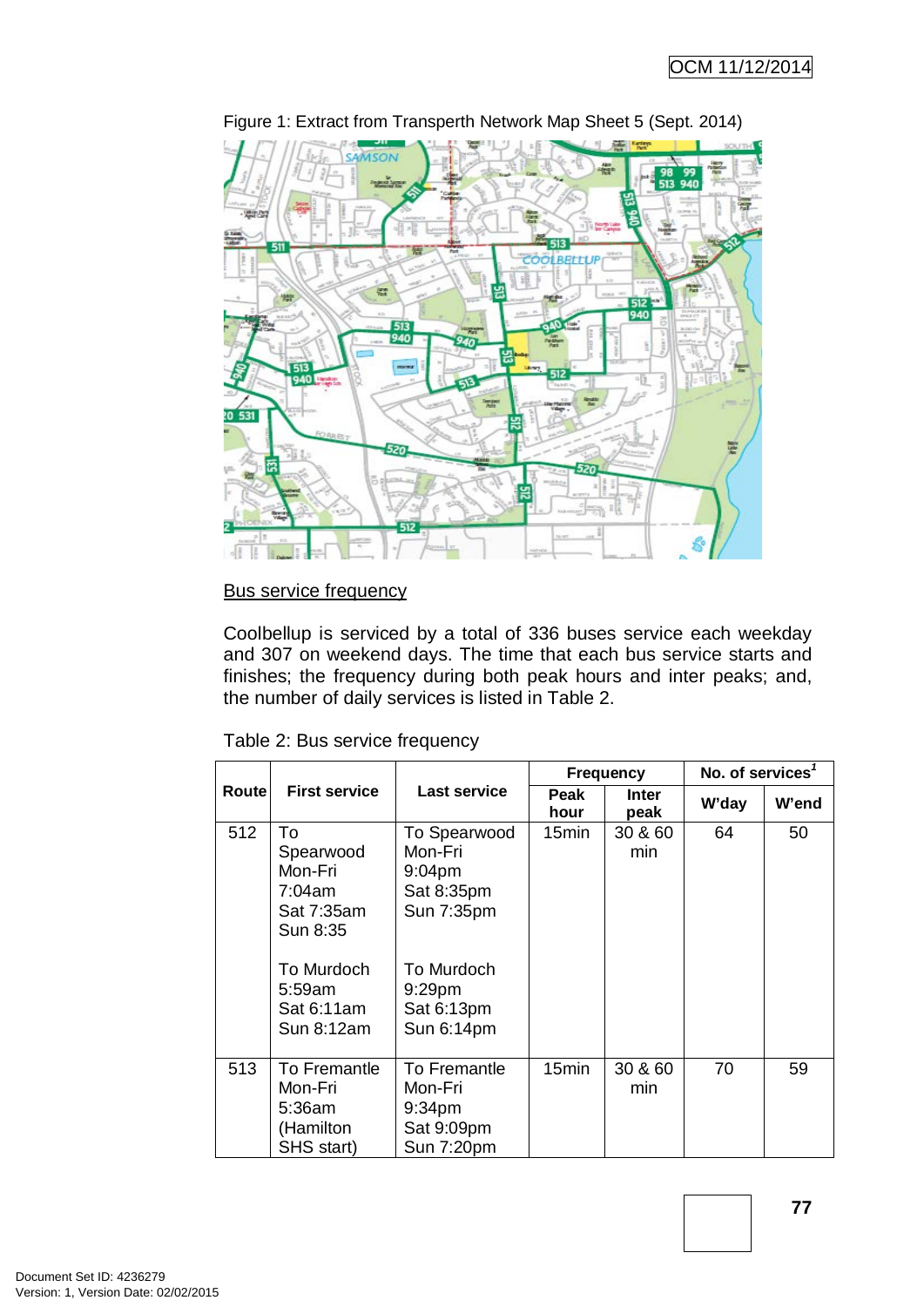|       |                                                                                |                                                                            |              | <b>Frequency</b>     |       | No. of services <sup>1</sup> |
|-------|--------------------------------------------------------------------------------|----------------------------------------------------------------------------|--------------|----------------------|-------|------------------------------|
| Route | <b>First service</b>                                                           | Last service                                                               | Peak<br>hour | <b>Inter</b><br>peak | W'day | W'end                        |
|       | Sat 6:20am<br>6:36am<br>Sun<br>(Hamilton<br>SHS start)                         |                                                                            |              |                      |       |                              |
|       | To Murdoch<br>Mon-Fri<br>6:11am<br>Sat 6:22am<br>Sun 6:22am                    | To Murdoch<br>Mon-Fri<br>10:21pm<br>Sat 10:51pm<br>Sun 9:15pm              |              |                      |       |                              |
| 520   | To CC<br>Mon-Fri<br>5:18am<br>Sat 6:38am<br><b>Sun 7:16am</b>                  | To CC<br>Mon-Fri<br>11:16pm<br>Sat 11:30pm<br>Sun 10:16pm                  | 15min        | 30 & 60<br>min       | 82    | 64                           |
|       | To Fremantle<br>Mon-Fri<br>5:40am<br>Sat 6:54am<br>Sun 7:48am                  | <b>To Fremantle</b><br>Mon-Fri<br>10:43pm<br>Sat 10:38pm<br>Sun 9:38pm     |              |                      |       |                              |
| 940   | To Perth<br>Mon-Fri<br>5:36am<br>Sat 6:24am<br>Sun 6:54am                      | <b>To Perth</b><br>Mon-Fri<br>10:53pm<br>Sat 10:54pm<br>Sun 10:54pm        | 15min        | 30 & 60<br>min       | 120   | 134                          |
|       | Hamilton<br>To<br><b>Hill</b><br>Mon-Fri<br>6:55am<br>Sat 7:25am<br>Sun 7:55am | Hamilton<br>To<br>Hill<br>Mon-Fri<br>11:55pm<br>Sat 11:55pm<br>Sun 11:55pm |              |                      |       |                              |

*1. Buses in both directions per day.*

### Recent changes to bus services

Route 512, introduced earlier this year, is the most recent route added to Coolbellup. The 513 bus route (Fremantle to Murdoch Station) has been realigned to Coolbellup Road and Winterfold Road, and no longer travels along Cordelia Avenue (east of Coolbellup Avenue), Romeo Road or Waverly Road, except for a small number of week day services that deviate via Romeo Road to provide a service to Hale House, a retirement village on Waverly Road.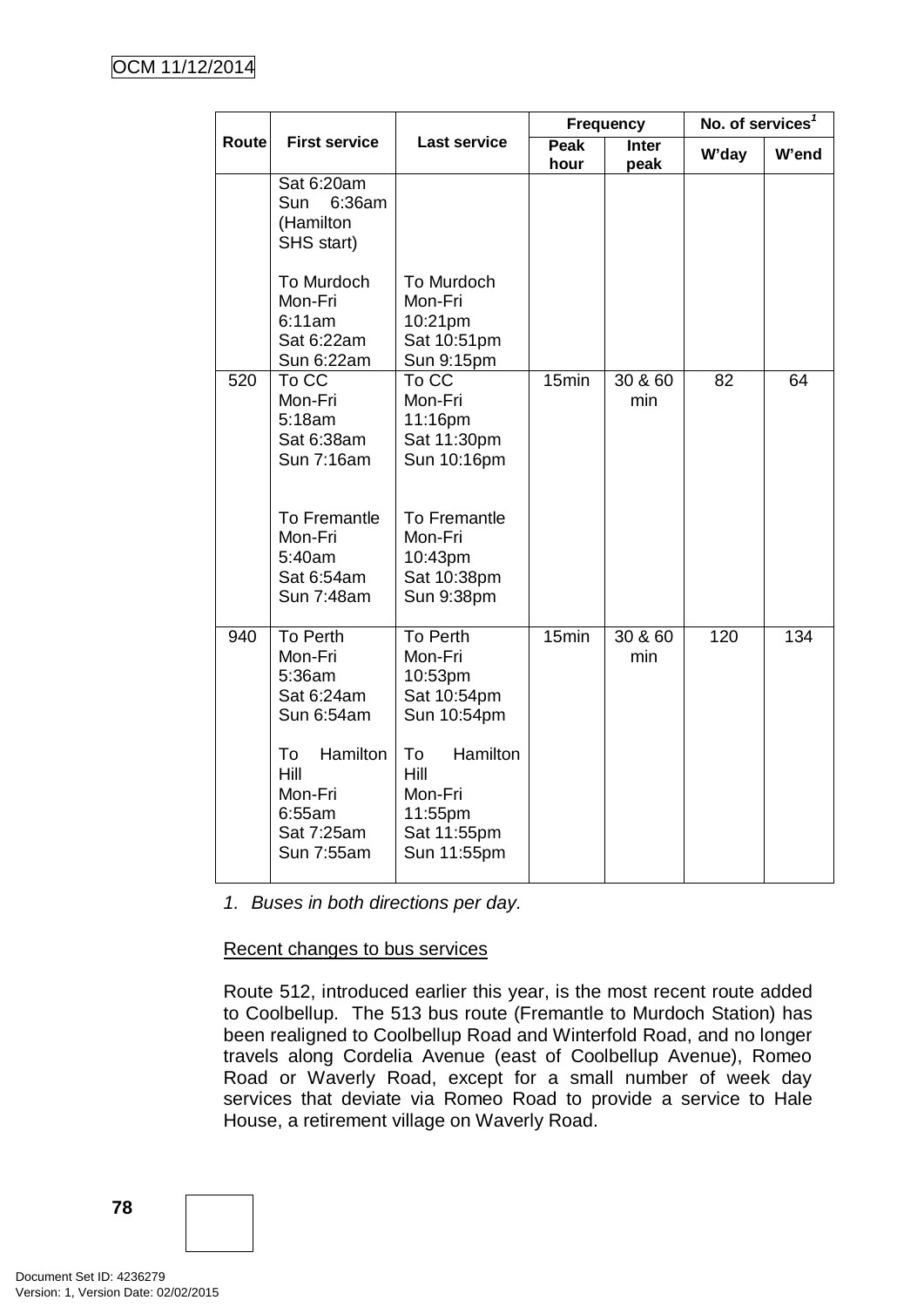Service changes to the 520 bus route occurred as of 12 October 2014 but do not include changes to the route taken through Coolbellup. The 520 bus has had time changes, a permanent route change seeing the bus travel via North Lake Road instead of Poletti Rd and Beeliar Drive for a faster journey to and from Cockburn Central Station where it now terminates. The 940 bus route had a change to the stand it departs from at the Esplanade Busport only.

### Future bus services

Advice from the Public Transport Authority is that although Transperth has no short, medium or long-term plans for additional routes within Coolbellup, the following route and frequency changes are being considered or are planned:

- Route 512 is planned to extend to Fremantle via Cockburn Coast, in the long-term;
- Routes 511, 512, 513 will be upgraded to 10 min peak, 30 min interpeak over time, subject to resources and patronage performance;

Route 940 may undergo a route change outside of Coolbellup in the long-term; however, this is a number of years away and would be subject to community consultation.

### **Strategic Plan/Policy Implications**

### **Moving Around**

- An integrated transport system which balances environmental impacts and community needs.
- Facilitate and promote healthy transport opportunities.
- A safe and efficient transport system.
- Infrastructure that supports the uptake of public transport and pedestrian movement.

### **Budget/Financial Implications**

N/A

## **Legal Implications**

N/A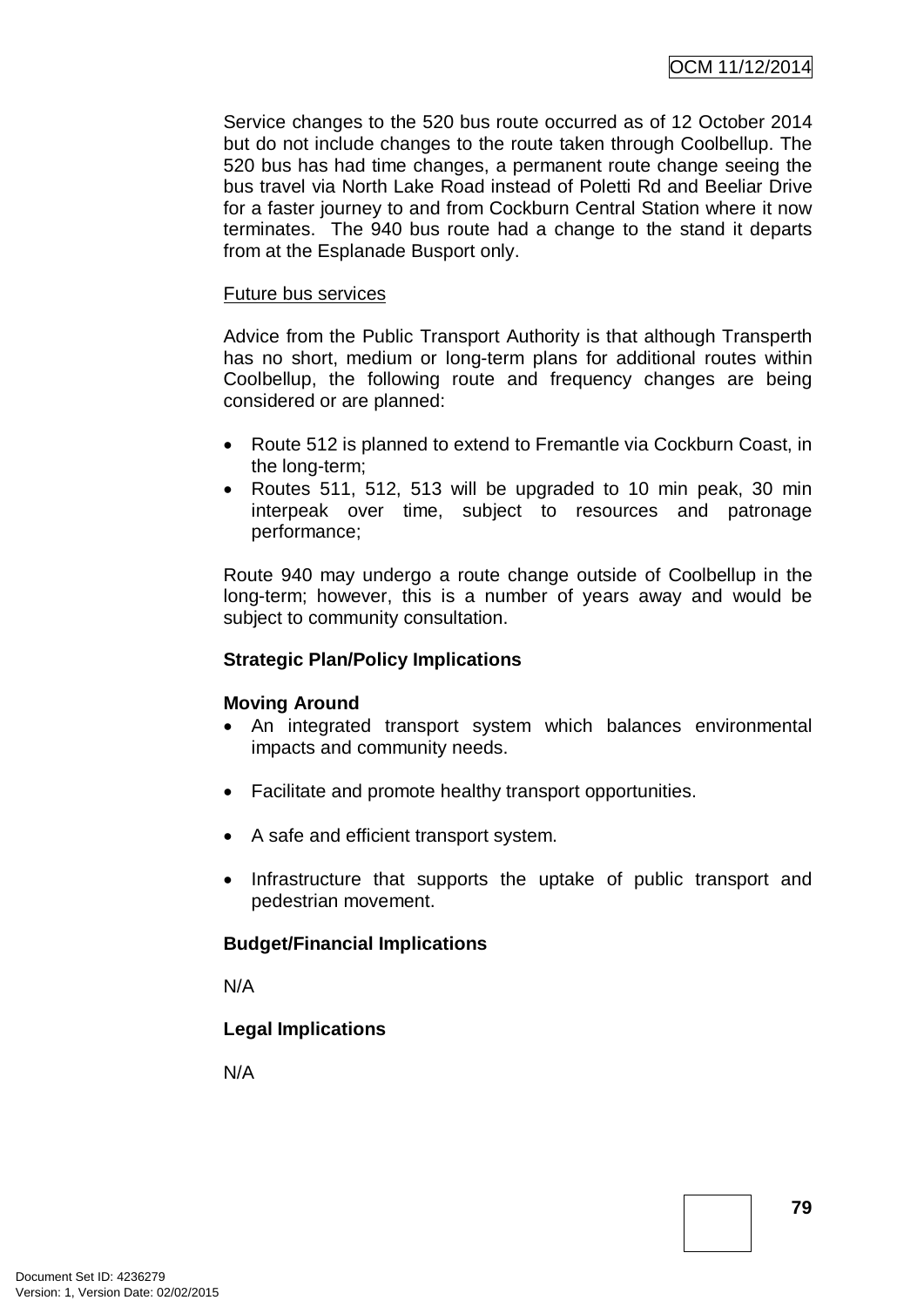### **Community Consultation**

N/A

**Attachment(s)**

N/A

# **Advice to Proponent(s)/Submitters**

N/A

**Implications of Section 3.18(3) Local Government Act, 1995**

Nil.

## **16.3 (MINUTE NO 5432) (OCM 11/12/2014) - TENDER NO. RFT14/2014 - STREET LIGHTING - SUPPLY AND INSTALLATION ON NORTH LAKE ROAD (FROM HAMMOND ROAD TO KENTUCKY COURT), COCKBURN CENTRAL (RFT14/2014) (C MACMILLAN, J KIURSKI) (ATTACH)**

# **RECOMMENDATION**

That Council accepts the Tender submission from Interlec (WA) Pty Ltd for RFT14/2014 Street Lighting – Supply and Installation North Lake Road (from Hammond Road to Kentucky Court), Cockburn Central WA for the estimated total lump sum of (\$897,207.41 Inc. GST) (\$815,643.10 Ex GST) based on the submitted schedule of rates and additional services.

### **COUNCIL DECISION**

MOVED Clr L Smith SECONDED Deputy Mayor C Reeve-Fowkes that the recommendation be adopted.

**CARRIED 9/0**

# **Background**

The City is currently constructing the second carriageway of North Lake Road between Hammond Road and Midgegooroo Avenue in Cockburn Central. The duplication is a dual funded project with Main Roads WA to improve the transport network for local and wider community.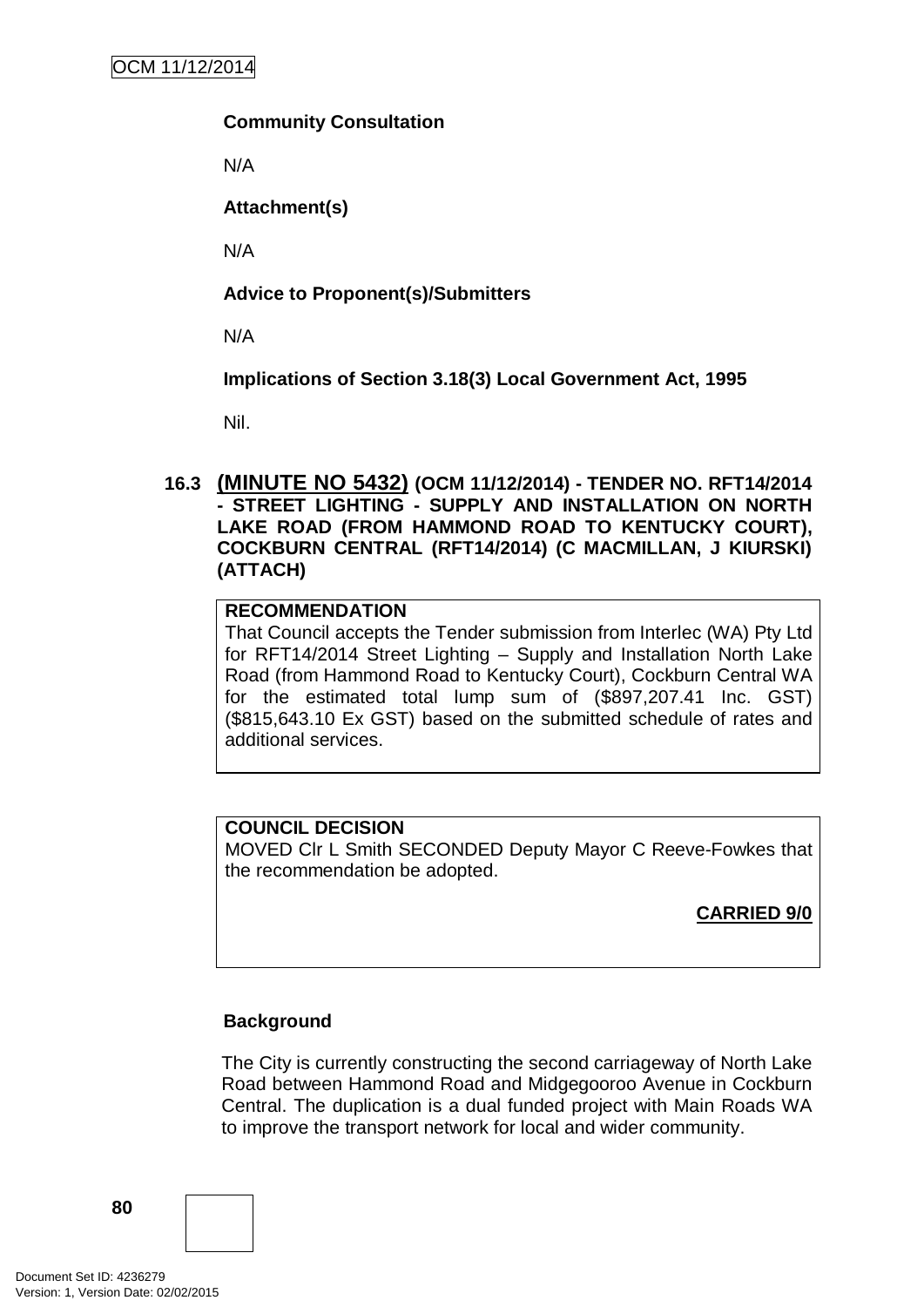The duplication works include relocation of Western Power assets and new street light installations. Under Western Power categories for works of this size, the City was required to execute the Option "B" model. Option "B" requires the procurement of an electrical contractor to complete the designs to Western Power specifications followed by the procurement of a competent electrical installer. The City engaged Underground Power Developments to complete the design drawings which form the basis of the tender documents.

Tender Number RFT14/2014 Street Lighting – Supply And Installation North Lake Road (From Hammond Road to Kentucky Court), Cockburn Central was advertised on Saturday 20th September 2014 in the Local Government Tender Section of "The West Australian" newspaper. The Tender was also displayed on the City of Cockburn's E-tendering website from 20th September 2014 to Tuesday 7th October 2014.

### **Submission**

Tenders closed at 2:00 p.m. (AWST) on Tuesday, 7 October 2014 with tender submissions received from the following seven (7) companies:

|                            | <b>Tenderer Name</b>     | <b>Trading Name</b>      |
|----------------------------|--------------------------|--------------------------|
| 1                          | <b>Densford Civil</b>    | <b>Densford Civil</b>    |
| $\boldsymbol{\mathcal{P}}$ | <b>Electcraft Power</b>  | <b>Electcraft Power</b>  |
| $\mathbf{3}$               | <b>Future Power WA</b>   | <b>Future Power WA</b>   |
| 4                          | Interlec WA Pty Ltd      | Interlec WA Pty Ltd      |
| 5                          | <b>Mainswest Pty Ltd</b> | <b>Mainswest Pty Ltd</b> |
| 6                          | Power On Cabling         | Power On Cabling         |
| 7                          | <b>Stiles Electrical</b> | <b>Stiles Electrical</b> |

### **Report**

### Compliance Criteria

The following index was used to determine whether the submissions received were compliant.

|     | <b>Compliance Criteria</b>                                                 |
|-----|----------------------------------------------------------------------------|
| (a) | Compliance with the Conditions of Tendering $-$ Part 1 of this<br>Request. |
| (b) | Compliance with the Specification $-$ Part 2 contained in the<br>Request.  |
| (c) | Completion and submission of Form of Tender – Clause 3.1.                  |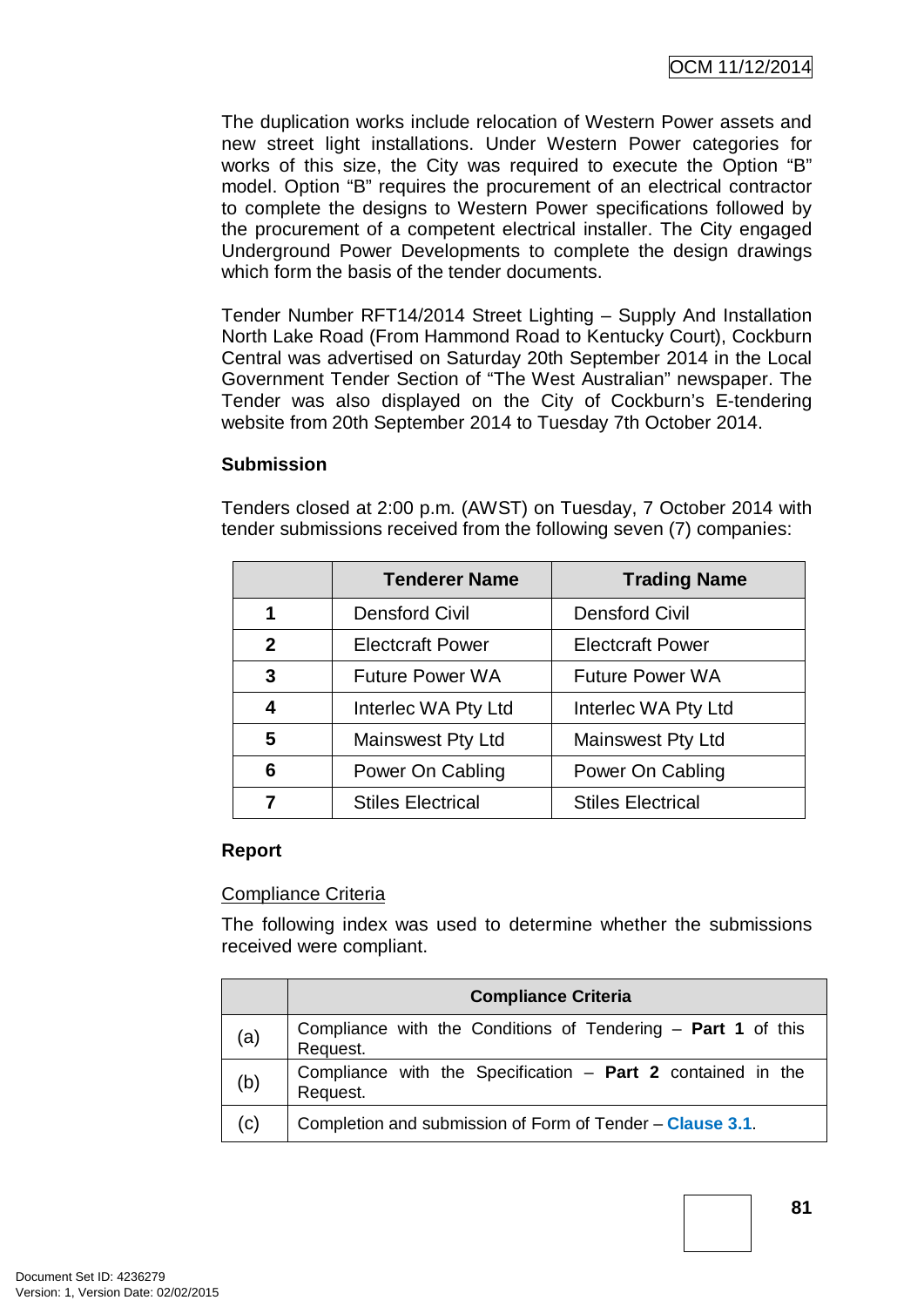|           | <b>Compliance Criteria</b>                                                                                                               |
|-----------|------------------------------------------------------------------------------------------------------------------------------------------|
| (d)       | Compliance with Insurance Requirements and completion of<br><b>Clause 3.2.7.</b>                                                         |
| (e)       | Compliance with Electrical Licence requirement. (Clause 1.10.14)<br>and completion of Clauses 3.4 and 3.10.                              |
| (f)       | Compliance with Approved Western Power Contractor and Sub-<br>Contractors requirements (Clause 1.10.14) and completion of<br>Clause 3.5. |
| (g)       | Compliance with Fixed Price and completion of Section 3.8.2.                                                                             |
| (h)       | Compliance with Sub-Contractors Requirements and completion of<br><b>Clause 3.9</b>                                                      |
| (i)       | Compliance with and completion of the Price Schedule - Part 4, in<br>the format provided in this Request.                                |
| (j)       | Compliance with OSH Requirements and completion of <b>Appendix</b><br>А.                                                                 |
| (k)       | Compliance with ACCC Requirements and<br>completion<br>οf<br><b>Appendix B.</b>                                                          |
| $($ l $)$ | Acknowledgement of any Addenda issued.                                                                                                   |

# Tender Compliance

Procurements Services deemed Power On Cabling as non-compliant due to not providing the fixed price criteria G. The Evaluation Chairman was advised of this non-compliance, however in consultation with the panel, determined it was a minor event and decided to evaluate their submission.

| <b>Tenderers Name</b>    | <b>Compliance</b><br><b>Assessment</b> |
|--------------------------|----------------------------------------|
| Densford Civil           | Compliant                              |
| Electcraft Power         | Compliant                              |
| <b>Future Power WA</b>   | Compliant                              |
| Interlec WA Pty Ltd      | Compliant                              |
| Mainswest Pty Ltd        | Compliant                              |
| Power On Cabling         | Compliant                              |
| <b>Stiles Electrical</b> | Compliant                              |

### **Tender Evaluation Criteria**

Tenders were assessed against the following criteria: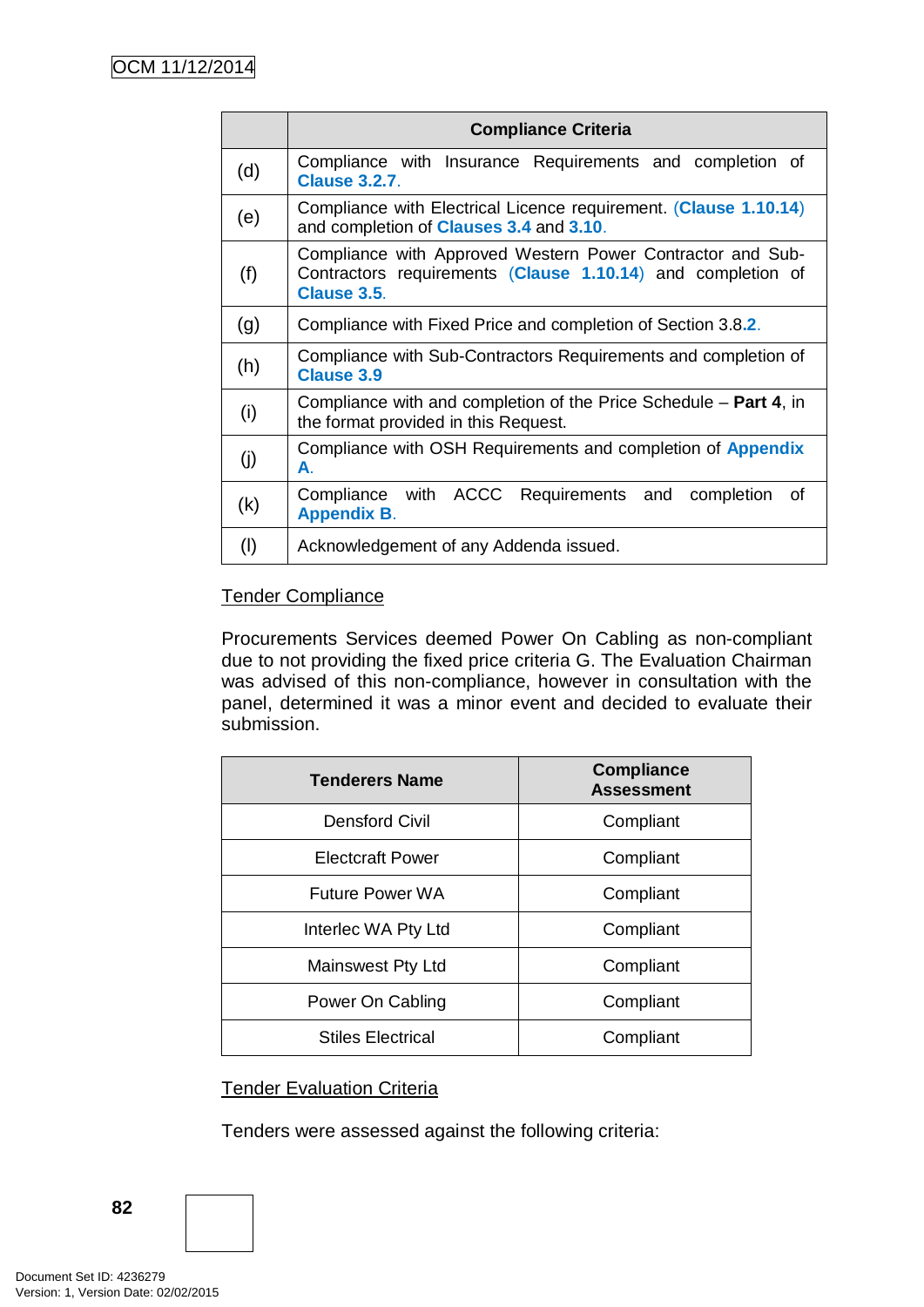| <b>Evaluation Criteria</b>          | Weighting<br><b>Percentage</b> |
|-------------------------------------|--------------------------------|
| <b>Demonstrated Experience</b>      | 20%                            |
| Key Personnel Skills and Experience | 15%                            |
| <b>Tenderers Resources</b>          | 10%                            |
| Methodology                         | 10%                            |
| <b>Sustainability Experience</b>    | 5%                             |
| Tendered Price - Lump Sum           | 40%                            |
| ΤΩΤΑΙ                               | <b>100%</b>                    |

### Tender Intent/Requirements

The purpose of this tender was to select an experienced, competent and reliable electrical contractor to install new street lighting, provide service connections to businesses and private properties and relocate existing Western Power Assets to facilitate the duplication of North Lake Road.

### Evaluation Panel

Tender submissions were evaluated by the following City of Cockburn staff:

- 1. Colin MacMillan Works Coordinator Roads (Chairman);<br>2. Jadranka Kiurski Manager, Engineering Services (
- 2. Jadranka Kiurski Manager, Engineering Services (SBMG Representative); and
- 3. Roan Barrett Accounting Services Coordinator Finance

#### Scoring Table

|                          | <b>Percentage Scores</b> |                                        |       |  |
|--------------------------|--------------------------|----------------------------------------|-------|--|
| Tenderer's Name          | <b>Cost Evaluation</b>   | <b>Non - Cost</b><br><b>Evaluation</b> | Total |  |
|                          | 40%                      | 60%                                    | 100%  |  |
| Interlec (WA) Pty Ltd**  | 37.33                    | 31.27                                  | 68.61 |  |
| Densford Civil           | 35.77                    | 29.08                                  | 64.85 |  |
| <b>Stiles Electrical</b> | 34.45                    | 29.92                                  | 64.37 |  |
| Electcraft Power         | 40.00                    | 24.26                                  | 64.26 |  |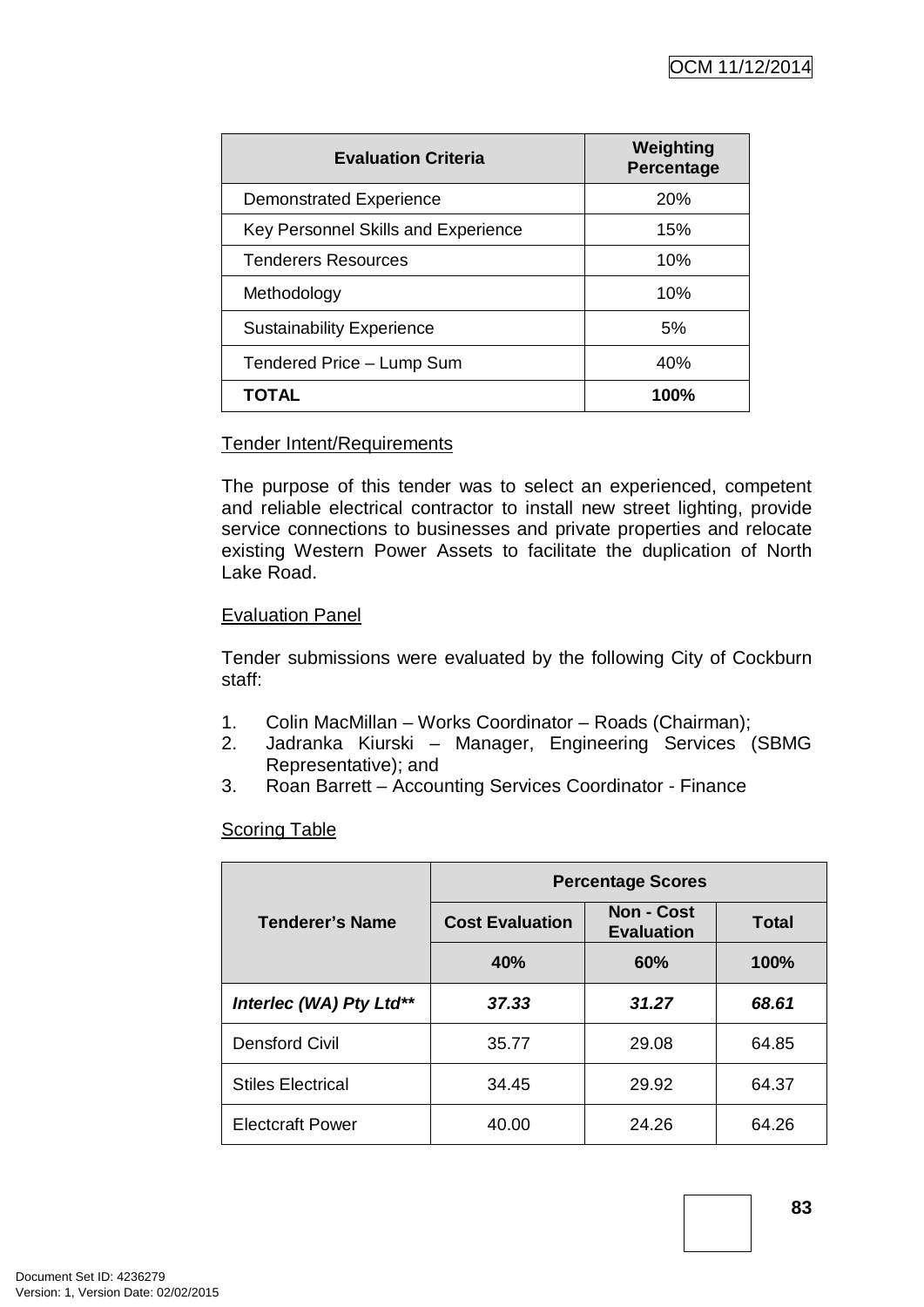| <b>Future Power WA</b> | 30.64 | 32.83 | 63.48 |
|------------------------|-------|-------|-------|
| Power On Cabling       | 33.51 | 28.73 | 62.23 |
| Mainswest Pty Ltd      | 27.08 | 29.51 | 56.59 |

**\*\*Recommended Submission**

### Evaluation Criteria Assessment

### Demonstrated Experience

Interlec (WA) Pty Ltd experience includes street lighting projects for various local governments including Joondalup, Armadale, Rockingham, Mandurah, Cambridge, Vic Park and Cockburn. They listed 28 street lighting projects completed of similar or greater value in the last 4 years. Interlec (WA) has delivered 4 electrical projects for the City of Cockburn since 2010 and demonstrated professional quality work. Interlec (WA) is a Western Power approved contractor for cable laying. Two referees were contacted and advised they were very reliable and would utilise their services in the future.

Densford Civil experience includes street lighting projects for a number of local governments and two through consultants for commercial developments. They have delivered projects of similar or higher value in the past including one for Cockburn in 2012. Densford are a Western Power approved contractor for cable laying. Three referees were contacted describing their services as professional and would contract them again.

Electcraft Power has not completed any electrical works for local government authorities. However they have delivered a number of electrical projects for other entities including underground power scheme and Temporary power supply. Two referees were consulted and advised that they would use them again.

Future Power WA Pty Ltd has completed street lighting and sports lighting projects for various councils including Gosnell's, Canning and Rockingham. They listed one road lighting project and one cycle path lighting project completed in last 4 years of similar or greater value.

Mainswest experience includes State Underground Power Projects (SUPP) North Attadale, six sub division projects and 3 sub-station upgrades, NBN Projects, Elizabeth Quay and Perth Airport projects. Two referees were consulted with high praise for underground projects completed and would definitely use them again.

Power On Cabling Pty Ltd has completed High Pressure gas, 11Kv power, NBN and water main projects for various councils through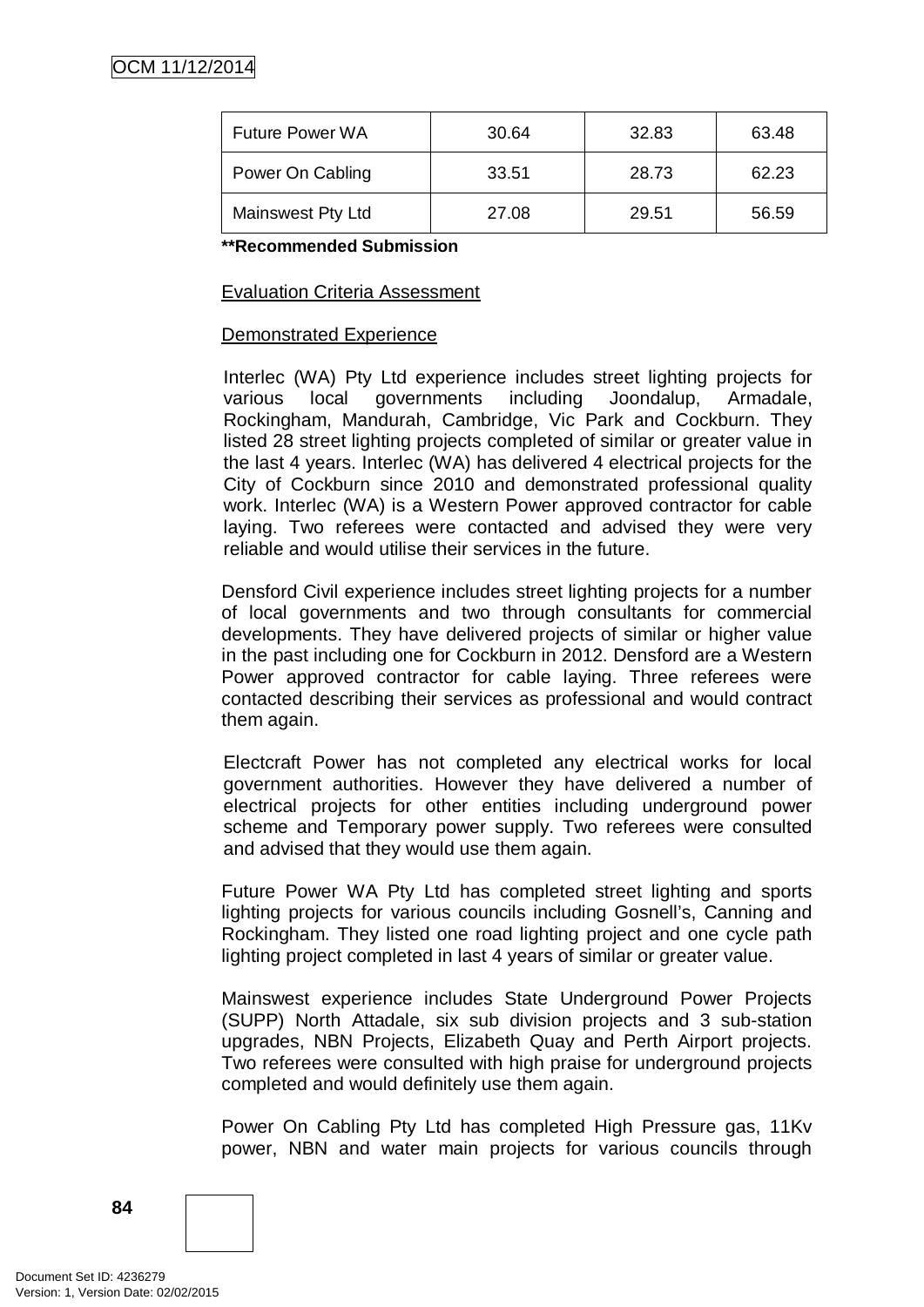private companies. Two referees were contacted both indicating their ability to deliver the project on time and budget

Stiles Electrical indicated they are not a Western Power approved contractor but listed seven projects of similar value recently completed. They have not completed any local government work; however have been engaged by private contractors, consultants and developers. The seven projects listed outlining the types of electrical works undertaken and management issues which arose and actioned

#### Key Personnel Skills and Experience

Interlec (WA) Pty Ltd provided 7 licenced electricians and CV's for 11 key personnel. They submitted brief summaries of work history, including detailed spread sheet showing qualifications. Two referees were consulted both expressing personal were excellent, very professional, no issues, minimum fuss, communication very good, great personnel, and would engage them again given the opportunity.

Densford Civil provided electrician details including contractor number and subcontractors for various tasks. Outlined key personnel roles and experience of project staff and detailed CV's for project management staff. Referees responses were positive, staff were approachable, communicate very well and worked effectively with client.

Electcraft Power has submitted names of key personnel however did not list experience or qualifications in selection criteria. There was minor mention of key personnel in their competency statement.

Future Power WA Pty Ltd provided CV's for 5 key personnel. Two referees were consulted with responses positive, staff accommodating and flexible on complex project. One referee quoted "Oval lighting very efficient".

Mainswest provided Electrical contractor numbers and Western Power approved contractor status. Submitted list of staff including relevant experience and detailed list of sub contractor's for specific tasks. Referees recommend their services.

Power on Cabling Pty Ltd electrician details sound with reasonable experience. Two referees were consulted advising site supervisor very good, kept client informed and very well resourced new equipment. One referee quoted "Fast and efficient, would use them again".

Stiles Electrical provided management and supervisory staff CV's with relevant experience likely to oversee the project.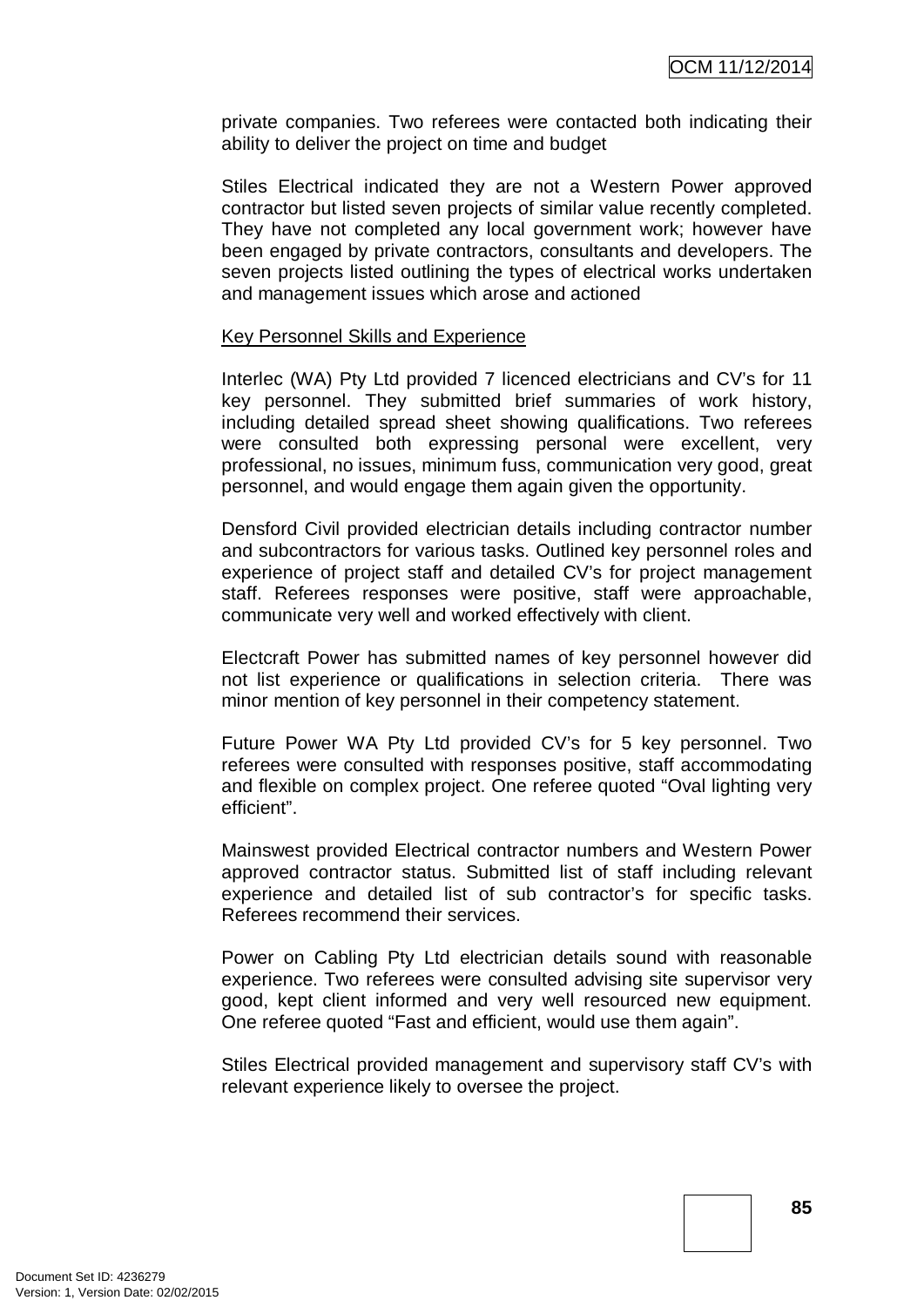#### Tenderers Resources

Interlec (WA) Pty Ltd provided company profile, organisation chart, quality assurance, complete plant inventory, insurances and listed no sub-contractors. Sufficient resources were nominated to deliver the project. Also listed is a contingency plan if staff became unavailable.

Densford Civil provided a detailed list of equipment and subcontractors to complete the project, with many contingencies available.

Electcraft Power all earthworks to be completed by subcontractors with subcontractor providing the plant and equipment also through Kennards hire if required.

Future Power WA Pty Ltd provided company profile, organisation chart, plant and equipment list, quality assurance, listed 3 sub-contractors to be confirmed, road crossing boring and traffic management. Sufficient resources nominated to deliver the project.

Mainswest provided detailed list of plant and equipment. Submitted resources planned for North Lake Road project.

Power on Cabling Pty Ltd provided company profile, organisation chart, asset list for equipment, quality assurance information and listed 2 subcontractors for traffic management and electrical. Sufficient resources nominated to deliver the project.

Stiles Electrical provided limited equipment listed and contingency plan utilising labour hire companies.

#### **Methodology**

Interlec (WA) Pty Ltd provided brief methodology with delivery timeframe 12 weeks and they are available from November 2014.

Densford Civil provided brief methodology with delivery timeframe of 10 weeks to complete the project and were available from January 2015 to April 2015.

Electcraft Power provided limited process and a paragraph describing sequence of events.

Future Power WA Pty Ltd provided limited methodology and estimated 10 weeks project delivery timeframe.

Mainswest submitted a detailed process of the proposed construction works and have indicated 14 weeks for project delivery. They provided construction plan incidents and action on similar projects of this type.

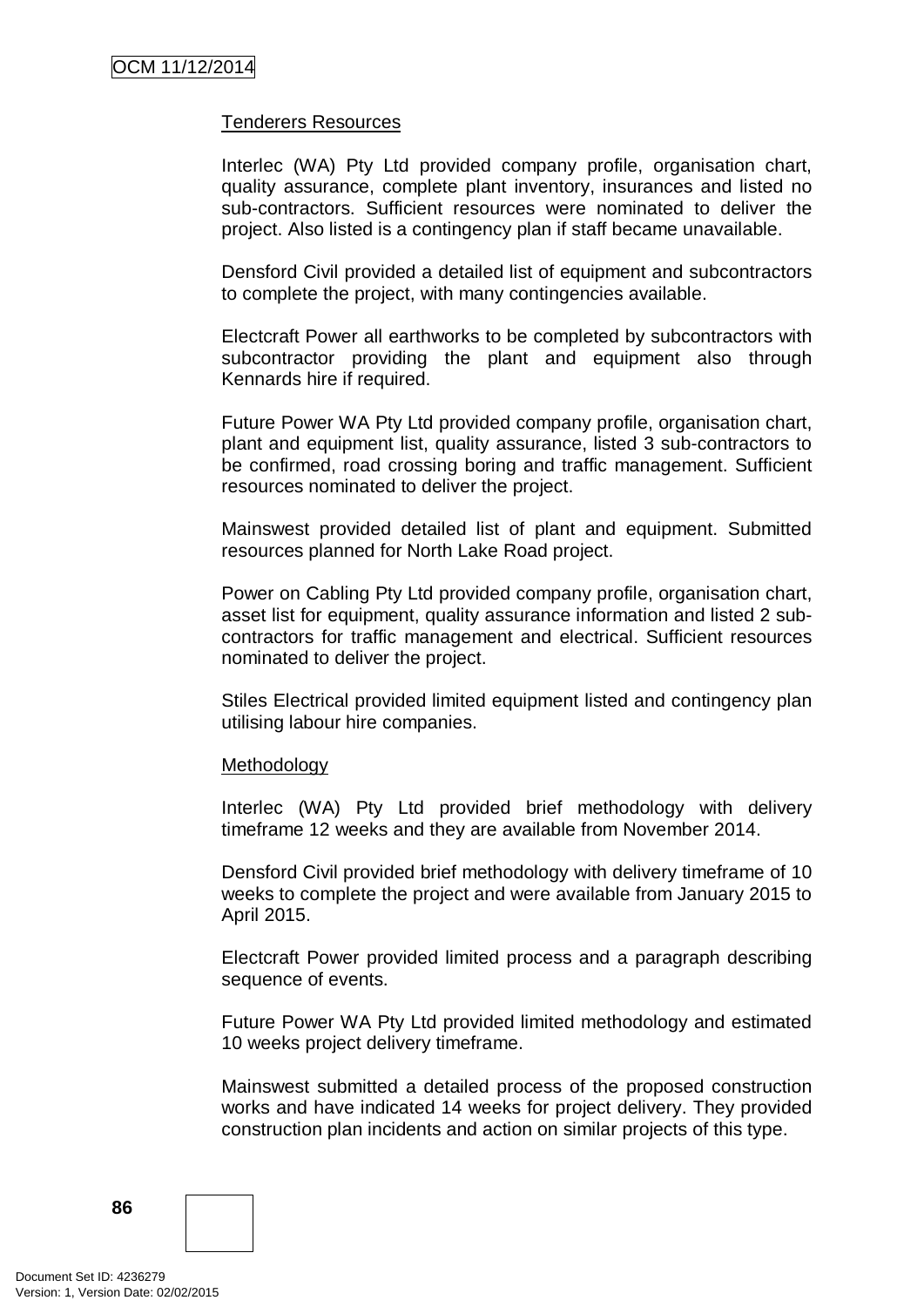Power On Cabling Pty Ltd detailed methodology and estimated 4 weeks project delivery timeframe.

Stiles Electrical outlined detailed methodology and sequence of works with the proposed project delivery time 6-8 weeks.

#### Sustainability Experience

Interlec provided a sustainability statement.

Densford submitted dust, noise and vibration management plans. Health and safety plan and site classification chart (materials on site) all addressing sustainability.

Electrcraft submitted detailed environmental management plan with sustainability addressed in the document.

Future power provided environmental sustainability policy statement with environmental management plan.

Mainswest submitted and environmental policy, initiatives and a detailed environmental plan.

Power on Cabling provide environmental management plan.

Stiles Electrical provided environmental policy applied to the North Lake road project.

#### **Summation**

Taking in consideration all of the submitted response criteria, the evaluation panel recommends to Council that the submission received from Interlec (WA) Pty Ltd as being the most advantageous for the Supply and Installation of Street Lighting and associated works along North Lake Road (from Hammond Road to Kentucky Court), for the estimated total lump sum of (\$897,207.41 Inc GST) (\$815,643.10 Ex GST) based on the submitted schedule of rates and additional services. The successful tender is based on the following:

- Significant demonstrated experience in performing works of similar size.
- A range of personnel that have the experience to undertake these works.
- Appropriate resources to conduct works as required.
- A robust methodology to deliver the works.
- Suitably sustainability experience.
- The price submitted is considered fair and reasonable for the scope of works to be performed.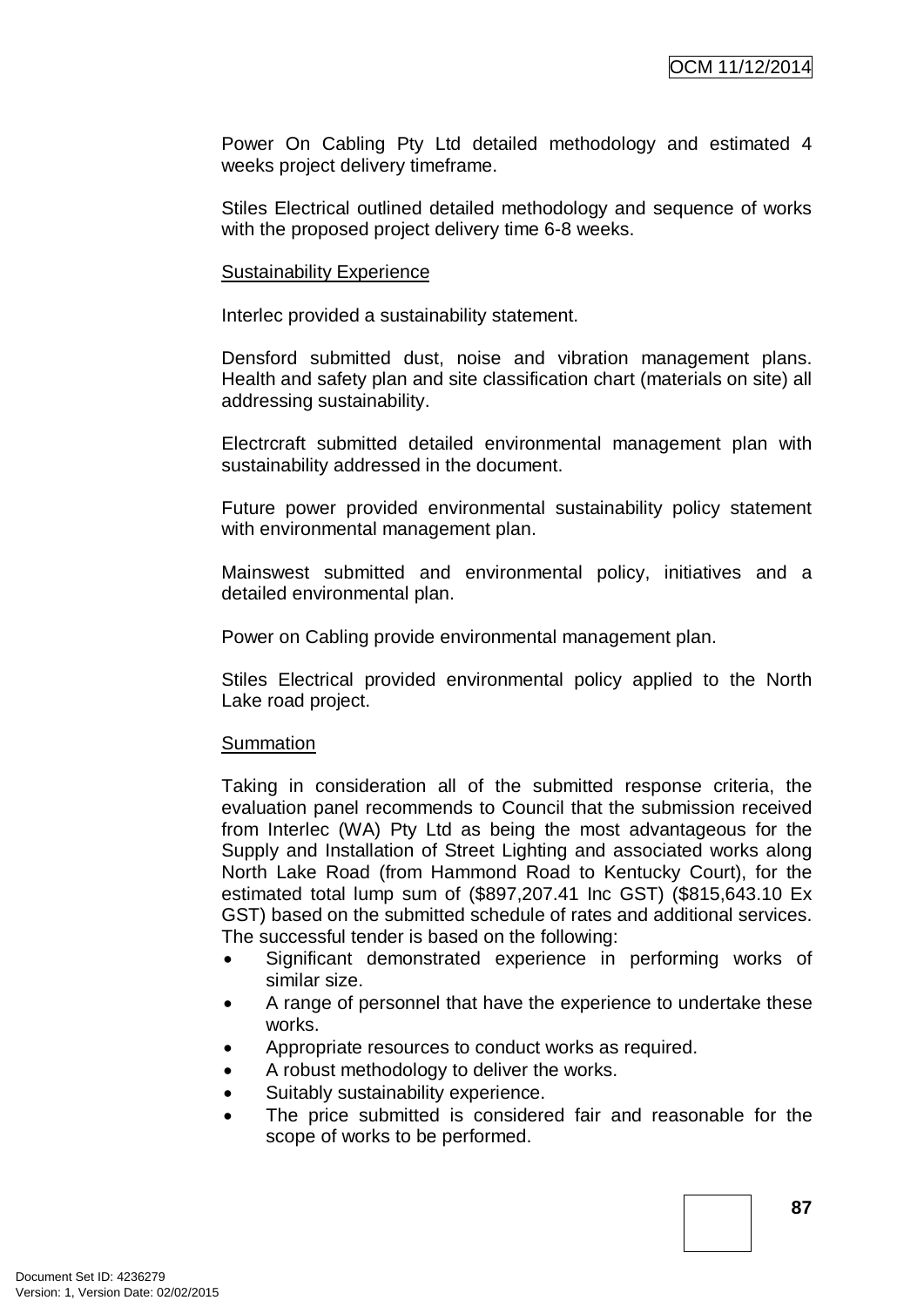# **Strategic Plan/Policy Implications**

### **Transport Optimisation**

- To ensure the City develops a transport network that provides maximum utility for its users, while minimizing environmental and social impacts.
- To construct and maintain roads which are convenient and safe for vehicles, cyclists and pedestrians

### **Budget/Financial Implications**

Tender prices submitted are within original estimates for new street light installations and relocation overhead power lines. The requirement to relocate the existing Western Power assets are above estimates due to the high volume services existing in road verge and amount of hand work required to install the additional services, however these costs are still within budget estimates.

The cost of the RFT14/2014 Street Lighting – Supply and Installation North Lake Road (From Hammond Road to Kentucky Court), has been accommodated within the current 2014/15 (CW3544) adopted budget.

#### **Legal Implications**

N/A

### **Community Consultation**

N/A

### **Attachment(s)**

The following Confidential attachments are provided under a separate cover:

- 1. Lump Sum breakdown
- 2. Evaluation Score

#### **Advice to Proponent(s)/Submitters**

N/A.

#### **Implications of Section 3.18(3) Local Government Act, 1995**

Nil.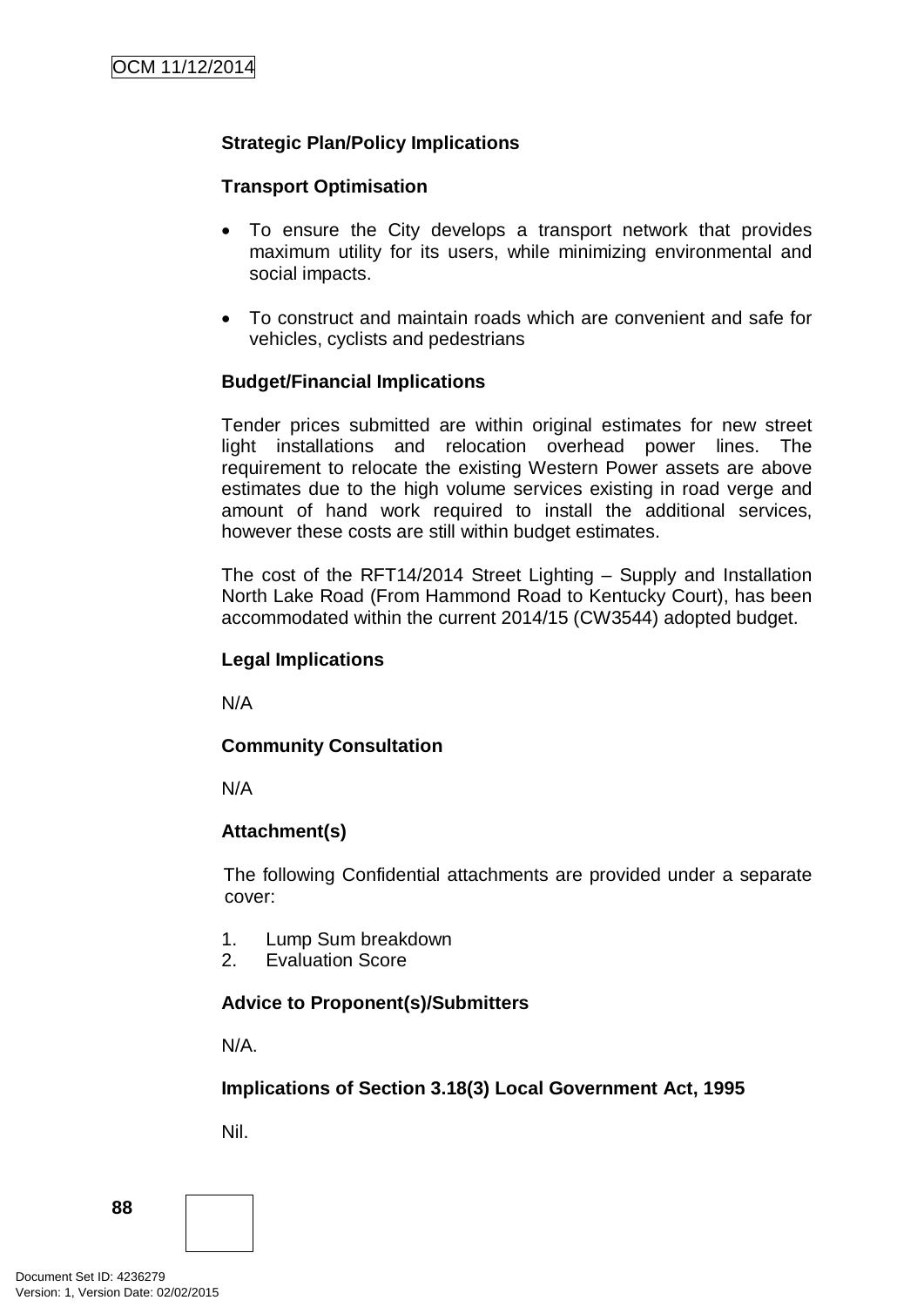# **16.4 (MINUTE NO 5433) (OCM 11/12/2014) - OPERATIONS CENTRE REDEVELOPMENT (045/001) (A LEES) (ATTACH)**

# **RECOMMENDATION**

That Council

- (1) endorse the staged redevelopment of the Operations Centre;
- (2) provides an allocation of \$252,412 in the 2014/15 Mid-Year Budget Review to commence the Forward Stage Works and consider funding of the future stages at that time; and
- (3) proceed with finalising the detailed design, drawings and tender documentation for stage 1 (A), (B) and (C).

# **COUNCIL DECISION**

MOVED Clr L Smith SECONDED Deputy Mayor C Reeve-Fowkes that the recommendation be adopted.

**CARRIED 9/0**

# **Background**

The City's Operations Centre situated at Wellard Street, Bibra Lake was recognised for redevelopment in 2007/08 in accordance with the City's Plan for the District. The redevelopment included the construction of a new operations building and modifications to the associated depot facilities. A new building would provide a co-located Engineering Directorate delivering operations services with Rangers and CoSafe.

Funds have been provided in subsequent budgets to facilitate the detailed design, documentation and cost estimation for a staged development of the site including the new operations centre building. Concept designs were also prepared for a new animal pound should this also be located on the site.

Funding was provided in the 2013/14 budget to facilitate the commencement of the construction of the depot redevelopment including Operations Centre however with the potential repercussions of Local Government Reform the project was put on hold until the nature and consequences of the reform were better understood. A Operations Centre Location – Cockburn & Kwinana Report was prepared that explored the potential locations for a new Operations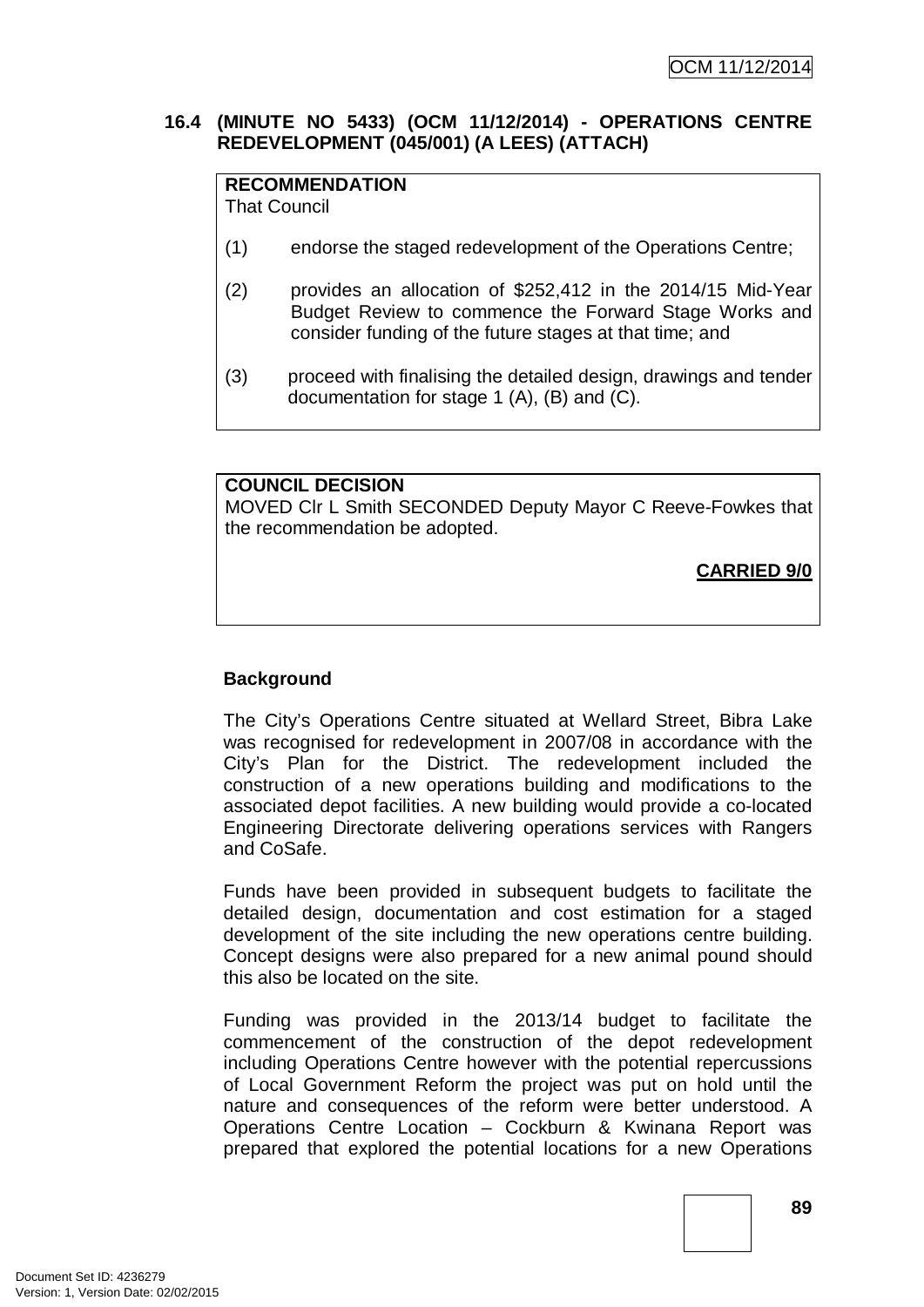Centre meeting the new local government entity's needs, this confirming Wellard Street as being the most suitable location for the boundary scenarios contemplated. The recent announcement by the Western Australian Government for the Cities of Cockburn and Kwinana to amalgamate, delivers the opportunity to proceed with the Operation Centre Redevelopment.

### **Submission**

N/A

### **Report**

The City of Cockburn currently delivers all of its major capital and maintenance functions from its Operation Centre located on Wellard Street in the Bibra Lake Commercial Precinct. The centre predominately delivers services associated with the Engineering Directorate; Roads, Parks, Facilities & Plant, Environment and Waste Collection. In addition the centre provides a location for the Community Services Directorate's Rangers and CoSafe and is the site of the City's Disaster Recovery hub. The Operations Centre's current configuration has disconnected buildings housing individual service unit staff plus smaller structures storing general purpose materials and products. The workshop, a materials storage yard, nursery and animal pound are also located at the site in addition to fuel bowsers and hard stand parking for the City's vehicle fleet and other plant and machinery. Many of the existing operations centre buildings have reached the end of their useful life and with their sporadic placement results in an inefficient service delivery framework.

Redevelopment of the site is primarily focused on a centralised operations centre building to house all service units and facilitate a more efficient and functional operations plus customer and administrative services functions. The building's design will also permit the relocation of a number of Engineering and Works Directorate staff from Road Design and/or Asset Services to allow for additional staff accommodation at the City's Administration Building. The design of the new building also provides for future expansion to allow for contingencies such as provision of new or expanded services negotiated with adjacent Local Government Authorities or otherwise. In addition the depot works incorporate the refurbishment of the workshop, a field staff amenity area, modified material storage areas, relocated fuel storage and bowsers and a sewerage connection for the whole site.

Arising from the Local Government Reform process the City needed to explore contingencies around the potential local government boundaries and resultant operations areas and logistics for its depot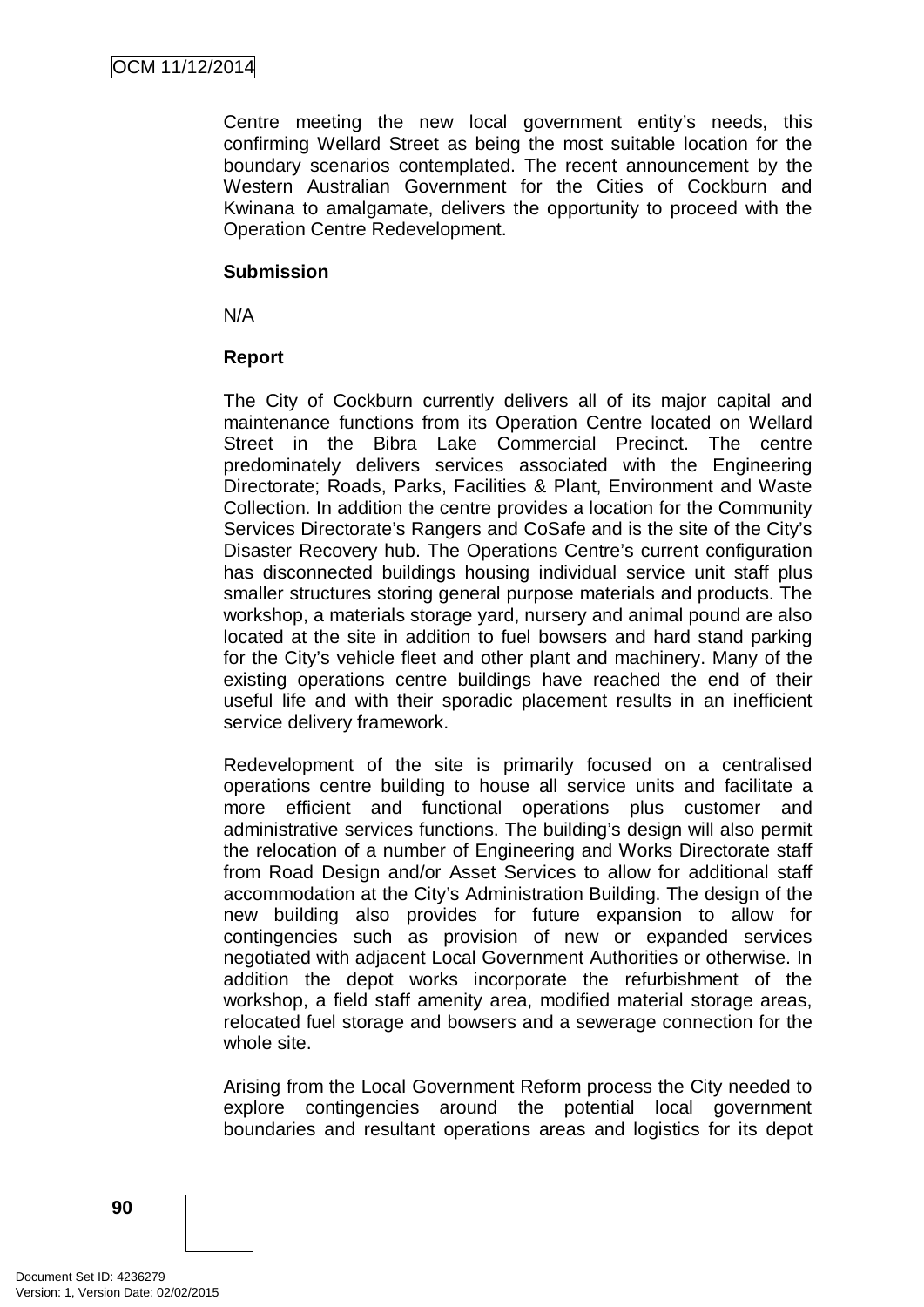base(s). The impacts on the City's service delivery framework were explored and the optimal location of the operation centre and depot facilities otherwise were identified. A preliminary assessment, see attached, on the various opportunities was undertaken and refined, with the final version Report focusing on the amalgamation of the Cities of Cockburn and Kwinana. Four options were explored in detail to determine the optimal location of an Operations Centre and associated depot facilities to service the new Council. The four options analysed;

- Option 1 Service from City of Cockburn's Wellard St centre;
- Option 2 Service from City of Kwinana's Beacham Cres centre;
- Option 3 Servicing from a combined Wellard St an Beacham Cres centre with a redevelopment of the Operations Centre at Wellard St; and
- Option 4 Servicing from a new depot & operations building in a central location (nominally Russell Road, Henderson).

The analysis considered the merits of each option, impacts on the business, additional staff levels, capital cost and ongoing operational costs, with particular focus on the parks mowing, street sweeping and waste collection services as the mechanism to determine the comparative travel distance and travel times associated with each option. As a number of aspects of Kwinana's operations were unknown a series of assumptions were made in order to complete the assessment.

The assessment realised from a financial, operational and staff placement perspective that a combined Wellard St and Beacham Cres centre with a redevelopment of the Operations Centre at Wellard St was the most advantageous to the combined City. The key benefits of upgrading the Wellard Street site inclusive of the new operations centre building include:

- Freehold property
- Existing Infrastructure in place;
- Other sites left available for alternative development opportunities;
- Proximity to current City of Cockburn Administration complex;
- Proximity to existing service provisions, i.e. tyre outlets, service stations, fabrication business, hardware facilities, etc.;
- Comparable travel distances to parks and key activity nodes;
- Proximity to suburbs under transformation through revitalisation strategies;
- Reduced capital investment;
- Minimal impact on existing operational staff; and
- Continuity of services.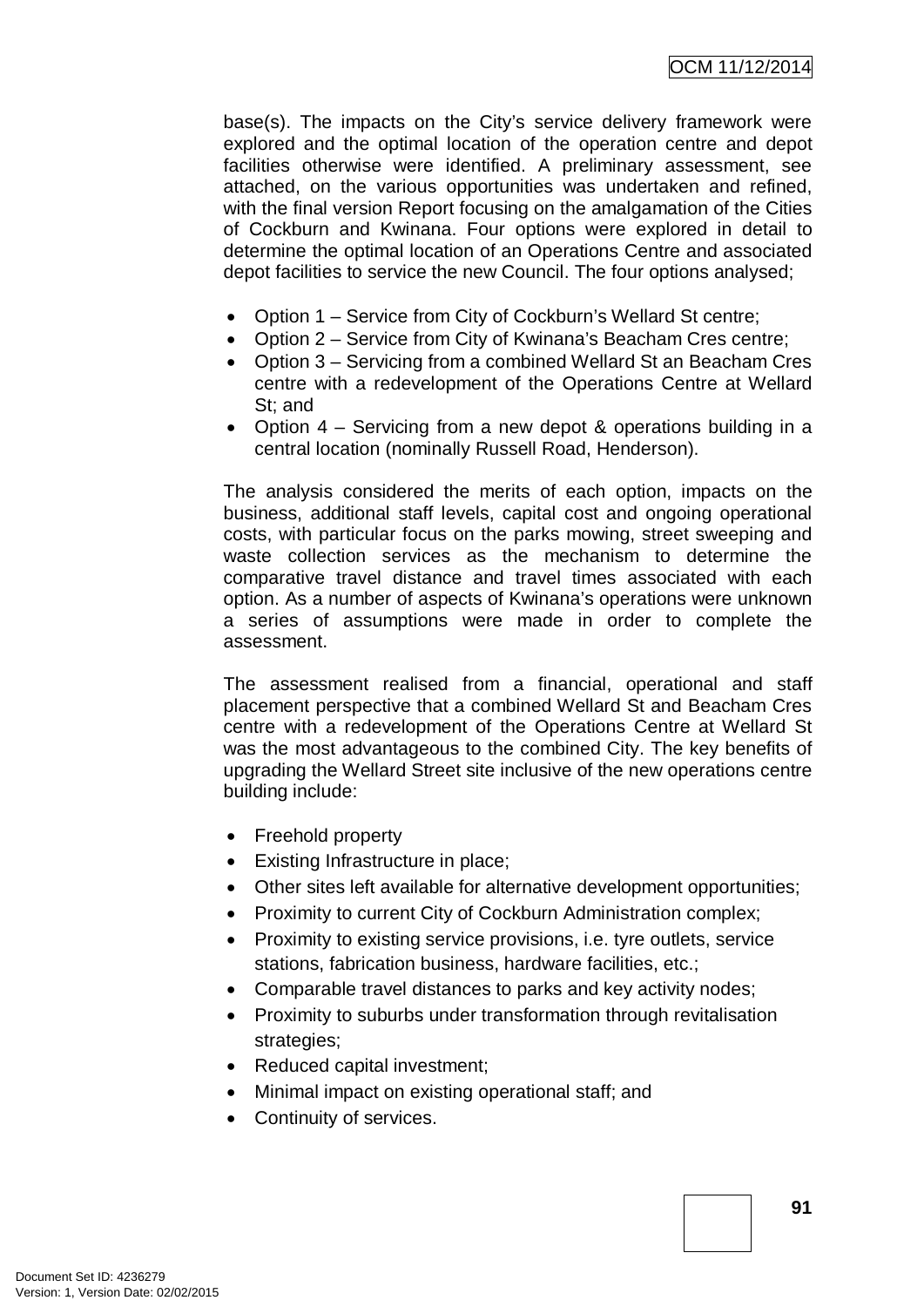Initial designs and project costs for the upgraded depot and operation centre have been developed and a project delivery schedule set at three years. The new operations centre building will incorporate environmental sustainable design elements including; roof and ceiling insulation, solar panels, low energy power equipment, "smart" metering, rainwater harvesting, etc. The inclusion of the animal pound will provide an opportunity to discuss potential colocation of facilities with City of Melville and Fremantle. The proposed workshop and stores modifications will also improve functionality and service standards for the depot operations. Reconfiguration of the material storage yard will improve vehicle movement and product delivery throughout the site. Restructured staff and council vehicle parking layouts will make space for the new Operations Centre building and provide for future staff growth. The project delivery framework and cost structure for each stage of works is presented below:

| Stage 3 - Carpark & Bulk Storage Modifications \$2,111,868 |  |
|------------------------------------------------------------|--|
| Stage 2 – Workshop & Stores Modification\$2,002,904        |  |
| Stage 1 (C) – Sewerage Connection \$1,150,000              |  |
|                                                            |  |
| Stage 1 (A) – Operations Centre Building\$8,827,193        |  |
|                                                            |  |

It is proposed to commence the Forward Stage work in the second half of the 2014/15 financial with funding sourced through the mid-year review. Finalisation of the design and documentation of stages 1 (A), (B) & (C) will run parallel to the forward works with tenders being advertised in March 2015. It is envisaged a report to the June 2015 OCM will outline the preferred tender submission with a construction period over 18 months. The proposed staging will mitigate the requirement to relocate staff during the construction programme and reduce any impacts to service delivery. There will be minor disruption to the staff parking provisions in the Forward Stage works, however alternative parking arrangements will be made available onsite.

# **Strategic Plan/Policy Implications**

### **Growing City**

- To grow our City in a sustainable way by: using land efficiently, protecting the natural environment and conserving biodiversity.
- Reduction in energy dependency and greenhouse gas emissions within our City.
- Investment in industrial and commercial areas, provide employment, careers and increase economic capacity in the City.

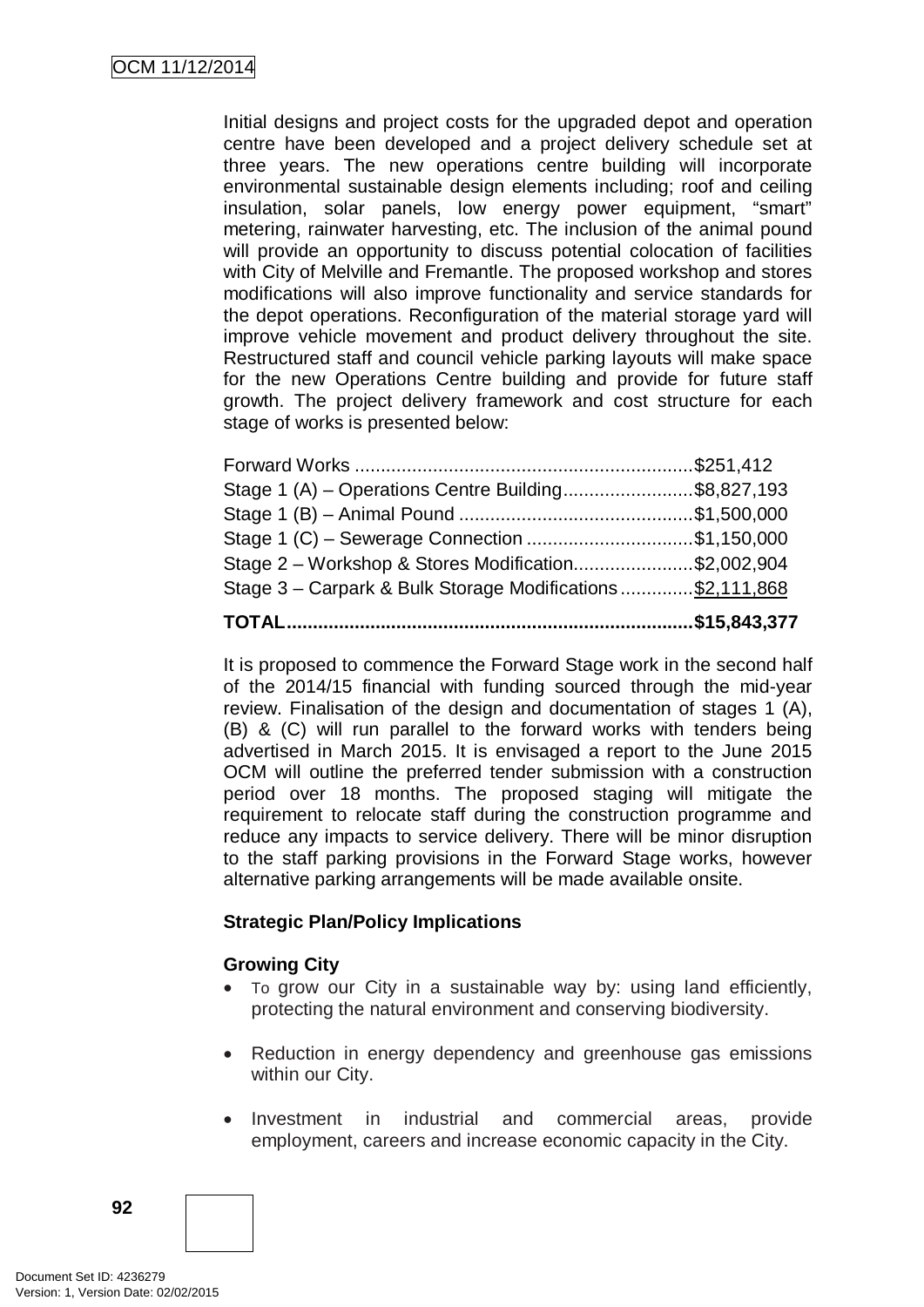### **Infrastructure**

• Facilities that promote the identity of Cockburn and its communities.

### **Leading & Listening**

- Manage our financial and infrastructure assets to provide a sustainable future.
- A skilled and engaged workforce.
- A culture of risk management and compliance with relevant legislation, policy and guidelines.

### **Environment & Sustainability**

- A community that uses resources in a sustainable manner.
- Greenhouse gas emission and energy management objectives set, achieved and reported.

### **Budget/Financial Implications**

To achieve the three year delivery period a provision of \$252,412 for the Forward Stage Works included in the 2014/15 Mid-Year Budget with funding for the remaining stages of the project in accordance with the schedule below:

- 2015/16 \$9.0m Major Building Reserve
- 2016/17 \$3.0m Major Building Reserve
- 2016/17 \$3.55m Municipal Fund Contribution

#### **Legal Implications**

N/A

**Community Consultation**

N/A

### **Attachment(s)**

Operations Centre Indicative Staging Plan

### **Advice to Proponent(s)/Submitters**

N/A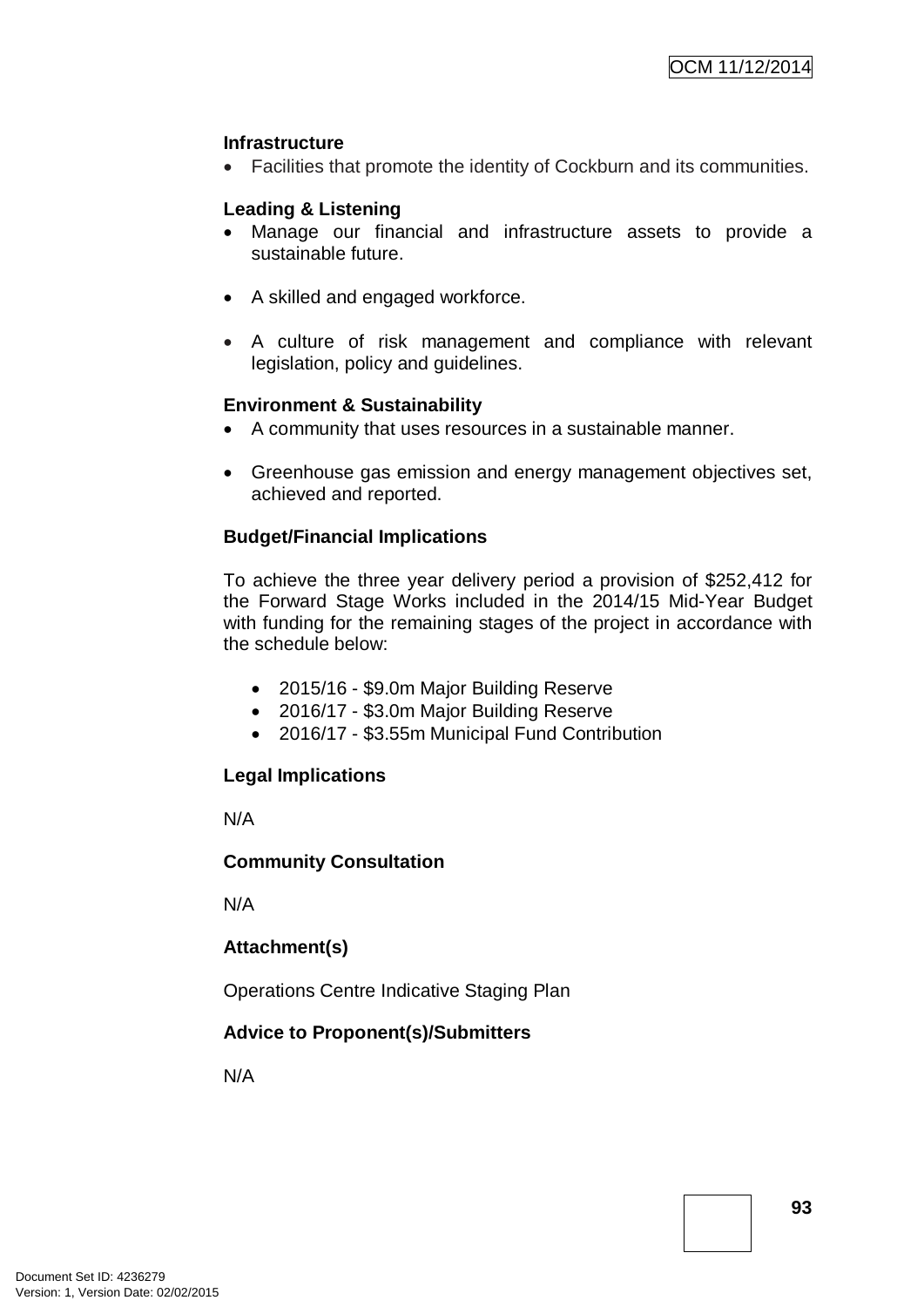### **Implications of Section 3.18(3) Local Government Act, 1995**

Nil.

# **17. COMMUNITY SERVICES DIVISION ISSUES**

# **17.1 (MINUTE NO 5434) (OCM 11/12/2014) - WESTERN SUBURBS SKATE PARK CONSTRUCTION (016/011) (G BOWMAN) (ATTACH)**

### **RECOMMENDATION**

That Council amend the 2014/15 adopted Municipal Budget by transferring a total of \$344,000 from the following reserves to fund the Capital Works Project – Western Suburbs Skate Park Construction:

- 1. \$235,317 Community Infrastructure Reserve.<br>2. \$108.683 DCP13 Reserve.
- 2. \$108,683 DCP13 Reserve.

# **TO BE CARRIED BY AN ABSOLUTE MAJORITY OF COUNCIL**

### **COUNCIL DECISION**

MOVED Deputy Mayor C Reeve-Fowkes SECONDED Clr S Pratt that the recommendation be adopted.

# **CARRIED BY ABSOLUTE MAJORITY OF COUNCIL 9/0**

#### **Background**

At the Ordinary Council Meeting in October 2013 Council resolved to:

- *(1) approve the Market Garden Swamp North Reserve as the location for the Western Suburbs Skate Park; and*
- *(2) allocate \$20,000 from the community facilities reserve fund for the detailed design and costing of the 1000 sqm. Western Suburbs skate park facility and 12 bay car park.*
- *(3) amend the 2013/2014 adopted Municipal Budget by transferring \$20,000 from the Community Infrastructure Reserve to Capital Works Expenditure – Western Suburbs Skate Park Design*

#### **Submission**

N/A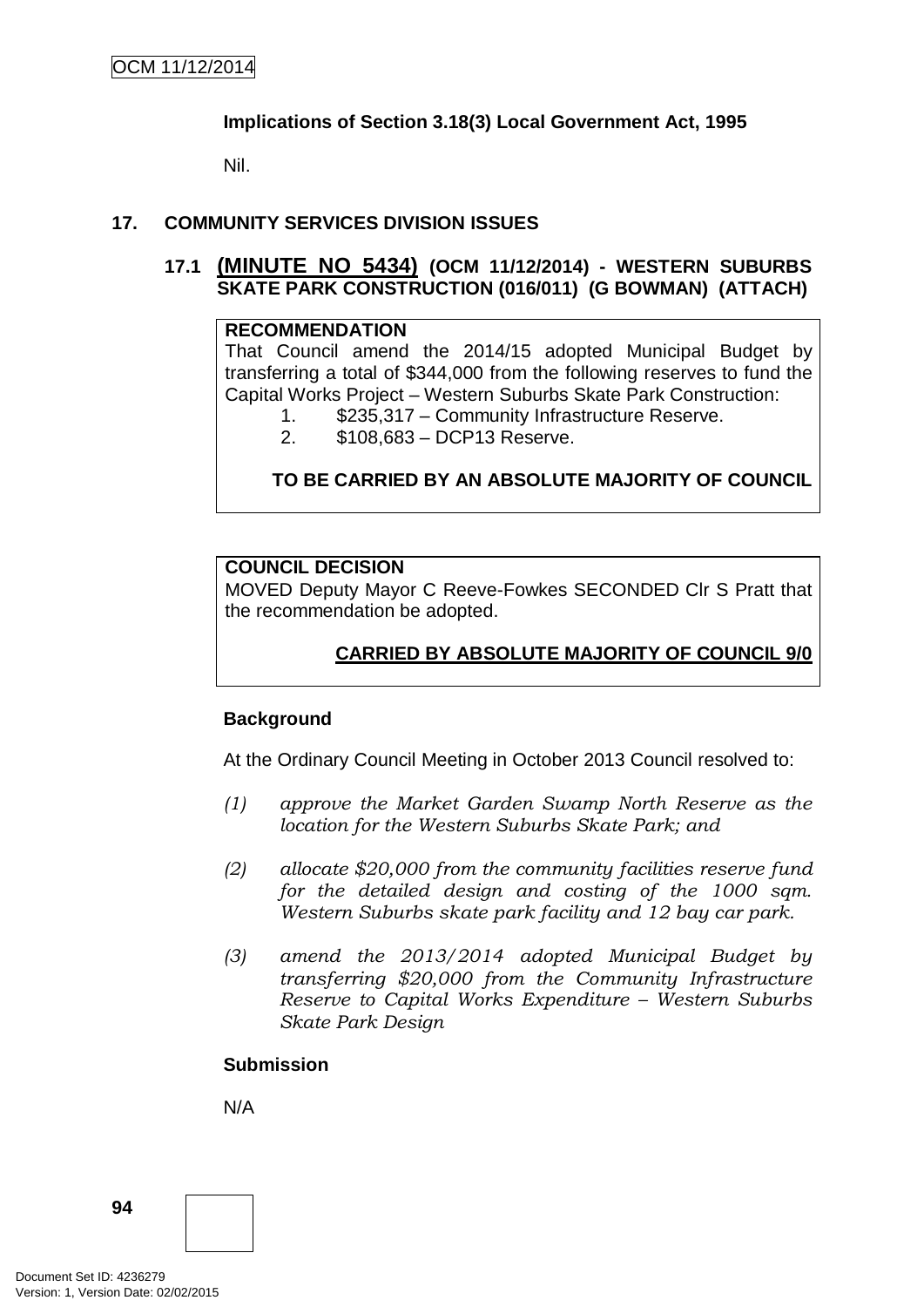# **Report**

Following the Council decision further consultation with young people was undertaken regarding revisions of the Concept Plan and an accurate cost estimate was contracted through a quantity surveyor. The Quantity Surveyor's report estimated the total cost for the skate park construction, perimeter concrete or rubber treatment, turf supply and placement, irrigation and construction of a 12 bay car park would cost \$324,070. The City noted that the car park estimate was well above the original internal estimate from the Roads Department, and the internal cost estimate for the treatment of the perimeter of the skate park was also significantly lower than the Quantity Surveyor estimate.

The City then undertook a Request for Tender process to seek a suitably qualified and experienced Contractor for the detailed design and construction of the sub-regional Western Suburbs Skate Park facility on the Market Garden Swamp (Northern Reserve) at 485 Rockingham Road, Spearwood.

Following the advertising and evaluation processes under Delegated Authority, Council accepted the tender submission for RFT06/2014 Design and Construction Services, Western Suburbs Skate Park, Market Garden Swamp, Spearwood WA, from Services Inc. Pty Ltd for the contract value of \$219,835.00 GST Inclusive (\$199,850.00 GST Exclusive) based on the priced schedule submitted.

The scope of works required under the RFT contract has two stages, Stage One being detailed design, technical specification and certification. Stage two will be the construction of the facility and shall only proceed on the provision that the project receives necessary funding from Council.

The concept plan has been refined and the detailed design and technical specification is now complete for the skate park, and the perimeter embankment treatment, and for the 12 bay car park.

The contractor has submitted a detailed design in accordance with the Skate Park Concept Plan and meets the Council requirements for a 1000 sqm skate park. The proposed skate park has been located appropriately on the site to ensure that it is compatible with other infrastructure such as the path and play ground. The upgraded skate park will be in the same approximate location as the existing skate park to minimise noise impact on nearby residential properties.

The completion of the detailed design stage of the skate park has enabled the Parks and Engineering Departments to accurately quote the internal cost for treatment of the 840 square metre skate park perimeter which will need to have a mixture of concrete and turf to be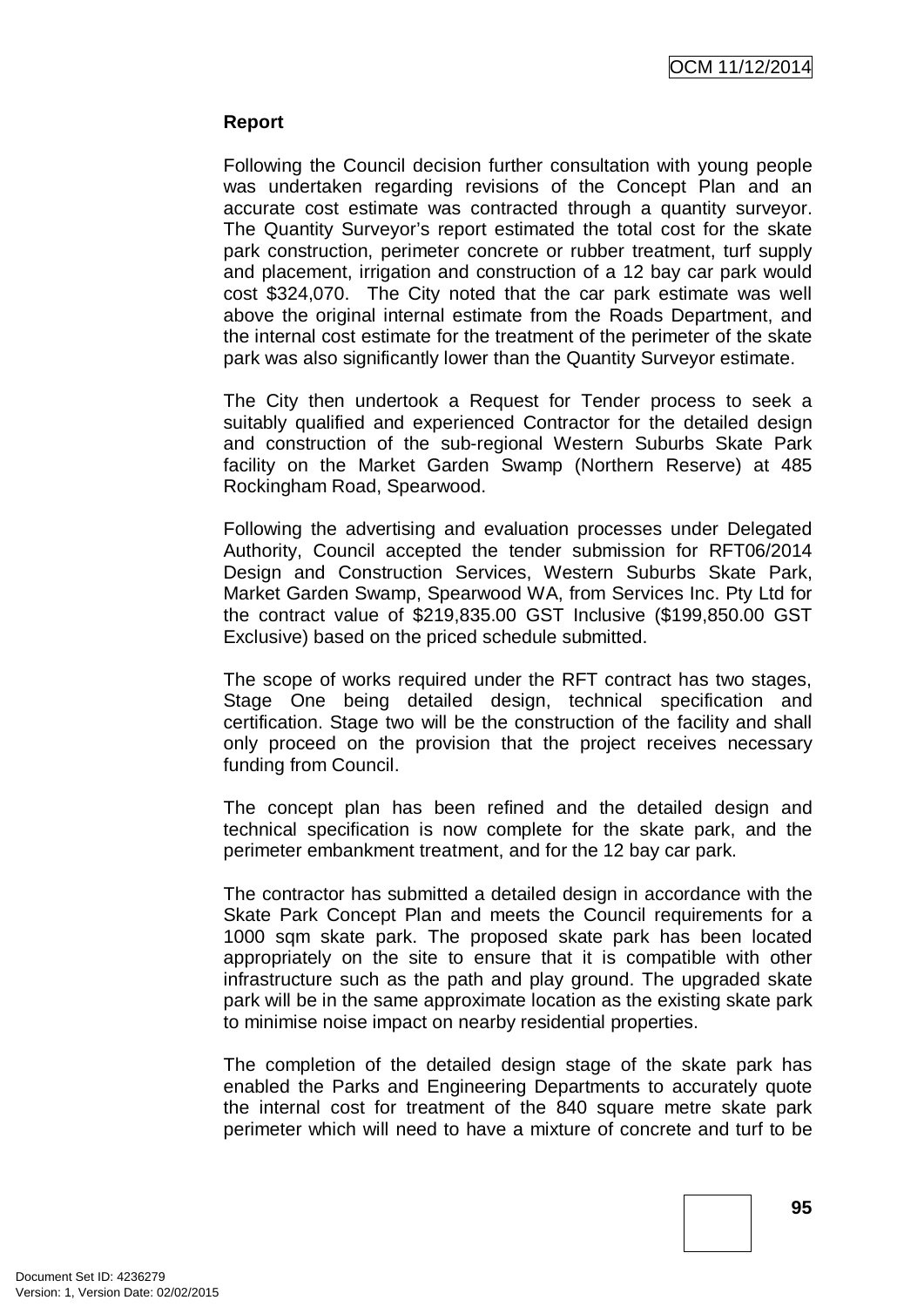functional and able to be maintained to a reasonable standard. The internal quotation from the Parks and Engineering Departments to purchase and install the required 600 square metres of turf and to install a new irrigation system is \$25,000. The Parks and Engineering Departments have also provided an internal quotation of \$35,000 for the supply and construction of the 240 square metres of perimeter concrete which could not be accurately estimated until the detailed design stage was complete.

The City also contracted the detailed design of the 12 bay car park and requested an internal quotation from the City's roads services department for the construction of the 12 bay car park. The quotation received was \$80,000 which was well above the original internal roads cost estimate of \$28,000, and it was also well above the Quantity Surveyor estimate of \$51,600. The roads department also indicated that they were not available to undertake the construction of the car park for over 12 months. Following this advice the City sought four external quotes for the construction of the 12 bay car park. The quotes ranged up to \$160,000 and the best value quotation was \$53,000 for the construction cost. This quotation was well above the original internal roads department estimate but it is comparable to the Quantity Surveyor Estimate of \$51,600 and less that the internal quotation from roads services. Until the detailed design stage was complete an accurate cost could not be determined. The construction of the car park is required at the same stage as the skate park because there is currently no parking located at the site or in the vicinity. The 12 bay car park will provide a suitable space for visitor's vehicles and will minimise the possibility of skate park visitor's parking on nearby residential verges.

The parks department has already received a budget allocation to install the drinking fountain at Market Garden Swamp North Reserve as part of their general parks budget, so there is no longer a need to request funds for this purpose.

The Budget allocation required for the Construction of the Skate Park and the 12 bay car park including contingency funds is:

| Construction of 1000 square metre Skate Park \$199,850 |  |
|--------------------------------------------------------|--|
|                                                        |  |
|                                                        |  |
|                                                        |  |
|                                                        |  |
|                                                        |  |
|                                                        |  |

**Total .......................................................................................\$344,000**

Stage two of the design and construction tender for the Skate Park and the other components of the project such as the car park and the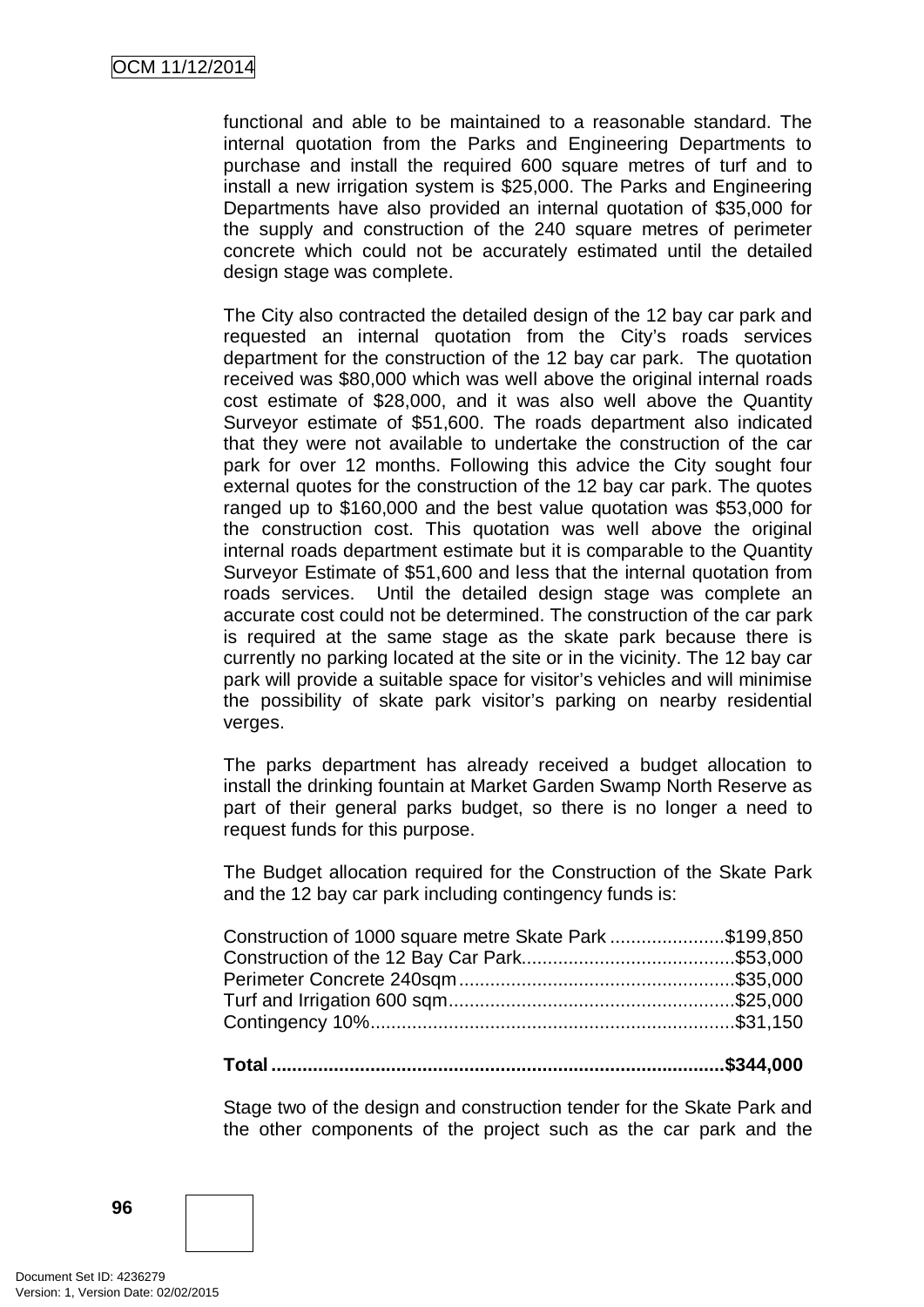perimeter treatment requires a Council decision and a budget allocation of \$344,000 transferred from the Community Infrastructure Reserve Fund to proceed.

## **Strategic Plan/Policy Implications**

#### **Infrastructure**

- Community facilities that meet the diverse needs of the community now and into the future.
- Community infrastructure that is well planned, managed, safe, functional, sustainable and aesthetically pleasing.

### **Community & Lifestyle**

- Communities that are connected, inclusive and promote intergenerational opportunities.
- Promotion of active and healthy communities.

#### **Leading & Listening**

- Effective and constructive dialogue with all City stakeholders.
- Manage our financial and infrastructure assets to provide a sustainable future.

### **Budget/Financial Implications**

The Budget required for the Construction of the Skate Park and the 12 Bay car park including contingency funds is:

**Total .......................................................................................\$344,000**

Stage two of the Design and Construction tender requires a Council decision to transfer funds from the Community Infrastructure Reserve Fund and allocate a capital works budget of \$344,000 for the construction stage to proceed.

The proposal will be funded from both Council sources and DCP contributions. The DCP13 percentage contribution for the Western Suburbs Skate Park was 31.594% leaving the remainder to be funded from Council sources, through the Community Infrastructure Reserve Fund.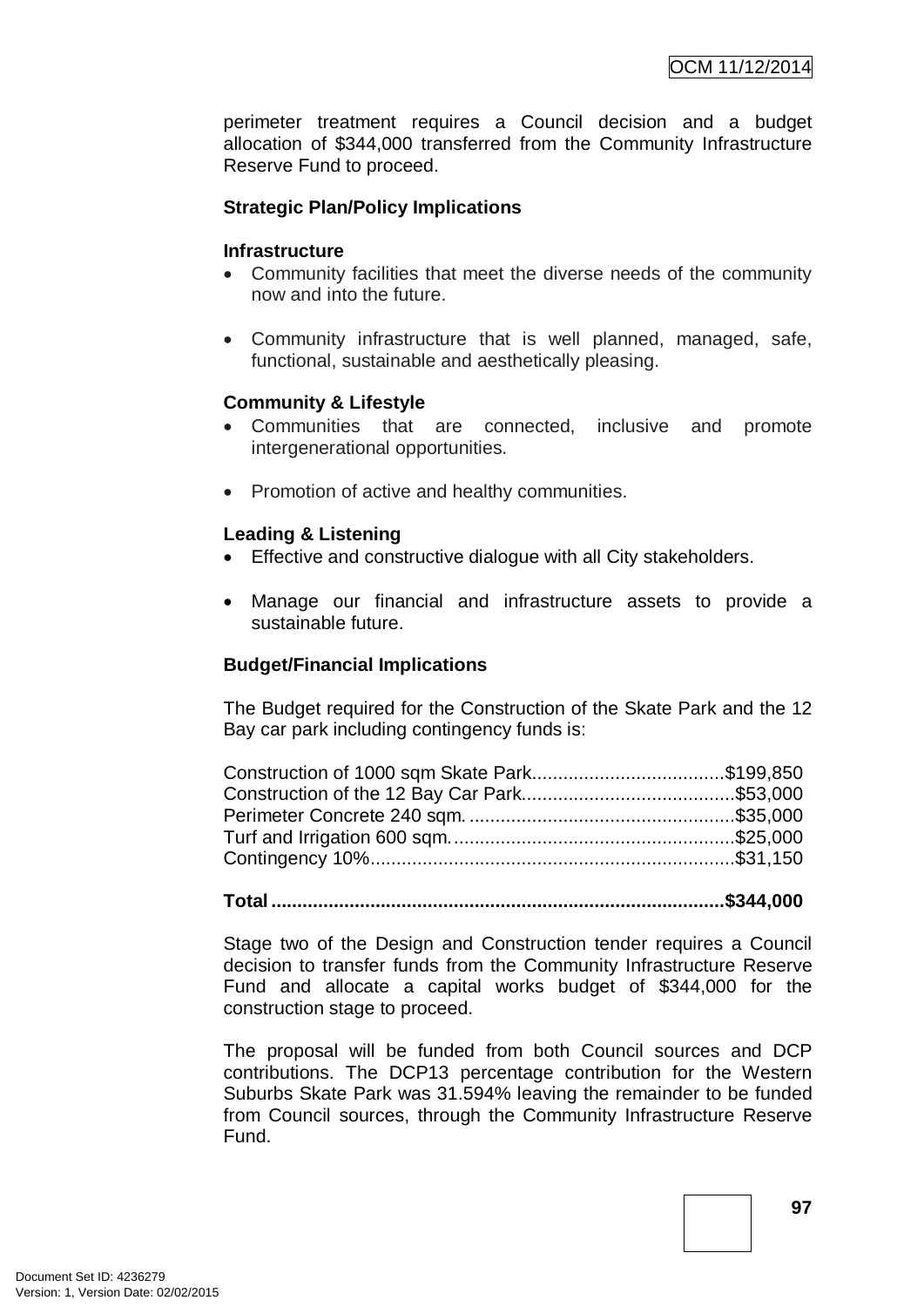Council share (68.406%) = \$235,316.64 DCP13 share (31.594%) = \$108,683.36

There are sufficient funds allocated to this project in the Community Infrastructure Reserve Fund, with the most recent estimate regarding the DCP contributions for the Western Suburbs Skate Park being \$350,000. The construction cost of the 1000 square metre skate park, the internal quotations for the hard and soft landscaping for the skate park perimeter, and the external quotation for the construction of the 12 Bay Car Park are comparable to the quantity surveyor estimate for the cost of the project of \$324,070 plus contingency funds.

### **Legal Implications**

N/A

### **Community Consultation**

Public consultation was previously conducted in accordance with Policy AEW4 'Installation of Playground / Recreation Equipment on Reserves' for the proposed location of the Western Suburbs Skate Park at Market Garden Swamp North Reserve. There were no objections received from residents living within 60 metres of the proposed skate park.

Consultation regarding the various concept plans was conducted with the Youth Advisory Collective and through a focus group with young people. A survey with young people and the broader public was previously conducted regarding the proposed location with the results supporting Market Garden Swamp North Reserve.

### **Attachment(s)**

- 1. Extract of Minutes of the Ordinary Council Meeting 10 October 2013.
- 2. Detailed Concept Plan.

### **Advice to Proponent(s)/Submitters**

N/A

### **Implications of Section 3.18(3) Local Government Act, 1995**

Nil.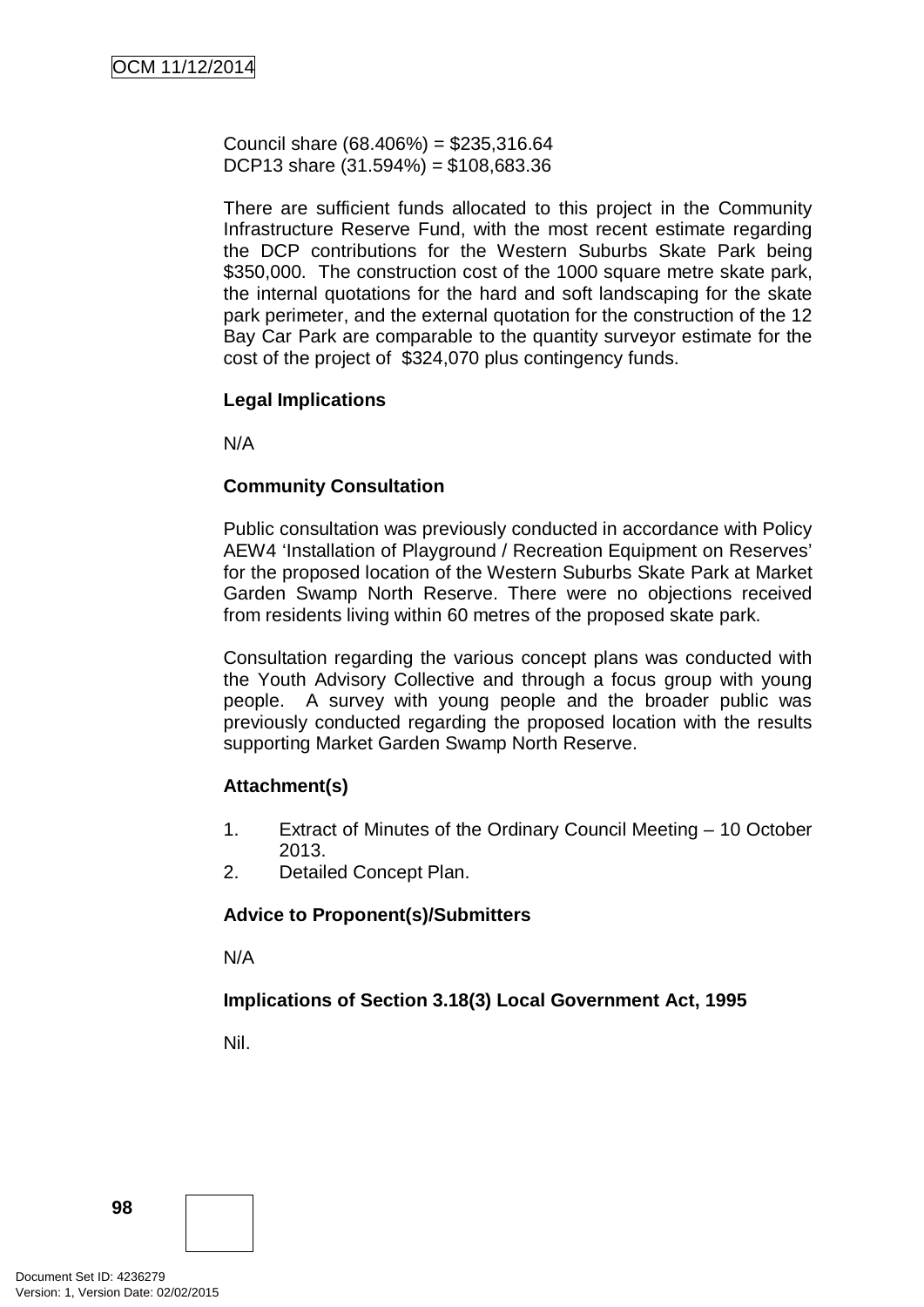### **18. EXECUTIVE DIVISION ISSUES**

## **18.1 (MINUTE NO 5435) (OCM 11/12/2014) - MINUTES OF THE CHIEF EXECUTIVE OFFICER PERFORMANCE & SENIOR STAFF KEY PROJECTS APPRAISAL COMMITTEE - 20 NOVEMBER 2014**

## **RECOMMENDATION**

That Council receive the Minutes of the Chief Executive Officer Performance and Senior Staff Key Projects Appraisal Committee Meeting held 20 November 2014, as attached to the Agenda, and adopts the recommendations therein.

### **COUNCIL DECISION**

MOVED Clr L Smith SECONDED Deputy Mayor C Reeve-Fowkes that the recommendation be adopted.

**CARRIED 9/0**

# **Background**

The Chief Executive Officer Performance and Senior Staff Key Projects Appraisal Committee met on 20 November 2014. The minutes of that meeting are required to be presented to Council and its recommendations considered by Council.

#### **Submission**

N/A.

### **Report**

The Committee recommendations are now presented for consideration by Council and, if accepted, are endorsed as the decisions of Council. Any Elected Member may withdraw any item from the Committee meeting for discussion and propose an alternative recommendation for Council's consideration. Any such items will be dealt with separately, as provided for in Council's Standing Orders.

### **Strategic Plan/Policy Implications**

### *Leading & Listening*

• A skilled and engaged workforce.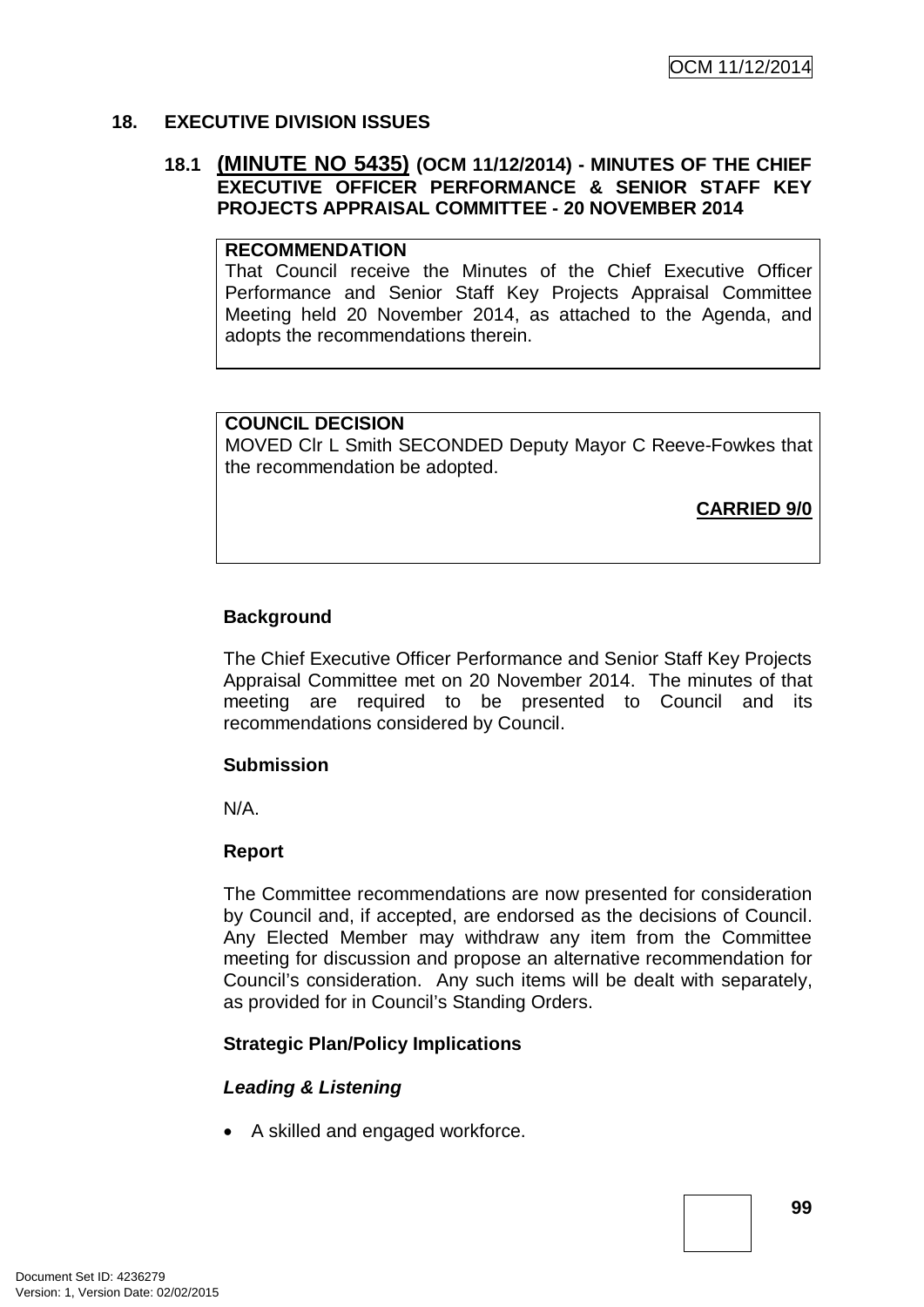# **Budget/Financial Implications**

Committee Minutes refer.

# **Legal Implications**

Committee Minutes refer.

## **Community Consultation**

N/A

# **Attachment(s)**

Minutes of the Chief Executive Officer Performance and Senior Staff Key Projects Appraisal Committee 20 November 2014 are provided to the Elected Members as confidential attachments.

### **Advice to Proponent(s)/Submitters**

The CEO and Senior Staff have been advised that this item will be considered at the 11 December 2014 OCM.

### **Implications of Section 3.18(3) Local Government Act, 1995**

Committee Minutes refer.

### **19. MOTIONS OF WHICH PREVIOUS NOTICE HAS BEEN GIVEN**

Nil

# **20. NOTICES OF MOTION GIVEN AT THE MEETING FOR CONSIDERATION AT NEXT MEETING**

Nil

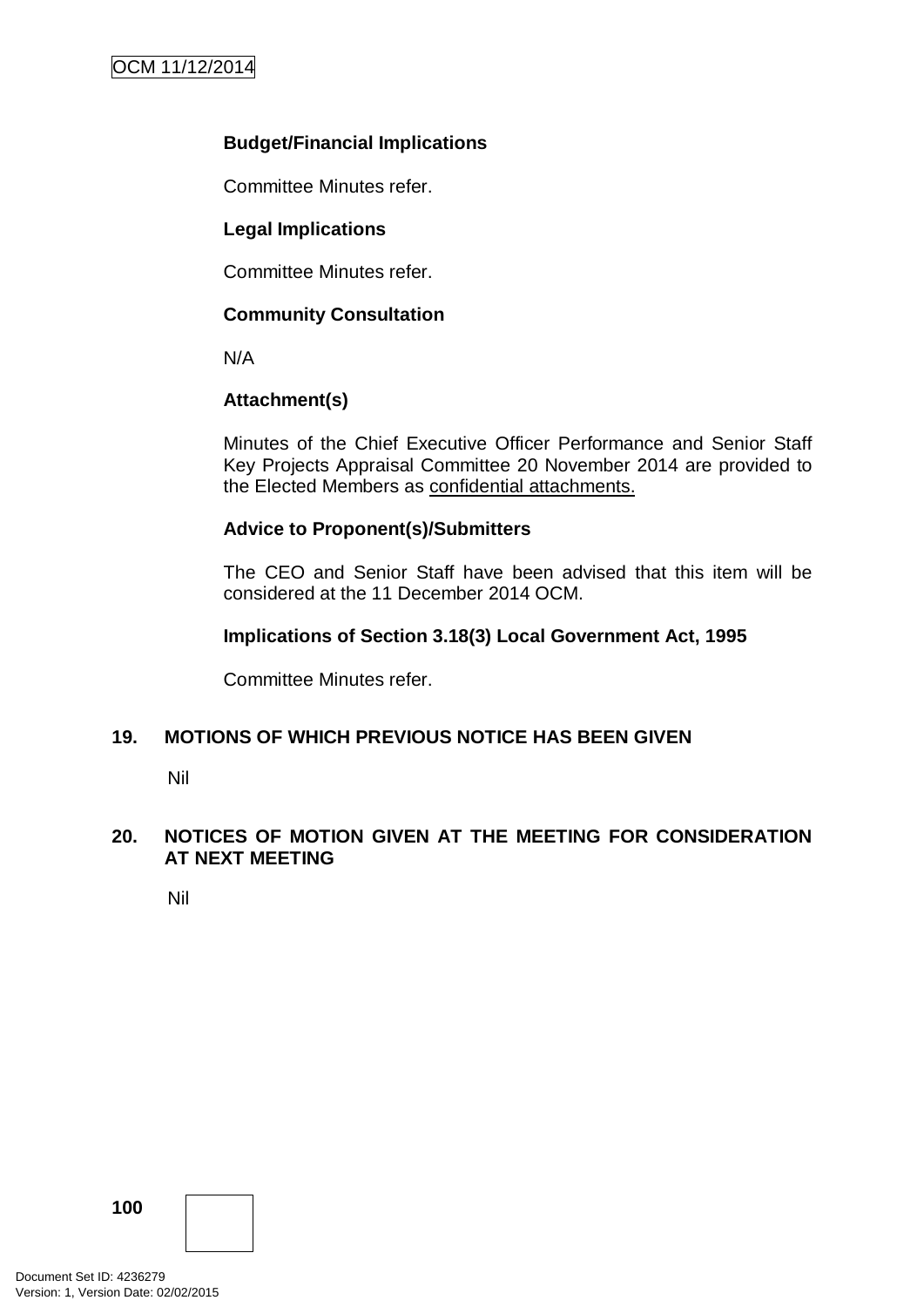### **21. NEW BUSINESS OF AN URGENT NATURE INTRODUCED BY COUNCILLORS OR OFFICERS**

# **21.1 (MINUTE NO 5436) (OCM 11/12/2014) - AMALGAMATION RECOMMENDATION - POLL OF ELECTORS - 7 FEBRUARY 2015 (085/007) (D GREEN) (ATTACH)**

**RECOMMENDATION** That Council:

- (1) declare, in accordance with clause 9(1)b(ii) of Schedule 2.1 of the Local Government Act 1995, the Electoral Commissioner to be responsible for the conduct of the poll of electors to be undertaken on 7 February 2015,on the question of the proposed amalgamation of the City of Cockburn with the City of Kwinana;
- (2) decide, in accordance with section 4.61(2) of the Local Government Act 1995, that the method of conducting the poll will be as a postal poll; and
- (3) commit to allocating a sum of \$125,000 in the 2014/15 mid-year budget review to fund the poll.

**TO BE CARRIED BY AN ABSOLUTE MAJORITY OF COUNCIL**

# **COUNCIL DECISION**

MOVED Deputy Mayor C Reeve-Fowkes SECONDED Clr Y Mubarakai that the recommendation be adopted.

# **CARRIED BY ABSOLUTE MAJORITY OF COUNCIL 9/0**

### **Background**

The local government reform process has recommended that the Cities of Cockburn and Kwinana be amalgamated to form the City of Jervoise Bay from 1 July 2015. This recommendation required the Local Government Advisory Board (the Board) to advertise the opportunity for electors of both districts to petition the Minister for the affected Local Governments to conduct a poll of electors on the question of whether the proposed amalgamation should proceed.

A valid poll petition must be comprised of a minimum of 250 electors.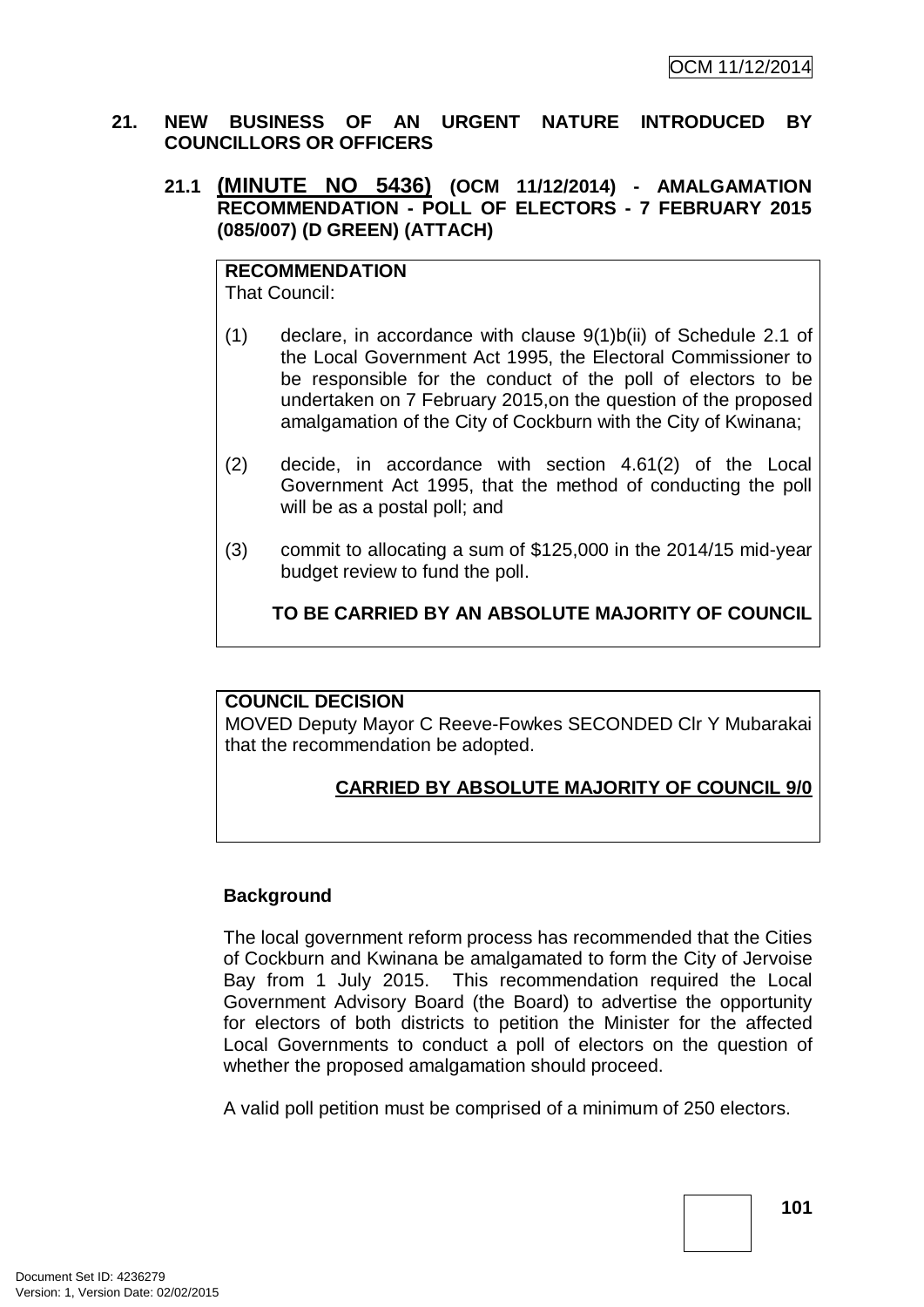The Minister has advised (see attachment 1) that a valid petition has been received and that a poll of electors will be conducted in the City of Cockburn on 7 February 2015.

Consequently, Council is now required to decide whether it wishes to undertake the poll by postal ballot and if so, declare the Electoral Commissioner to be responsible for the elections.

### **Submission**

N/A

# **Report**

The process involved in conducting a poll of electors is similar to the local government election process in that the Western Australian Electoral Commission (WAEC) can be appointed by Council to undertake the poll on its behalf.

Should Council adopt this process, the WAEC will be responsible for conducting the poll in exactly the same manner as the biennial elections. That is, the WAEC will appoint an independent Returning Officer, postal ballots will be sent to all electors of the City of Cockburn in accordance with the election timetable prepared (see attachment 2) and the ballots counted at the Chief Polling Place (Administration Centre) on polling day (7 February 2015) to determine the result. For the poll question to be defeated, the following conditions of the poll must apply;

- at least 50% of eligible electors must vote in the poll; and
- a majority of those voting must vote "no" to the proposed amalgamation

Council has undertaken its elections and polls by this method since 2000 and it has proved to be successful in attracting greater participation rates than the "in person" polling booths in place prior to that time. Participation rates in local government elections in the City of Cockburn are now typically between 25% - 30%, compared to around 10% which would typically apply under an "in person" election.

Accordingly, it is recommended that Council apply this methodology to this poll, which is arguably the most important issue to be decided in the City`s history.

In addition, because this financial year (2014 / 15) is not within a normal electoral cycle, no funds have been allocated in the current budget for the purpose of conducting an election / poll. Therefore, Council will be required to commit an amount to pay for the estimated

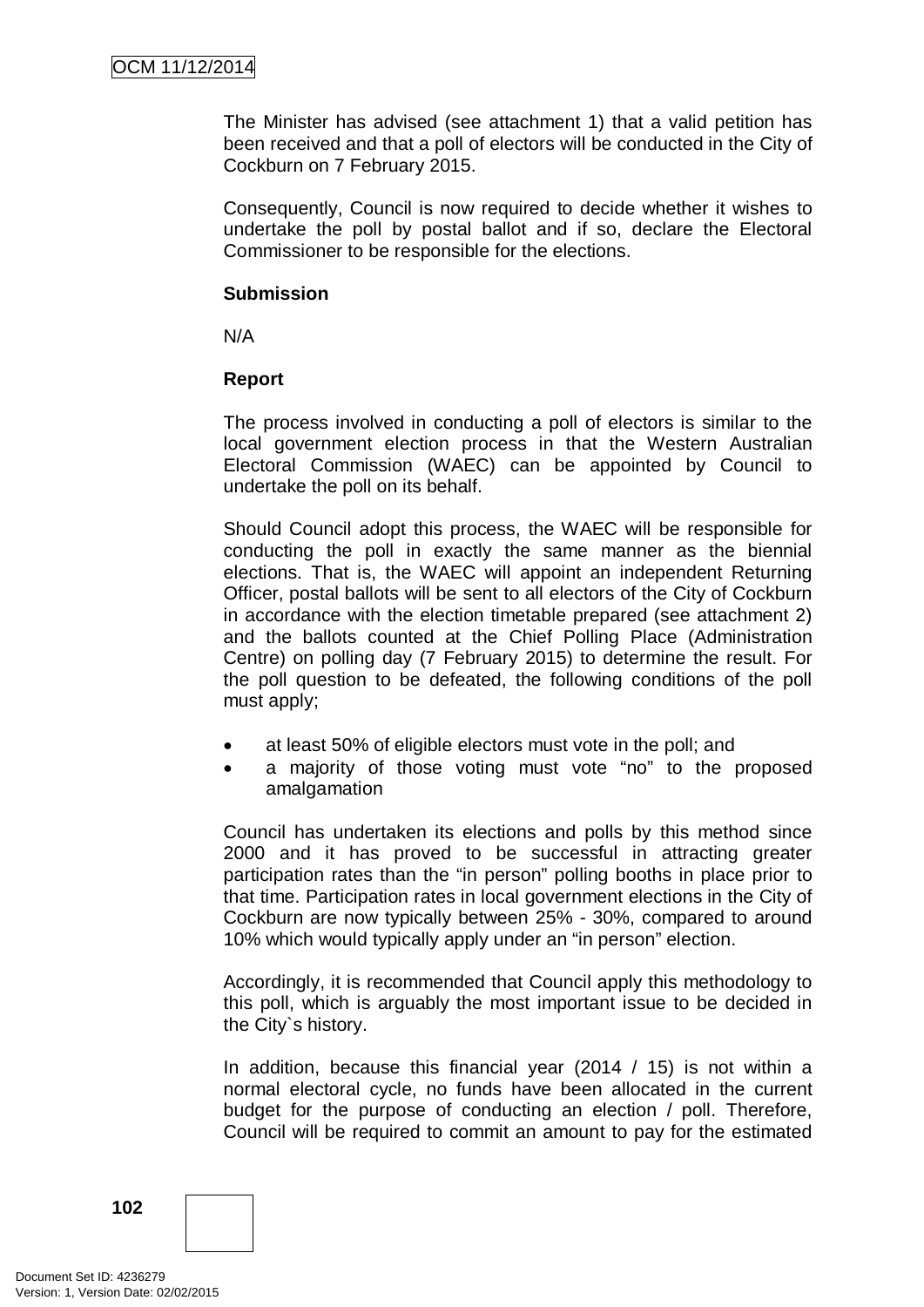expenses incurred by the WAEC in undertaking this function on behalf of Council. The estimated costs are outlined in correspondence received from the WAEC (see attachment 3).

## **Strategic Plan/Policy Implications**

### *Leading & Listening*

• A responsive, accountable and sustainable organisation.

### **Budget/Financial Implications**

The WAEC has estimated the direct costs of the poll to be \$120,000 (GST inclusive), which are to be reimbursed by the City of Cockburn. Further internal staffing costs are estimated at \$5,000. If Council proceeds, these funds must be committed in the 2014/15 mid-year budget review.

### **Legal Implications**

Schedule 2.1 clauses 8 and 9 and Section 4.61(2) of the Local Government Act 1995 and Regulation 89 of the Local Government (Elections) Regulations 1997 refer

### **Community Consultation**

Statutory advertising will appear in state wide and local newspapers in accordance with the timetable prepared by the WAEC.

In addition, the City of Cockburn will advertise the critical elements of the process in the "Update" column in the Cockburn Gazette.

### **Attachment(s)**

- 1. Correspondence Minister for Local Government
- 2. Timetable for Poll
- 3. Correspondence WAEC

#### **Advice to Proponent(s)/Submitters**

The Proponent has been advised that this matter is to be considered at the 11 December 2014 Council Meeting.

### **Implications of Section 3.18(3) Local Government Act, 1995**

Nil.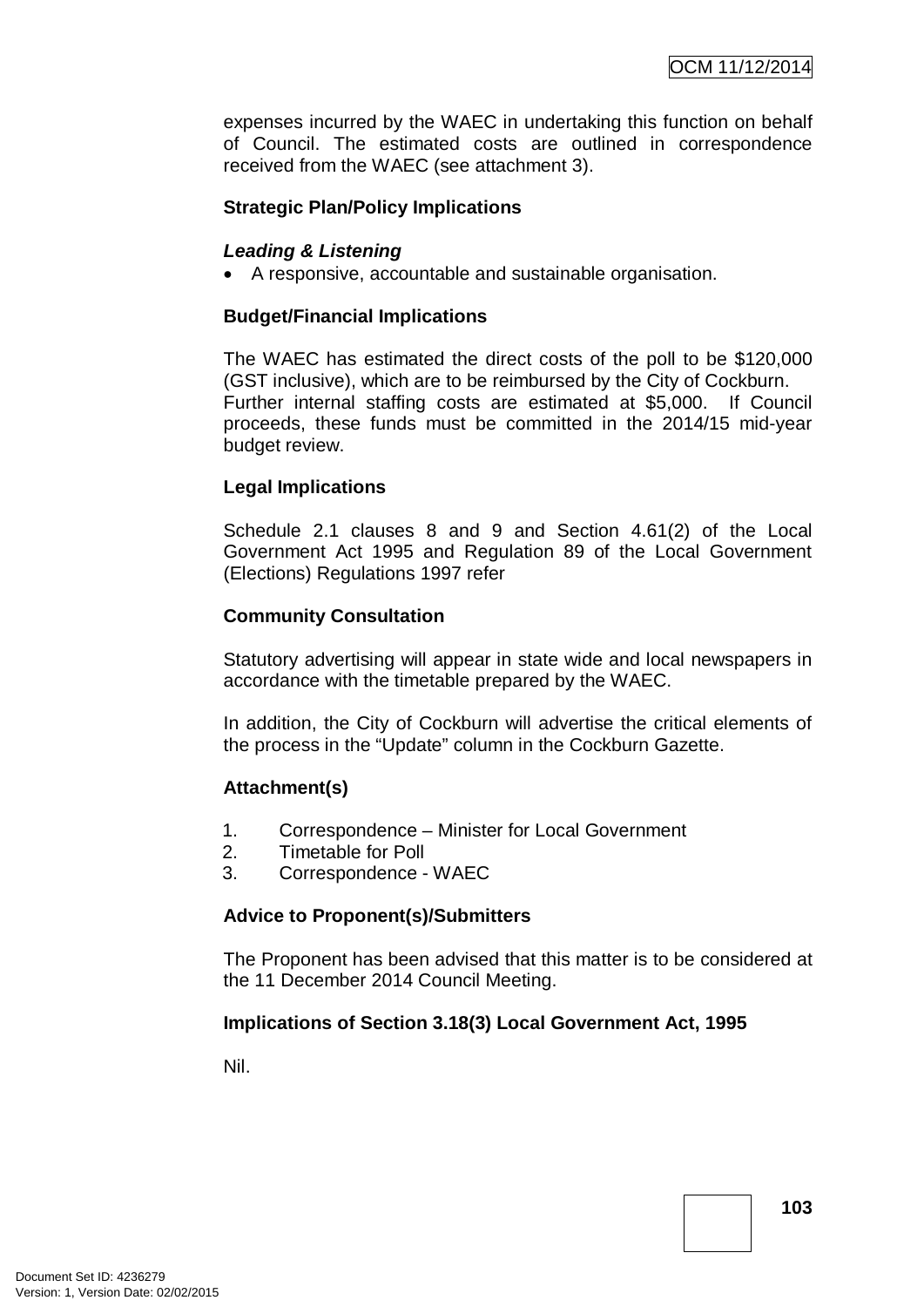### **22. MATTERS TO BE NOTED FOR INVESTIGATION, WITHOUT DEBATE**

Nil

### **23. CONFIDENTIAL BUSINESS**

# **23.1 (MINUTE NO 5437) (OCM 11/12/2014) - APPOINTMENT OF THE DIRECTOR OF ENGINEERING AND WORKS (1054) (S CAIN) (ATTACH)**

# **RECOMMENDATION**

That Council appoints a Director of Engineering and Works.

### **COUNCIL DECISION**

MOVED Clr K Allen SECONDED Deputy Mayor C Reeve-Fowkes that Council appoints Mr Charles Sullivan to the position of Director of Engineering and Works.

**CARRIED 9/0**

### **Background**

The position of Director of Engineering and Works is required to be filled.

## **Submission**

N/A

### **Report**

A confidential report was circulated under separate cover in relation to the appointment of the Director of Engineering and Works.

### **Strategic Plan/Policy Implications**

### **Leading & Listening**

- A responsive, accountable and sustainable organisation.
- Quality customer service that promotes business process improvement and innovation that delivers our strategic goals.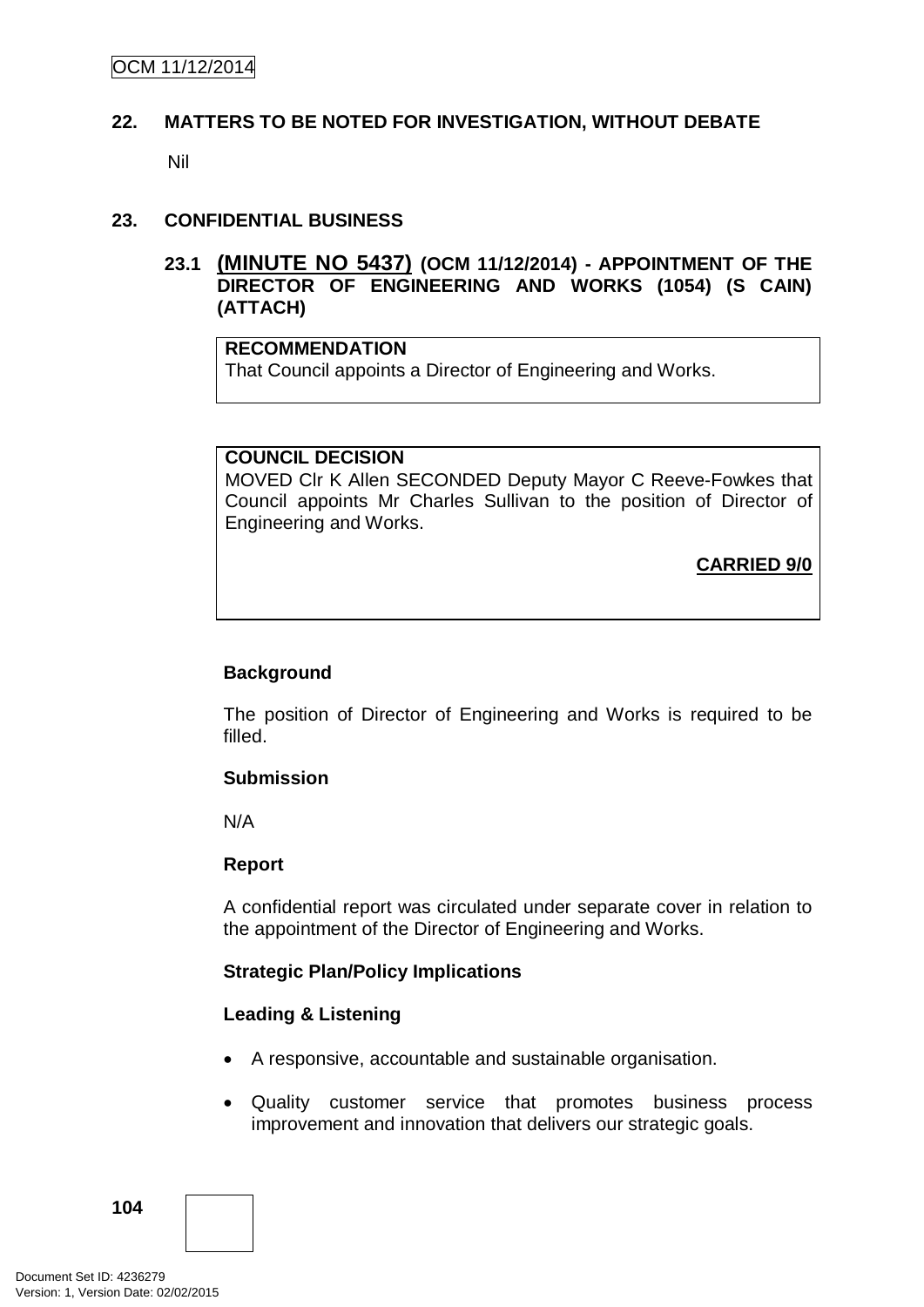• A skilled and engaged workforce.

#### **Budget/Financial Implications**

N/A

**Legal Implications**

N/A

## **Community Consultation**

N/A

## **Attachment(s)**

Confidential attachments were circulated under separate cover.

## **Advice to Proponent(s)/Submitters**

The successful applicant was advised that this matter is to be considered at the 11 December 2014 Council Meeting.

#### **Implications of Section 3.18(3) Local Government Act, 1995**

Nil.

## **24 (MINUTE NO 5438) (OCM 11/12/2014) - RESOLUTION OF COMPLIANCE (SECTION 3.18(3), LOCAL GOVERNMENT ACT 1995)**

#### **RECOMMENDATION**

That Council is satisfied that resolutions carried at this Meeting and applicable to items concerning Council provided services and facilities, are:-

- (1) integrated and co-ordinated, so far as practicable, with any provided by the Commonwealth, the State or any public body;
- (2) not duplicated, to an extent Council considers inappropriate, services or facilities as provided by the Commonwealth, the State or any other body or person, whether public or private; and
- (3) managed efficiently and effectively.